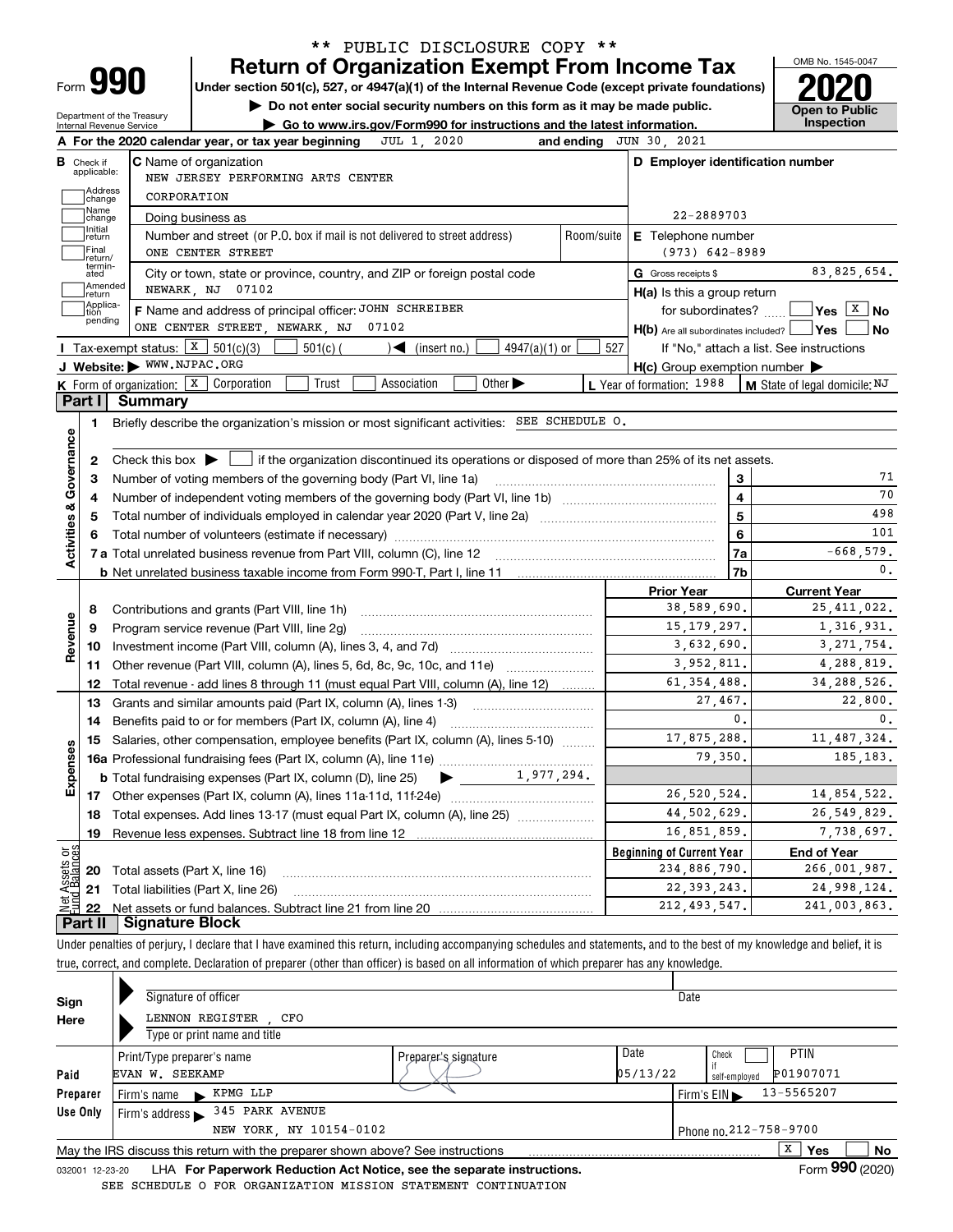(Rev. January 2020)

## **Application for Automatic Extension of Time To File an Exempt Organization Return**

Department of the Treasury Internal Revenue Service

**| File a separate application for each return.**

**| Go to www.irs.gov/Form8868 for the latest information.**

**Electronic filing (e-file).**  You can electronically file Form 8868 to request a 6-month automatic extension of time to file any of the filing of this form, visit www.irs.gov/e-file-providers/e-file-for-charities-and-non-profits. forms listed below with the exception of Form 8870, Information Return for Transfers Associated With Certain Personal Benefit Contracts, for which an extension request must be sent to the IRS in paper format (see instructions). For more details on the electronic

### **Automatic 6-Month Extension of Time.** Only submit original (no copies needed).

All corporations required to file an income tax return other than Form 990-T (including 1120-C filers), partnerships, REMICs, and trusts must use Form 7004 to request an extension of time to file income tax returns.

| Type or<br>print                               | Name of exempt organization or other filer, see instructions.<br>NEW JERSEY PERFORMING ARTS CENTER<br>CORPORATION                                                                                                                                                                                                                                                                                                                                                                                                                                                                                                                                                            |        |                                                               | Taxpayer identification number (TIN)<br>22-2889703 |    |                                              |  |  |  |
|------------------------------------------------|------------------------------------------------------------------------------------------------------------------------------------------------------------------------------------------------------------------------------------------------------------------------------------------------------------------------------------------------------------------------------------------------------------------------------------------------------------------------------------------------------------------------------------------------------------------------------------------------------------------------------------------------------------------------------|--------|---------------------------------------------------------------|----------------------------------------------------|----|----------------------------------------------|--|--|--|
| return. See                                    | File by the<br>Number, street, and room or suite no. If a P.O. box, see instructions.<br>due date for<br>filing your<br>ONE CENTER STREET                                                                                                                                                                                                                                                                                                                                                                                                                                                                                                                                    |        |                                                               |                                                    |    |                                              |  |  |  |
|                                                | instructions.<br>City, town or post office, state, and ZIP code. For a foreign address, see instructions.<br>NEWARK, NJ<br>07102                                                                                                                                                                                                                                                                                                                                                                                                                                                                                                                                             |        |                                                               |                                                    |    |                                              |  |  |  |
|                                                | Enter the Return Code for the return that this application is for (file a separate application for each return)                                                                                                                                                                                                                                                                                                                                                                                                                                                                                                                                                              |        |                                                               |                                                    |    | $\mathbf 0$<br>1                             |  |  |  |
| <b>Application</b>                             |                                                                                                                                                                                                                                                                                                                                                                                                                                                                                                                                                                                                                                                                              | Return | Application                                                   |                                                    |    | Return                                       |  |  |  |
| Is For                                         |                                                                                                                                                                                                                                                                                                                                                                                                                                                                                                                                                                                                                                                                              | Code   | Is For                                                        |                                                    |    | Code                                         |  |  |  |
|                                                | Form 990 or Form 990-EZ                                                                                                                                                                                                                                                                                                                                                                                                                                                                                                                                                                                                                                                      | 01     | Form 990-T (corporation)                                      |                                                    |    | 07                                           |  |  |  |
| Form 990-BL                                    |                                                                                                                                                                                                                                                                                                                                                                                                                                                                                                                                                                                                                                                                              | 02     | Form 1041-A                                                   |                                                    |    | 08                                           |  |  |  |
|                                                | Form 4720 (individual)                                                                                                                                                                                                                                                                                                                                                                                                                                                                                                                                                                                                                                                       | 03     | Form 4720 (other than individual)                             |                                                    |    | 09                                           |  |  |  |
| Form 990-PF                                    |                                                                                                                                                                                                                                                                                                                                                                                                                                                                                                                                                                                                                                                                              | 04     | Form 5227                                                     |                                                    |    | 10                                           |  |  |  |
|                                                | Form 990-T (sec. 401(a) or 408(a) trust)                                                                                                                                                                                                                                                                                                                                                                                                                                                                                                                                                                                                                                     | 05     | Form 6069                                                     |                                                    |    | 11                                           |  |  |  |
|                                                | Form 990-T (trust other than above)                                                                                                                                                                                                                                                                                                                                                                                                                                                                                                                                                                                                                                          | 06     | Form 8870                                                     |                                                    |    | 12                                           |  |  |  |
| $box \blacktriangleright$<br>1<br>$\mathbf{2}$ | If this is for a Group Return, enter the organization's four digit Group Exemption Number (GEN) [f this is for the whole group, check this<br>. If it is for part of the group, check this box $\blacktriangleright$   and attach a list with the names and TINs of all members the extension is for.<br>I request an automatic 6-month extension of time until<br>the organization named above. The extension is for the organization's return for:<br>calendar year _______ or<br>$\blacktriangleright$ $\lfloor$ X $\rfloor$ tax year beginning JUL 1, 2020<br>If the tax year entered in line 1 is for less than 12 months, check reason:<br>Change in accounting period |        | MAY 16, 2022<br>, and ending $JUN$ 30, 2021<br>Initial return | Final return                                       |    | , to file the exempt organization return for |  |  |  |
| За                                             | If this application is for Forms 990-BL, 990-PF, 990-T, 4720, or 6069, enter the tentative tax, less<br>any nonrefundable credits. See instructions.                                                                                                                                                                                                                                                                                                                                                                                                                                                                                                                         |        |                                                               | За                                                 | \$ | 0.                                           |  |  |  |
| b                                              | If this application is for Forms 990-PF, 990-T, 4720, or 6069, enter any refundable credits and                                                                                                                                                                                                                                                                                                                                                                                                                                                                                                                                                                              |        |                                                               |                                                    |    |                                              |  |  |  |
|                                                | \$<br>estimated tax payments made. Include any prior year overpayment allowed as a credit.<br>Зb                                                                                                                                                                                                                                                                                                                                                                                                                                                                                                                                                                             |        |                                                               |                                                    |    | 0.                                           |  |  |  |
| c.                                             | Balance due. Subtract line 3b from line 3a. Include your payment with this form, if required, by                                                                                                                                                                                                                                                                                                                                                                                                                                                                                                                                                                             |        |                                                               |                                                    |    |                                              |  |  |  |
|                                                | using EFTPS (Electronic Federal Tax Payment System). See instructions.<br>3c<br>\$                                                                                                                                                                                                                                                                                                                                                                                                                                                                                                                                                                                           |        |                                                               |                                                    |    | 0.                                           |  |  |  |
| instructions.<br>LHA                           | Caution: If you are going to make an electronic funds withdrawal (direct debit) with this Form 8868, see Form 8453-EO and Form 8879-EO for payment<br>For Privacy Act and Paperwork Reduction Act Notice, see instructions.                                                                                                                                                                                                                                                                                                                                                                                                                                                  |        |                                                               |                                                    |    | Form 8868 (Rev. 1-2020)                      |  |  |  |

023841 04-01-20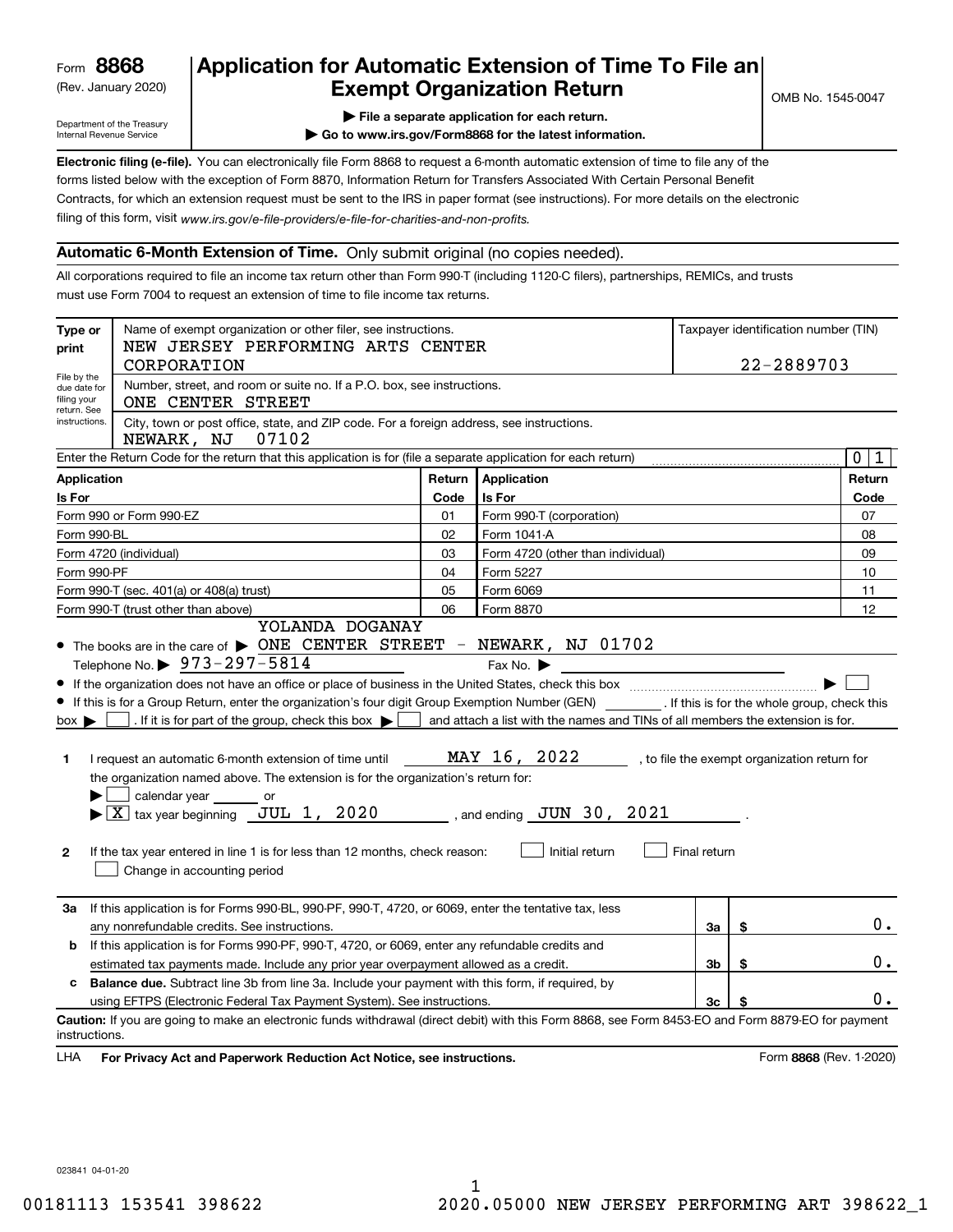|              | NEW JERSEY PERFORMING ARTS CENTER<br>CORPORATION<br>Form 990 (2020)                                                                                                                                                                                                                  | 22-2889703  | Page $2$                     |
|--------------|--------------------------------------------------------------------------------------------------------------------------------------------------------------------------------------------------------------------------------------------------------------------------------------|-------------|------------------------------|
|              | Part III   Statement of Program Service Accomplishments                                                                                                                                                                                                                              |             |                              |
|              |                                                                                                                                                                                                                                                                                      |             | x                            |
| 1            | Briefly describe the organization's mission:<br>SEE SCHEDULE O.                                                                                                                                                                                                                      |             |                              |
|              |                                                                                                                                                                                                                                                                                      |             |                              |
| $\mathbf{2}$ | Did the organization undertake any significant program services during the year which were not listed on the<br>prior Form 990 or 990-EZ?                                                                                                                                            |             | $\sqrt{Y}$ es $\boxed{X}$ No |
| 3            | If "Yes," describe these new services on Schedule O.<br>Did the organization cease conducting, or make significant changes in how it conducts, any program services?<br>If "Yes," describe these changes on Schedule O.                                                              |             | $\sqrt{}$ Yes $\sqrt{X}$ No  |
| 4            | Describe the organization's program service accomplishments for each of its three largest program services, as measured by expenses.<br>Section 501(c)(3) and 501(c)(4) organizations are required to report the amount of grants and allocations to others, the total expenses, and |             |                              |
|              | revenue, if any, for each program service reported.                                                                                                                                                                                                                                  |             |                              |
| 4a           | $\frac{1}{2}$ (Code: $\frac{1}{2}$ ) (Expenses \$ $\frac{8,638,163}{8}$ including grants of \$<br>) (Revenue \$<br>THEATER OPERATIONS: PROVIDED SERVICES FOR THE MANAGEMENT, OPERATION AND                                                                                           |             | 0.                           |
|              | MAINTENANCE OF THE ARTS CENTER, PARKING FACILITIES AND CHAMBERS PLAZA                                                                                                                                                                                                                |             |                              |
|              | FOR PUBLIC USE AND ENJOYMENT.                                                                                                                                                                                                                                                        |             |                              |
|              |                                                                                                                                                                                                                                                                                      |             |                              |
|              |                                                                                                                                                                                                                                                                                      |             |                              |
|              |                                                                                                                                                                                                                                                                                      |             |                              |
|              |                                                                                                                                                                                                                                                                                      |             |                              |
|              |                                                                                                                                                                                                                                                                                      |             |                              |
|              |                                                                                                                                                                                                                                                                                      |             |                              |
|              |                                                                                                                                                                                                                                                                                      |             |                              |
|              |                                                                                                                                                                                                                                                                                      |             |                              |
|              |                                                                                                                                                                                                                                                                                      |             |                              |
|              |                                                                                                                                                                                                                                                                                      |             |                              |
| 4b           | $(\text{Code:})$ $(\text{Expenses} \$ $4, 174, 814, \text{ including grants of }$                                                                                                                                                                                                    | (Revenue \$ | 1,866,416.                   |
|              | PERFORMANCES AND PERFORMANCE RELATED PROGRAMS: PRESENTED 396                                                                                                                                                                                                                         |             |                              |
|              | PERFORMANCES AND EVENTS (OF WHICH 210 WERE FREE OF CHARGE INCLUDING                                                                                                                                                                                                                  |             |                              |
|              | VIRTUAL) AND MANY OTHER EVENTS WHICH REACHED OVER 274,000 PATRONS.                                                                                                                                                                                                                   |             |                              |
|              | PROGRAMS INCLUDED ORCHESTRA, RECITAL, MUSICAL THEATER, DANCE, POP,                                                                                                                                                                                                                   |             |                              |
|              | VARIETY, JAZZ AND OTHER DISCIPLINES, PERFORMED BY LOCAL, NATIONAL AND                                                                                                                                                                                                                |             |                              |
|              | INTERNATIONAL ARTISTS.                                                                                                                                                                                                                                                               |             |                              |
|              |                                                                                                                                                                                                                                                                                      |             |                              |
|              |                                                                                                                                                                                                                                                                                      |             |                              |
|              |                                                                                                                                                                                                                                                                                      |             |                              |
|              |                                                                                                                                                                                                                                                                                      |             |                              |
|              |                                                                                                                                                                                                                                                                                      |             |                              |
|              |                                                                                                                                                                                                                                                                                      |             |                              |
| 4с           | (Code:                                                                                                                                                                                                                                                                               |             |                              |
|              | ARTS EDUCATION PROGRAMS: NJPAC ARTS EDUCATION OFFERS PROGRAMMING IN                                                                                                                                                                                                                  |             |                              |
|              | FOUR MAIN AREAS: 1) SCHOOLTIME PERFORMANCES AND IN-SCHOOL ASSEMBLIES,                                                                                                                                                                                                                |             |                              |
|              | 2) IN-SCHOOL RESIDENCIES, 3) ARTS TRAINING AND 4) PROFESSIONAL                                                                                                                                                                                                                       |             |                              |
|              | DEVELOPMENT. CONTINUED IN SCHEDULE O.                                                                                                                                                                                                                                                |             |                              |
|              |                                                                                                                                                                                                                                                                                      |             |                              |
|              |                                                                                                                                                                                                                                                                                      |             |                              |
|              |                                                                                                                                                                                                                                                                                      |             |                              |
|              |                                                                                                                                                                                                                                                                                      |             |                              |
|              |                                                                                                                                                                                                                                                                                      |             |                              |
|              |                                                                                                                                                                                                                                                                                      |             |                              |
|              |                                                                                                                                                                                                                                                                                      |             |                              |
|              |                                                                                                                                                                                                                                                                                      |             |                              |
|              | 4d Other program services (Describe on Schedule O.)                                                                                                                                                                                                                                  |             |                              |
|              | 4, 282, 358. including grants of \$<br>(Expenses \$<br>Revenue \$                                                                                                                                                                                                                    |             |                              |
| 4е           | 19,616,763.<br>Total program service expenses                                                                                                                                                                                                                                        |             |                              |
|              |                                                                                                                                                                                                                                                                                      |             | Form 990 (2020)              |
|              | 032002 12-23-20                                                                                                                                                                                                                                                                      |             |                              |
|              | 3                                                                                                                                                                                                                                                                                    |             |                              |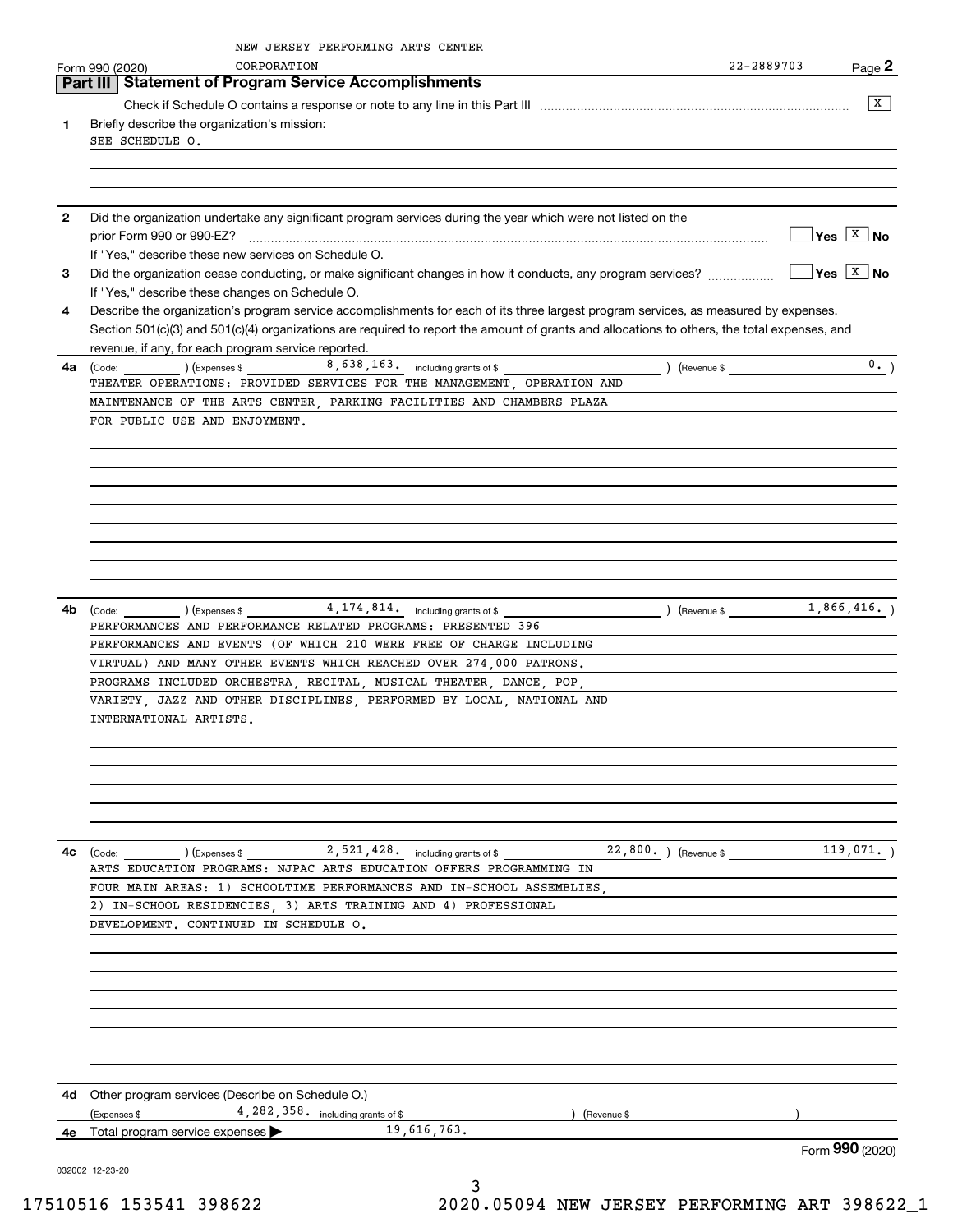|     | 22-2889703<br>CORPORATION<br>Form 990 (2020)                                                                                     |                 |            | Page $3$        |
|-----|----------------------------------------------------------------------------------------------------------------------------------|-----------------|------------|-----------------|
|     | <b>Checklist of Required Schedules</b><br><b>Part IV</b>                                                                         |                 |            |                 |
|     |                                                                                                                                  |                 | <b>Yes</b> | No              |
| 1   | Is the organization described in section $501(c)(3)$ or $4947(a)(1)$ (other than a private foundation)?                          |                 |            |                 |
|     |                                                                                                                                  | 1.              | x          |                 |
| 2   |                                                                                                                                  | $\overline{2}$  | X          |                 |
| 3   | Did the organization engage in direct or indirect political campaign activities on behalf of or in opposition to candidates for  |                 |            |                 |
|     |                                                                                                                                  | 3               |            | х               |
| 4   | Section 501(c)(3) organizations. Did the organization engage in lobbying activities, or have a section 501(h) election in effect |                 |            |                 |
|     |                                                                                                                                  | 4               | X          |                 |
| 5   | Is the organization a section 501(c)(4), 501(c)(5), or 501(c)(6) organization that receives membership dues, assessments, or     |                 |            |                 |
|     |                                                                                                                                  | 5               |            | х               |
| 6   | Did the organization maintain any donor advised funds or any similar funds or accounts for which donors have the right to        |                 |            |                 |
|     | provide advice on the distribution or investment of amounts in such funds or accounts? If "Yes," complete Schedule D, Part I     | 6               |            | х               |
|     |                                                                                                                                  |                 |            |                 |
| 7   | Did the organization receive or hold a conservation easement, including easements to preserve open space,                        | $\overline{7}$  |            | х               |
|     |                                                                                                                                  |                 |            |                 |
| 8   | Did the organization maintain collections of works of art, historical treasures, or other similar assets? If "Yes," complete     |                 |            |                 |
|     |                                                                                                                                  | 8               | х          |                 |
| 9   | Did the organization report an amount in Part X, line 21, for escrow or custodial account liability, serve as a custodian for    |                 |            |                 |
|     | amounts not listed in Part X; or provide credit counseling, debt management, credit repair, or debt negotiation services?        |                 |            |                 |
|     |                                                                                                                                  | 9               |            | х               |
| 10  | Did the organization, directly or through a related organization, hold assets in donor-restricted endowments                     |                 |            |                 |
|     |                                                                                                                                  | 10              | х          |                 |
| 11  | If the organization's answer to any of the following questions is "Yes," then complete Schedule D, Parts VI, VII, VIII, IX, or X |                 |            |                 |
|     | as applicable.                                                                                                                   |                 |            |                 |
|     | a Did the organization report an amount for land, buildings, and equipment in Part X, line 10? If "Yes," complete Schedule D,    |                 |            |                 |
|     |                                                                                                                                  | 11a             | х          |                 |
|     | b Did the organization report an amount for investments - other securities in Part X, line 12, that is 5% or more of its total   |                 |            |                 |
|     |                                                                                                                                  | 11 <sub>b</sub> | Х          |                 |
|     | c Did the organization report an amount for investments - program related in Part X, line 13, that is 5% or more of its total    |                 |            |                 |
|     |                                                                                                                                  | 11c             |            | х               |
|     | d Did the organization report an amount for other assets in Part X, line 15, that is 5% or more of its total assets reported in  |                 |            |                 |
|     |                                                                                                                                  | 11d             |            | х               |
|     | e Did the organization report an amount for other liabilities in Part X, line 25? If "Yes," complete Schedule D, Part X          | 11e             | X          |                 |
| f   | Did the organization's separate or consolidated financial statements for the tax year include a footnote that addresses          |                 |            |                 |
|     | the organization's liability for uncertain tax positions under FIN 48 (ASC 740)? If "Yes," complete Schedule D, Part X           | 11f             | х          |                 |
|     | 12a Did the organization obtain separate, independent audited financial statements for the tax year? If "Yes." complete          |                 |            |                 |
|     |                                                                                                                                  |                 |            | A               |
|     | <b>b</b> Was the organization included in consolidated, independent audited financial statements for the tax year?               | 12a             |            |                 |
|     |                                                                                                                                  | 12 <sub>b</sub> | х          |                 |
|     | If "Yes," and if the organization answered "No" to line 12a, then completing Schedule D, Parts XI and XII is optional            | 13              |            | X               |
| 13  |                                                                                                                                  |                 |            | X               |
| 14a | Did the organization maintain an office, employees, or agents outside of the United States?                                      | 14a             |            |                 |
| b   | Did the organization have aggregate revenues or expenses of more than \$10,000 from grantmaking, fundraising, business,          |                 |            |                 |
|     | investment, and program service activities outside the United States, or aggregate foreign investments valued at \$100,000       |                 |            |                 |
|     |                                                                                                                                  | 14b             | х          |                 |
| 15  | Did the organization report on Part IX, column (A), line 3, more than \$5,000 of grants or other assistance to or for any        |                 |            |                 |
|     |                                                                                                                                  | 15              |            | x               |
| 16  | Did the organization report on Part IX, column (A), line 3, more than \$5,000 of aggregate grants or other assistance to         |                 |            |                 |
|     |                                                                                                                                  | 16              |            | x               |
| 17  | Did the organization report a total of more than \$15,000 of expenses for professional fundraising services on Part IX,          |                 |            |                 |
|     |                                                                                                                                  | 17              | х          |                 |
| 18  | Did the organization report more than \$15,000 total of fundraising event gross income and contributions on Part VIII, lines     |                 |            |                 |
|     |                                                                                                                                  | 18              | х          |                 |
| 19  | Did the organization report more than \$15,000 of gross income from gaming activities on Part VIII, line 9a? If "Yes."           |                 |            |                 |
|     |                                                                                                                                  | 19              |            | x               |
|     |                                                                                                                                  | <b>20a</b>      |            | X               |
| b   | If "Yes" to line 20a, did the organization attach a copy of its audited financial statements to this return?                     | 20 <sub>b</sub> |            |                 |
| 21  | Did the organization report more than \$5,000 of grants or other assistance to any domestic organization or                      |                 |            |                 |
|     |                                                                                                                                  | 21              |            | x               |
|     | 032003 12-23-20                                                                                                                  |                 |            | Form 990 (2020) |

032003 12-23-20

4

17510516 153541 398622 2020.05094 NEW JERSEY PERFORMING ART 398622\_1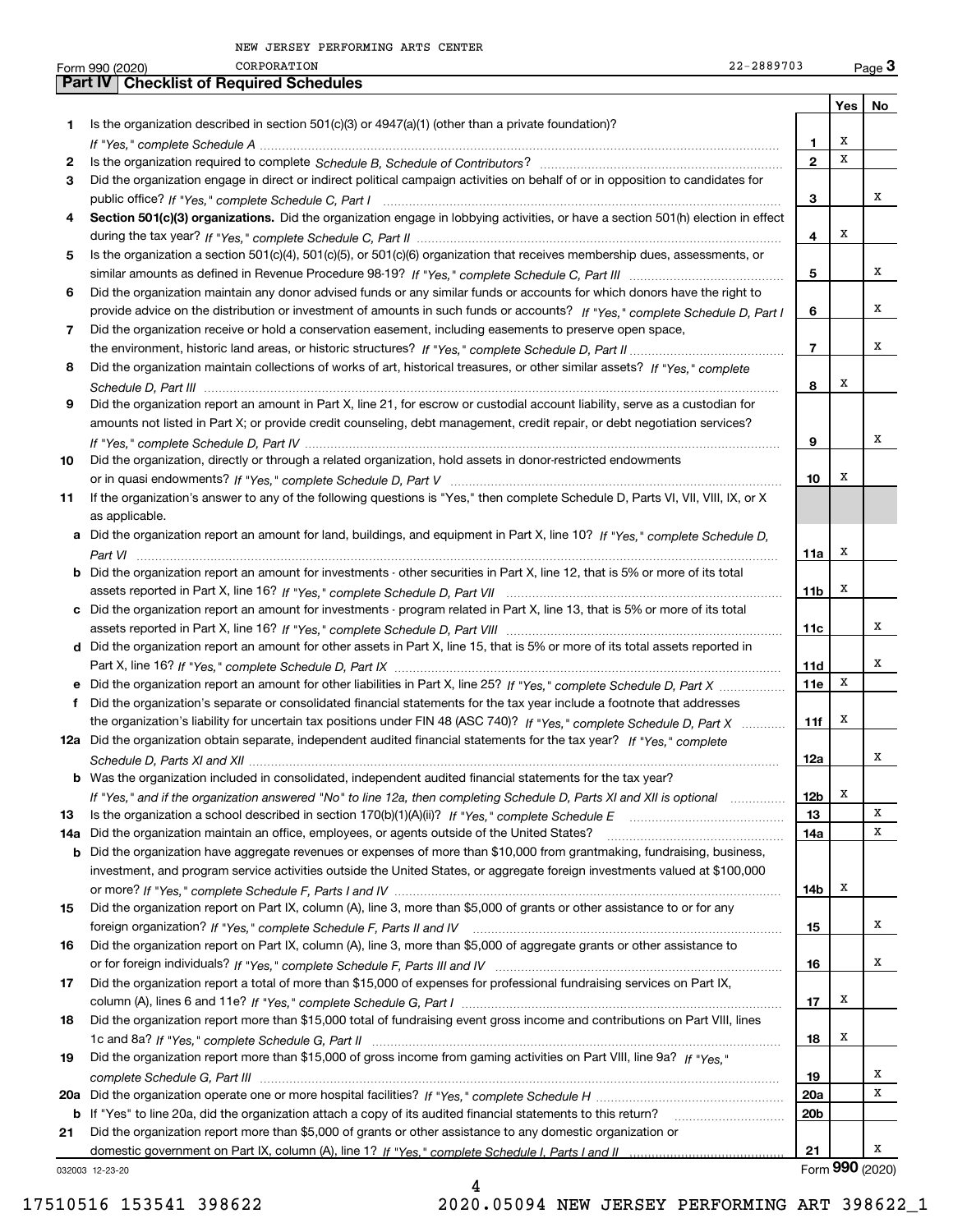| Part IV   Checklist of Required Schedules (continued)<br>22<br>Did the organization report more than \$5,000 of grants or other assistance to or for domestic individuals on<br>Did the organization answer "Yes" to Part VII, Section A, line 3, 4, or 5 about compensation of the organization's current<br>23<br>and former officers, directors, trustees, key employees, and highest compensated employees? If "Yes," complete<br>24a Did the organization have a tax-exempt bond issue with an outstanding principal amount of more than \$100,000 as of the<br>last day of the year, that was issued after December 31, 2002? If "Yes," answer lines 24b through 24d and complete<br>c Did the organization maintain an escrow account other than a refunding escrow at any time during the year to defease<br>25a Section 501(c)(3), 501(c)(4), and 501(c)(29) organizations. Did the organization engage in an excess benefit<br>b Is the organization aware that it engaged in an excess benefit transaction with a disqualified person in a prior year, and<br>that the transaction has not been reported on any of the organization's prior Forms 990 or 990-EZ? If "Yes," complete<br>Schedule L, Part I<br>Did the organization report any amount on Part X, line 5 or 22, for receivables from or payables to any current<br>26<br>or former officer, director, trustee, key employee, creator or founder, substantial contributor, or 35%<br>Did the organization provide a grant or other assistance to any current or former officer, director, trustee, key employee,<br>27<br>creator or founder, substantial contributor or employee thereof, a grant selection committee member, or to a 35% controlled<br>entity (including an employee thereof) or family member of any of these persons? If "Yes," complete Schedule L, Part III<br>Was the organization a party to a business transaction with one of the following parties (see Schedule L, Part IV<br>28<br>instructions, for applicable filing thresholds, conditions, and exceptions):<br>a A current or former officer, director, trustee, key employee, creator or founder, or substantial contributor? If<br>c A 35% controlled entity of one or more individuals and/or organizations described in lines 28a or 28b? If<br>29<br>Did the organization receive contributions of art, historical treasures, or other similar assets, or qualified conservation<br>30<br>Did the organization liquidate, terminate, or dissolve and cease operations? If "Yes," complete Schedule N, Part I<br>31<br>Did the organization sell, exchange, dispose of, or transfer more than 25% of its net assets? If "Yes," complete<br>32<br>Did the organization own 100% of an entity disregarded as separate from the organization under Regulations<br>33<br>Was the organization related to any tax-exempt or taxable entity? If "Yes," complete Schedule R, Part II, III, or IV, and<br>34<br>b If "Yes" to line 35a, did the organization receive any payment from or engage in any transaction with a controlled entity<br>Section 501(c)(3) organizations. Did the organization make any transfers to an exempt non-charitable related organization?<br>36<br>Did the organization conduct more than 5% of its activities through an entity that is not a related organization<br>37<br>Did the organization complete Schedule O and provide explanations in Schedule O for Part VI, lines 11b and 19?<br>38<br>Note: All Form 990 filers are required to complete Schedule O<br><b>Statements Regarding Other IRS Filings and Tax Compliance</b><br><b>Part V</b><br>Check if Schedule O contains a response or note to any line in this Part V<br>240<br>1a<br>$\mathbf 0$<br>1b<br>c Did the organization comply with backup withholding rules for reportable payments to vendors and reportable gaming<br>(gambling) winnings to prize winners?<br>032004 12-23-20 | CORPORATION<br>$22 - 2889703$<br>Form 990 (2020) |            |     | Page 4          |
|-------------------------------------------------------------------------------------------------------------------------------------------------------------------------------------------------------------------------------------------------------------------------------------------------------------------------------------------------------------------------------------------------------------------------------------------------------------------------------------------------------------------------------------------------------------------------------------------------------------------------------------------------------------------------------------------------------------------------------------------------------------------------------------------------------------------------------------------------------------------------------------------------------------------------------------------------------------------------------------------------------------------------------------------------------------------------------------------------------------------------------------------------------------------------------------------------------------------------------------------------------------------------------------------------------------------------------------------------------------------------------------------------------------------------------------------------------------------------------------------------------------------------------------------------------------------------------------------------------------------------------------------------------------------------------------------------------------------------------------------------------------------------------------------------------------------------------------------------------------------------------------------------------------------------------------------------------------------------------------------------------------------------------------------------------------------------------------------------------------------------------------------------------------------------------------------------------------------------------------------------------------------------------------------------------------------------------------------------------------------------------------------------------------------------------------------------------------------------------------------------------------------------------------------------------------------------------------------------------------------------------------------------------------------------------------------------------------------------------------------------------------------------------------------------------------------------------------------------------------------------------------------------------------------------------------------------------------------------------------------------------------------------------------------------------------------------------------------------------------------------------------------------------------------------------------------------------------------------------------------------------------------------------------------------------------------------------------------------------------------------------------------------------------------------------------------------------------------------------------------------------------------------------------------------------------------------------------------------------------------------------------------------------------------------------------------------------------------------------------------------------------------------------------------------------------------------------------------------------------------------------------------------------------------------------------------------|--------------------------------------------------|------------|-----|-----------------|
|                                                                                                                                                                                                                                                                                                                                                                                                                                                                                                                                                                                                                                                                                                                                                                                                                                                                                                                                                                                                                                                                                                                                                                                                                                                                                                                                                                                                                                                                                                                                                                                                                                                                                                                                                                                                                                                                                                                                                                                                                                                                                                                                                                                                                                                                                                                                                                                                                                                                                                                                                                                                                                                                                                                                                                                                                                                                                                                                                                                                                                                                                                                                                                                                                                                                                                                                                                                                                                                                                                                                                                                                                                                                                                                                                                                                                                                                                                                                                 |                                                  |            |     |                 |
|                                                                                                                                                                                                                                                                                                                                                                                                                                                                                                                                                                                                                                                                                                                                                                                                                                                                                                                                                                                                                                                                                                                                                                                                                                                                                                                                                                                                                                                                                                                                                                                                                                                                                                                                                                                                                                                                                                                                                                                                                                                                                                                                                                                                                                                                                                                                                                                                                                                                                                                                                                                                                                                                                                                                                                                                                                                                                                                                                                                                                                                                                                                                                                                                                                                                                                                                                                                                                                                                                                                                                                                                                                                                                                                                                                                                                                                                                                                                                 |                                                  |            | Yes | No              |
|                                                                                                                                                                                                                                                                                                                                                                                                                                                                                                                                                                                                                                                                                                                                                                                                                                                                                                                                                                                                                                                                                                                                                                                                                                                                                                                                                                                                                                                                                                                                                                                                                                                                                                                                                                                                                                                                                                                                                                                                                                                                                                                                                                                                                                                                                                                                                                                                                                                                                                                                                                                                                                                                                                                                                                                                                                                                                                                                                                                                                                                                                                                                                                                                                                                                                                                                                                                                                                                                                                                                                                                                                                                                                                                                                                                                                                                                                                                                                 |                                                  |            |     |                 |
|                                                                                                                                                                                                                                                                                                                                                                                                                                                                                                                                                                                                                                                                                                                                                                                                                                                                                                                                                                                                                                                                                                                                                                                                                                                                                                                                                                                                                                                                                                                                                                                                                                                                                                                                                                                                                                                                                                                                                                                                                                                                                                                                                                                                                                                                                                                                                                                                                                                                                                                                                                                                                                                                                                                                                                                                                                                                                                                                                                                                                                                                                                                                                                                                                                                                                                                                                                                                                                                                                                                                                                                                                                                                                                                                                                                                                                                                                                                                                 |                                                  | 22         | Х   |                 |
|                                                                                                                                                                                                                                                                                                                                                                                                                                                                                                                                                                                                                                                                                                                                                                                                                                                                                                                                                                                                                                                                                                                                                                                                                                                                                                                                                                                                                                                                                                                                                                                                                                                                                                                                                                                                                                                                                                                                                                                                                                                                                                                                                                                                                                                                                                                                                                                                                                                                                                                                                                                                                                                                                                                                                                                                                                                                                                                                                                                                                                                                                                                                                                                                                                                                                                                                                                                                                                                                                                                                                                                                                                                                                                                                                                                                                                                                                                                                                 |                                                  |            |     |                 |
|                                                                                                                                                                                                                                                                                                                                                                                                                                                                                                                                                                                                                                                                                                                                                                                                                                                                                                                                                                                                                                                                                                                                                                                                                                                                                                                                                                                                                                                                                                                                                                                                                                                                                                                                                                                                                                                                                                                                                                                                                                                                                                                                                                                                                                                                                                                                                                                                                                                                                                                                                                                                                                                                                                                                                                                                                                                                                                                                                                                                                                                                                                                                                                                                                                                                                                                                                                                                                                                                                                                                                                                                                                                                                                                                                                                                                                                                                                                                                 |                                                  |            |     |                 |
|                                                                                                                                                                                                                                                                                                                                                                                                                                                                                                                                                                                                                                                                                                                                                                                                                                                                                                                                                                                                                                                                                                                                                                                                                                                                                                                                                                                                                                                                                                                                                                                                                                                                                                                                                                                                                                                                                                                                                                                                                                                                                                                                                                                                                                                                                                                                                                                                                                                                                                                                                                                                                                                                                                                                                                                                                                                                                                                                                                                                                                                                                                                                                                                                                                                                                                                                                                                                                                                                                                                                                                                                                                                                                                                                                                                                                                                                                                                                                 |                                                  | 23         | X   |                 |
|                                                                                                                                                                                                                                                                                                                                                                                                                                                                                                                                                                                                                                                                                                                                                                                                                                                                                                                                                                                                                                                                                                                                                                                                                                                                                                                                                                                                                                                                                                                                                                                                                                                                                                                                                                                                                                                                                                                                                                                                                                                                                                                                                                                                                                                                                                                                                                                                                                                                                                                                                                                                                                                                                                                                                                                                                                                                                                                                                                                                                                                                                                                                                                                                                                                                                                                                                                                                                                                                                                                                                                                                                                                                                                                                                                                                                                                                                                                                                 |                                                  |            |     |                 |
|                                                                                                                                                                                                                                                                                                                                                                                                                                                                                                                                                                                                                                                                                                                                                                                                                                                                                                                                                                                                                                                                                                                                                                                                                                                                                                                                                                                                                                                                                                                                                                                                                                                                                                                                                                                                                                                                                                                                                                                                                                                                                                                                                                                                                                                                                                                                                                                                                                                                                                                                                                                                                                                                                                                                                                                                                                                                                                                                                                                                                                                                                                                                                                                                                                                                                                                                                                                                                                                                                                                                                                                                                                                                                                                                                                                                                                                                                                                                                 |                                                  |            |     |                 |
|                                                                                                                                                                                                                                                                                                                                                                                                                                                                                                                                                                                                                                                                                                                                                                                                                                                                                                                                                                                                                                                                                                                                                                                                                                                                                                                                                                                                                                                                                                                                                                                                                                                                                                                                                                                                                                                                                                                                                                                                                                                                                                                                                                                                                                                                                                                                                                                                                                                                                                                                                                                                                                                                                                                                                                                                                                                                                                                                                                                                                                                                                                                                                                                                                                                                                                                                                                                                                                                                                                                                                                                                                                                                                                                                                                                                                                                                                                                                                 |                                                  | 24a        |     | x               |
|                                                                                                                                                                                                                                                                                                                                                                                                                                                                                                                                                                                                                                                                                                                                                                                                                                                                                                                                                                                                                                                                                                                                                                                                                                                                                                                                                                                                                                                                                                                                                                                                                                                                                                                                                                                                                                                                                                                                                                                                                                                                                                                                                                                                                                                                                                                                                                                                                                                                                                                                                                                                                                                                                                                                                                                                                                                                                                                                                                                                                                                                                                                                                                                                                                                                                                                                                                                                                                                                                                                                                                                                                                                                                                                                                                                                                                                                                                                                                 |                                                  | 24b        |     |                 |
|                                                                                                                                                                                                                                                                                                                                                                                                                                                                                                                                                                                                                                                                                                                                                                                                                                                                                                                                                                                                                                                                                                                                                                                                                                                                                                                                                                                                                                                                                                                                                                                                                                                                                                                                                                                                                                                                                                                                                                                                                                                                                                                                                                                                                                                                                                                                                                                                                                                                                                                                                                                                                                                                                                                                                                                                                                                                                                                                                                                                                                                                                                                                                                                                                                                                                                                                                                                                                                                                                                                                                                                                                                                                                                                                                                                                                                                                                                                                                 |                                                  |            |     |                 |
|                                                                                                                                                                                                                                                                                                                                                                                                                                                                                                                                                                                                                                                                                                                                                                                                                                                                                                                                                                                                                                                                                                                                                                                                                                                                                                                                                                                                                                                                                                                                                                                                                                                                                                                                                                                                                                                                                                                                                                                                                                                                                                                                                                                                                                                                                                                                                                                                                                                                                                                                                                                                                                                                                                                                                                                                                                                                                                                                                                                                                                                                                                                                                                                                                                                                                                                                                                                                                                                                                                                                                                                                                                                                                                                                                                                                                                                                                                                                                 |                                                  | 24c        |     |                 |
|                                                                                                                                                                                                                                                                                                                                                                                                                                                                                                                                                                                                                                                                                                                                                                                                                                                                                                                                                                                                                                                                                                                                                                                                                                                                                                                                                                                                                                                                                                                                                                                                                                                                                                                                                                                                                                                                                                                                                                                                                                                                                                                                                                                                                                                                                                                                                                                                                                                                                                                                                                                                                                                                                                                                                                                                                                                                                                                                                                                                                                                                                                                                                                                                                                                                                                                                                                                                                                                                                                                                                                                                                                                                                                                                                                                                                                                                                                                                                 |                                                  | 24d        |     |                 |
|                                                                                                                                                                                                                                                                                                                                                                                                                                                                                                                                                                                                                                                                                                                                                                                                                                                                                                                                                                                                                                                                                                                                                                                                                                                                                                                                                                                                                                                                                                                                                                                                                                                                                                                                                                                                                                                                                                                                                                                                                                                                                                                                                                                                                                                                                                                                                                                                                                                                                                                                                                                                                                                                                                                                                                                                                                                                                                                                                                                                                                                                                                                                                                                                                                                                                                                                                                                                                                                                                                                                                                                                                                                                                                                                                                                                                                                                                                                                                 |                                                  |            |     |                 |
|                                                                                                                                                                                                                                                                                                                                                                                                                                                                                                                                                                                                                                                                                                                                                                                                                                                                                                                                                                                                                                                                                                                                                                                                                                                                                                                                                                                                                                                                                                                                                                                                                                                                                                                                                                                                                                                                                                                                                                                                                                                                                                                                                                                                                                                                                                                                                                                                                                                                                                                                                                                                                                                                                                                                                                                                                                                                                                                                                                                                                                                                                                                                                                                                                                                                                                                                                                                                                                                                                                                                                                                                                                                                                                                                                                                                                                                                                                                                                 |                                                  | 25a        |     | x               |
|                                                                                                                                                                                                                                                                                                                                                                                                                                                                                                                                                                                                                                                                                                                                                                                                                                                                                                                                                                                                                                                                                                                                                                                                                                                                                                                                                                                                                                                                                                                                                                                                                                                                                                                                                                                                                                                                                                                                                                                                                                                                                                                                                                                                                                                                                                                                                                                                                                                                                                                                                                                                                                                                                                                                                                                                                                                                                                                                                                                                                                                                                                                                                                                                                                                                                                                                                                                                                                                                                                                                                                                                                                                                                                                                                                                                                                                                                                                                                 |                                                  |            |     |                 |
|                                                                                                                                                                                                                                                                                                                                                                                                                                                                                                                                                                                                                                                                                                                                                                                                                                                                                                                                                                                                                                                                                                                                                                                                                                                                                                                                                                                                                                                                                                                                                                                                                                                                                                                                                                                                                                                                                                                                                                                                                                                                                                                                                                                                                                                                                                                                                                                                                                                                                                                                                                                                                                                                                                                                                                                                                                                                                                                                                                                                                                                                                                                                                                                                                                                                                                                                                                                                                                                                                                                                                                                                                                                                                                                                                                                                                                                                                                                                                 |                                                  |            |     |                 |
|                                                                                                                                                                                                                                                                                                                                                                                                                                                                                                                                                                                                                                                                                                                                                                                                                                                                                                                                                                                                                                                                                                                                                                                                                                                                                                                                                                                                                                                                                                                                                                                                                                                                                                                                                                                                                                                                                                                                                                                                                                                                                                                                                                                                                                                                                                                                                                                                                                                                                                                                                                                                                                                                                                                                                                                                                                                                                                                                                                                                                                                                                                                                                                                                                                                                                                                                                                                                                                                                                                                                                                                                                                                                                                                                                                                                                                                                                                                                                 |                                                  | 25b        |     | x               |
|                                                                                                                                                                                                                                                                                                                                                                                                                                                                                                                                                                                                                                                                                                                                                                                                                                                                                                                                                                                                                                                                                                                                                                                                                                                                                                                                                                                                                                                                                                                                                                                                                                                                                                                                                                                                                                                                                                                                                                                                                                                                                                                                                                                                                                                                                                                                                                                                                                                                                                                                                                                                                                                                                                                                                                                                                                                                                                                                                                                                                                                                                                                                                                                                                                                                                                                                                                                                                                                                                                                                                                                                                                                                                                                                                                                                                                                                                                                                                 |                                                  |            |     |                 |
|                                                                                                                                                                                                                                                                                                                                                                                                                                                                                                                                                                                                                                                                                                                                                                                                                                                                                                                                                                                                                                                                                                                                                                                                                                                                                                                                                                                                                                                                                                                                                                                                                                                                                                                                                                                                                                                                                                                                                                                                                                                                                                                                                                                                                                                                                                                                                                                                                                                                                                                                                                                                                                                                                                                                                                                                                                                                                                                                                                                                                                                                                                                                                                                                                                                                                                                                                                                                                                                                                                                                                                                                                                                                                                                                                                                                                                                                                                                                                 |                                                  |            |     |                 |
|                                                                                                                                                                                                                                                                                                                                                                                                                                                                                                                                                                                                                                                                                                                                                                                                                                                                                                                                                                                                                                                                                                                                                                                                                                                                                                                                                                                                                                                                                                                                                                                                                                                                                                                                                                                                                                                                                                                                                                                                                                                                                                                                                                                                                                                                                                                                                                                                                                                                                                                                                                                                                                                                                                                                                                                                                                                                                                                                                                                                                                                                                                                                                                                                                                                                                                                                                                                                                                                                                                                                                                                                                                                                                                                                                                                                                                                                                                                                                 |                                                  | 26         |     | x               |
|                                                                                                                                                                                                                                                                                                                                                                                                                                                                                                                                                                                                                                                                                                                                                                                                                                                                                                                                                                                                                                                                                                                                                                                                                                                                                                                                                                                                                                                                                                                                                                                                                                                                                                                                                                                                                                                                                                                                                                                                                                                                                                                                                                                                                                                                                                                                                                                                                                                                                                                                                                                                                                                                                                                                                                                                                                                                                                                                                                                                                                                                                                                                                                                                                                                                                                                                                                                                                                                                                                                                                                                                                                                                                                                                                                                                                                                                                                                                                 |                                                  |            |     |                 |
|                                                                                                                                                                                                                                                                                                                                                                                                                                                                                                                                                                                                                                                                                                                                                                                                                                                                                                                                                                                                                                                                                                                                                                                                                                                                                                                                                                                                                                                                                                                                                                                                                                                                                                                                                                                                                                                                                                                                                                                                                                                                                                                                                                                                                                                                                                                                                                                                                                                                                                                                                                                                                                                                                                                                                                                                                                                                                                                                                                                                                                                                                                                                                                                                                                                                                                                                                                                                                                                                                                                                                                                                                                                                                                                                                                                                                                                                                                                                                 |                                                  |            |     |                 |
|                                                                                                                                                                                                                                                                                                                                                                                                                                                                                                                                                                                                                                                                                                                                                                                                                                                                                                                                                                                                                                                                                                                                                                                                                                                                                                                                                                                                                                                                                                                                                                                                                                                                                                                                                                                                                                                                                                                                                                                                                                                                                                                                                                                                                                                                                                                                                                                                                                                                                                                                                                                                                                                                                                                                                                                                                                                                                                                                                                                                                                                                                                                                                                                                                                                                                                                                                                                                                                                                                                                                                                                                                                                                                                                                                                                                                                                                                                                                                 |                                                  | 27         |     | x               |
|                                                                                                                                                                                                                                                                                                                                                                                                                                                                                                                                                                                                                                                                                                                                                                                                                                                                                                                                                                                                                                                                                                                                                                                                                                                                                                                                                                                                                                                                                                                                                                                                                                                                                                                                                                                                                                                                                                                                                                                                                                                                                                                                                                                                                                                                                                                                                                                                                                                                                                                                                                                                                                                                                                                                                                                                                                                                                                                                                                                                                                                                                                                                                                                                                                                                                                                                                                                                                                                                                                                                                                                                                                                                                                                                                                                                                                                                                                                                                 |                                                  |            |     |                 |
|                                                                                                                                                                                                                                                                                                                                                                                                                                                                                                                                                                                                                                                                                                                                                                                                                                                                                                                                                                                                                                                                                                                                                                                                                                                                                                                                                                                                                                                                                                                                                                                                                                                                                                                                                                                                                                                                                                                                                                                                                                                                                                                                                                                                                                                                                                                                                                                                                                                                                                                                                                                                                                                                                                                                                                                                                                                                                                                                                                                                                                                                                                                                                                                                                                                                                                                                                                                                                                                                                                                                                                                                                                                                                                                                                                                                                                                                                                                                                 |                                                  |            |     |                 |
|                                                                                                                                                                                                                                                                                                                                                                                                                                                                                                                                                                                                                                                                                                                                                                                                                                                                                                                                                                                                                                                                                                                                                                                                                                                                                                                                                                                                                                                                                                                                                                                                                                                                                                                                                                                                                                                                                                                                                                                                                                                                                                                                                                                                                                                                                                                                                                                                                                                                                                                                                                                                                                                                                                                                                                                                                                                                                                                                                                                                                                                                                                                                                                                                                                                                                                                                                                                                                                                                                                                                                                                                                                                                                                                                                                                                                                                                                                                                                 |                                                  |            |     |                 |
|                                                                                                                                                                                                                                                                                                                                                                                                                                                                                                                                                                                                                                                                                                                                                                                                                                                                                                                                                                                                                                                                                                                                                                                                                                                                                                                                                                                                                                                                                                                                                                                                                                                                                                                                                                                                                                                                                                                                                                                                                                                                                                                                                                                                                                                                                                                                                                                                                                                                                                                                                                                                                                                                                                                                                                                                                                                                                                                                                                                                                                                                                                                                                                                                                                                                                                                                                                                                                                                                                                                                                                                                                                                                                                                                                                                                                                                                                                                                                 |                                                  | 28a        | X   |                 |
|                                                                                                                                                                                                                                                                                                                                                                                                                                                                                                                                                                                                                                                                                                                                                                                                                                                                                                                                                                                                                                                                                                                                                                                                                                                                                                                                                                                                                                                                                                                                                                                                                                                                                                                                                                                                                                                                                                                                                                                                                                                                                                                                                                                                                                                                                                                                                                                                                                                                                                                                                                                                                                                                                                                                                                                                                                                                                                                                                                                                                                                                                                                                                                                                                                                                                                                                                                                                                                                                                                                                                                                                                                                                                                                                                                                                                                                                                                                                                 |                                                  | 28b        |     | х               |
|                                                                                                                                                                                                                                                                                                                                                                                                                                                                                                                                                                                                                                                                                                                                                                                                                                                                                                                                                                                                                                                                                                                                                                                                                                                                                                                                                                                                                                                                                                                                                                                                                                                                                                                                                                                                                                                                                                                                                                                                                                                                                                                                                                                                                                                                                                                                                                                                                                                                                                                                                                                                                                                                                                                                                                                                                                                                                                                                                                                                                                                                                                                                                                                                                                                                                                                                                                                                                                                                                                                                                                                                                                                                                                                                                                                                                                                                                                                                                 |                                                  |            |     |                 |
|                                                                                                                                                                                                                                                                                                                                                                                                                                                                                                                                                                                                                                                                                                                                                                                                                                                                                                                                                                                                                                                                                                                                                                                                                                                                                                                                                                                                                                                                                                                                                                                                                                                                                                                                                                                                                                                                                                                                                                                                                                                                                                                                                                                                                                                                                                                                                                                                                                                                                                                                                                                                                                                                                                                                                                                                                                                                                                                                                                                                                                                                                                                                                                                                                                                                                                                                                                                                                                                                                                                                                                                                                                                                                                                                                                                                                                                                                                                                                 |                                                  | 28c        |     | х               |
|                                                                                                                                                                                                                                                                                                                                                                                                                                                                                                                                                                                                                                                                                                                                                                                                                                                                                                                                                                                                                                                                                                                                                                                                                                                                                                                                                                                                                                                                                                                                                                                                                                                                                                                                                                                                                                                                                                                                                                                                                                                                                                                                                                                                                                                                                                                                                                                                                                                                                                                                                                                                                                                                                                                                                                                                                                                                                                                                                                                                                                                                                                                                                                                                                                                                                                                                                                                                                                                                                                                                                                                                                                                                                                                                                                                                                                                                                                                                                 |                                                  | 29         |     | х               |
|                                                                                                                                                                                                                                                                                                                                                                                                                                                                                                                                                                                                                                                                                                                                                                                                                                                                                                                                                                                                                                                                                                                                                                                                                                                                                                                                                                                                                                                                                                                                                                                                                                                                                                                                                                                                                                                                                                                                                                                                                                                                                                                                                                                                                                                                                                                                                                                                                                                                                                                                                                                                                                                                                                                                                                                                                                                                                                                                                                                                                                                                                                                                                                                                                                                                                                                                                                                                                                                                                                                                                                                                                                                                                                                                                                                                                                                                                                                                                 |                                                  |            |     |                 |
|                                                                                                                                                                                                                                                                                                                                                                                                                                                                                                                                                                                                                                                                                                                                                                                                                                                                                                                                                                                                                                                                                                                                                                                                                                                                                                                                                                                                                                                                                                                                                                                                                                                                                                                                                                                                                                                                                                                                                                                                                                                                                                                                                                                                                                                                                                                                                                                                                                                                                                                                                                                                                                                                                                                                                                                                                                                                                                                                                                                                                                                                                                                                                                                                                                                                                                                                                                                                                                                                                                                                                                                                                                                                                                                                                                                                                                                                                                                                                 |                                                  | 30         |     | х               |
|                                                                                                                                                                                                                                                                                                                                                                                                                                                                                                                                                                                                                                                                                                                                                                                                                                                                                                                                                                                                                                                                                                                                                                                                                                                                                                                                                                                                                                                                                                                                                                                                                                                                                                                                                                                                                                                                                                                                                                                                                                                                                                                                                                                                                                                                                                                                                                                                                                                                                                                                                                                                                                                                                                                                                                                                                                                                                                                                                                                                                                                                                                                                                                                                                                                                                                                                                                                                                                                                                                                                                                                                                                                                                                                                                                                                                                                                                                                                                 |                                                  | 31         |     | х               |
|                                                                                                                                                                                                                                                                                                                                                                                                                                                                                                                                                                                                                                                                                                                                                                                                                                                                                                                                                                                                                                                                                                                                                                                                                                                                                                                                                                                                                                                                                                                                                                                                                                                                                                                                                                                                                                                                                                                                                                                                                                                                                                                                                                                                                                                                                                                                                                                                                                                                                                                                                                                                                                                                                                                                                                                                                                                                                                                                                                                                                                                                                                                                                                                                                                                                                                                                                                                                                                                                                                                                                                                                                                                                                                                                                                                                                                                                                                                                                 |                                                  |            |     |                 |
|                                                                                                                                                                                                                                                                                                                                                                                                                                                                                                                                                                                                                                                                                                                                                                                                                                                                                                                                                                                                                                                                                                                                                                                                                                                                                                                                                                                                                                                                                                                                                                                                                                                                                                                                                                                                                                                                                                                                                                                                                                                                                                                                                                                                                                                                                                                                                                                                                                                                                                                                                                                                                                                                                                                                                                                                                                                                                                                                                                                                                                                                                                                                                                                                                                                                                                                                                                                                                                                                                                                                                                                                                                                                                                                                                                                                                                                                                                                                                 |                                                  | 32         |     | х               |
|                                                                                                                                                                                                                                                                                                                                                                                                                                                                                                                                                                                                                                                                                                                                                                                                                                                                                                                                                                                                                                                                                                                                                                                                                                                                                                                                                                                                                                                                                                                                                                                                                                                                                                                                                                                                                                                                                                                                                                                                                                                                                                                                                                                                                                                                                                                                                                                                                                                                                                                                                                                                                                                                                                                                                                                                                                                                                                                                                                                                                                                                                                                                                                                                                                                                                                                                                                                                                                                                                                                                                                                                                                                                                                                                                                                                                                                                                                                                                 |                                                  |            |     |                 |
|                                                                                                                                                                                                                                                                                                                                                                                                                                                                                                                                                                                                                                                                                                                                                                                                                                                                                                                                                                                                                                                                                                                                                                                                                                                                                                                                                                                                                                                                                                                                                                                                                                                                                                                                                                                                                                                                                                                                                                                                                                                                                                                                                                                                                                                                                                                                                                                                                                                                                                                                                                                                                                                                                                                                                                                                                                                                                                                                                                                                                                                                                                                                                                                                                                                                                                                                                                                                                                                                                                                                                                                                                                                                                                                                                                                                                                                                                                                                                 |                                                  | 33         | Х   |                 |
|                                                                                                                                                                                                                                                                                                                                                                                                                                                                                                                                                                                                                                                                                                                                                                                                                                                                                                                                                                                                                                                                                                                                                                                                                                                                                                                                                                                                                                                                                                                                                                                                                                                                                                                                                                                                                                                                                                                                                                                                                                                                                                                                                                                                                                                                                                                                                                                                                                                                                                                                                                                                                                                                                                                                                                                                                                                                                                                                                                                                                                                                                                                                                                                                                                                                                                                                                                                                                                                                                                                                                                                                                                                                                                                                                                                                                                                                                                                                                 |                                                  |            |     |                 |
|                                                                                                                                                                                                                                                                                                                                                                                                                                                                                                                                                                                                                                                                                                                                                                                                                                                                                                                                                                                                                                                                                                                                                                                                                                                                                                                                                                                                                                                                                                                                                                                                                                                                                                                                                                                                                                                                                                                                                                                                                                                                                                                                                                                                                                                                                                                                                                                                                                                                                                                                                                                                                                                                                                                                                                                                                                                                                                                                                                                                                                                                                                                                                                                                                                                                                                                                                                                                                                                                                                                                                                                                                                                                                                                                                                                                                                                                                                                                                 |                                                  | 34         | X   |                 |
|                                                                                                                                                                                                                                                                                                                                                                                                                                                                                                                                                                                                                                                                                                                                                                                                                                                                                                                                                                                                                                                                                                                                                                                                                                                                                                                                                                                                                                                                                                                                                                                                                                                                                                                                                                                                                                                                                                                                                                                                                                                                                                                                                                                                                                                                                                                                                                                                                                                                                                                                                                                                                                                                                                                                                                                                                                                                                                                                                                                                                                                                                                                                                                                                                                                                                                                                                                                                                                                                                                                                                                                                                                                                                                                                                                                                                                                                                                                                                 |                                                  | <b>35a</b> | X   |                 |
|                                                                                                                                                                                                                                                                                                                                                                                                                                                                                                                                                                                                                                                                                                                                                                                                                                                                                                                                                                                                                                                                                                                                                                                                                                                                                                                                                                                                                                                                                                                                                                                                                                                                                                                                                                                                                                                                                                                                                                                                                                                                                                                                                                                                                                                                                                                                                                                                                                                                                                                                                                                                                                                                                                                                                                                                                                                                                                                                                                                                                                                                                                                                                                                                                                                                                                                                                                                                                                                                                                                                                                                                                                                                                                                                                                                                                                                                                                                                                 |                                                  |            |     |                 |
|                                                                                                                                                                                                                                                                                                                                                                                                                                                                                                                                                                                                                                                                                                                                                                                                                                                                                                                                                                                                                                                                                                                                                                                                                                                                                                                                                                                                                                                                                                                                                                                                                                                                                                                                                                                                                                                                                                                                                                                                                                                                                                                                                                                                                                                                                                                                                                                                                                                                                                                                                                                                                                                                                                                                                                                                                                                                                                                                                                                                                                                                                                                                                                                                                                                                                                                                                                                                                                                                                                                                                                                                                                                                                                                                                                                                                                                                                                                                                 |                                                  | 35b        | х   |                 |
|                                                                                                                                                                                                                                                                                                                                                                                                                                                                                                                                                                                                                                                                                                                                                                                                                                                                                                                                                                                                                                                                                                                                                                                                                                                                                                                                                                                                                                                                                                                                                                                                                                                                                                                                                                                                                                                                                                                                                                                                                                                                                                                                                                                                                                                                                                                                                                                                                                                                                                                                                                                                                                                                                                                                                                                                                                                                                                                                                                                                                                                                                                                                                                                                                                                                                                                                                                                                                                                                                                                                                                                                                                                                                                                                                                                                                                                                                                                                                 |                                                  |            |     |                 |
|                                                                                                                                                                                                                                                                                                                                                                                                                                                                                                                                                                                                                                                                                                                                                                                                                                                                                                                                                                                                                                                                                                                                                                                                                                                                                                                                                                                                                                                                                                                                                                                                                                                                                                                                                                                                                                                                                                                                                                                                                                                                                                                                                                                                                                                                                                                                                                                                                                                                                                                                                                                                                                                                                                                                                                                                                                                                                                                                                                                                                                                                                                                                                                                                                                                                                                                                                                                                                                                                                                                                                                                                                                                                                                                                                                                                                                                                                                                                                 |                                                  | 36         |     | x               |
|                                                                                                                                                                                                                                                                                                                                                                                                                                                                                                                                                                                                                                                                                                                                                                                                                                                                                                                                                                                                                                                                                                                                                                                                                                                                                                                                                                                                                                                                                                                                                                                                                                                                                                                                                                                                                                                                                                                                                                                                                                                                                                                                                                                                                                                                                                                                                                                                                                                                                                                                                                                                                                                                                                                                                                                                                                                                                                                                                                                                                                                                                                                                                                                                                                                                                                                                                                                                                                                                                                                                                                                                                                                                                                                                                                                                                                                                                                                                                 |                                                  |            |     |                 |
|                                                                                                                                                                                                                                                                                                                                                                                                                                                                                                                                                                                                                                                                                                                                                                                                                                                                                                                                                                                                                                                                                                                                                                                                                                                                                                                                                                                                                                                                                                                                                                                                                                                                                                                                                                                                                                                                                                                                                                                                                                                                                                                                                                                                                                                                                                                                                                                                                                                                                                                                                                                                                                                                                                                                                                                                                                                                                                                                                                                                                                                                                                                                                                                                                                                                                                                                                                                                                                                                                                                                                                                                                                                                                                                                                                                                                                                                                                                                                 |                                                  | 37         |     | x               |
|                                                                                                                                                                                                                                                                                                                                                                                                                                                                                                                                                                                                                                                                                                                                                                                                                                                                                                                                                                                                                                                                                                                                                                                                                                                                                                                                                                                                                                                                                                                                                                                                                                                                                                                                                                                                                                                                                                                                                                                                                                                                                                                                                                                                                                                                                                                                                                                                                                                                                                                                                                                                                                                                                                                                                                                                                                                                                                                                                                                                                                                                                                                                                                                                                                                                                                                                                                                                                                                                                                                                                                                                                                                                                                                                                                                                                                                                                                                                                 |                                                  |            |     |                 |
|                                                                                                                                                                                                                                                                                                                                                                                                                                                                                                                                                                                                                                                                                                                                                                                                                                                                                                                                                                                                                                                                                                                                                                                                                                                                                                                                                                                                                                                                                                                                                                                                                                                                                                                                                                                                                                                                                                                                                                                                                                                                                                                                                                                                                                                                                                                                                                                                                                                                                                                                                                                                                                                                                                                                                                                                                                                                                                                                                                                                                                                                                                                                                                                                                                                                                                                                                                                                                                                                                                                                                                                                                                                                                                                                                                                                                                                                                                                                                 |                                                  | 38         | Х   |                 |
|                                                                                                                                                                                                                                                                                                                                                                                                                                                                                                                                                                                                                                                                                                                                                                                                                                                                                                                                                                                                                                                                                                                                                                                                                                                                                                                                                                                                                                                                                                                                                                                                                                                                                                                                                                                                                                                                                                                                                                                                                                                                                                                                                                                                                                                                                                                                                                                                                                                                                                                                                                                                                                                                                                                                                                                                                                                                                                                                                                                                                                                                                                                                                                                                                                                                                                                                                                                                                                                                                                                                                                                                                                                                                                                                                                                                                                                                                                                                                 |                                                  |            |     |                 |
|                                                                                                                                                                                                                                                                                                                                                                                                                                                                                                                                                                                                                                                                                                                                                                                                                                                                                                                                                                                                                                                                                                                                                                                                                                                                                                                                                                                                                                                                                                                                                                                                                                                                                                                                                                                                                                                                                                                                                                                                                                                                                                                                                                                                                                                                                                                                                                                                                                                                                                                                                                                                                                                                                                                                                                                                                                                                                                                                                                                                                                                                                                                                                                                                                                                                                                                                                                                                                                                                                                                                                                                                                                                                                                                                                                                                                                                                                                                                                 |                                                  |            |     |                 |
|                                                                                                                                                                                                                                                                                                                                                                                                                                                                                                                                                                                                                                                                                                                                                                                                                                                                                                                                                                                                                                                                                                                                                                                                                                                                                                                                                                                                                                                                                                                                                                                                                                                                                                                                                                                                                                                                                                                                                                                                                                                                                                                                                                                                                                                                                                                                                                                                                                                                                                                                                                                                                                                                                                                                                                                                                                                                                                                                                                                                                                                                                                                                                                                                                                                                                                                                                                                                                                                                                                                                                                                                                                                                                                                                                                                                                                                                                                                                                 |                                                  |            | Yes | No              |
|                                                                                                                                                                                                                                                                                                                                                                                                                                                                                                                                                                                                                                                                                                                                                                                                                                                                                                                                                                                                                                                                                                                                                                                                                                                                                                                                                                                                                                                                                                                                                                                                                                                                                                                                                                                                                                                                                                                                                                                                                                                                                                                                                                                                                                                                                                                                                                                                                                                                                                                                                                                                                                                                                                                                                                                                                                                                                                                                                                                                                                                                                                                                                                                                                                                                                                                                                                                                                                                                                                                                                                                                                                                                                                                                                                                                                                                                                                                                                 |                                                  |            |     |                 |
|                                                                                                                                                                                                                                                                                                                                                                                                                                                                                                                                                                                                                                                                                                                                                                                                                                                                                                                                                                                                                                                                                                                                                                                                                                                                                                                                                                                                                                                                                                                                                                                                                                                                                                                                                                                                                                                                                                                                                                                                                                                                                                                                                                                                                                                                                                                                                                                                                                                                                                                                                                                                                                                                                                                                                                                                                                                                                                                                                                                                                                                                                                                                                                                                                                                                                                                                                                                                                                                                                                                                                                                                                                                                                                                                                                                                                                                                                                                                                 |                                                  |            |     |                 |
|                                                                                                                                                                                                                                                                                                                                                                                                                                                                                                                                                                                                                                                                                                                                                                                                                                                                                                                                                                                                                                                                                                                                                                                                                                                                                                                                                                                                                                                                                                                                                                                                                                                                                                                                                                                                                                                                                                                                                                                                                                                                                                                                                                                                                                                                                                                                                                                                                                                                                                                                                                                                                                                                                                                                                                                                                                                                                                                                                                                                                                                                                                                                                                                                                                                                                                                                                                                                                                                                                                                                                                                                                                                                                                                                                                                                                                                                                                                                                 |                                                  |            |     |                 |
|                                                                                                                                                                                                                                                                                                                                                                                                                                                                                                                                                                                                                                                                                                                                                                                                                                                                                                                                                                                                                                                                                                                                                                                                                                                                                                                                                                                                                                                                                                                                                                                                                                                                                                                                                                                                                                                                                                                                                                                                                                                                                                                                                                                                                                                                                                                                                                                                                                                                                                                                                                                                                                                                                                                                                                                                                                                                                                                                                                                                                                                                                                                                                                                                                                                                                                                                                                                                                                                                                                                                                                                                                                                                                                                                                                                                                                                                                                                                                 |                                                  | 1c         | X   | Form 990 (2020) |
|                                                                                                                                                                                                                                                                                                                                                                                                                                                                                                                                                                                                                                                                                                                                                                                                                                                                                                                                                                                                                                                                                                                                                                                                                                                                                                                                                                                                                                                                                                                                                                                                                                                                                                                                                                                                                                                                                                                                                                                                                                                                                                                                                                                                                                                                                                                                                                                                                                                                                                                                                                                                                                                                                                                                                                                                                                                                                                                                                                                                                                                                                                                                                                                                                                                                                                                                                                                                                                                                                                                                                                                                                                                                                                                                                                                                                                                                                                                                                 | 5                                                |            |     |                 |

17510516 153541 398622 2020.05094 NEW JERSEY PERFORMING ART 398622\_1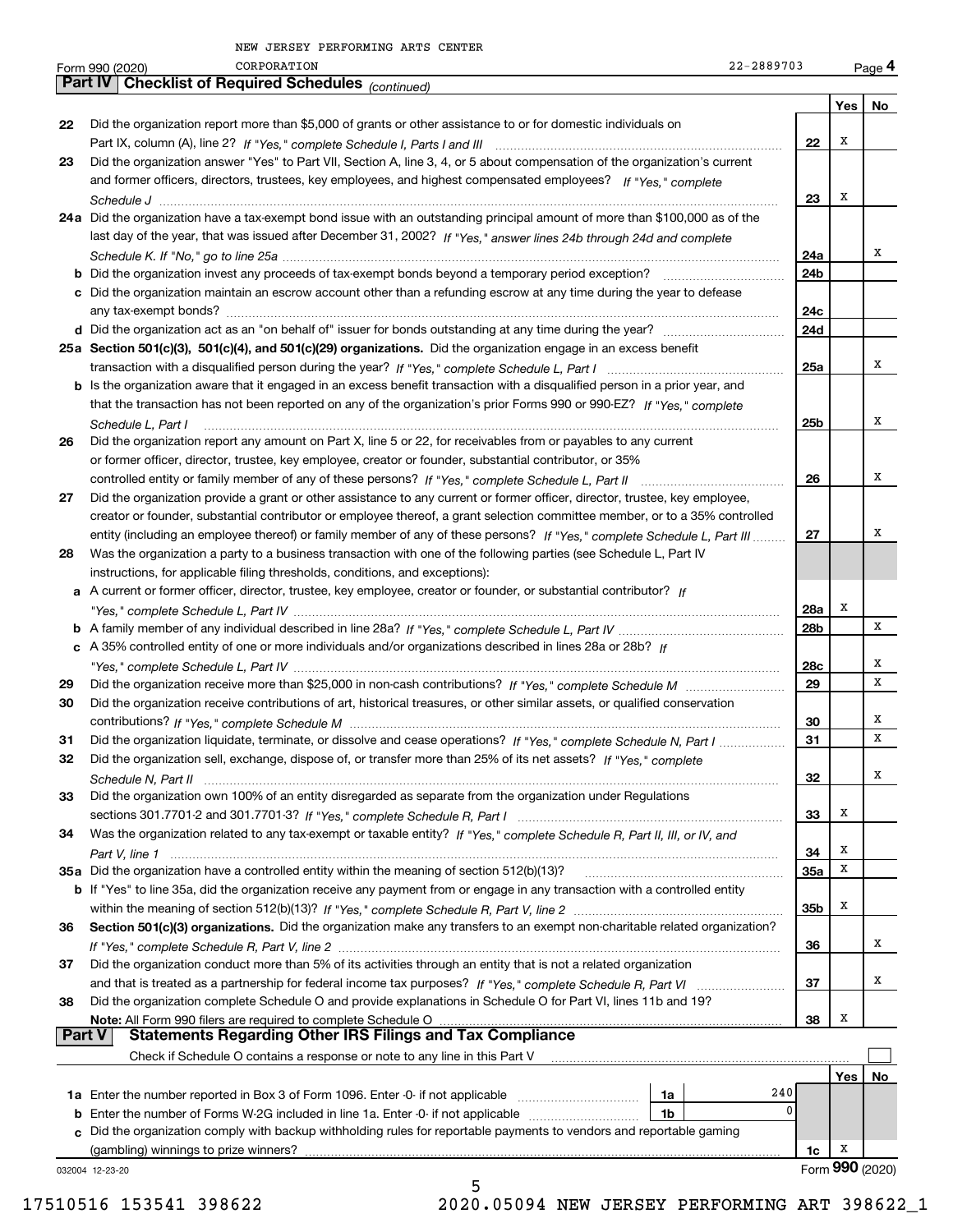|               | CORPORATION<br>22-2889703<br>Form 990 (2020)                                                                                                                 |                |     | $Page$ <sup>5</sup> |  |  |  |
|---------------|--------------------------------------------------------------------------------------------------------------------------------------------------------------|----------------|-----|---------------------|--|--|--|
| <b>Part V</b> | Statements Regarding Other IRS Filings and Tax Compliance (continued)                                                                                        |                |     |                     |  |  |  |
|               |                                                                                                                                                              |                | Yes | No                  |  |  |  |
|               | 2a Enter the number of employees reported on Form W-3, Transmittal of Wage and Tax Statements,                                                               |                |     |                     |  |  |  |
|               | 498<br>filed for the calendar year ending with or within the year covered by this return<br>2a                                                               |                |     |                     |  |  |  |
|               | <b>b</b> If at least one is reported on line 2a, did the organization file all required federal employment tax returns?                                      | 2 <sub>b</sub> | Х   |                     |  |  |  |
|               |                                                                                                                                                              |                |     |                     |  |  |  |
| За            | Did the organization have unrelated business gross income of \$1,000 or more during the year?                                                                | 3a             |     | х                   |  |  |  |
| b             |                                                                                                                                                              | 3 <sub>b</sub> |     |                     |  |  |  |
|               | 4a At any time during the calendar year, did the organization have an interest in, or a signature or other authority over, a                                 |                |     |                     |  |  |  |
|               |                                                                                                                                                              | 4a             |     | х                   |  |  |  |
|               | <b>b</b> If "Yes," enter the name of the foreign country $\blacktriangleright$                                                                               |                |     |                     |  |  |  |
|               | See instructions for filing requirements for FinCEN Form 114, Report of Foreign Bank and Financial Accounts (FBAR).                                          |                |     |                     |  |  |  |
| 5a            | Was the organization a party to a prohibited tax shelter transaction at any time during the tax year?                                                        | 5a             |     | Χ                   |  |  |  |
| b             |                                                                                                                                                              | 5b             |     | х                   |  |  |  |
| c             |                                                                                                                                                              | 5c             |     |                     |  |  |  |
| 6а            | Does the organization have annual gross receipts that are normally greater than \$100,000, and did the organization solicit                                  |                |     |                     |  |  |  |
|               | any contributions that were not tax deductible as charitable contributions?                                                                                  | 6a             |     | х                   |  |  |  |
|               | <b>b</b> If "Yes," did the organization include with every solicitation an express statement that such contributions or gifts                                |                |     |                     |  |  |  |
|               |                                                                                                                                                              | 6b             |     |                     |  |  |  |
| 7             | Organizations that may receive deductible contributions under section 170(c).                                                                                |                |     |                     |  |  |  |
| а             | Did the organization receive a payment in excess of \$75 made partly as a contribution and partly for goods and services provided to the payor?              | 7a             | X   |                     |  |  |  |
| b             | If "Yes," did the organization notify the donor of the value of the goods or services provided?                                                              | 7b             | X   |                     |  |  |  |
| c             | Did the organization sell, exchange, or otherwise dispose of tangible personal property for which it was required                                            |                |     |                     |  |  |  |
|               |                                                                                                                                                              | 7с             |     | х                   |  |  |  |
|               | 7d                                                                                                                                                           |                |     |                     |  |  |  |
| е             | Did the organization receive any funds, directly or indirectly, to pay premiums on a personal benefit contract?                                              | 7e<br>7f       |     | х<br>х              |  |  |  |
| Ť.            | Did the organization, during the year, pay premiums, directly or indirectly, on a personal benefit contract?                                                 |                |     |                     |  |  |  |
| g             | If the organization received a contribution of qualified intellectual property, did the organization file Form 8899 as required?                             |                |     |                     |  |  |  |
| h             | If the organization received a contribution of cars, boats, airplanes, or other vehicles, did the organization file a Form 1098-C?                           |                |     |                     |  |  |  |
| 8             | Sponsoring organizations maintaining donor advised funds. Did a donor advised fund maintained by the                                                         |                |     |                     |  |  |  |
|               | sponsoring organization have excess business holdings at any time during the year?                                                                           | 8              |     |                     |  |  |  |
| 9             | Sponsoring organizations maintaining donor advised funds.                                                                                                    |                |     |                     |  |  |  |
| а             | Did the sponsoring organization make any taxable distributions under section 4966?                                                                           | 9a             |     |                     |  |  |  |
| b             | Did the sponsoring organization make a distribution to a donor, donor advisor, or related person?                                                            | 9b             |     |                     |  |  |  |
| 10            | Section 501(c)(7) organizations. Enter:                                                                                                                      |                |     |                     |  |  |  |
| а             | 10a                                                                                                                                                          |                |     |                     |  |  |  |
| b             | Gross receipts, included on Form 990, Part VIII, line 12, for public use of club facilities<br>10 <sub>b</sub>                                               |                |     |                     |  |  |  |
| 11            | Section 501(c)(12) organizations. Enter:                                                                                                                     |                |     |                     |  |  |  |
| а             | 11a<br>Gross income from members or shareholders                                                                                                             |                |     |                     |  |  |  |
| b             | Gross income from other sources (Do not net amounts due or paid to other sources against                                                                     |                |     |                     |  |  |  |
|               | amounts due or received from them.)<br>11b<br>12a Section 4947(a)(1) non-exempt charitable trusts. Is the organization filing Form 990 in lieu of Form 1041? |                |     |                     |  |  |  |
|               | 12b<br>If "Yes," enter the amount of tax-exempt interest received or accrued during the year                                                                 | 12a            |     |                     |  |  |  |
| b             | Section 501(c)(29) qualified nonprofit health insurance issuers.                                                                                             |                |     |                     |  |  |  |
| 13            | Is the organization licensed to issue qualified health plans in more than one state?                                                                         | 13а            |     |                     |  |  |  |
| а             | Note: See the instructions for additional information the organization must report on Schedule O.                                                            |                |     |                     |  |  |  |
|               | <b>b</b> Enter the amount of reserves the organization is required to maintain by the states in which the                                                    |                |     |                     |  |  |  |
|               | 13b                                                                                                                                                          |                |     |                     |  |  |  |
|               | 13c                                                                                                                                                          |                |     |                     |  |  |  |
| c<br>14a      | Did the organization receive any payments for indoor tanning services during the tax year?                                                                   | 14a            |     | x                   |  |  |  |
|               | <b>b</b> If "Yes," has it filed a Form 720 to report these payments? If "No," provide an explanation on Schedule O                                           | 14b            |     |                     |  |  |  |
| 15            | Is the organization subject to the section 4960 tax on payment(s) of more than \$1,000,000 in remuneration or                                                |                |     |                     |  |  |  |
|               |                                                                                                                                                              | 15             |     | х                   |  |  |  |
|               | If "Yes," see instructions and file Form 4720, Schedule N.                                                                                                   |                |     |                     |  |  |  |
| 16            | Is the organization an educational institution subject to the section 4968 excise tax on net investment income?                                              | 16             |     | x                   |  |  |  |
|               | If "Yes," complete Form 4720, Schedule O.                                                                                                                    |                |     |                     |  |  |  |
|               |                                                                                                                                                              |                |     |                     |  |  |  |

6

Form (2020) **990**

032005 12-23-20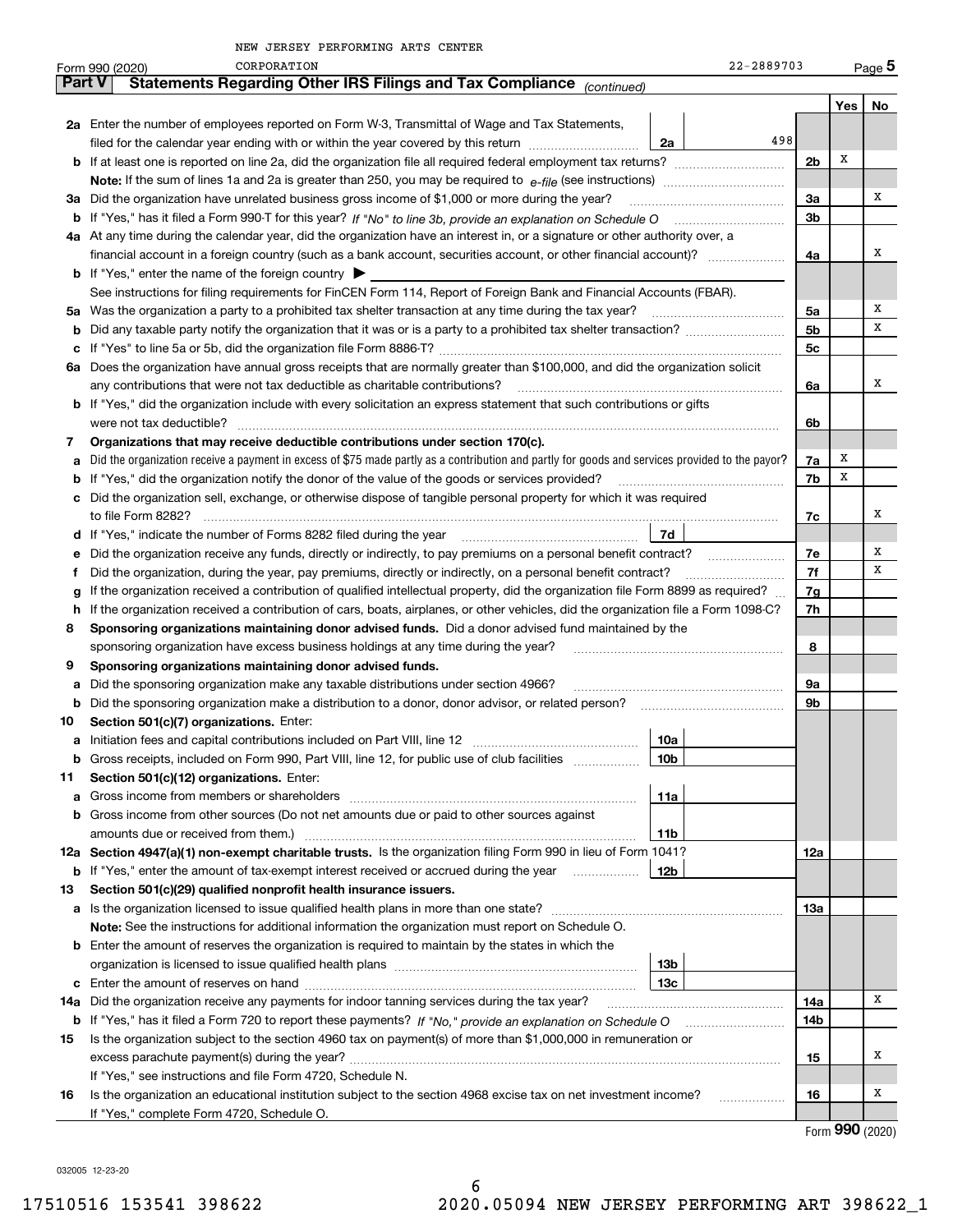|  |  | NEW JERSEY PERFORMING ARTS CENTER |  |  |  |
|--|--|-----------------------------------|--|--|--|
|--|--|-----------------------------------|--|--|--|

|    | CORPORATION<br>Form 990 (2020)                                                                                                                                                                                                     |    | 22-2889703 |                        |     | <u>Pag</u> e 6  |
|----|------------------------------------------------------------------------------------------------------------------------------------------------------------------------------------------------------------------------------------|----|------------|------------------------|-----|-----------------|
|    | Governance, Management, and Disclosure For each "Yes" response to lines 2 through 7b below, and for a "No" response<br>Part VI                                                                                                     |    |            |                        |     |                 |
|    | to line 8a, 8b, or 10b below, describe the circumstances, processes, or changes on Schedule O. See instructions.                                                                                                                   |    |            |                        |     |                 |
|    |                                                                                                                                                                                                                                    |    |            |                        |     | x               |
|    | <b>Section A. Governing Body and Management</b>                                                                                                                                                                                    |    |            |                        |     |                 |
|    |                                                                                                                                                                                                                                    |    |            |                        | Yes | No.             |
|    | <b>1a</b> Enter the number of voting members of the governing body at the end of the tax year<br>$\overline{\phantom{a}}$                                                                                                          | 1a | 71         |                        |     |                 |
|    | If there are material differences in voting rights among members of the governing body, or if the governing                                                                                                                        |    |            |                        |     |                 |
|    | body delegated broad authority to an executive committee or similar committee, explain on Schedule O.                                                                                                                              |    |            |                        |     |                 |
| b  | Enter the number of voting members included on line 1a, above, who are independent                                                                                                                                                 | 1b | 70         |                        |     |                 |
| 2  | Did any officer, director, trustee, or key employee have a family relationship or a business relationship with any other                                                                                                           |    |            |                        |     |                 |
|    | officer, director, trustee, or key employee?                                                                                                                                                                                       |    |            | $\mathbf{2}$           | х   |                 |
| 3  | Did the organization delegate control over management duties customarily performed by or under the direct supervision                                                                                                              |    |            | 3                      |     | Х               |
| 4  | of officers, directors, trustees, or key employees to a management company or other person?<br>Did the organization make any significant changes to its governing documents since the prior Form 990 was filed?                    |    |            | 4                      |     | х               |
| 5  | Did the organization become aware during the year of a significant diversion of the organization's assets?                                                                                                                         |    |            | 5                      |     | х               |
| 6  | Did the organization have members or stockholders?                                                                                                                                                                                 |    |            | 6                      |     | х               |
| 7a | Did the organization have members, stockholders, or other persons who had the power to elect or appoint one or                                                                                                                     |    |            |                        |     |                 |
|    | more members of the governing body?                                                                                                                                                                                                |    |            | 7a                     |     | х               |
|    | b Are any governance decisions of the organization reserved to (or subject to approval by) members, stockholders, or                                                                                                               |    |            |                        |     |                 |
|    | persons other than the governing body?                                                                                                                                                                                             |    |            | 7b                     |     | х               |
| 8  | Did the organization contemporaneously document the meetings held or written actions undertaken during the year by the following:                                                                                                  |    |            |                        |     |                 |
| a  |                                                                                                                                                                                                                                    |    |            | 8a                     | X   |                 |
| b  | Each committee with authority to act on behalf of the governing body?                                                                                                                                                              |    |            | 8b                     | x   |                 |
| 9  | Is there any officer, director, trustee, or key employee listed in Part VII, Section A, who cannot be reached at the                                                                                                               |    |            |                        |     |                 |
|    |                                                                                                                                                                                                                                    |    |            | 9                      |     | х               |
|    | Section B. Policies (This Section B requests information about policies not required by the Internal Revenue Code.)                                                                                                                |    |            |                        |     |                 |
|    |                                                                                                                                                                                                                                    |    |            |                        | Yes | No              |
|    |                                                                                                                                                                                                                                    |    |            | 10a                    |     | x               |
|    | <b>b</b> If "Yes," did the organization have written policies and procedures governing the activities of such chapters, affiliates,                                                                                                |    |            |                        |     |                 |
|    | and branches to ensure their operations are consistent with the organization's exempt purposes?<br>11a Has the organization provided a complete copy of this Form 990 to all members of its governing body before filing the form? |    |            | 10 <sub>b</sub><br>11a | х   |                 |
|    | <b>b</b> Describe in Schedule O the process, if any, used by the organization to review this Form 990.                                                                                                                             |    |            |                        |     |                 |
|    |                                                                                                                                                                                                                                    |    |            | 12a                    | X   |                 |
|    |                                                                                                                                                                                                                                    |    |            | 12 <sub>b</sub>        | X   |                 |
|    | c Did the organization regularly and consistently monitor and enforce compliance with the policy? If "Yes," describe                                                                                                               |    |            |                        |     |                 |
|    | in Schedule O how this was done manufactured and contain an according to the state of the state of the state o                                                                                                                     |    |            | 12c                    | х   |                 |
| 13 | Did the organization have a written whistleblower policy?                                                                                                                                                                          |    |            | 13                     | x   |                 |
| 14 | Did the organization have a written document retention and destruction policy?                                                                                                                                                     |    |            | 14                     | X   |                 |
| 15 | Did the process for determining compensation of the following persons include a review and approval by independent                                                                                                                 |    |            |                        |     |                 |
|    | persons, comparability data, and contemporaneous substantiation of the deliberation and decision?                                                                                                                                  |    |            |                        |     |                 |
| а  | The organization's CEO, Executive Director, or top management official [111] [11] manument material manument of ficial [11] manument material manument of the organization's CEO, Executive Director, or top management offici     |    |            | 15a                    | x   |                 |
|    | <b>b</b> Other officers or key employees of the organization                                                                                                                                                                       |    |            | 15b                    | X   |                 |
|    | If "Yes" to line 15a or 15b, describe the process in Schedule O (see instructions).                                                                                                                                                |    |            |                        |     |                 |
|    | 16a Did the organization invest in, contribute assets to, or participate in a joint venture or similar arrangement with a                                                                                                          |    |            |                        | Х   |                 |
|    | taxable entity during the year?<br><b>b</b> If "Yes," did the organization follow a written policy or procedure requiring the organization to evaluate its participation                                                           |    |            | 16a                    |     |                 |
|    | in joint venture arrangements under applicable federal tax law, and take steps to safeguard the organization's                                                                                                                     |    |            |                        |     |                 |
|    |                                                                                                                                                                                                                                    |    |            | 16b                    | x   |                 |
|    | <b>Section C. Disclosure</b>                                                                                                                                                                                                       |    |            |                        |     |                 |
| 17 | List the states with which a copy of this Form 990 is required to be filed FL, NJ, NY, PA                                                                                                                                          |    |            |                        |     |                 |
| 18 | Section 6104 requires an organization to make its Forms 1023 (1024 or 1024-A, if applicable), 990, and 990-T (Section 501(c)(3)s only) available                                                                                   |    |            |                        |     |                 |
|    | for public inspection. Indicate how you made these available. Check all that apply.                                                                                                                                                |    |            |                        |     |                 |
|    | $X$ Own website<br>$X$ Upon request<br>Another's website<br>Other (explain on Schedule O)                                                                                                                                          |    |            |                        |     |                 |
| 19 | Describe on Schedule O whether (and if so, how) the organization made its governing documents, conflict of interest policy, and financial                                                                                          |    |            |                        |     |                 |
|    | statements available to the public during the tax year.                                                                                                                                                                            |    |            |                        |     |                 |
| 20 | State the name, address, and telephone number of the person who possesses the organization's books and records                                                                                                                     |    |            |                        |     |                 |
|    | YOLANDA DOGANAY - 973-297-5814                                                                                                                                                                                                     |    |            |                        |     |                 |
|    | ONE CENTER STREET, NEWARK, NJ<br>01702                                                                                                                                                                                             |    |            |                        |     | Form 990 (2020) |
|    | 032006 12-23-20<br>7                                                                                                                                                                                                               |    |            |                        |     |                 |
|    |                                                                                                                                                                                                                                    |    |            |                        |     |                 |

17510516 153541 398622 2020.05094 NEW JERSEY PERFORMING ART 398622\_1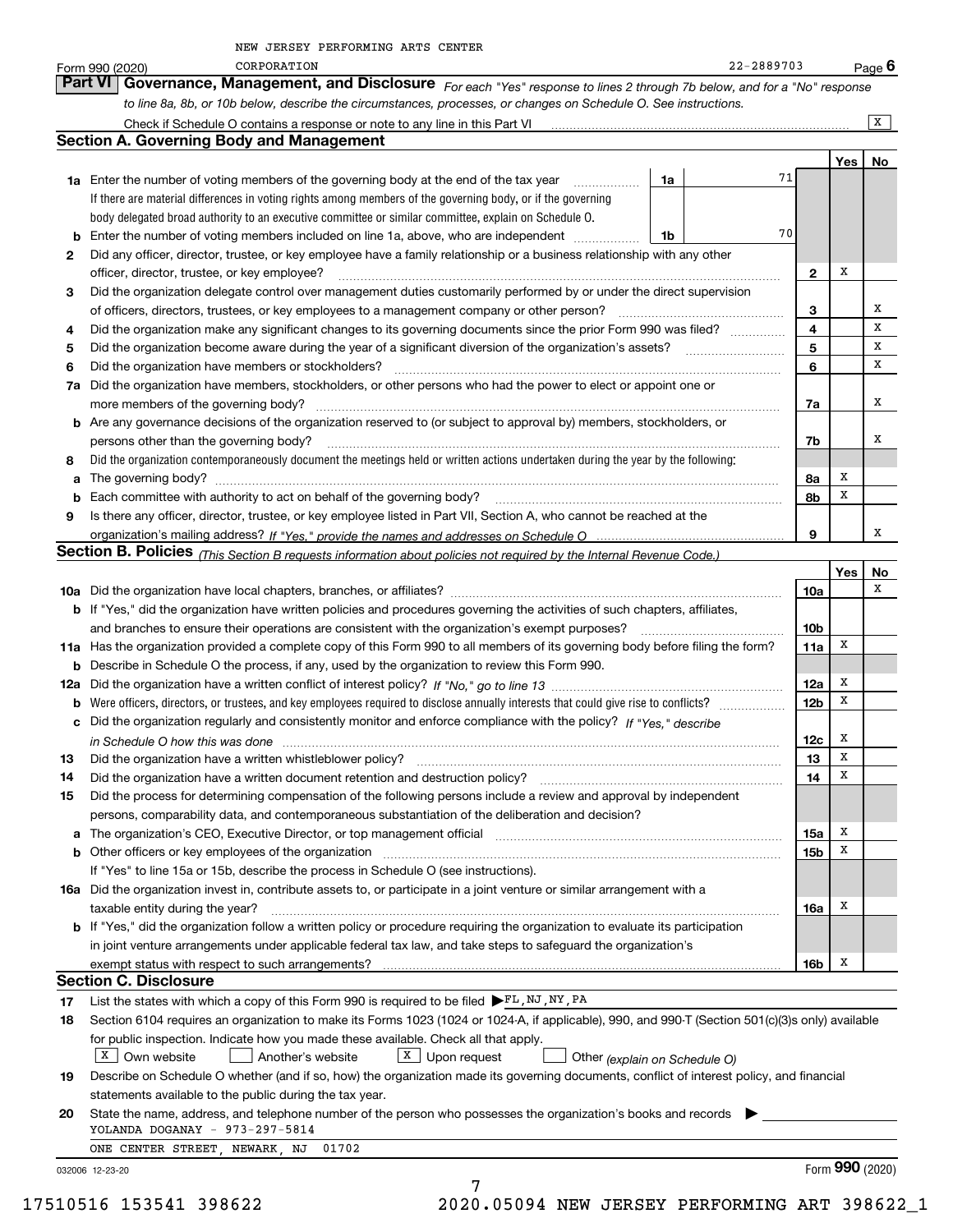| Form 990 (2020)                                                                            | CORPORATION                                                                                                                                                | 22-2889703 | Page |  |  |  |  |  |  |
|--------------------------------------------------------------------------------------------|------------------------------------------------------------------------------------------------------------------------------------------------------------|------------|------|--|--|--|--|--|--|
| Part VII Compensation of Officers, Directors, Trustees, Key Employees, Highest Compensated |                                                                                                                                                            |            |      |  |  |  |  |  |  |
|                                                                                            | <b>Employees, and Independent Contractors</b>                                                                                                              |            |      |  |  |  |  |  |  |
|                                                                                            | Check if Schedule O contains a response or note to any line in this Part VII                                                                               |            |      |  |  |  |  |  |  |
|                                                                                            | Section A. Officers, Directors, Trustees, Key Employees, and Highest Compensated Employees                                                                 |            |      |  |  |  |  |  |  |
|                                                                                            | 1a Complete this table for all persons required to be listed. Report compensation for the calendar year ending with or within the organization's tax year. |            |      |  |  |  |  |  |  |

**•** List all of the organization's current officers, directors, trustees (whether individuals or organizations), regardless of amount of compensation. Enter -0- in columns (D), (E), and (F) if no compensation was paid.

 $\bullet$  List all of the organization's  $\,$ current key employees, if any. See instructions for definition of "key employee."

NEW JERSEY PERFORMING ARTS CENTER

**•** List the organization's five current highest compensated employees (other than an officer, director, trustee, or key employee) who received reportable compensation (Box 5 of Form W-2 and/or Box 7 of Form 1099-MISC) of more than \$100,000 from the organization and any related organizations.

**•** List all of the organization's former officers, key employees, and highest compensated employees who received more than \$100,000 of reportable compensation from the organization and any related organizations.

**former directors or trustees**  ¥ List all of the organization's that received, in the capacity as a former director or trustee of the organization, more than \$10,000 of reportable compensation from the organization and any related organizations.

See instructions for the order in which to list the persons above.

Check this box if neither the organization nor any related organization compensated any current officer, director, or trustee.  $\mathcal{L}^{\text{max}}$ 

| (A)                                    | (B)                    |                               |                                         |         | (C)          |                                                                  |        | (D)                 | (E)                           | (F)                      |
|----------------------------------------|------------------------|-------------------------------|-----------------------------------------|---------|--------------|------------------------------------------------------------------|--------|---------------------|-------------------------------|--------------------------|
| Name and title                         | Average                |                               | Position<br>(do not check more than one |         |              |                                                                  |        | Reportable          | Reportable                    | Estimated                |
|                                        | hours per              |                               |                                         |         |              | box, unless person is both an<br>officer and a director/trustee) |        | compensation        | compensation                  | amount of                |
|                                        | week                   |                               |                                         |         |              |                                                                  |        | from                | from related<br>organizations | other                    |
|                                        | (list any<br>hours for |                               |                                         |         |              |                                                                  |        | the<br>organization | (W-2/1099-MISC)               | compensation<br>from the |
|                                        | related                |                               |                                         |         |              |                                                                  |        | (W-2/1099-MISC)     |                               | organization             |
|                                        | organizations          |                               |                                         |         |              |                                                                  |        |                     |                               | and related              |
|                                        | below                  | ndividual trustee or director | nstitutional trustee                    |         | Key employee | Highest compensated<br> employee                                 |        |                     |                               | organizations            |
|                                        | line)                  |                               |                                         | Officer |              |                                                                  | Former |                     |                               |                          |
| (1)<br><b>JOHN SCHREIBER</b>           | 50.00                  |                               |                                         |         |              |                                                                  |        |                     |                               |                          |
| PRESIDENT & CEO                        | 0.20                   | x                             |                                         | X       |              |                                                                  |        | 714,478.            | $\mathbf{0}$ .                | 49,427.                  |
| (2)<br>DAVID D. RODRIGUEZ              | 50.00                  |                               |                                         |         |              |                                                                  |        |                     |                               |                          |
| EVP & EXECUTIVE PRODUCER               | 0.10                   |                               |                                         | X       |              |                                                                  |        | 381,281.            | 0.                            | 20,414.                  |
| (3)<br>WARREN TRANQUADA                | 50.00                  |                               |                                         |         |              |                                                                  |        |                     |                               |                          |
| EVP & COO                              | 0.10                   |                               |                                         | X       |              |                                                                  |        | 325,630.            | 0.                            | 8,342.                   |
| (4)<br>LISA MANTONE                    | 50.00                  |                               |                                         |         |              |                                                                  |        |                     |                               |                          |
| SVP DEVELOPMENT (END 8/2020)           | 0.10                   |                               |                                         | X       |              |                                                                  |        | 282,762.            | $\mathbf{0}$ .                | 28,745.                  |
| TIMOTHY LIZURA<br>(5)                  | 50.00                  |                               |                                         |         |              |                                                                  |        |                     |                               |                          |
| SVP.<br>REAL ESTATE & CAPITAL PROJECTS | 0.10                   |                               |                                         | X       |              |                                                                  |        | 283,502.            | $\mathbf{0}$ .                | 7,874.                   |
| (6)<br>LENNON REGISTER                 | 50.00                  |                               |                                         |         |              |                                                                  |        |                     |                               |                          |
| VP & CHIEF FINANCIAL OFFICER           | 0.20                   |                               |                                         | X       |              |                                                                  |        | 217,928.            | $\mathbf{0}$ .                | 18,300.                  |
| (7)<br><b>BETH SILVER</b>              | 50.00                  |                               |                                         |         |              |                                                                  |        |                     |                               |                          |
| VP HUMAN RESOURCES                     | 0.10                   |                               |                                         | X       |              |                                                                  |        | 173,397.            | $\mathbf{0}$ .                | 37,320.                  |
| (8)<br>AUSTIN G. CLEARY                | 50.00                  |                               |                                         |         |              |                                                                  |        |                     |                               |                          |
| AVP SALES & PLANNING NJPAC EVENTS      | 0.10                   |                               |                                         | X       |              |                                                                  |        | 175,057.            | $\mathbf{0}$ .                | 19,620.                  |
| (9)<br>AMY FITZPATRICK                 | 50.00                  |                               |                                         |         |              |                                                                  |        |                     |                               |                          |
| AVP DEVELOPMENT                        | 0.10                   |                               |                                         | X       |              |                                                                  |        | 146,894.            | $\mathbf{0}$ .                | 36, 263.                 |
| (10)<br>CHAD D. SPIES                  | 50.00                  |                               |                                         |         |              |                                                                  |        |                     |                               |                          |
| VP OPERATIONS & REAL ESTATE            | 0.10                   |                               |                                         | X       |              |                                                                  |        | 136,736.            | $\mathbf{0}$ .                | 39,467.                  |
| JOHN EVAN WHITE<br>(11)                | 50.00                  |                               |                                         |         |              |                                                                  |        |                     |                               |                          |
| AVP PROGRAMMING                        | 0.10                   |                               |                                         | X       |              |                                                                  |        | 130,720.            | 0.                            | 42,937.                  |
| ERNEST DIROCCO<br>(12)                 | 50.00                  |                               |                                         |         |              |                                                                  |        |                     |                               |                          |
| CHIEF INFORMATION OFFICER              | 0.10                   |                               |                                         |         |              | X                                                                |        | 147,640.            | $\mathbf{0}$ .                | 23,912.                  |
| (13)<br>KATIE L. SWORD                 | 50.00                  |                               |                                         |         |              |                                                                  |        |                     |                               |                          |
| VP MARKETING                           | 0.10                   |                               |                                         | X       |              |                                                                  |        | 161,112.            | 0.                            | 8,230.                   |
| SARAH ROSEN<br>(14)                    | 50.00                  |                               |                                         |         |              |                                                                  |        |                     |                               |                          |
| MANAGING DIRECTOR, WA                  | 0.10                   |                               |                                         | х       |              |                                                                  |        | 111,210.            | $\mathbf{0}$ .                | 46,365.                  |
| LAURA MCGUINNESS<br>(15)               | 50.00                  |                               |                                         |         |              |                                                                  |        |                     |                               |                          |
| AVP.<br>INDIVIDUAL GIVING (END 8/2020) | 0.10                   |                               |                                         | x       |              |                                                                  |        | 133,000,            | $\mathbf{0}$ .                | 24,509.                  |
| YOLANDA DOGANAY<br>(16)                | 50.00                  |                               |                                         |         |              |                                                                  |        |                     |                               |                          |
| AVP & CONTROLLER                       | 0.20                   |                               |                                         | X       |              |                                                                  |        | 115,286.            | 0.                            | 41,454.                  |
| MARY C. JAFFA<br>(17)                  | 50.00                  |                               |                                         |         |              |                                                                  |        |                     |                               |                          |
| AVP FINANCE                            | 0.10                   |                               |                                         | X       |              |                                                                  |        | 131,673.            | $\mathbf{0}$ .                | 14,310.                  |
|                                        |                        |                               |                                         |         |              |                                                                  |        |                     |                               |                          |

032007 12-23-20

Form (2020) **990**

8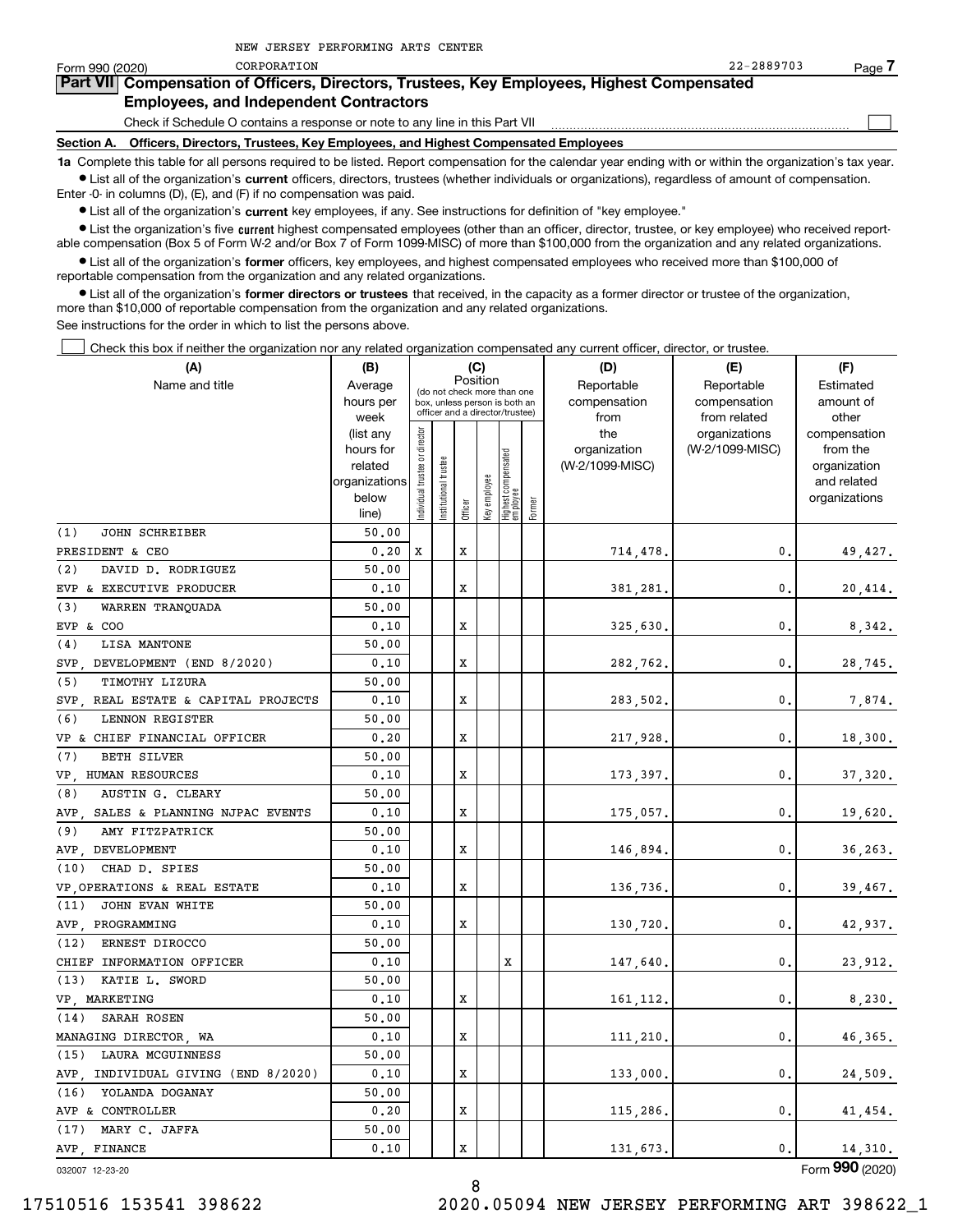| NEW JERSEY PERFORMING ARTS CENTER |  |
|-----------------------------------|--|
|-----------------------------------|--|

| CORPORATION<br>Form 990 (2020)                                                                                                                  |                        |                               |                      |         |              |                                                                  |        |                                 | 22-2889703      |   |                          | Page 8         |
|-------------------------------------------------------------------------------------------------------------------------------------------------|------------------------|-------------------------------|----------------------|---------|--------------|------------------------------------------------------------------|--------|---------------------------------|-----------------|---|--------------------------|----------------|
| <b>Part VII</b><br>Section A. Officers, Directors, Trustees, Key Employees, and Highest Compensated Employees (continued)                       |                        |                               |                      |         |              |                                                                  |        |                                 |                 |   |                          |                |
| (A)                                                                                                                                             | (B)                    |                               |                      |         | (C)          |                                                                  |        | (D)                             | (E)             |   | (F)                      |                |
| Name and title                                                                                                                                  | Average                |                               |                      |         | Position     | (do not check more than one                                      |        | Reportable                      | Reportable      |   | Estimated                |                |
|                                                                                                                                                 | hours per              |                               |                      |         |              | box, unless person is both an<br>officer and a director/trustee) |        | compensation                    | compensation    |   | amount of                |                |
|                                                                                                                                                 | week                   |                               |                      |         |              |                                                                  |        | from                            | from related    |   | other                    |                |
|                                                                                                                                                 | (list any<br>hours for |                               |                      |         |              |                                                                  |        | the                             | organizations   |   | compensation             |                |
|                                                                                                                                                 | related                |                               |                      |         |              |                                                                  |        | organization<br>(W-2/1099-MISC) | (W-2/1099-MISC) |   | from the<br>organization |                |
|                                                                                                                                                 | organizations          |                               |                      |         |              |                                                                  |        |                                 |                 |   | and related              |                |
|                                                                                                                                                 | below                  | ndividual trustee or director | nstitutional trustee |         | key employee |                                                                  |        |                                 |                 |   | organizations            |                |
|                                                                                                                                                 | line)                  |                               |                      | Officer |              | Highest compensated<br>  employee                                | Former |                                 |                 |   |                          |                |
| TODD TANTILLO<br>(18)                                                                                                                           | 50.00                  |                               |                      |         |              |                                                                  |        |                                 |                 |   |                          |                |
| HEAD ENGINEER                                                                                                                                   | 0.10                   |                               |                      |         |              | X                                                                |        | 116,411.                        | 0               |   |                          | 27,312.        |
| (19)<br>JENNIFER L. TSUKAYAMA                                                                                                                   | 50.00                  |                               |                      |         |              |                                                                  |        |                                 |                 |   |                          |                |
| VP, ARTS EDUCATION                                                                                                                              | 0.10                   |                               |                      | X       |              |                                                                  |        | 121,429.                        | $\mathbf{0}$    |   |                          | 21,025.        |
| HASSAB GEBREMEDHIN<br>(20)                                                                                                                      | 50.00                  |                               |                      |         |              |                                                                  |        |                                 |                 |   |                          |                |
| SR DIR CUST REL MANAGEMENT                                                                                                                      | 0.10                   |                               |                      |         |              | X                                                                |        | 120,641.                        | $\mathbf{0}$    |   |                          | 11,412.        |
| DORIS THOMAS<br>(21)                                                                                                                            | 50.00                  |                               |                      |         |              |                                                                  |        |                                 |                 |   |                          |                |
| DIR CORP RELATIONS & SPONSORSHIP                                                                                                                | 0.10                   |                               |                      |         |              | X                                                                |        | 108,437.                        | $\mathbf{0}$    |   |                          | 18,862.        |
| (22)<br>CHRISTOPHER MOSES                                                                                                                       | 50.00                  |                               |                      |         |              |                                                                  |        |                                 |                 |   |                          |                |
| SENIOR DIR, PRODUCTION                                                                                                                          | 0.10                   |                               |                      |         |              | X                                                                |        | 120,771.                        | $\mathbf{0}$    |   |                          | 5,255.         |
| (23)<br>EYESHA MARABLE                                                                                                                          | 50.00                  |                               |                      |         |              |                                                                  |        |                                 |                 |   |                          |                |
| COMMUNITY ENGAGEMENT<br>AVP.                                                                                                                    | 0.10                   |                               |                      | x       |              |                                                                  |        | 91,904.                         | 0               |   |                          | 2,581.         |
| <b>LARA ABRASH</b><br>(24)                                                                                                                      | 1.00                   |                               |                      |         |              |                                                                  |        |                                 |                 |   |                          |                |
| <b>BOARD MEMBER</b>                                                                                                                             | 0.10                   | x                             |                      |         |              |                                                                  |        | 0.                              | $\mathbf 0$     |   |                          | 0.             |
| (25)<br>MARSHA I. ATKIND                                                                                                                        | 1.00                   |                               |                      |         |              |                                                                  |        |                                 |                 |   |                          |                |
| <b>BOARD MEMBER</b>                                                                                                                             | 0.10                   | x                             |                      |         |              |                                                                  |        | 0.                              | $\mathbf{0}$    |   |                          | $\mathbf{0}$ . |
| (26)<br>RAS J. BARAKA                                                                                                                           | 1,00                   |                               |                      |         |              |                                                                  |        |                                 |                 |   |                          |                |
| <b>BOARD MEMBER</b>                                                                                                                             | 0.10                   | X                             |                      |         |              |                                                                  |        | $\mathbf{0}$                    | $\mathbf 0$     |   |                          | $\mathbf{0}$ . |
| 1b Subtotal                                                                                                                                     |                        |                               |                      |         |              |                                                                  |        | 4,447,899                       | $\mathbf{0}$    |   | 553.936.                 |                |
| c Total from continuation sheets to Part VII, Section A <b>manual</b> Total Trum                                                                |                        |                               |                      |         |              |                                                                  |        | 0.                              | 0.              |   |                          | $\mathbf{0}$ . |
|                                                                                                                                                 |                        |                               |                      |         |              |                                                                  |        | 4,447,899.                      | $\mathbf{0}$ .  |   | 553,936.                 |                |
| Total number of individuals (including but not limited to those listed above) who received more than \$100,000 of reportable<br>$\mathbf{2}$    |                        |                               |                      |         |              |                                                                  |        |                                 |                 |   |                          |                |
| compensation from the organization $\triangleright$                                                                                             |                        |                               |                      |         |              |                                                                  |        |                                 |                 |   |                          | 22             |
|                                                                                                                                                 |                        |                               |                      |         |              |                                                                  |        |                                 |                 |   | Yes                      | No             |
| Did the organization list any former officer, director, trustee, key employee, or highest compensated employee on<br>3                          |                        |                               |                      |         |              |                                                                  |        |                                 |                 |   |                          |                |
| line 1a? If "Yes," complete Schedule J for such individual manufactured contained and the 1a? If "Yes," complete Schedule J for such individual |                        |                               |                      |         |              |                                                                  |        |                                 |                 | 3 |                          | Х              |
| For any individual listed on line 1a, is the sum of reportable compensation and other compensation from the organization<br>4                   |                        |                               |                      |         |              |                                                                  |        |                                 |                 |   |                          |                |
|                                                                                                                                                 |                        |                               |                      |         |              |                                                                  |        |                                 |                 | 4 | X                        |                |
| Did any person listed on line 1a receive or accrue compensation from any unrelated organization or individual for services<br>5                 |                        |                               |                      |         |              |                                                                  |        |                                 |                 |   |                          |                |
|                                                                                                                                                 |                        |                               |                      |         |              |                                                                  |        |                                 |                 | 5 |                          | x              |
| <b>Section B. Independent Contractors</b>                                                                                                       |                        |                               |                      |         |              |                                                                  |        |                                 |                 |   |                          |                |

**1**Complete this table for your five highest compensated independent contractors that received more than \$100,000 of compensation from the organization. Report compensation for the calendar year ending with or within the organization's tax year.

| (A)                                                                                                                   | (B)                             | (C)             |
|-----------------------------------------------------------------------------------------------------------------------|---------------------------------|-----------------|
| Name and business address                                                                                             | Description of services         | Compensation    |
| TICKETMASTER LLC                                                                                                      |                                 |                 |
| 7060 HOLLYWOOD BLVD, LOS ANGELES, CA 90028                                                                            | TICKET DISTRIBUTION             | 1,425,606.      |
| GATEWAY SECURITY SERVICES INC.                                                                                        |                                 |                 |
| PO BOX 676649, DALLAS, TX 75267-6649                                                                                  | SECURITY                        | 524,170.        |
| AMERICAN EXPRESS TRAVEL, 1801 NW 66TH                                                                                 |                                 |                 |
| AVENUE SUITE 103A, PLANTATION, FL 33313                                                                               | CREDIT CARD SVCS                | 401,075.        |
| SJ PRESENTS CORP                                                                                                      |                                 |                 |
| 1 CENTER STREET, NEWARK, NJ 07102                                                                                     | CONCERT<br>& MARKETING SERVICES | 351,124.        |
| WINDELS MARX LANE & MITTENDORF LLP, 156 W                                                                             |                                 |                 |
| 56TH ST 22ND FLOOR, NEW YORK, NY 10019                                                                                | LEGAL SERVICES                  | 324,940.        |
| Total number of independent contractors (including but not limited to those listed above) who received more than<br>2 |                                 |                 |
| 39<br>$$100,000$ of compensation from the organization $\triangleright$                                               |                                 |                 |
| SEE PART VII, SECTION A CONTINUATION SHEETS                                                                           |                                 | Form 990 (2020) |

032008 12-23-20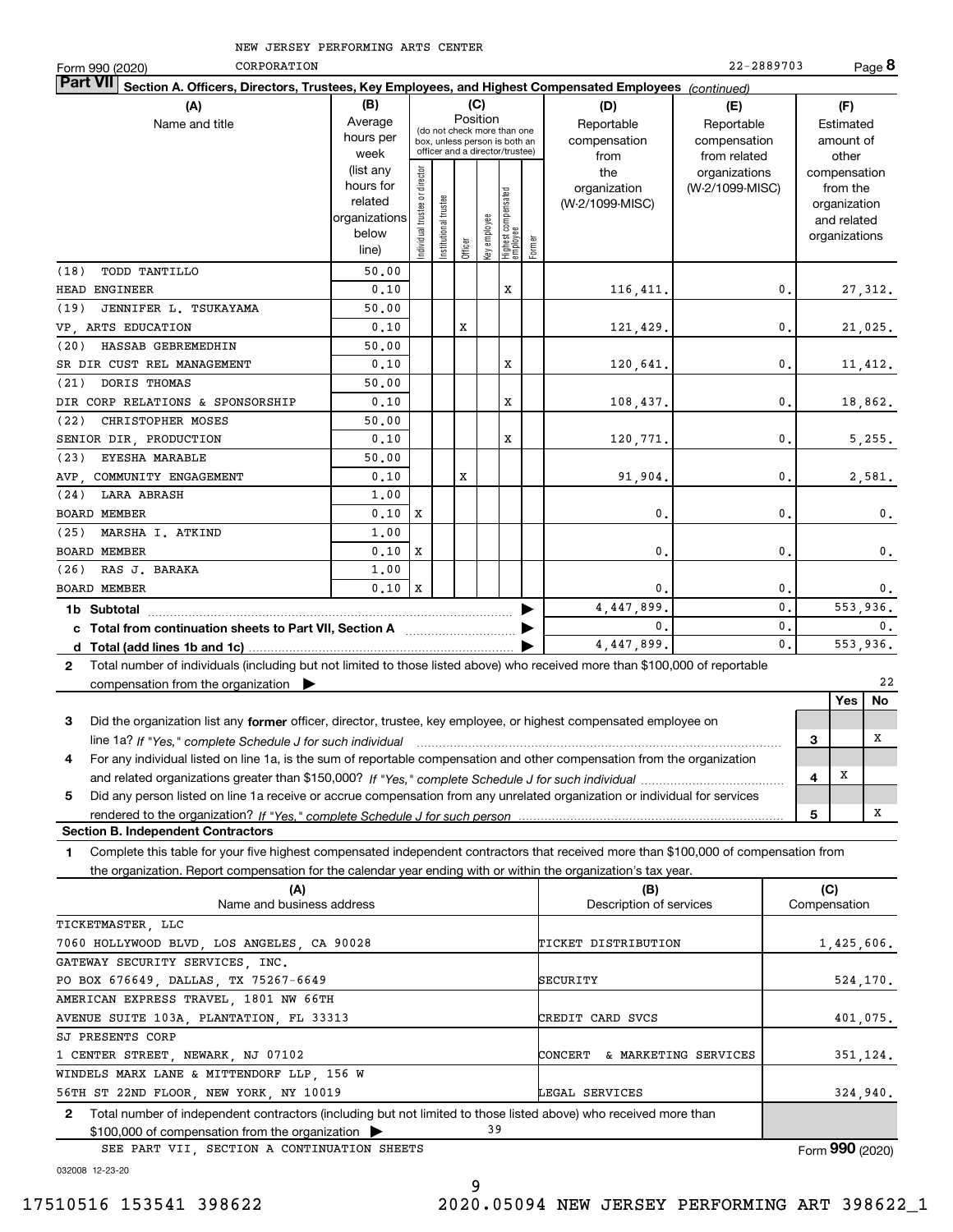| CORPORATION<br>Form 990                                                                                                                                      |                |                                |                       |         |                        |                              |        |                 | 22-2889703      |                 |  |  |  |
|--------------------------------------------------------------------------------------------------------------------------------------------------------------|----------------|--------------------------------|-----------------------|---------|------------------------|------------------------------|--------|-----------------|-----------------|-----------------|--|--|--|
| <b>Part VII</b>                                                                                                                                              |                |                                |                       |         |                        |                              |        |                 |                 |                 |  |  |  |
| Section A. Officers, Directors, Trustees, Key Employees, and Highest Compensated Employees (continued)<br>(B)<br>(C)<br>(D)<br>(F)<br>(A)<br>(E)<br>Position |                |                                |                       |         |                        |                              |        |                 |                 |                 |  |  |  |
| Name and title                                                                                                                                               | Average        |                                |                       |         |                        |                              |        | Reportable      | Reportable      | Estimated       |  |  |  |
|                                                                                                                                                              | hours          |                                |                       |         | (check all that apply) |                              |        | compensation    | compensation    | amount of       |  |  |  |
|                                                                                                                                                              | per            |                                |                       |         |                        |                              |        | from            | from related    | other           |  |  |  |
|                                                                                                                                                              | week           |                                |                       |         |                        |                              |        | the             | organizations   | compensation    |  |  |  |
|                                                                                                                                                              | (list any      |                                |                       |         |                        |                              |        | organization    | (W-2/1099-MISC) | from the        |  |  |  |
|                                                                                                                                                              | hours for      |                                |                       |         |                        |                              |        | (W-2/1099-MISC) |                 | organization    |  |  |  |
|                                                                                                                                                              | related        |                                |                       |         |                        |                              |        |                 |                 | and related     |  |  |  |
|                                                                                                                                                              | organizations  |                                |                       |         |                        |                              |        |                 |                 | organizations   |  |  |  |
|                                                                                                                                                              | below<br>line) | Individual trustee or director | Institutional trustee | Officer | Key employee           | Highest compensated employee | Former |                 |                 |                 |  |  |  |
|                                                                                                                                                              |                |                                |                       |         |                        |                              |        |                 |                 |                 |  |  |  |
| LAWRENCE E. BATHGATE II, ESQ.<br>(27)                                                                                                                        | 1,00           | $\mathbf X$                    |                       |         |                        |                              |        |                 |                 |                 |  |  |  |
| <b>BOARD MEMBER</b>                                                                                                                                          | 0.10           |                                |                       |         |                        |                              |        | 0.              | 0.              | 0.              |  |  |  |
| (28)<br>MARC E. BERSON                                                                                                                                       | 1,00           |                                |                       |         |                        |                              |        |                 |                 |                 |  |  |  |
| TREASURER                                                                                                                                                    | 0.10           | X                              |                       |         |                        |                              |        | 0.              | 0.              | $\mathbf 0$ .   |  |  |  |
| JAMES L. BILDNER<br>(29)                                                                                                                                     | 1,00           |                                |                       |         |                        |                              |        |                 |                 |                 |  |  |  |
| <b>BOARD MEMBER</b>                                                                                                                                          | 0.10           | X                              |                       |         |                        |                              |        | 0.              | 0.              | $\mathbf 0$ .   |  |  |  |
| (30)<br>DANIEL M. BLOOMFIELD, MD                                                                                                                             | 1,00           |                                |                       |         |                        |                              |        |                 |                 |                 |  |  |  |
| <b>BOARD MEMBER</b>                                                                                                                                          | 0.10           | X                              |                       |         |                        |                              |        | 0.              | 0.              | $\mathfrak o$ . |  |  |  |
| LINDA M. BOWDEN<br>(31)                                                                                                                                      | 1,00           |                                |                       |         |                        |                              |        |                 |                 |                 |  |  |  |
| <b>BOARD MEMBER</b>                                                                                                                                          | 0.10           | $\mathbf X$                    |                       |         |                        |                              |        | 0.              | 0.              | $\mathfrak o$ . |  |  |  |
| MARCIA WILSON BROWN, ESQ.<br>(32)                                                                                                                            | 1,00           |                                |                       |         |                        |                              |        |                 |                 |                 |  |  |  |
| <b>BOARD MEMBER</b>                                                                                                                                          | 0.10           | X                              |                       |         |                        |                              |        | 0.              | 0.              | $\mathbf 0$ .   |  |  |  |
| <b>MODIA BUTLER</b><br>(33)                                                                                                                                  | 1,00           |                                |                       |         |                        |                              |        |                 |                 |                 |  |  |  |
| <b>BOARD MEMBER</b>                                                                                                                                          | 0.10           | X                              |                       |         |                        |                              |        | 0.              | 0.              | $\mathbf 0$ .   |  |  |  |
| JACOB S. BUURMA, ESQ.<br>(34)                                                                                                                                | 1,00           |                                |                       |         |                        |                              |        |                 |                 |                 |  |  |  |
| <b>BOARD MEMBER</b>                                                                                                                                          | 0.10           | X                              |                       |         |                        |                              |        | 0.              | 0.              | $\mathbf 0$ .   |  |  |  |
| DR. NANCY CANTOR<br>(35)                                                                                                                                     | 1,00           |                                |                       |         |                        |                              |        |                 |                 |                 |  |  |  |
| <b>BOARD MEMBER</b>                                                                                                                                          | 0.10           | X                              |                       |         |                        |                              |        | 0.              | 0.              | 0.              |  |  |  |
| (36)<br>REGINA CARTER                                                                                                                                        | 1,00           |                                |                       |         |                        |                              |        |                 |                 |                 |  |  |  |
| BOARD MEMBER (AS OF 4/2021)                                                                                                                                  | 0.10           | X                              |                       |         |                        |                              |        | 0.              | 0.              | 0.              |  |  |  |
| (37)<br>RAYMOND G. CHAMBERS                                                                                                                                  | 1,00           |                                |                       |         |                        |                              |        |                 |                 |                 |  |  |  |
| <b>FOUNDING CHAIR</b>                                                                                                                                        | 0.10           | X                              |                       |         |                        |                              |        | 0.              | 0.              | $\mathbf 0$ .   |  |  |  |
| (38)<br>MINDY COHEN                                                                                                                                          | 1,00           |                                |                       |         |                        |                              |        |                 |                 |                 |  |  |  |
| <b>BOARD MEMBER</b>                                                                                                                                          | 0.10           | X                              |                       |         |                        |                              |        | 0.              | $\mathbf{0}$ .  | $\mathbf 0$ .   |  |  |  |
| (39) KEVIN P. CONLIN                                                                                                                                         | 1,00           |                                |                       |         |                        |                              |        |                 |                 |                 |  |  |  |
| BOARD MEMBER (END 4/2021)                                                                                                                                    | $0.10$ X       |                                |                       |         |                        |                              |        | $\mathfrak o$ . | $\mathbf 0$ .   | $\mathbf 0$ .   |  |  |  |
| (40) MATTHEW CONNOR                                                                                                                                          | 1,00           |                                |                       |         |                        |                              |        |                 |                 |                 |  |  |  |
| BOARD MEMBER (AS OF 11/2020)                                                                                                                                 | $0.10$   X     |                                |                       |         |                        |                              |        | 0.              | 0.              | 0.              |  |  |  |
| (41) WAYNE COOPERMAN                                                                                                                                         | 1,00           |                                |                       |         |                        |                              |        |                 |                 |                 |  |  |  |
| <b>BOARD MEMBER</b>                                                                                                                                          | $0.10$   X     |                                |                       |         |                        |                              |        | 0.              | 0.              | 0.              |  |  |  |
| (42) J. FLETCHER CREAMER JR.                                                                                                                                 | 1,00           |                                |                       |         |                        |                              |        |                 |                 |                 |  |  |  |
| BOARD MEMBER (END 9/2020)                                                                                                                                    | $0.10$ X       |                                |                       |         |                        |                              |        | 0.              | 0.              | 0.              |  |  |  |
| (43) MILDRED C. CRUMP                                                                                                                                        | 1,00           |                                |                       |         |                        |                              |        |                 |                 |                 |  |  |  |
| BOARD MEMBER                                                                                                                                                 | 0,10           | X                              |                       |         |                        |                              |        | 0.              | 0.              | 0.              |  |  |  |
| (44) EDWAN DAVIS                                                                                                                                             | 1,00           |                                |                       |         |                        |                              |        |                 |                 |                 |  |  |  |
| BOARD MEMBER (AS OF 6/2021)                                                                                                                                  | 0,10           | X                              |                       |         |                        |                              |        | 0.              | 0.              | 0.              |  |  |  |
| (45) ENRICO DELLA CORNA                                                                                                                                      | 1,00           |                                |                       |         |                        |                              |        |                 |                 |                 |  |  |  |
| BOARD MEMBER (AS OF 6/2021)                                                                                                                                  | 0,10           | X                              |                       |         |                        |                              |        | 0.              | 0.              | 0.              |  |  |  |
| (46) ALMA DEMETROPOLIS                                                                                                                                       | 1,00           |                                |                       |         |                        |                              |        |                 |                 |                 |  |  |  |
| BOARD MEMBER                                                                                                                                                 | 0.10           | x                              |                       |         |                        |                              |        | 0.              | 0.              | 0.              |  |  |  |
|                                                                                                                                                              |                |                                |                       |         |                        |                              |        |                 |                 |                 |  |  |  |
| Total to Part VII, Section A, line 1c                                                                                                                        |                |                                |                       |         |                        |                              |        |                 |                 |                 |  |  |  |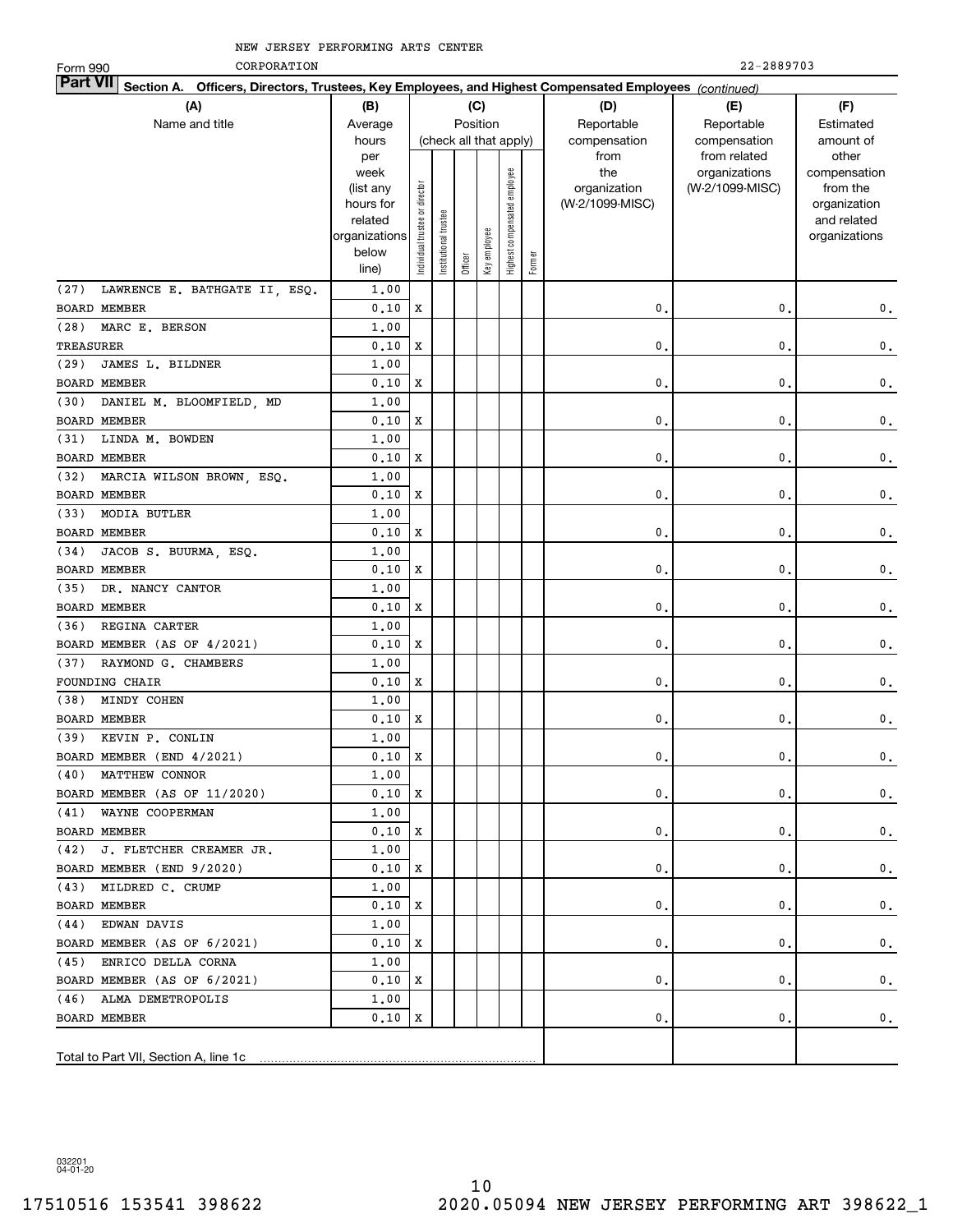| CORPORATION<br>Form 990                                                                                                   |               |                                |                 |         |                        |                              |        |                 | 22-2889703      |               |
|---------------------------------------------------------------------------------------------------------------------------|---------------|--------------------------------|-----------------|---------|------------------------|------------------------------|--------|-----------------|-----------------|---------------|
| <b>Part VII</b><br>Section A. Officers, Directors, Trustees, Key Employees, and Highest Compensated Employees (continued) |               |                                |                 |         |                        |                              |        |                 |                 |               |
| (A)                                                                                                                       | (B)           |                                |                 |         | (C)                    |                              |        | (D)             | (E)             | (F)           |
| Name and title                                                                                                            | Average       |                                |                 |         | Position               |                              |        | Reportable      | Reportable      | Estimated     |
|                                                                                                                           | hours         |                                |                 |         | (check all that apply) |                              |        | compensation    | compensation    | amount of     |
|                                                                                                                           | per           |                                |                 |         |                        |                              |        | from            | from related    | other         |
|                                                                                                                           | week          |                                |                 |         |                        |                              |        | the             | organizations   | compensation  |
|                                                                                                                           | (list any     |                                |                 |         |                        |                              |        | organization    | (W-2/1099-MISC) | from the      |
|                                                                                                                           | hours for     |                                |                 |         |                        |                              |        | (W-2/1099-MISC) |                 | organization  |
|                                                                                                                           | related       |                                | trustee         |         |                        |                              |        |                 |                 | and related   |
|                                                                                                                           | organizations |                                |                 |         |                        |                              |        |                 |                 | organizations |
|                                                                                                                           | below         | Individual trustee or director | Institutional t | Officer | Key employee           | Highest compensated employee | Former |                 |                 |               |
|                                                                                                                           | line)         |                                |                 |         |                        |                              |        |                 |                 |               |
| PAT A. DI FILIPPO<br>(47)                                                                                                 | 1,00          |                                |                 |         |                        |                              |        |                 |                 |               |
| <b>BOARD MEMBER</b>                                                                                                       | 0,10          | $\mathbf X$                    |                 |         |                        |                              |        | 0.              | 0.              | 0.            |
| JOSEPH N. DIVINCENZO, JR.<br>(48)                                                                                         | 1,00          |                                |                 |         |                        |                              |        |                 |                 |               |
| <b>BOARD MEMBER</b>                                                                                                       | 0.10          | X                              |                 |         |                        |                              |        | 0.              | $\mathbf{0}$ .  | $\mathbf 0$ . |
| (49)<br>ROBERT H. DOHERTY                                                                                                 | 1.00          |                                |                 |         |                        |                              |        |                 |                 |               |
| BOARD MEMBER                                                                                                              | 0.10          | X                              |                 |         |                        |                              |        | 0.              | $\mathbf{0}$ .  | $\mathbf 0$ . |
| PATRICK C. DUNICAN, JR., ESQ.<br>(50)                                                                                     | 1.00          |                                |                 |         |                        |                              |        |                 |                 |               |
| <b>BOARD MEMBER</b>                                                                                                       | 0.10          | X                              |                 |         |                        |                              |        | 0.              | $\mathbf{0}$ .  | $\mathbf 0$ . |
| (51)<br>DEBBIE DYSON                                                                                                      | 1.00          |                                |                 |         |                        |                              |        |                 |                 |               |
| <b>BOARD MEMBER</b>                                                                                                       | 0.10          | X                              |                 |         |                        |                              |        | 0.              | $\mathbf{0}$ .  | $\mathbf 0$ . |
| (52)<br>SHEREEF ELNAHAL, M.D.                                                                                             | 1,00          |                                |                 |         |                        |                              |        |                 |                 |               |
| <b>BOARD MEMBER</b>                                                                                                       | 0.10          | X                              |                 |         |                        |                              |        | 0.              | $\mathbf{0}$ .  | $\mathbf 0$ . |
| (53)<br>J. ANDRES ESPINOSA                                                                                                | 1,00          |                                |                 |         |                        |                              |        |                 |                 |               |
| BOARD MEMBER (END 1/2021)                                                                                                 | 0.10          | X                              |                 |         |                        |                              |        | 0.              | $\mathbf{0}$ .  | $\mathbf 0$ . |
| ANNE E. ESTABROOK<br>(54)                                                                                                 | 1.00          |                                |                 |         |                        |                              |        |                 |                 |               |
| <b>BOARD MEMBER</b>                                                                                                       | 0.10          | X                              |                 |         |                        |                              |        | 0.              | $\mathbf{0}$ .  | $\mathbf 0$ . |
| (55)<br>CHRISTINE C. GILFILLAN                                                                                            | 1.00          |                                |                 |         |                        |                              |        |                 |                 |               |
| <b>BOARD MEMBER</b>                                                                                                       | 0.10          | X                              |                 |         |                        |                              |        | 0.              | $\mathbf{0}$ .  | $\mathbf 0$ . |
| (56)<br>SAVION GLOVER                                                                                                     | 1.00          |                                |                 |         |                        |                              |        |                 |                 |               |
| <b>BOARD MEMBER</b>                                                                                                       | 0.10          | X                              |                 |         |                        |                              |        | 0.              | $\mathbf{0}$ .  | $\mathbf 0$ . |
| (57)<br>STEVEN M. GOLDMAN, ESQ.                                                                                           | 1,00          |                                |                 |         |                        |                              |        |                 |                 |               |
| ASSISTANT TREASURER                                                                                                       | 0.10          | X                              |                 |         |                        |                              |        | 0.              | 0.              | $\mathbf 0$ . |
| (58) MICHAEL R. GRIFFINGER, ESQ.                                                                                          | 1,00          |                                |                 |         |                        |                              |        |                 |                 |               |
| <b>SECRETARY</b>                                                                                                          | 0.10          | X                              |                 |         |                        |                              |        | 0.              | 0.              | $\mathbf 0$ . |
| (59) STEVEN E. GROSS, ESQ.                                                                                                | 1,00          |                                |                 |         |                        |                              |        |                 |                 |               |
| BOARD MEMBER (END 9/2020)                                                                                                 | $0.10$ X      |                                |                 |         |                        |                              |        | $\mathbf 0$ .   | $\mathbf 0$ .   | $\mathbf 0$ . |
| (60) YAN GU                                                                                                               | 1,00          |                                |                 |         |                        |                              |        |                 |                 |               |
| BOARD MEMBER (AS OF 1/2021)                                                                                               | 0.10          | x                              |                 |         |                        |                              |        | 0.              | 0.              | 0.            |
| (61) RYAN P. HAYGOOD, ESQ.                                                                                                | 1,00          |                                |                 |         |                        |                              |        |                 |                 |               |
| BOARD MEMBER                                                                                                              | 0.10          | х                              |                 |         |                        |                              |        | 0.              | 0.              | 0.            |
| (62) WILLIAM V. HICKEY                                                                                                    | 1,00          |                                |                 |         |                        |                              |        |                 |                 |               |
| BOARD MEMBER                                                                                                              | 0,10          | х                              |                 |         |                        |                              |        | 0.              | 0.              | 0.            |
| (63) JEFFREY T. HOFFMAN                                                                                                   | 1,00          |                                |                 |         |                        |                              |        |                 |                 |               |
| BOARD MEMBER                                                                                                              | 0,10          | х                              |                 |         |                        |                              |        | 0.              | 0.              | 0.            |
| (64) RALPH IZZO, PH.D.                                                                                                    | 1,00          |                                |                 |         |                        |                              |        |                 |                 |               |
| <b>BOARD MEMBER</b>                                                                                                       | 0,10          | х                              |                 |         |                        |                              |        | 0.              | 0.              | 0.            |
| (65) DAVID JONES                                                                                                          | 1,00          |                                |                 |         |                        |                              |        |                 |                 |               |
| BOARD MEMBER                                                                                                              | 0,10          | х                              |                 |         |                        |                              |        | 0.              | 0.              | 0.            |
| (66) JILL KAPLAN                                                                                                          | 1,00          |                                |                 |         |                        |                              |        |                 |                 |               |
| BOARD MEMBER (END 10/2020)                                                                                                | 0.10          | х                              |                 |         |                        |                              |        | 0.              | 0.              | 0.            |
|                                                                                                                           |               |                                |                 |         |                        |                              |        |                 |                 |               |
|                                                                                                                           |               |                                |                 |         |                        |                              |        |                 |                 |               |
| Total to Part VII, Section A, line 1c                                                                                     |               |                                |                 |         |                        |                              |        |                 |                 |               |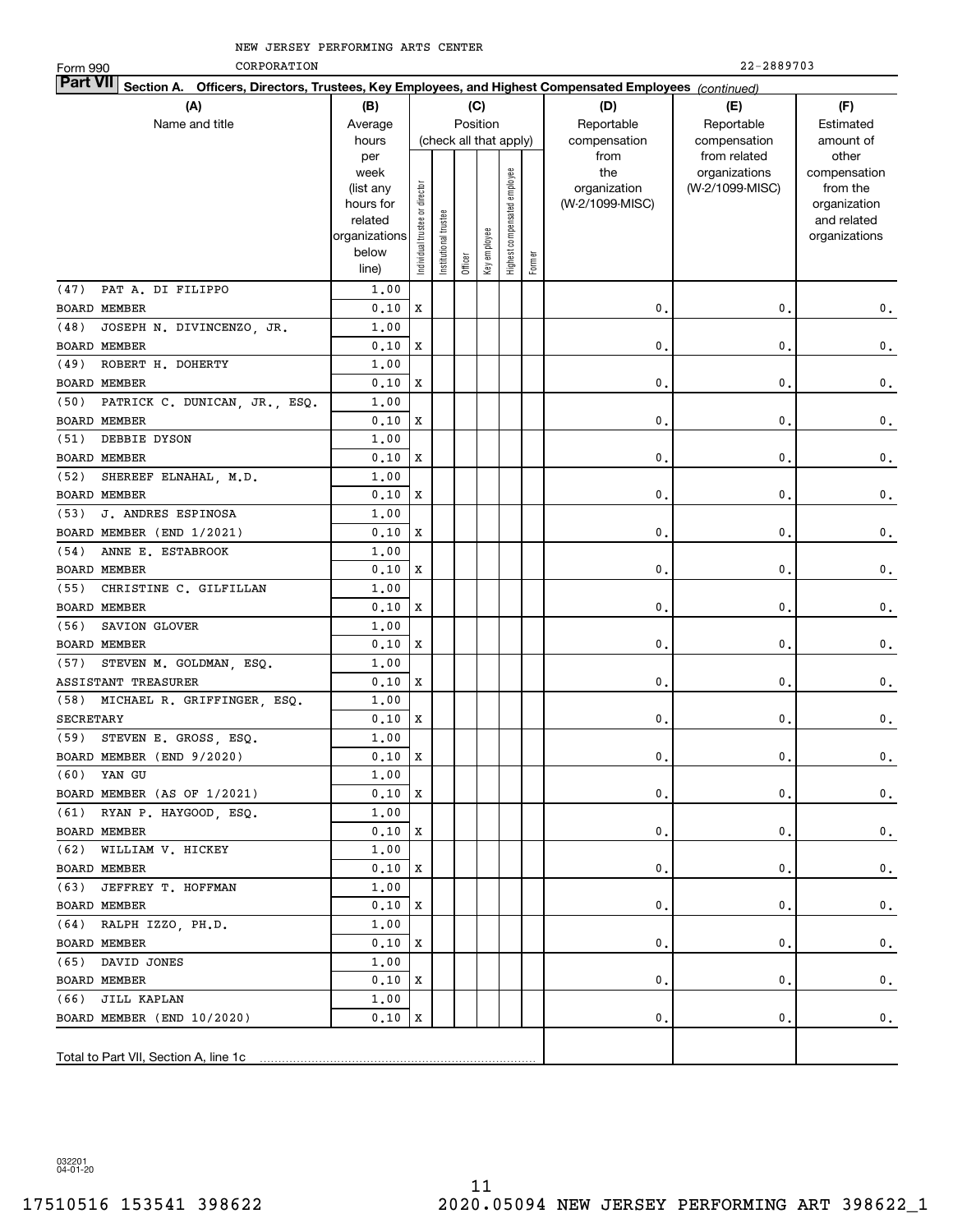| CORPORATION<br>Form 990                                                                                            |                    |                                |                       |                        |              |                              |        |                     | 22-2889703                       |                          |
|--------------------------------------------------------------------------------------------------------------------|--------------------|--------------------------------|-----------------------|------------------------|--------------|------------------------------|--------|---------------------|----------------------------------|--------------------------|
| Part VII<br>Section A. Officers, Directors, Trustees, Key Employees, and Highest Compensated Employees (continued) |                    |                                |                       |                        |              |                              |        |                     |                                  |                          |
| (A)                                                                                                                | (B)                |                                |                       | (C)                    |              |                              |        | (D)                 | (E)                              | (F)                      |
| Name and title                                                                                                     | Average            |                                |                       | Position               |              |                              |        | Reportable          | Reportable                       | Estimated                |
|                                                                                                                    | hours              |                                |                       | (check all that apply) |              |                              |        | compensation        | compensation                     | amount of                |
|                                                                                                                    | per                |                                |                       |                        |              |                              |        | from                | from related                     | other                    |
|                                                                                                                    | week<br>(list any  |                                |                       |                        |              | Highest compensated employee |        | the<br>organization | organizations<br>(W-2/1099-MISC) | compensation<br>from the |
|                                                                                                                    | hours for          |                                |                       |                        |              |                              |        | (W-2/1099-MISC)     |                                  | organization             |
|                                                                                                                    | related            |                                |                       |                        |              |                              |        |                     |                                  | and related              |
|                                                                                                                    | organizations      |                                |                       |                        |              |                              |        |                     |                                  | organizations            |
|                                                                                                                    | below              | Individual trustee or director | Institutional trustee |                        | key employee |                              | Former |                     |                                  |                          |
|                                                                                                                    | line)              |                                |                       | Officer                |              |                              |        |                     |                                  |                          |
| HON. THOMAS H. KEAN<br>(67)                                                                                        | 1,00               |                                |                       |                        |              |                              |        |                     |                                  |                          |
| <b>BOARD MEMBER</b>                                                                                                | 0.10               | X                              |                       |                        |              |                              |        | 0                   | 0.                               | 0.                       |
| (68)<br>SCOTT KOBLER, ESQ.                                                                                         | 1,00               |                                |                       |                        |              |                              |        |                     |                                  |                          |
| <b>BOARD MEMBER</b>                                                                                                | 0.10               | X                              |                       |                        |              |                              |        | $\mathbf 0$         | 0,                               | 0.                       |
| (69)<br>MITCHELL A. LIVINGSTON                                                                                     | 1,00               |                                |                       |                        |              |                              |        |                     |                                  |                          |
| <b>BOARD MEMBER</b>                                                                                                | 0.10               | X                              |                       |                        |              |                              |        | $\mathbf 0$         | 0.                               | 0.                       |
| (70)<br>CHARLES F. LOWREY                                                                                          | 1,00               |                                |                       |                        |              |                              |        |                     |                                  |                          |
| <b>BOARD MEMBER</b>                                                                                                | 0.10               | X                              |                       |                        |              |                              |        | $\mathbf 0$         | 0.                               | 0.                       |
| (71)<br>CHARLES J. MARCHESANI                                                                                      | 1,00               |                                |                       |                        |              |                              |        |                     |                                  |                          |
| BOARD MEMBER (END 9/2020)                                                                                          | 0.10               | X                              |                       |                        |              |                              |        | $\mathbf 0$         | 0.                               | 0.                       |
| (72)<br>WILLIAM J. MARINO                                                                                          | 1,00               |                                |                       |                        |              |                              |        |                     |                                  |                          |
| <b>BOARD MEMBER</b>                                                                                                | 0.10               | X                              |                       |                        |              |                              |        | $\mathbf 0$         | 0.                               | 0.                       |
| (73)<br>ELLEN B. MARSHALL                                                                                          | 1,00               |                                |                       |                        |              |                              |        |                     |                                  |                          |
| <b>BOARD MEMBER</b>                                                                                                | 0.10               | X                              |                       |                        |              |                              |        | $\mathbf 0$         | 0.                               | 0.                       |
| (74)<br>ELIZABETH A. MATTSON                                                                                       | 1,00               |                                |                       |                        |              |                              |        |                     |                                  |                          |
| <b>BOARD MEMBER</b>                                                                                                | 0.10               | Х                              |                       |                        |              |                              |        | $\mathbf 0$         | 0.                               | 0.                       |
| (75)<br>CHRISTIAN MCBRIDE                                                                                          | 1,00               |                                |                       |                        |              |                              |        |                     |                                  |                          |
| BOARD MEMBER (AS OF 4/2021)                                                                                        | 0.10               | X                              |                       |                        |              |                              |        | $\mathbf 0$         | 0.                               | 0.                       |
| (76)<br>D. NICHOLAS MICELI<br><b>BOARD MEMBER</b>                                                                  | 1,00               | X                              |                       |                        |              |                              |        | $\mathbf 0$         |                                  |                          |
| ELIZABETH MAHER MUOIO<br>(77)                                                                                      | 0.10<br>1,00       |                                |                       |                        |              |                              |        |                     | 0.                               | 0.                       |
| <b>BOARD MEMBER</b>                                                                                                | 0.10               | X                              |                       |                        |              |                              |        | $\mathbf 0$         | 0.                               |                          |
| (78)<br>PHILIP D. MURPHY                                                                                           | 1,00               |                                |                       |                        |              |                              |        |                     |                                  | 0.                       |
| <b>BOARD MEMBER</b>                                                                                                | 0.10               | Х                              |                       |                        |              |                              |        | 0                   | 0.                               | 0.                       |
| (79) BARRY H. OSTROWSKY, ESQ.                                                                                      | 1,00               |                                |                       |                        |              |                              |        |                     |                                  |                          |
| BOARD MEMBER                                                                                                       | $0.10$ X           |                                |                       |                        |              |                              |        | 0.                  | 0.                               | $\mathbf 0$ .            |
| (80) VICTOR PARSONNET, M.D.                                                                                        | 1,00               |                                |                       |                        |              |                              |        |                     |                                  |                          |
| BOARD MEMBER                                                                                                       | $0.10 \, \text{X}$ |                                |                       |                        |              |                              |        | 0.                  | 0.                               | 0.                       |
| $(81)$ EVA REDA                                                                                                    | 1,00               |                                |                       |                        |              |                              |        |                     |                                  |                          |
| BOARD MEMBER (AS OF 1/2021)                                                                                        | 0,10               | x                              |                       |                        |              |                              |        | 0.                  | 0.                               | 0.                       |
| (82) CHRISTOPHER R. REIDY                                                                                          | 1,00               |                                |                       |                        |              |                              |        |                     |                                  |                          |
| BOARD MEMBER                                                                                                       | 0,10               | x                              |                       |                        |              |                              |        | 0.                  | 0.                               | 0.                       |
| (83) DONALD A. ROBINSON, ESQ.                                                                                      | 1,00               |                                |                       |                        |              |                              |        |                     |                                  |                          |
| BOARD MEMBER                                                                                                       | 0.10               | x                              |                       |                        |              |                              |        | 0.                  | 0.                               | 0.                       |
| (84) RICHARD W. ROPER                                                                                              | 1,00               |                                |                       |                        |              |                              |        |                     |                                  |                          |
| BOARD MEMBER                                                                                                       | 0.10               | x                              |                       |                        |              |                              |        | 0.                  | 0.                               | 0.                       |
| (85) ARTHUR F. RYAN                                                                                                | 1,00               |                                |                       |                        |              |                              |        |                     |                                  |                          |
| BOARD MEMBER                                                                                                       | 0.10               | x                              |                       |                        |              |                              |        | 0.                  | 0.                               | 0.                       |
| (86) PHILIP R. SELLINGER, ESQ.                                                                                     | 1,00               |                                |                       |                        |              |                              |        |                     |                                  |                          |
| ASSISTANT SECRETARY                                                                                                | 0.10               | Х                              |                       |                        |              |                              |        | 0.                  | 0.                               | 0.                       |
|                                                                                                                    |                    |                                |                       |                        |              |                              |        |                     |                                  |                          |
| Total to Part VII, Section A, line 1c                                                                              |                    |                                |                       |                        |              |                              |        |                     |                                  |                          |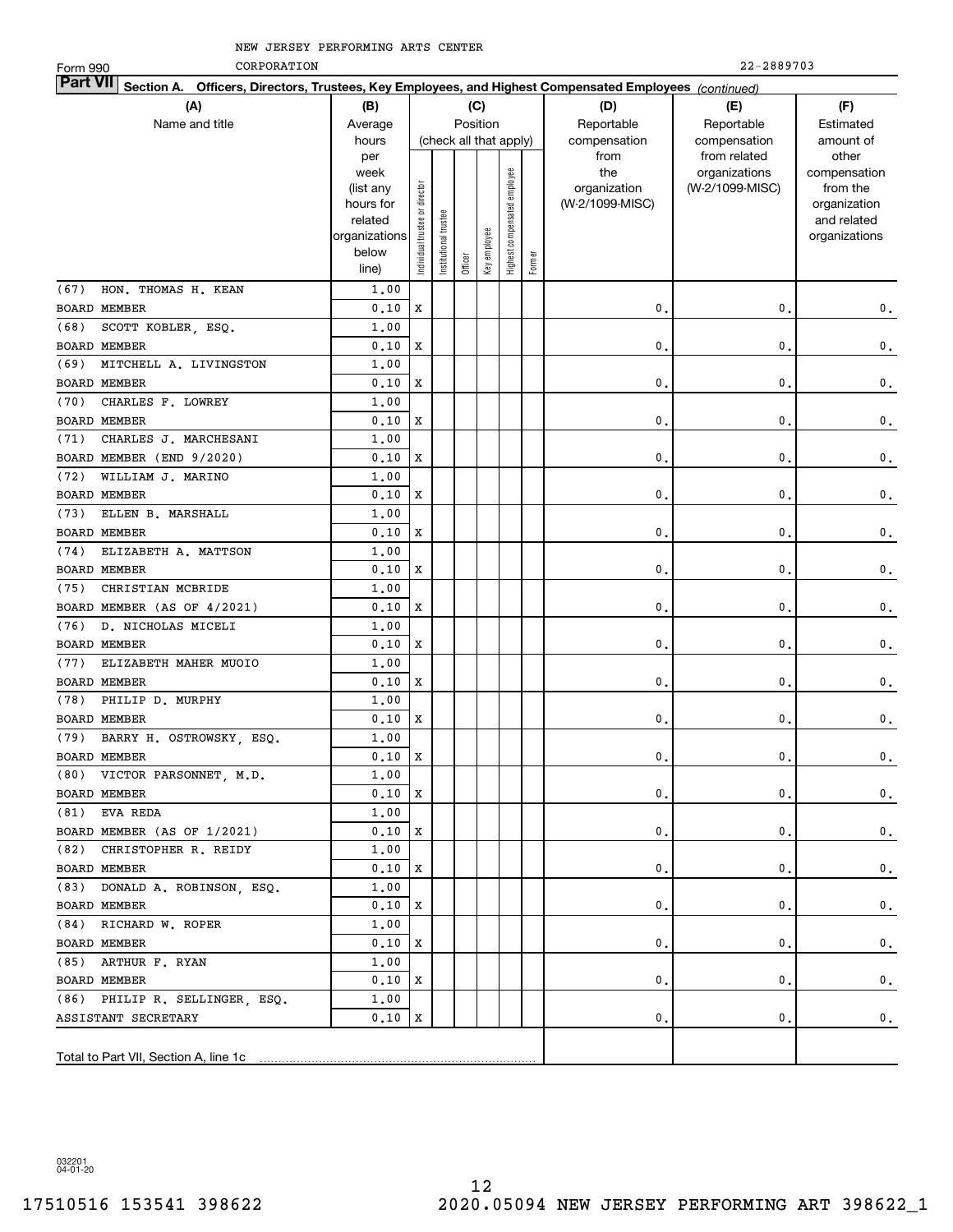| CORPORATION<br>Form 990                                                                                                   |                      |                                |                       |         |                        |                              |        |                 | 22-2889703      |                             |
|---------------------------------------------------------------------------------------------------------------------------|----------------------|--------------------------------|-----------------------|---------|------------------------|------------------------------|--------|-----------------|-----------------|-----------------------------|
| <b>Part VII</b><br>Section A. Officers, Directors, Trustees, Key Employees, and Highest Compensated Employees (continued) |                      |                                |                       |         |                        |                              |        |                 |                 |                             |
| (A)                                                                                                                       | (B)                  |                                |                       |         | (C)                    |                              |        | (D)             | (E)             | (F)                         |
| Name and title                                                                                                            | Average              |                                |                       |         | Position               |                              |        | Reportable      | Reportable      | Estimated                   |
|                                                                                                                           | hours                |                                |                       |         | (check all that apply) |                              |        | compensation    | compensation    | amount of                   |
|                                                                                                                           | per                  |                                |                       |         |                        |                              |        | from            | from related    | other                       |
|                                                                                                                           | week                 |                                |                       |         |                        |                              |        | the             | organizations   | compensation                |
|                                                                                                                           | (list any            |                                |                       |         |                        |                              |        | organization    | (W-2/1099-MISC) | from the                    |
|                                                                                                                           | hours for<br>related |                                |                       |         |                        |                              |        | (W-2/1099-MISC) |                 | organization<br>and related |
|                                                                                                                           | organizations        |                                |                       |         |                        |                              |        |                 |                 | organizations               |
|                                                                                                                           | below                | Individual trustee or director | Institutional trustee |         | Key employee           | Highest compensated employee |        |                 |                 |                             |
|                                                                                                                           | line)                |                                |                       | Officer |                        |                              | Former |                 |                 |                             |
| (87)<br>GARY D. ST. HILIARE                                                                                               | 1,00                 |                                |                       |         |                        |                              |        |                 |                 |                             |
| BOARD MEMBER (AS OF 4/2021)                                                                                               | 0.10                 | $\mathbf x$                    |                       |         |                        |                              |        | 0.              | $\mathbf{0}$ .  | $\mathbf 0$ .               |
| (88)<br>HON. CLIFFORD M. SOBEL                                                                                            | 1,00                 |                                |                       |         |                        |                              |        |                 |                 |                             |
| BOARD MEMBER                                                                                                              | 0.10                 | $\mathbf x$                    |                       |         |                        |                              |        | $\mathbf{0}$ .  | $\mathbf 0$ .   | $\mathbf 0$ .               |
| (89)<br>DAVID S. STONE, ESQ.                                                                                              | 1.00                 |                                |                       |         |                        |                              |        |                 |                 |                             |
| BOARD MEMBER                                                                                                              | 0.10                 | $\mathbf x$                    |                       |         |                        |                              |        | $\mathbf{0}$ .  | $\mathbf 0$ .   | $\mathbf 0$ .               |
| MICHAEL A. TANENBAUM, ESQ.<br>(90)                                                                                        | 1.00                 |                                |                       |         |                        |                              |        |                 |                 |                             |
| BOARD MEMBER                                                                                                              | 0.10                 | $\mathbf x$                    |                       |         |                        |                              |        | 0.              | $\mathbf 0$ .   | $\mathbf 0$ .               |
| <b>FAITH TAYLOR</b><br>(91)                                                                                               | 1.00                 |                                |                       |         |                        |                              |        |                 |                 |                             |
| BOARD MEMBER (AS OF 1/2021)                                                                                               | 0.10                 | $\mathbf x$                    |                       |         |                        |                              |        | 0.              | $\mathbf{0}$ .  | $\mathbf 0$ .               |
| RISHI VARMA<br>(92)                                                                                                       | 1,00                 |                                |                       |         |                        |                              |        |                 |                 |                             |
| <b>BOARD MEMBER</b>                                                                                                       | 0.10                 | X                              |                       |         |                        |                              |        | 0.              | $\mathbf{0}$ .  | $\mathbf 0$ .               |
| CARMEN VILLAR<br>(93)                                                                                                     | 1,00                 |                                |                       |         |                        |                              |        |                 |                 |                             |
| <b>BOARD MEMBER</b>                                                                                                       | 0.10                 | X                              |                       |         |                        |                              |        | 0.              | $\mathbf{0}$ .  | $\mathbf 0$ .               |
| (94)<br>ROBERT C. WAGGONER                                                                                                | 1,00                 |                                |                       |         |                        |                              |        |                 |                 |                             |
| <b>BOARD MEMBER</b>                                                                                                       | 0.10                 | X                              |                       |         |                        |                              |        | 0.              | $\mathbf{0}$ .  | $\mathbf 0$ .               |
| AMRIT WALIA<br>(95)                                                                                                       | 1,00                 |                                |                       |         |                        |                              |        |                 |                 |                             |
| BOARD MEMBER                                                                                                              | 0.10                 | $\mathbf x$                    |                       |         |                        |                              |        | 0.              | $\mathbf{0}$ .  | $\mathbf 0$ .               |
| (96)<br><b>TAHESHA WAY</b>                                                                                                | 1.00                 |                                |                       |         |                        |                              |        |                 |                 |                             |
| <b>BOARD MEMBER</b>                                                                                                       | 0.10                 | $\mathbf x$                    |                       |         |                        |                              |        | 0.              | $\mathbf{0}$ .  | $\mathbf 0$ .               |
| (97)<br>NINA M. WELLS, ESQ.                                                                                               | 1.00                 |                                |                       |         |                        |                              |        |                 |                 |                             |
| BOARD MEMBER                                                                                                              | 0.10                 | $\mathbf x$                    |                       |         |                        |                              |        | 0.              | $\mathbf{0}$ .  | $\mathbf 0$ .               |
| JOSH S. WESTON<br>(98)                                                                                                    | 1,00                 |                                |                       |         |                        |                              |        |                 |                 |                             |
| BOARD MEMBER                                                                                                              | 0.10                 | $\mathbf x$                    |                       |         |                        |                              |        | 0.              | $\mathbf{0}$ .  | $\mathbf 0$ .               |
| TRACEY WOOD<br>(99)                                                                                                       | 1,00                 |                                |                       |         |                        |                              |        |                 |                 |                             |
| BOARD MEMBER (END 9/2020)                                                                                                 | $0.10 \mid X$        |                                |                       |         |                        |                              |        | 0               | 0               | 0.                          |
| (100) KAREN C. YOUNG                                                                                                      | 1,00                 |                                |                       |         |                        |                              |        |                 |                 |                             |
| <b>BOARD MEMBER</b>                                                                                                       | 0, 10                | Х                              |                       |         |                        |                              |        | 0.              | $\mathbf{0}$ .  | 0.                          |
|                                                                                                                           |                      |                                |                       |         |                        |                              |        |                 |                 |                             |
|                                                                                                                           |                      |                                |                       |         |                        |                              |        |                 |                 |                             |
|                                                                                                                           |                      |                                |                       |         |                        |                              |        |                 |                 |                             |
|                                                                                                                           |                      |                                |                       |         |                        |                              |        |                 |                 |                             |
|                                                                                                                           |                      |                                |                       |         |                        |                              |        |                 |                 |                             |
|                                                                                                                           |                      |                                |                       |         |                        |                              |        |                 |                 |                             |
|                                                                                                                           |                      |                                |                       |         |                        |                              |        |                 |                 |                             |
|                                                                                                                           |                      |                                |                       |         |                        |                              |        |                 |                 |                             |
|                                                                                                                           |                      |                                |                       |         |                        |                              |        |                 |                 |                             |
|                                                                                                                           |                      |                                |                       |         |                        |                              |        |                 |                 |                             |
|                                                                                                                           |                      |                                |                       |         |                        |                              |        |                 |                 |                             |
|                                                                                                                           |                      |                                |                       |         |                        |                              |        |                 |                 |                             |
|                                                                                                                           |                      |                                |                       |         |                        |                              |        |                 |                 |                             |
| Total to Part VII, Section A, line 1c                                                                                     |                      |                                |                       |         |                        |                              |        |                 |                 |                             |
|                                                                                                                           |                      |                                |                       |         |                        |                              |        |                 |                 |                             |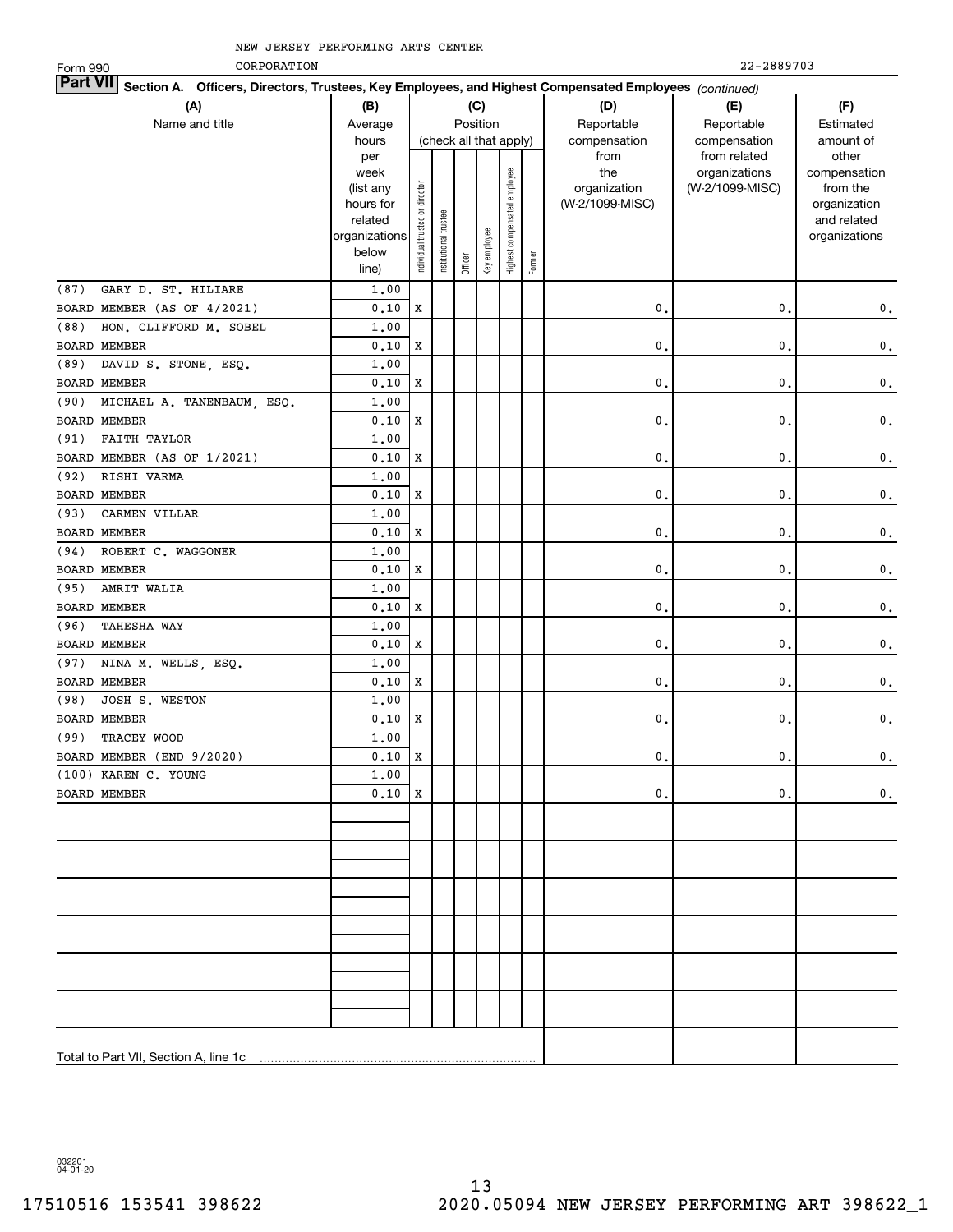Form 990 (2020) CORPORATION 22-2889703 Page **Part VIII Statement of Revenue**  $\mathcal{L}^{\text{max}}$ Check if Schedule O contains a response or note to any line in this Part VIII **(A)** $\overline{(D)}$  **(B) (C) (D)** Revenue excluded Total revenue  $\vert$  Related or exempt Unrelatedfunction revenue business revenue from tax under sections 512 - 514 **Contributions, Gifts, Grants**<br>and Other Similar Amounts **1 a** Federated campaigns **Contributions, Gifts, Grants and Other Similar Amounts** ~~~~~**1ab** Membership dues \_\_\_\_\_\_\_\_\_\_\_\_\_\_\_ **1b**2,133,030. **c**Fundraising events ~~~~~~~ **1cd** Related organizations …………… **1d**2,515,848. **e** Government grants (contributions) **1ef** All other contributions, gifts, grants, and similar amounts not included above 20,762,144. **1f**13,126. **1**\$**g** Noncash contributions included in lines 1a-1f 1g 25,411,022. **h Total.**  Add lines 1a-1f | **Business Code** 1,866,416. Program Service<br>Revenue **2 a** PERFORMANCE RELATED  $\begin{bmatrix} 711110 & | & 1,866,416. \end{bmatrix}$  1,866,416. **Program Service** ARTS EDUCATION 711110 119,071, 119,071, 119,071 119,071. **bRevenue** PERFORM OUTSIDE NJ  $711110$  -668,556. -668,556. **cdef** All other program service revenue .............. 1,316,931. **gTotal.**  Add lines 2a-2f | Investment income (including dividends, interest, and **3** $779,514.$   $-23.$   $779,537.$ …… ▶ other similar amounts) ~~~~~~~~~~~~~~~~~Income from investment of tax-exempt bond proceeds **4** $\blacksquare$ **5**Royalties | (i) Real (ii) Personal 156,156. **6 a** Gross rents **6a**~~~~~300,507. **6bb** Less: rental expenses  $\ldots$  $-144,351.$ **6cc** Rental income or (loss)  $-144,351.$   $-144,351.$  $\blacktriangleright$ **d** Net rental income or (loss) (i) Securities (ii) Other **7 a** Gross amount from sales of 51,479,397. assets other than inventory **7ab** Less: cost or other basis 48,987,157. **Other Revenue Other Revenue** and sales expenses **7b7c**2,492,240. **c** Gain or (loss) …………… 2,492,240. 2,492,240. **d**Net gain or (loss) | **8 a** Gross income from fundraising events (not including \$ 2 , 133 , 030 . <sub>Of</sub> contributions reported on line 1c). See Part IV, line 18 ~~~~~~~~~~~~ 10,400. **8a**249,428. **8bb** Less: direct expenses  $^{(1)}$  $-239,028$ ,  $-239,028$ , **c** Net income or (loss) from fundraising events **............... 9 a** Gross income from gaming activities. See 0.Part IV, line 19 ~~~~~~~~~~~~ **9a**36.**9bb** Less: direct expenses \_\_\_\_\_\_\_\_\_\_\_\_\_\_\_\_\_\_ -36. $\blacktriangleright$  -36. **c** Net income or (loss) from gaming activities . . . . . . . . . . . . . . . . . . **10 a** Gross sales of inventory, less returns and allowances ~~~~~~~~~~~~ **10a10bb** Less: cost of goods sold  $^{[1]}$  .....................  $\blacksquare$ **c** Net income or (loss) from sales of inventory . . . . . . . . . . . . . . . . . . **Business Code** Miscellaneous **Miscellaneous** 711110 1,860,722. 1,860,722. **11 a** MISCELLANEOUSRevenue **Revenue** 1,561,512. **b** PARKING SERVICES  $\begin{bmatrix} 711110 & | & 1,561,512 \\ | & 711110 & | & 1,561,512 \\ \end{bmatrix}$ 1,250,000. **c**REAL ESTATE RELATED 711110 1,250,000. **d** All other revenue  $\ldots$   $\ldots$   $\ldots$   $\ldots$   $\ldots$   $\ldots$   $\ldots$   $\ldots$ 4,672,234. **Total.**  Add lines 11a-11d | **e** $34,288,526.$  1,985,487. -668,579. 7,560,596. …… ▶ **12Total revenue.**  See instructions 

14

032009 12-23-20

Form (2020) **990**

**CORPORATION**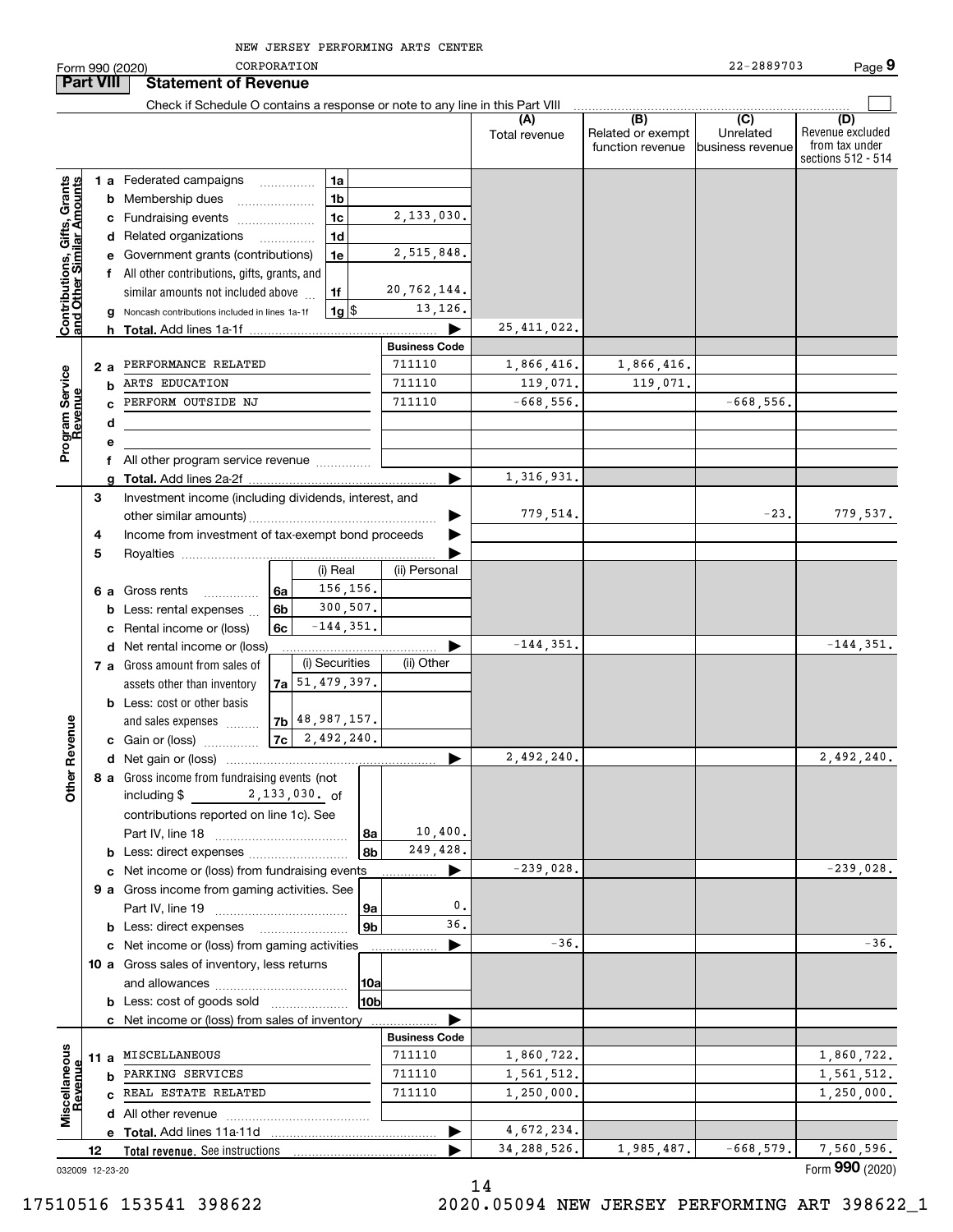**Part IX Statement of Functional Expenses CORPORATION** 

Form 990 (2020) CORPORATION 22-2889703 Page **10** 22-2889703

Check here  $\bullet$  if following SOP 98-2 (ASC 958-720) **Total functional expenses.**  Add lines 1 through 24e **Joint costs.** Complete this line only if the organization **(A)**<br>Total expenses **(B) (C) (D) 1234567891011abcdefg12131415161718192021222324abcde2526***Section 501(c)(3) and 501(c)(4) organizations must complete all columns. All other organizations must complete column (A).* Grants and other assistance to domestic organizations and domestic governments. See Part IV, line 21 Compensation not included above to disqualified persons (as defined under section 4958(f)(1)) and persons described in section 4958(c)(3)(B) Pension plan accruals and contributions (include section 401(k) and 403(b) employer contributions) Professional fundraising services. See Part IV, line 17 Other. (If line 11g amount exceeds 10% of line 25, column (A) amount, list line 11g expenses on Sch O.) Other expenses. Itemize expenses not covered above (List miscellaneous expenses on line 24e. If line 24e amount exceeds 10% of line 25, column (A) amount, list line 24e expenses on Schedule O.) reported in column (B) joint costs from a combined educational campaign and fundraising solicitation. Check if Schedule O contains a response or note to any line in this Part IX (C) (C) (C) (C) (C) (C) Program service expensesManagement and general expenses Fundraising expensesGrants and other assistance to domestic individuals. See Part IV, line 22 ..................... Grants and other assistance to foreign organizations, foreign governments, and foreign individuals. See Part IV, lines 15 and 16  $\ldots$ Benefits paid to or for members .................... Compensation of current officers, directors, trustees, and key employees  $\ldots$   $\ldots$   $\ldots$   $\ldots$   $\ldots$ Other salaries and wages ~~~~~~~~~~ Other employee benefits ~~~~~~~~~~ Payroll taxes ~~~~~~~~~~~~~~~~ Fees for services (nonemployees): Management ~~~~~~~~~~~~~~~~ Legal ~~~~~~~~~~~~~~~~~~~~Accounting ~~~~~~~~~~~~~~~~~ Lobbying ~~~~~~~~~~~~~~~~~~ lnvestment management fees ....................... Advertising and promotion www.communication Office expenses ~~~~~~~~~~~~~~~ Information technology ~~~~~~~~~~~ Royalties ~~~~~~~~~~~~~~~~~~ Occupancy ~~~~~~~~~~~~~~~~~ Travel ……………………………………………… Payments of travel or entertainment expenses for any federal, state, or local public officials ... Conferences, conventions, and meetings InterestPayments to affiliates ~~~~~~~~~~~~ ~~~~~~~~~~~~~~~~~~Depreciation, depletion, and amortization  $\,\,\ldots\,\,$ Insurance~~~~~~~~~~~~~~~~~All other expenses Check here  $\blacktriangleright$ *Do not include amounts reported on lines 6b, 7b, 8b, 9b, and 10b of Part VIII.*  $\mathcal{L}^{\text{max}}$ 22,800. 4,301,183. 5,230,300. 74,834. 1,196,577. 684,430. 739,563. 135,000. 81,000. 185,183. 757,572. 621,909. 153,138. 1,556,999. 153,865. 217,994. 4,221,687. 590,910. 2,525,166. 1,720,481. 305,584. 112,979. 725,754. 26,549,829. 234,921. 22,800. 1,352,514. 2,138,920. 809,749. 3,867,819. 929,585. 432,896. 28,497. 35,601. 10,736. 639,086. 352,008. 205,483. 486,185. 139,380. 58,865. 626,546. 113,017. 135,000. 81,000. 185,183. 234,921.  $520,545.$  292, 282.  $-55,255.$ 452,392. 11,756. 157,761. 110,369. 15,783. 26,986. 1,550,954. 5,545. 500. 83,084. 48,342. 22,439. 36,624. 181,370. 3,990,860. 126,955. 103,872. 590,910. 2,510,166. 1,720,481. 304,084. 1,500. 112,979. 528,868. 193,807. 3,079. 19,616,763. 4,955,772. 1,977,294. COVID-19 EXPENSES PARKING OPERATIONS ARTIST & PERFORMER FEES PRODUCTION COSTS

032010 12-23-20

15 17510516 153541 398622 2020.05094 NEW JERSEY PERFORMING ART 398622\_1

Form (2020) **990**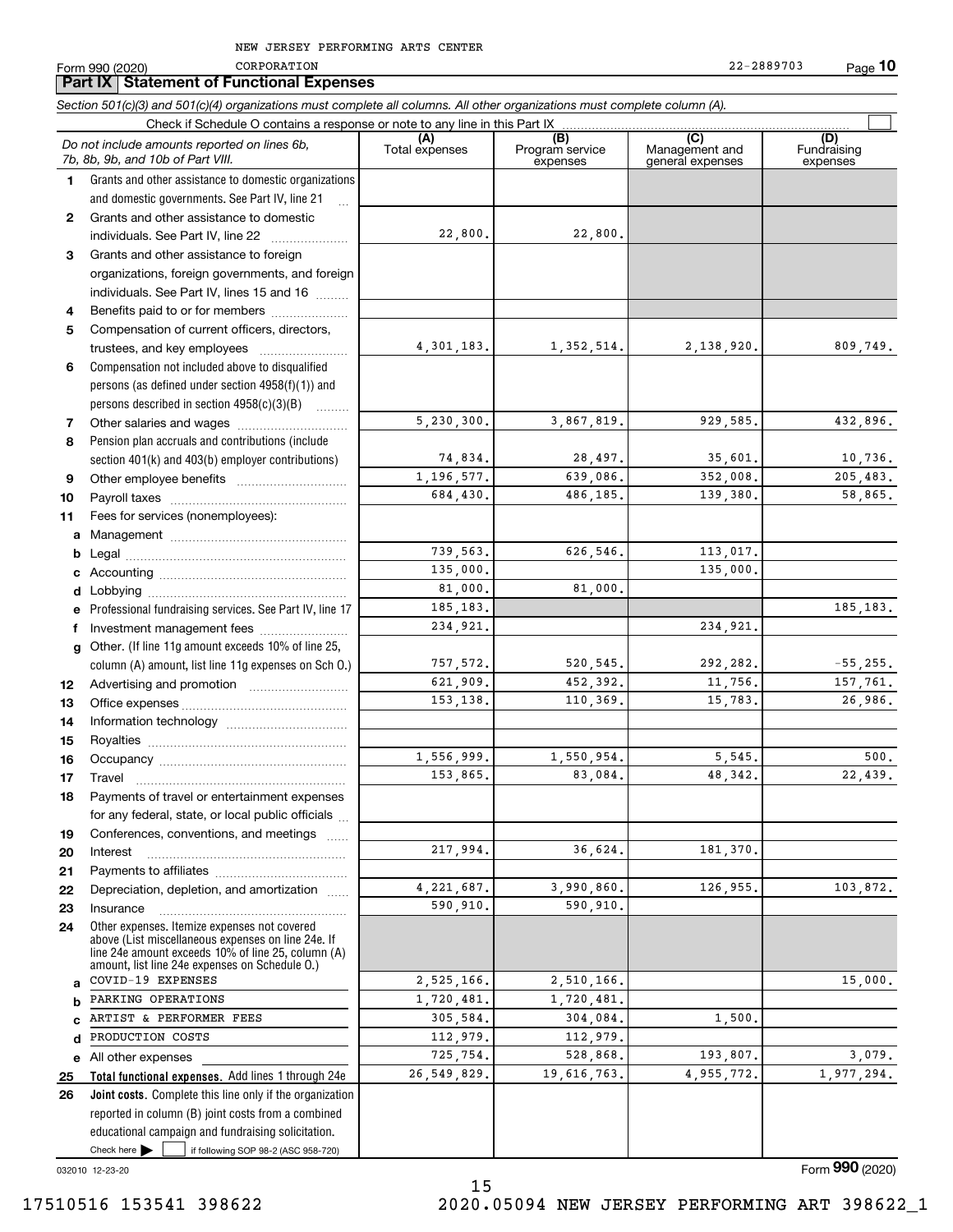CORPORATION

22-2889703

**11**

|                             | Part X | <b>Balance Sheet</b>                                                                                                                                                                                                           |                 |              |                          |                 |                    |
|-----------------------------|--------|--------------------------------------------------------------------------------------------------------------------------------------------------------------------------------------------------------------------------------|-----------------|--------------|--------------------------|-----------------|--------------------|
|                             |        |                                                                                                                                                                                                                                |                 |              |                          |                 |                    |
|                             |        |                                                                                                                                                                                                                                |                 |              | (A)<br>Beginning of year |                 | (B)<br>End of year |
|                             | 1      |                                                                                                                                                                                                                                |                 |              | 7,882,568.               | 1.              | 12,607,006.        |
|                             | 2      |                                                                                                                                                                                                                                |                 |              |                          | $\mathbf{2}$    |                    |
|                             | з      |                                                                                                                                                                                                                                |                 |              | 42, 335, 700.            | 3               | 30, 324, 867.      |
|                             | 4      |                                                                                                                                                                                                                                |                 |              | 2,951,134.               | 4               | 2,284,941.         |
|                             | 5      | Loans and other receivables from any current or former officer, director,                                                                                                                                                      |                 |              |                          |                 |                    |
|                             |        | trustee, key employee, creator or founder, substantial contributor, or 35%                                                                                                                                                     |                 |              |                          |                 |                    |
|                             |        | controlled entity or family member of any of these persons                                                                                                                                                                     |                 |              |                          | 5               |                    |
|                             | 6      | Loans and other receivables from other disqualified persons (as defined                                                                                                                                                        |                 |              |                          |                 |                    |
|                             |        | under section $4958(f)(1)$ , and persons described in section $4958(c)(3)(B)$                                                                                                                                                  |                 | 1.1.1.1      |                          | 6               |                    |
|                             | 7      |                                                                                                                                                                                                                                |                 |              |                          | $\overline{7}$  |                    |
| Assets                      | 8      |                                                                                                                                                                                                                                |                 |              |                          | 8               |                    |
|                             | 9      | Prepaid expenses and deferred charges                                                                                                                                                                                          | 2,727,254.      | 9            | 2,593,531.               |                 |                    |
|                             |        | <b>10a</b> Land, buildings, and equipment: cost or other                                                                                                                                                                       |                 |              |                          |                 |                    |
|                             |        | basis. Complete Part VI of Schedule D  10a                                                                                                                                                                                     |                 | 200,888,167. |                          |                 |                    |
|                             | b      | Less: accumulated depreciation<br>.                                                                                                                                                                                            | 10 <sub>b</sub> | 98,556,558.  | 105, 329, 667.           | 10 <sub>c</sub> | 102, 331, 609.     |
|                             | 11     |                                                                                                                                                                                                                                |                 |              | 61,079,186.              | 11              | 91, 207, 538.      |
|                             | 12     |                                                                                                                                                                                                                                | 12,581,281.     | 12           | 24,652,495.              |                 |                    |
|                             | 13     | Investments - program-related. See Part IV, line 11                                                                                                                                                                            |                 |              |                          | 13              |                    |
|                             | 14     |                                                                                                                                                                                                                                |                 |              |                          | 14              |                    |
|                             | 15     |                                                                                                                                                                                                                                |                 |              |                          | 15              |                    |
|                             | 16     |                                                                                                                                                                                                                                |                 |              | 234,886,790.             | 16              | 266,001,987.       |
|                             | 17     |                                                                                                                                                                                                                                | 2,234,975.      | 17           | 3,461,831.               |                 |                    |
|                             | 18     |                                                                                                                                                                                                                                |                 | 18           |                          |                 |                    |
|                             | 19     | Deferred revenue manual contracts and contracts are all the manual contracts and contracts are all the manual contracts are all the manual contracts are contracted and contract are contracted and contract are contracted an |                 | 3, 124, 922. | 19                       | 2,234,903.      |                    |
|                             | 20     |                                                                                                                                                                                                                                |                 |              |                          | 20              |                    |
|                             | 21     | Escrow or custodial account liability. Complete Part IV of Schedule D                                                                                                                                                          |                 | $\cdots$     |                          | 21              |                    |
|                             | 22     | Loans and other payables to any current or former officer, director,                                                                                                                                                           |                 |              |                          |                 |                    |
| Liabilities                 |        | trustee, key employee, creator or founder, substantial contributor, or 35%                                                                                                                                                     |                 |              |                          |                 |                    |
|                             |        | controlled entity or family member of any of these persons                                                                                                                                                                     |                 |              |                          | 22              |                    |
|                             | 23     | Secured mortgages and notes payable to unrelated third parties                                                                                                                                                                 |                 |              | 6,683,308.               | 23              | 5, 153, 434.       |
|                             | 24     |                                                                                                                                                                                                                                |                 |              | 3, 362, 667.             | 24              | 5,609,227.         |
|                             | 25     | Other liabilities (including federal income tax, payables to related third                                                                                                                                                     |                 |              |                          |                 |                    |
|                             |        | parties, and other liabilities not included on lines 17-24). Complete Part X                                                                                                                                                   |                 |              |                          |                 |                    |
|                             |        | of Schedule D                                                                                                                                                                                                                  |                 |              | 6,987,371.               | 25              | 8,538,729.         |
|                             | 26     | Total liabilities. Add lines 17 through 25                                                                                                                                                                                     |                 |              | 22, 393, 243.            | 26              | 24,998,124.        |
|                             |        | Organizations that follow FASB ASC 958, check here $\blacktriangleright$ $\boxed{\text{X}}$                                                                                                                                    |                 |              |                          |                 |                    |
|                             |        | and complete lines 27, 28, 32, and 33.                                                                                                                                                                                         |                 |              |                          |                 |                    |
|                             | 27     | Net assets without donor restrictions                                                                                                                                                                                          |                 |              | 95, 392, 902.            | 27              | 93, 151, 049.      |
|                             | 28     |                                                                                                                                                                                                                                |                 |              | 117,100,645.             | 28              | 147,852,814.       |
|                             |        | Organizations that do not follow FASB ASC 958, check here $\blacktriangleright$                                                                                                                                                |                 |              |                          |                 |                    |
|                             |        | and complete lines 29 through 33.                                                                                                                                                                                              |                 |              |                          |                 |                    |
|                             | 29     |                                                                                                                                                                                                                                |                 |              |                          | 29              |                    |
| Net Assets or Fund Balances | 30     | Paid-in or capital surplus, or land, building, or equipment fund                                                                                                                                                               |                 |              |                          | 30              |                    |
|                             | 31     | Retained earnings, endowment, accumulated income, or other funds                                                                                                                                                               |                 | .            |                          | 31              |                    |
|                             | 32     |                                                                                                                                                                                                                                |                 |              | 212, 493, 547.           | 32              | 241,003,863.       |

Form (2020) **990**

032011 12-23-20

**33**

**33**

234,886,790. 33 266,001,987.

Total liabilities and net assets/fund balances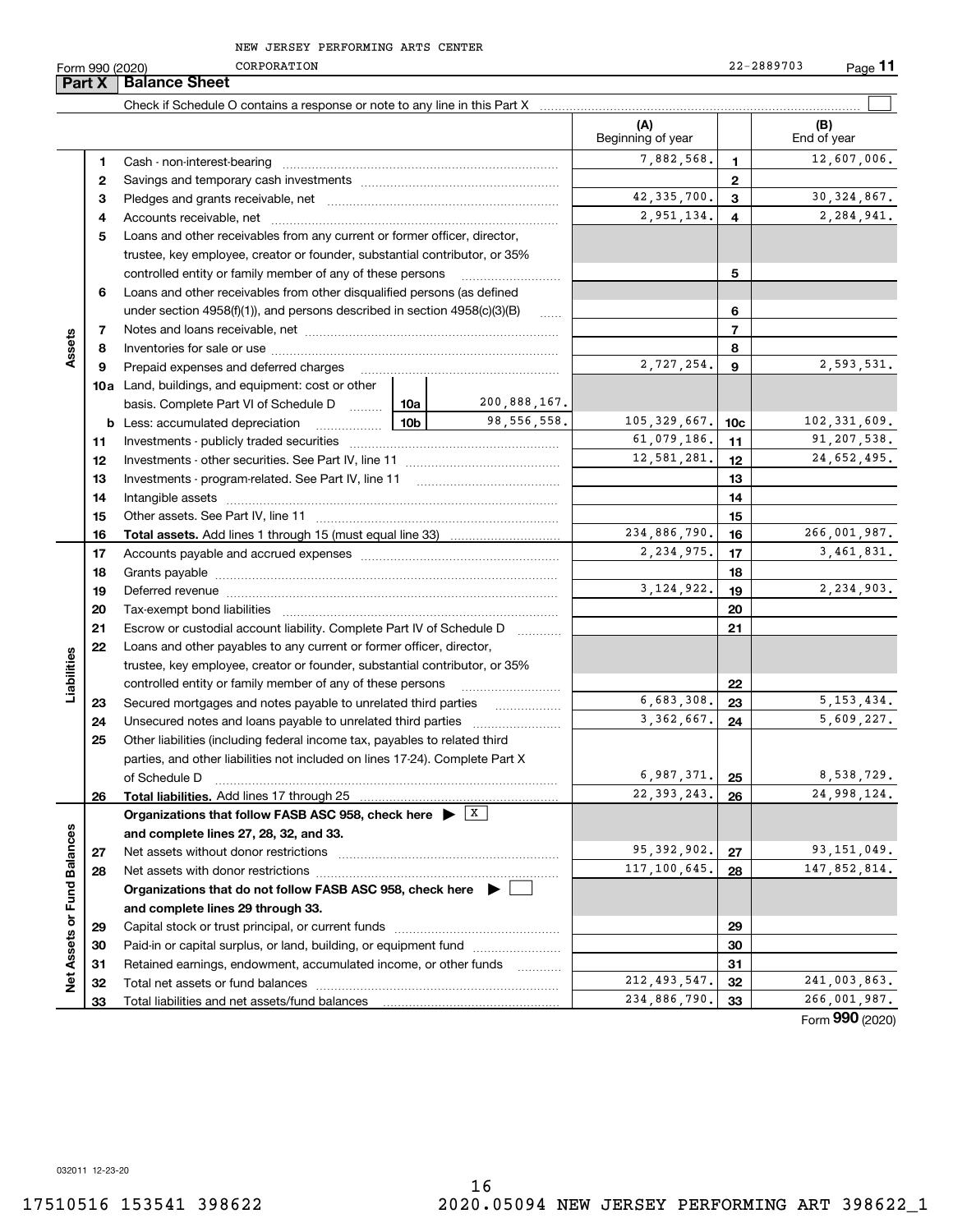|    | NEW JERSEY PERFORMING ARTS CENTER                                                                                                                                                     |                         |                |                |                     |
|----|---------------------------------------------------------------------------------------------------------------------------------------------------------------------------------------|-------------------------|----------------|----------------|---------------------|
|    | CORPORATION<br>Form 990 (2020)                                                                                                                                                        | 22-2889703              |                |                | $P_{\text{aqe}}$ 12 |
|    | Part XI   Reconciliation of Net Assets                                                                                                                                                |                         |                |                |                     |
|    |                                                                                                                                                                                       |                         |                |                | x                   |
|    |                                                                                                                                                                                       |                         |                |                |                     |
| 1  |                                                                                                                                                                                       | $\mathbf{1}$            |                | 34, 288, 526.  |                     |
| 2  |                                                                                                                                                                                       | $\overline{2}$          |                | 26,549,829.    |                     |
| з  | Revenue less expenses. Subtract line 2 from line 1                                                                                                                                    | 3                       |                | 7,738,697.     |                     |
| 4  | Net assets or fund balances at beginning of year (must equal Part X, line 32, column (A)) <i></i>                                                                                     | $\overline{\mathbf{4}}$ |                | 212, 493, 547. |                     |
| 5  |                                                                                                                                                                                       | 5                       |                | 20,645,121.    |                     |
| 6  |                                                                                                                                                                                       | 6                       |                |                |                     |
| 7  | Investment expenses                                                                                                                                                                   | $\overline{7}$          |                |                |                     |
| 8  | Prior period adjustments www.communication.communication.communication.com/                                                                                                           | 8                       |                |                |                     |
| 9  | Other changes in net assets or fund balances (explain on Schedule O)                                                                                                                  | 9                       |                | 126,498.       |                     |
| 10 | Net assets or fund balances at end of year. Combine lines 3 through 9 (must equal Part X, line 32,                                                                                    |                         |                |                |                     |
|    | column (B))                                                                                                                                                                           | 10                      |                | 241,003,863.   |                     |
|    | Part XII Financial Statements and Reporting                                                                                                                                           |                         |                |                |                     |
|    |                                                                                                                                                                                       |                         |                |                |                     |
|    |                                                                                                                                                                                       |                         |                | Yes            | No                  |
| 1  | $\lfloor x \rfloor$ Accrual<br>Accounting method used to prepare the Form 990: <u>June</u> Cash<br>Other                                                                              |                         |                |                |                     |
|    | If the organization changed its method of accounting from a prior year or checked "Other," explain in Schedule O.                                                                     |                         |                |                |                     |
|    | 2a Were the organization's financial statements compiled or reviewed by an independent accountant?                                                                                    |                         | 2a             |                | х                   |
|    | If "Yes," check a box below to indicate whether the financial statements for the year were compiled or reviewed on a                                                                  |                         |                |                |                     |
|    | separate basis, consolidated basis, or both:                                                                                                                                          |                         |                |                |                     |
|    | <b>Consolidated basis</b><br>Separate basis<br>Both consolidated and separate basis                                                                                                   |                         |                |                |                     |
|    | b Were the organization's financial statements audited by an independent accountant?                                                                                                  |                         | 2 <sub>b</sub> | х              |                     |
|    | If "Yes," check a box below to indicate whether the financial statements for the year were audited on a separate basis,                                                               |                         |                |                |                     |
|    | consolidated basis, or both:                                                                                                                                                          |                         |                |                |                     |
|    | $\boxed{\text{X}}$ Consolidated basis<br>Separate basis<br>Both consolidated and separate basis                                                                                       |                         |                |                |                     |
|    | c If "Yes" to line 2a or 2b, does the organization have a committee that assumes responsibility for oversight of the audit,                                                           |                         |                |                |                     |
|    |                                                                                                                                                                                       |                         | 2c             | х              |                     |
|    | If the organization changed either its oversight process or selection process during the tax year, explain on Schedule O.                                                             |                         |                |                |                     |
|    | 3a As a result of a federal award, was the organization required to undergo an audit or audits as set forth in the Single Audit                                                       |                         |                |                |                     |
|    |                                                                                                                                                                                       |                         | За             |                | х                   |
|    | b If "Yes," did the organization undergo the required audit or audits? If the organization did not undergo the required audit                                                         |                         |                |                |                     |
|    | or audits, explain why on Schedule O and describe any steps taken to undergo such audits [11] our manuscription why on Schedule O and describe any steps taken to undergo such audits |                         | 3b             | ההח            |                     |

Form (2020) **990**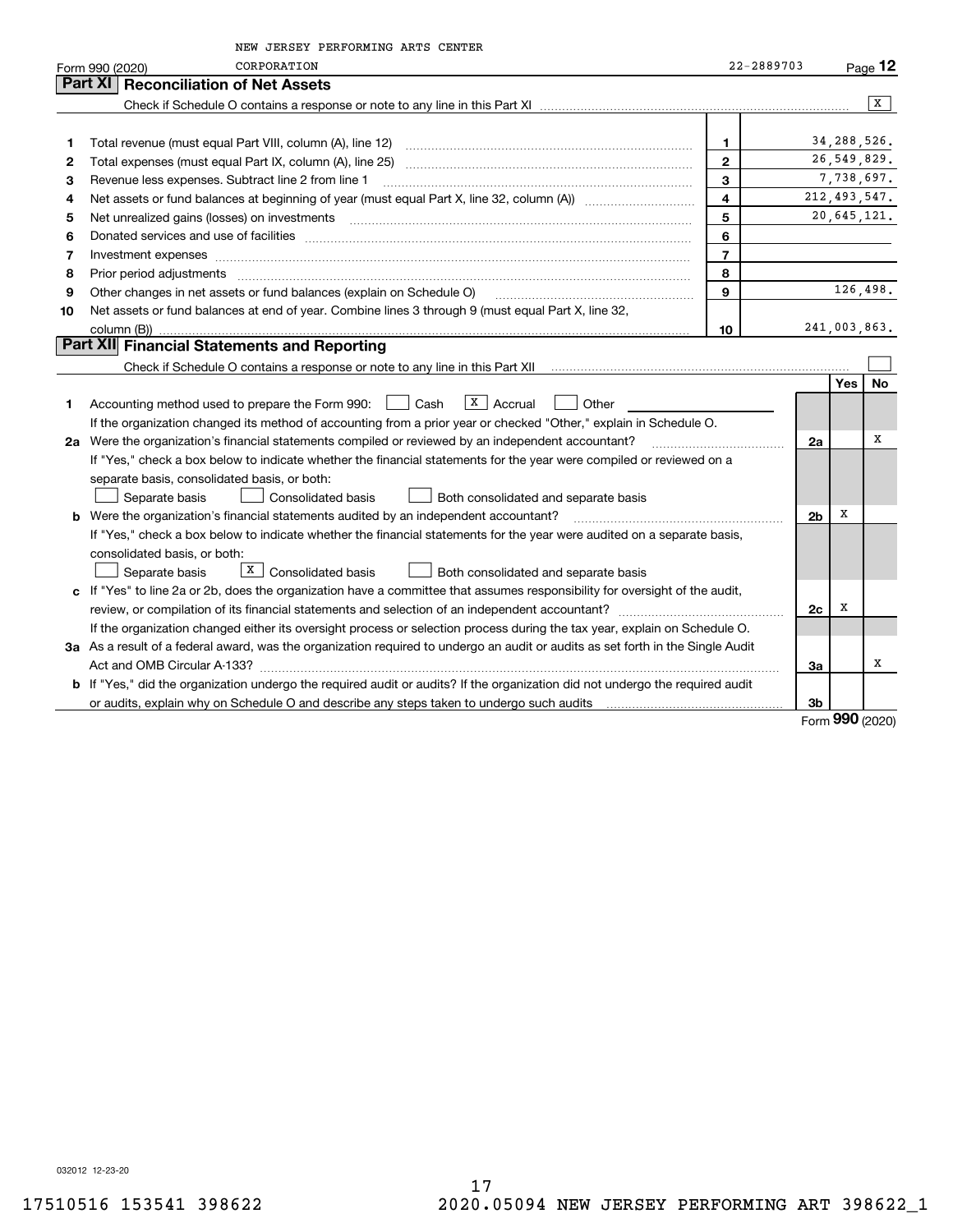| <b>SCHEDULE A</b>                                                                                                                                                                                                                                                                  |                                                                                                                                               |                                                                                                                                                                                                                                                                                  |                                                                                                                                                                            |                             |                                 |                                                      |                                       | OMB No. 1545-0047                                  |  |  |  |  |  |
|------------------------------------------------------------------------------------------------------------------------------------------------------------------------------------------------------------------------------------------------------------------------------------|-----------------------------------------------------------------------------------------------------------------------------------------------|----------------------------------------------------------------------------------------------------------------------------------------------------------------------------------------------------------------------------------------------------------------------------------|----------------------------------------------------------------------------------------------------------------------------------------------------------------------------|-----------------------------|---------------------------------|------------------------------------------------------|---------------------------------------|----------------------------------------------------|--|--|--|--|--|
| (Form 990 or 990-EZ)                                                                                                                                                                                                                                                               |                                                                                                                                               |                                                                                                                                                                                                                                                                                  | <b>Public Charity Status and Public Support</b><br>Complete if the organization is a section 501(c)(3) organization or a section<br>4947(a)(1) nonexempt charitable trust. |                             |                                 |                                                      |                                       |                                                    |  |  |  |  |  |
| Department of the Treasury<br>▶ Attach to Form 990 or Form 990-EZ.<br>Internal Revenue Service<br>Go to www.irs.gov/Form990 for instructions and the latest information.                                                                                                           |                                                                                                                                               |                                                                                                                                                                                                                                                                                  |                                                                                                                                                                            |                             |                                 |                                                      |                                       |                                                    |  |  |  |  |  |
|                                                                                                                                                                                                                                                                                    |                                                                                                                                               |                                                                                                                                                                                                                                                                                  |                                                                                                                                                                            |                             |                                 |                                                      |                                       | Open to Public<br>Inspection                       |  |  |  |  |  |
| Name of the organization                                                                                                                                                                                                                                                           |                                                                                                                                               | NEW JERSEY PERFORMING ARTS CENTER                                                                                                                                                                                                                                                |                                                                                                                                                                            |                             |                                 |                                                      | <b>Employer identification number</b> |                                                    |  |  |  |  |  |
|                                                                                                                                                                                                                                                                                    |                                                                                                                                               | CORPORATION                                                                                                                                                                                                                                                                      |                                                                                                                                                                            |                             |                                 |                                                      | 22-2889703                            |                                                    |  |  |  |  |  |
| Part I                                                                                                                                                                                                                                                                             |                                                                                                                                               | Reason for Public Charity Status. (All organizations must complete this part.) See instructions.                                                                                                                                                                                 |                                                                                                                                                                            |                             |                                 |                                                      |                                       |                                                    |  |  |  |  |  |
|                                                                                                                                                                                                                                                                                    |                                                                                                                                               | The organization is not a private foundation because it is: (For lines 1 through 12, check only one box.)                                                                                                                                                                        |                                                                                                                                                                            |                             |                                 |                                                      |                                       |                                                    |  |  |  |  |  |
| 1                                                                                                                                                                                                                                                                                  |                                                                                                                                               | A church, convention of churches, or association of churches described in section 170(b)(1)(A)(i).                                                                                                                                                                               |                                                                                                                                                                            |                             |                                 |                                                      |                                       |                                                    |  |  |  |  |  |
| 2                                                                                                                                                                                                                                                                                  |                                                                                                                                               | A school described in section 170(b)(1)(A)(ii). (Attach Schedule E (Form 990 or 990-EZ).)                                                                                                                                                                                        |                                                                                                                                                                            |                             |                                 |                                                      |                                       |                                                    |  |  |  |  |  |
| з                                                                                                                                                                                                                                                                                  |                                                                                                                                               | A hospital or a cooperative hospital service organization described in section 170(b)(1)(A)(iii).                                                                                                                                                                                |                                                                                                                                                                            |                             |                                 |                                                      |                                       |                                                    |  |  |  |  |  |
| 4                                                                                                                                                                                                                                                                                  |                                                                                                                                               | A medical research organization operated in conjunction with a hospital described in section 170(b)(1)(A)(iii). Enter the hospital's name,                                                                                                                                       |                                                                                                                                                                            |                             |                                 |                                                      |                                       |                                                    |  |  |  |  |  |
|                                                                                                                                                                                                                                                                                    | city, and state:<br>An organization operated for the benefit of a college or university owned or operated by a governmental unit described in |                                                                                                                                                                                                                                                                                  |                                                                                                                                                                            |                             |                                 |                                                      |                                       |                                                    |  |  |  |  |  |
| 5                                                                                                                                                                                                                                                                                  |                                                                                                                                               |                                                                                                                                                                                                                                                                                  |                                                                                                                                                                            |                             |                                 |                                                      |                                       |                                                    |  |  |  |  |  |
|                                                                                                                                                                                                                                                                                    | section 170(b)(1)(A)(iv). (Complete Part II.)<br>6                                                                                            |                                                                                                                                                                                                                                                                                  |                                                                                                                                                                            |                             |                                 |                                                      |                                       |                                                    |  |  |  |  |  |
| A federal, state, or local government or governmental unit described in section $170(b)(1)(A)(v)$ .<br>$\mathbf{X}$<br>$\overline{7}$<br>An organization that normally receives a substantial part of its support from a governmental unit or from the general public described in |                                                                                                                                               |                                                                                                                                                                                                                                                                                  |                                                                                                                                                                            |                             |                                 |                                                      |                                       |                                                    |  |  |  |  |  |
|                                                                                                                                                                                                                                                                                    |                                                                                                                                               | section 170(b)(1)(A)(vi). (Complete Part II.)                                                                                                                                                                                                                                    |                                                                                                                                                                            |                             |                                 |                                                      |                                       |                                                    |  |  |  |  |  |
| 8                                                                                                                                                                                                                                                                                  |                                                                                                                                               | A community trust described in section 170(b)(1)(A)(vi). (Complete Part II.)                                                                                                                                                                                                     |                                                                                                                                                                            |                             |                                 |                                                      |                                       |                                                    |  |  |  |  |  |
| 9                                                                                                                                                                                                                                                                                  |                                                                                                                                               | An agricultural research organization described in section 170(b)(1)(A)(ix) operated in conjunction with a land-grant college                                                                                                                                                    |                                                                                                                                                                            |                             |                                 |                                                      |                                       |                                                    |  |  |  |  |  |
|                                                                                                                                                                                                                                                                                    |                                                                                                                                               | or university or a non-land-grant college of agriculture (see instructions). Enter the name, city, and state of the college or                                                                                                                                                   |                                                                                                                                                                            |                             |                                 |                                                      |                                       |                                                    |  |  |  |  |  |
|                                                                                                                                                                                                                                                                                    | university:                                                                                                                                   |                                                                                                                                                                                                                                                                                  |                                                                                                                                                                            |                             |                                 |                                                      |                                       |                                                    |  |  |  |  |  |
| 10                                                                                                                                                                                                                                                                                 |                                                                                                                                               | An organization that normally receives (1) more than 33 1/3% of its support from contributions, membership fees, and gross receipts from                                                                                                                                         |                                                                                                                                                                            |                             |                                 |                                                      |                                       |                                                    |  |  |  |  |  |
|                                                                                                                                                                                                                                                                                    |                                                                                                                                               | activities related to its exempt functions, subject to certain exceptions; and (2) no more than 33 1/3% of its support from gross investment                                                                                                                                     |                                                                                                                                                                            |                             |                                 |                                                      |                                       |                                                    |  |  |  |  |  |
|                                                                                                                                                                                                                                                                                    |                                                                                                                                               | income and unrelated business taxable income (less section 511 tax) from businesses acquired by the organization after June 30, 1975.                                                                                                                                            |                                                                                                                                                                            |                             |                                 |                                                      |                                       |                                                    |  |  |  |  |  |
|                                                                                                                                                                                                                                                                                    |                                                                                                                                               | See section 509(a)(2). (Complete Part III.)                                                                                                                                                                                                                                      |                                                                                                                                                                            |                             |                                 |                                                      |                                       |                                                    |  |  |  |  |  |
| 11                                                                                                                                                                                                                                                                                 |                                                                                                                                               | An organization organized and operated exclusively to test for public safety. See section 509(a)(4).                                                                                                                                                                             |                                                                                                                                                                            |                             |                                 |                                                      |                                       |                                                    |  |  |  |  |  |
| 12                                                                                                                                                                                                                                                                                 |                                                                                                                                               | An organization organized and operated exclusively for the benefit of, to perform the functions of, or to carry out the purposes of one or<br>more publicly supported organizations described in section 509(a)(1) or section 509(a)(2). See section 509(a)(3). Check the box in |                                                                                                                                                                            |                             |                                 |                                                      |                                       |                                                    |  |  |  |  |  |
|                                                                                                                                                                                                                                                                                    |                                                                                                                                               | lines 12a through 12d that describes the type of supporting organization and complete lines 12e, 12f, and 12g.                                                                                                                                                                   |                                                                                                                                                                            |                             |                                 |                                                      |                                       |                                                    |  |  |  |  |  |
| a                                                                                                                                                                                                                                                                                  |                                                                                                                                               | Type I. A supporting organization operated, supervised, or controlled by its supported organization(s), typically by giving                                                                                                                                                      |                                                                                                                                                                            |                             |                                 |                                                      |                                       |                                                    |  |  |  |  |  |
|                                                                                                                                                                                                                                                                                    |                                                                                                                                               | the supported organization(s) the power to regularly appoint or elect a majority of the directors or trustees of the supporting                                                                                                                                                  |                                                                                                                                                                            |                             |                                 |                                                      |                                       |                                                    |  |  |  |  |  |
|                                                                                                                                                                                                                                                                                    |                                                                                                                                               | organization. You must complete Part IV, Sections A and B.                                                                                                                                                                                                                       |                                                                                                                                                                            |                             |                                 |                                                      |                                       |                                                    |  |  |  |  |  |
| b                                                                                                                                                                                                                                                                                  |                                                                                                                                               | Type II. A supporting organization supervised or controlled in connection with its supported organization(s), by having                                                                                                                                                          |                                                                                                                                                                            |                             |                                 |                                                      |                                       |                                                    |  |  |  |  |  |
|                                                                                                                                                                                                                                                                                    |                                                                                                                                               | control or management of the supporting organization vested in the same persons that control or manage the supported                                                                                                                                                             |                                                                                                                                                                            |                             |                                 |                                                      |                                       |                                                    |  |  |  |  |  |
|                                                                                                                                                                                                                                                                                    |                                                                                                                                               | organization(s). You must complete Part IV, Sections A and C.                                                                                                                                                                                                                    |                                                                                                                                                                            |                             |                                 |                                                      |                                       |                                                    |  |  |  |  |  |
| с                                                                                                                                                                                                                                                                                  |                                                                                                                                               | Type III functionally integrated. A supporting organization operated in connection with, and functionally integrated with,                                                                                                                                                       |                                                                                                                                                                            |                             |                                 |                                                      |                                       |                                                    |  |  |  |  |  |
|                                                                                                                                                                                                                                                                                    |                                                                                                                                               | its supported organization(s) (see instructions). You must complete Part IV, Sections A, D, and E.                                                                                                                                                                               |                                                                                                                                                                            |                             |                                 |                                                      |                                       |                                                    |  |  |  |  |  |
| d                                                                                                                                                                                                                                                                                  |                                                                                                                                               | Type III non-functionally integrated. A supporting organization operated in connection with its supported organization(s)<br>that is not functionally integrated. The organization generally must satisfy a distribution requirement and an attentiveness                        |                                                                                                                                                                            |                             |                                 |                                                      |                                       |                                                    |  |  |  |  |  |
|                                                                                                                                                                                                                                                                                    |                                                                                                                                               | requirement (see instructions). You must complete Part IV, Sections A and D, and Part V.                                                                                                                                                                                         |                                                                                                                                                                            |                             |                                 |                                                      |                                       |                                                    |  |  |  |  |  |
| е                                                                                                                                                                                                                                                                                  |                                                                                                                                               | Check this box if the organization received a written determination from the IRS that it is a Type I, Type II, Type III                                                                                                                                                          |                                                                                                                                                                            |                             |                                 |                                                      |                                       |                                                    |  |  |  |  |  |
|                                                                                                                                                                                                                                                                                    |                                                                                                                                               | functionally integrated, or Type III non-functionally integrated supporting organization.                                                                                                                                                                                        |                                                                                                                                                                            |                             |                                 |                                                      |                                       |                                                    |  |  |  |  |  |
|                                                                                                                                                                                                                                                                                    |                                                                                                                                               | f Enter the number of supported organizations                                                                                                                                                                                                                                    |                                                                                                                                                                            |                             |                                 |                                                      |                                       |                                                    |  |  |  |  |  |
| g                                                                                                                                                                                                                                                                                  |                                                                                                                                               | Provide the following information about the supported organization(s).                                                                                                                                                                                                           |                                                                                                                                                                            |                             |                                 |                                                      |                                       |                                                    |  |  |  |  |  |
|                                                                                                                                                                                                                                                                                    | (i) Name of supported<br>organization                                                                                                         | (ii) EIN                                                                                                                                                                                                                                                                         | (iii) Type of organization<br>(described on lines 1-10                                                                                                                     | in your governing document? | (iv) Is the organization listed | (v) Amount of monetary<br>support (see instructions) |                                       | (vi) Amount of other<br>support (see instructions) |  |  |  |  |  |
|                                                                                                                                                                                                                                                                                    |                                                                                                                                               |                                                                                                                                                                                                                                                                                  | above (see instructions))                                                                                                                                                  | Yes                         | No                              |                                                      |                                       |                                                    |  |  |  |  |  |
|                                                                                                                                                                                                                                                                                    |                                                                                                                                               |                                                                                                                                                                                                                                                                                  |                                                                                                                                                                            |                             |                                 |                                                      |                                       |                                                    |  |  |  |  |  |
|                                                                                                                                                                                                                                                                                    |                                                                                                                                               |                                                                                                                                                                                                                                                                                  |                                                                                                                                                                            |                             |                                 |                                                      |                                       |                                                    |  |  |  |  |  |
|                                                                                                                                                                                                                                                                                    |                                                                                                                                               |                                                                                                                                                                                                                                                                                  |                                                                                                                                                                            |                             |                                 |                                                      |                                       |                                                    |  |  |  |  |  |
|                                                                                                                                                                                                                                                                                    |                                                                                                                                               |                                                                                                                                                                                                                                                                                  |                                                                                                                                                                            |                             |                                 |                                                      |                                       |                                                    |  |  |  |  |  |
|                                                                                                                                                                                                                                                                                    |                                                                                                                                               |                                                                                                                                                                                                                                                                                  |                                                                                                                                                                            |                             |                                 |                                                      |                                       |                                                    |  |  |  |  |  |
|                                                                                                                                                                                                                                                                                    |                                                                                                                                               |                                                                                                                                                                                                                                                                                  |                                                                                                                                                                            |                             |                                 |                                                      |                                       |                                                    |  |  |  |  |  |
|                                                                                                                                                                                                                                                                                    |                                                                                                                                               |                                                                                                                                                                                                                                                                                  |                                                                                                                                                                            |                             |                                 |                                                      |                                       |                                                    |  |  |  |  |  |
|                                                                                                                                                                                                                                                                                    |                                                                                                                                               |                                                                                                                                                                                                                                                                                  |                                                                                                                                                                            |                             |                                 |                                                      |                                       |                                                    |  |  |  |  |  |
|                                                                                                                                                                                                                                                                                    |                                                                                                                                               |                                                                                                                                                                                                                                                                                  |                                                                                                                                                                            |                             |                                 |                                                      |                                       |                                                    |  |  |  |  |  |
| Total                                                                                                                                                                                                                                                                              |                                                                                                                                               |                                                                                                                                                                                                                                                                                  |                                                                                                                                                                            |                             |                                 |                                                      |                                       |                                                    |  |  |  |  |  |

LHA For Paperwork Reduction Act Notice, see the Instructions for Form 990 or 990-EZ. 032021 01-25-21 Schedule A (Form 990 or 990-EZ) 2020

17510516 153541 398622 2020.05094 NEW JERSEY PERFORMING ART 398622\_1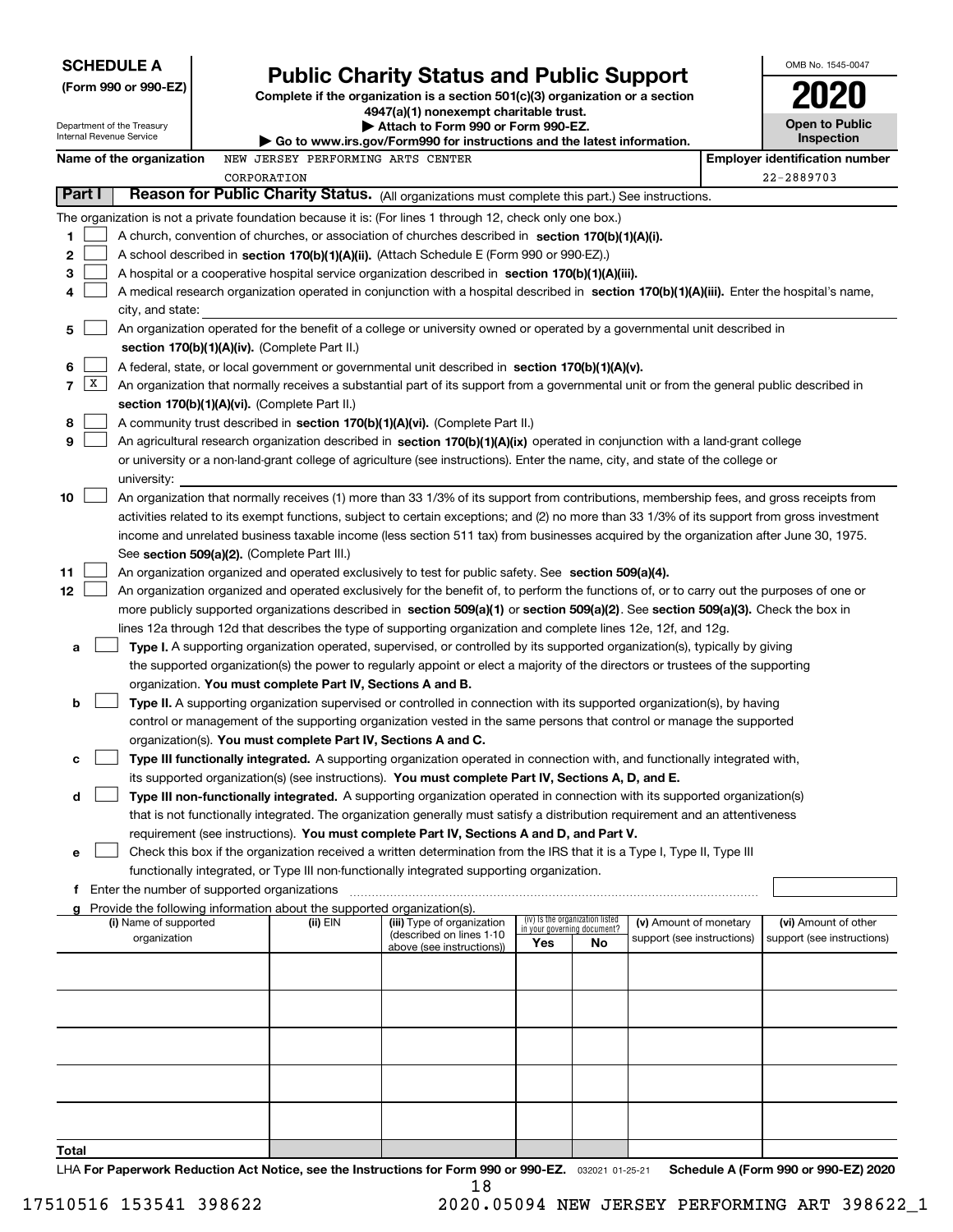### Schedule A (Form 990 or 990-EZ) 2020 CORPORATION 22-2889703 Page

**Part II Support Schedule for Organizations Described in Sections 170(b)(1)(A)(iv) and 170(b)(1)(A)(vi)**

(Complete only if you checked the box on line 5, 7, or 8 of Part I or if the organization failed to qualify under Part III. If the organization fails to qualify under the tests listed below, please complete Part III.)

| <b>Section A. Public Support</b>                                                                                                               |              |                               |             |             |               |                                          |
|------------------------------------------------------------------------------------------------------------------------------------------------|--------------|-------------------------------|-------------|-------------|---------------|------------------------------------------|
| Calendar year (or fiscal year beginning in)                                                                                                    | (a) 2016     | (b) 2017                      | $(c)$ 2018  | $(d)$ 2019  | (e) 2020      | (f) Total                                |
| 1 Gifts, grants, contributions, and                                                                                                            |              |                               |             |             |               |                                          |
| membership fees received. (Do not                                                                                                              |              |                               |             |             |               |                                          |
| include any "unusual grants.")                                                                                                                 |              | $12, 290, 234.$ 27, 343, 995. | 17,518,783. | 38,589,690. | 25,411,022.   | 121, 153, 724.                           |
| 2 Tax revenues levied for the organ-                                                                                                           |              |                               |             |             |               |                                          |
| ization's benefit and either paid to                                                                                                           |              |                               |             |             |               |                                          |
| or expended on its behalf                                                                                                                      |              |                               |             |             |               |                                          |
| 3 The value of services or facilities                                                                                                          |              |                               |             |             |               |                                          |
| furnished by a governmental unit to                                                                                                            |              |                               |             |             |               |                                          |
| the organization without charge                                                                                                                |              |                               |             |             |               |                                          |
| 4 Total. Add lines 1 through 3                                                                                                                 | 12,290,234.  | 27, 343, 995.                 | 17,518,783. | 38,589,690. | 25, 411, 022. | 121, 153, 724.                           |
| 5 The portion of total contributions                                                                                                           |              |                               |             |             |               |                                          |
| by each person (other than a                                                                                                                   |              |                               |             |             |               |                                          |
| governmental unit or publicly                                                                                                                  |              |                               |             |             |               |                                          |
| supported organization) included                                                                                                               |              |                               |             |             |               |                                          |
| on line 1 that exceeds 2% of the                                                                                                               |              |                               |             |             |               |                                          |
| amount shown on line 11,                                                                                                                       |              |                               |             |             |               |                                          |
| column (f)                                                                                                                                     |              |                               |             |             |               | 39, 731, 945.                            |
| 6 Public support. Subtract line 5 from line 4.                                                                                                 |              |                               |             |             |               | 81, 421, 779.                            |
| <b>Section B. Total Support</b>                                                                                                                |              |                               |             |             |               |                                          |
| Calendar year (or fiscal year beginning in) $\blacktriangleright$                                                                              | (a) 2016     | (b) 2017                      | $(c)$ 2018  | $(d)$ 2019  | (e) 2020      | (f) Total                                |
| <b>7</b> Amounts from line 4                                                                                                                   | 12,290,234.  | 27, 343, 995.                 | 17,518,783. | 38,589,690. | 25, 411, 022. | 121.153.724.                             |
| 8 Gross income from interest,                                                                                                                  |              |                               |             |             |               |                                          |
| dividends, payments received on                                                                                                                |              |                               |             |             |               |                                          |
| securities loans, rents, royalties,                                                                                                            |              |                               |             |             |               |                                          |
| and income from similar sources                                                                                                                | 2,408,508.   | 2,552,194.                    | 2,713,809.  | 1,890,579.  | 935,693.      | 10,500,783.                              |
| 9 Net income from unrelated business                                                                                                           |              |                               |             |             |               |                                          |
| activities, whether or not the                                                                                                                 |              |                               |             |             |               |                                          |
| business is regularly carried on                                                                                                               |              |                               |             |             |               |                                          |
| 10 Other income. Do not include gain                                                                                                           |              |                               |             |             |               |                                          |
| or loss from the sale of capital                                                                                                               |              |                               |             |             |               |                                          |
| assets (Explain in Part VI.)                                                                                                                   | 4, 158, 551. | 5,943,328.                    | 6,052,373.  | 4,669,046.  |               | $4,672,234.$ 25,495,532.                 |
|                                                                                                                                                |              |                               |             |             |               | 157, 150, 039.                           |
| 11 Total support. Add lines 7 through 10                                                                                                       |              |                               |             |             | 12            | 85, 511, 299.                            |
| 12 Gross receipts from related activities, etc. (see instructions)                                                                             |              |                               |             |             |               |                                          |
| 13 First 5 years. If the Form 990 is for the organization's first, second, third, fourth, or fifth tax year as a section 501(c)(3)             |              |                               |             |             |               |                                          |
| organization, check this box and stop here<br><b>Section C. Computation of Public Support Percentage</b>                                       |              |                               |             |             |               |                                          |
|                                                                                                                                                |              |                               |             |             |               | 51.81                                    |
|                                                                                                                                                |              |                               |             |             | 14            | %<br>51.65                               |
|                                                                                                                                                |              |                               |             |             | 15            | %                                        |
| 16a 33 1/3% support test - 2020. If the organization did not check the box on line 13, and line 14 is 33 1/3% or more, check this box and      |              |                               |             |             |               | $\blacktriangleright$ $\boxed{\text{X}}$ |
| stop here. The organization qualifies as a publicly supported organization                                                                     |              |                               |             |             |               |                                          |
| b 33 1/3% support test - 2019. If the organization did not check a box on line 13 or 16a, and line 15 is 33 1/3% or more, check this box       |              |                               |             |             |               |                                          |
| and stop here. The organization qualifies as a publicly supported organization                                                                 |              |                               |             |             |               |                                          |
| 17a 10% -facts-and-circumstances test - 2020. If the organization did not check a box on line 13, 16a, or 16b, and line 14 is 10% or more,     |              |                               |             |             |               |                                          |
| and if the organization meets the facts and circumstances test, check this box and stop here. Explain in Part VI how the organization          |              |                               |             |             |               |                                          |
| meets the facts-and-circumstances test. The organization qualifies as a publicly supported organization                                        |              |                               |             |             |               |                                          |
| <b>b 10% -facts-and-circumstances test - 2019.</b> If the organization did not check a box on line 13, 16a, 16b, or 17a, and line 15 is 10% or |              |                               |             |             |               |                                          |
| more, and if the organization meets the facts-and-circumstances test, check this box and stop here. Explain in Part VI how the                 |              |                               |             |             |               |                                          |
| organization meets the facts-and-circumstances test. The organization qualifies as a publicly supported organization                           |              |                               |             |             |               |                                          |
| 18 Private foundation. If the organization did not check a box on line 13, 16a, 16b, 17a, or 17b, check this box and see instructions          |              |                               |             |             |               |                                          |

**Schedule A (Form 990 or 990-EZ) 2020**

032022 01-25-21

**2**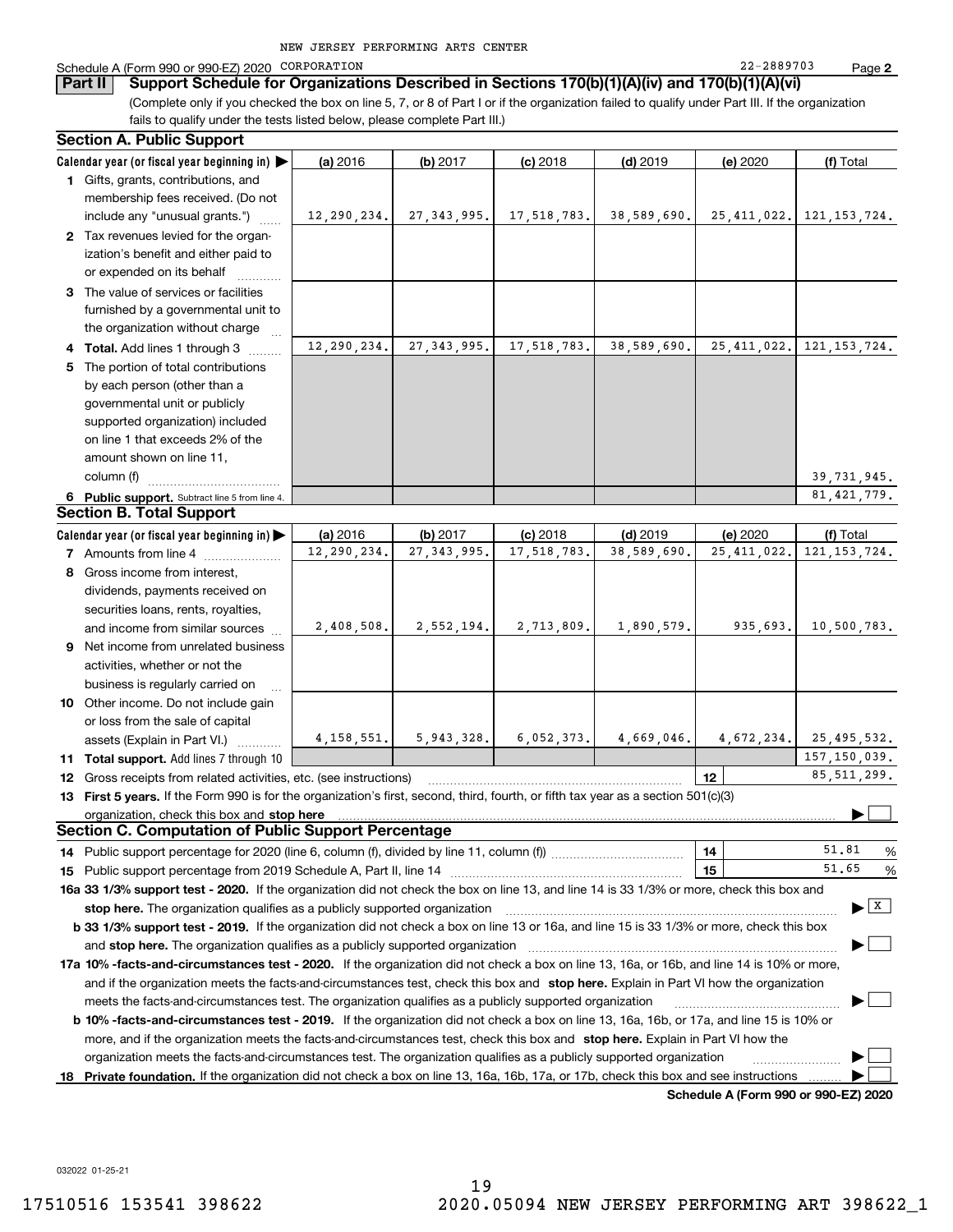### Schedule A (Form 990 or 990-EZ) 2020 CORPORATION 22-2889703 Page

### **Part III Support Schedule for Organizations Described in Section 509(a)(2)**

(Complete only if you checked the box on line 10 of Part I or if the organization failed to qualify under Part II. If the organization fails to qualify under the tests listed below, please complete Part II.)

|    | <b>Section A. Public Support</b>                                                                                                                                                                                               |          |          |            |            |          |                                      |
|----|--------------------------------------------------------------------------------------------------------------------------------------------------------------------------------------------------------------------------------|----------|----------|------------|------------|----------|--------------------------------------|
|    | Calendar year (or fiscal year beginning in) $\blacktriangleright$                                                                                                                                                              | (a) 2016 | (b) 2017 | $(c)$ 2018 | $(d)$ 2019 | (e) 2020 | (f) Total                            |
|    | 1 Gifts, grants, contributions, and                                                                                                                                                                                            |          |          |            |            |          |                                      |
|    | membership fees received. (Do not                                                                                                                                                                                              |          |          |            |            |          |                                      |
|    | include any "unusual grants.")                                                                                                                                                                                                 |          |          |            |            |          |                                      |
|    | <b>2</b> Gross receipts from admissions,<br>merchandise sold or services per-<br>formed, or facilities furnished in<br>any activity that is related to the<br>organization's tax-exempt purpose                                |          |          |            |            |          |                                      |
|    | 3 Gross receipts from activities that<br>are not an unrelated trade or bus-                                                                                                                                                    |          |          |            |            |          |                                      |
|    | iness under section 513                                                                                                                                                                                                        |          |          |            |            |          |                                      |
|    | 4 Tax revenues levied for the organ-<br>ization's benefit and either paid to                                                                                                                                                   |          |          |            |            |          |                                      |
|    | or expended on its behalf<br>.                                                                                                                                                                                                 |          |          |            |            |          |                                      |
|    | 5 The value of services or facilities<br>furnished by a governmental unit to<br>the organization without charge                                                                                                                |          |          |            |            |          |                                      |
|    |                                                                                                                                                                                                                                |          |          |            |            |          |                                      |
|    | <b>6 Total.</b> Add lines 1 through 5<br>7a Amounts included on lines 1, 2, and<br>3 received from disqualified persons                                                                                                        |          |          |            |            |          |                                      |
|    | <b>b</b> Amounts included on lines 2 and 3 received<br>from other than disqualified persons that<br>exceed the greater of \$5,000 or 1% of the<br>amount on line 13 for the year                                               |          |          |            |            |          |                                      |
|    | c Add lines 7a and 7b                                                                                                                                                                                                          |          |          |            |            |          |                                      |
|    | 8 Public support. (Subtract line 7c from line 6.)<br><b>Section B. Total Support</b>                                                                                                                                           |          |          |            |            |          |                                      |
|    |                                                                                                                                                                                                                                |          |          |            |            |          |                                      |
|    | Calendar year (or fiscal year beginning in)                                                                                                                                                                                    | (a) 2016 | (b) 2017 | $(c)$ 2018 | $(d)$ 2019 | (e) 2020 | (f) Total                            |
|    | 9 Amounts from line 6<br>10a Gross income from interest,<br>dividends, payments received on<br>securities loans, rents, royalties,<br>and income from similar sources                                                          |          |          |            |            |          |                                      |
|    | <b>b</b> Unrelated business taxable income<br>(less section 511 taxes) from businesses<br>acquired after June 30, 1975                                                                                                         |          |          |            |            |          |                                      |
|    | c Add lines 10a and 10b                                                                                                                                                                                                        |          |          |            |            |          |                                      |
|    | 11 Net income from unrelated business<br>activities not included in line 10b,<br>whether or not the business is<br>regularly carried on                                                                                        |          |          |            |            |          |                                      |
|    | <b>12</b> Other income. Do not include gain<br>or loss from the sale of capital<br>assets (Explain in Part VI.)                                                                                                                |          |          |            |            |          |                                      |
|    | <b>13</b> Total support. (Add lines 9, 10c, 11, and 12.)                                                                                                                                                                       |          |          |            |            |          |                                      |
|    | 14 First 5 years. If the Form 990 is for the organization's first, second, third, fourth, or fifth tax year as a section 501(c)(3) organization,                                                                               |          |          |            |            |          |                                      |
|    | check this box and stop here measurements and contain the state of the state of the state of the state of the state of the state of the state of the state of the state of the state of the state of the state of the state of |          |          |            |            |          |                                      |
|    | Section C. Computation of Public Support Percentage                                                                                                                                                                            |          |          |            |            |          |                                      |
|    |                                                                                                                                                                                                                                |          |          |            |            | 15       | %                                    |
|    | 16 Public support percentage from 2019 Schedule A, Part III, line 15                                                                                                                                                           |          |          |            |            | 16       | %                                    |
|    | <b>Section D. Computation of Investment Income Percentage</b>                                                                                                                                                                  |          |          |            |            |          |                                      |
|    | 17 Investment income percentage for 2020 (line 10c, column (f), divided by line 13, column (f))<br><b>18</b> Investment income percentage from <b>2019</b> Schedule A, Part III, line 17                                       |          |          |            |            | 17<br>18 | %<br>%                               |
|    | 19a 33 1/3% support tests - 2020. If the organization did not check the box on line 14, and line 15 is more than 33 1/3%, and line 17 is not                                                                                   |          |          |            |            |          |                                      |
|    | more than 33 1/3%, check this box and stop here. The organization qualifies as a publicly supported organization                                                                                                               |          |          |            |            |          | $\sim$ 1                             |
|    | <b>b 33 1/3% support tests - 2019.</b> If the organization did not check a box on line 14 or line 19a, and line 16 is more than 33 1/3%, and                                                                                   |          |          |            |            |          |                                      |
|    | line 18 is not more than 33 1/3%, check this box and stop here. The organization qualifies as a publicly supported organization                                                                                                |          |          |            |            |          |                                      |
| 20 | <b>Private foundation.</b> If the organization did not check a box on line 14, 19a, or 19b, check this box and see instructions                                                                                                |          |          |            |            |          |                                      |
|    | 032023 01-25-21                                                                                                                                                                                                                |          |          |            |            |          | Schedule A (Form 990 or 990-EZ) 2020 |
|    |                                                                                                                                                                                                                                |          | 20       |            |            |          |                                      |

 <sup>17510516 153541 398622 2020.05094</sup> NEW JERSEY PERFORMING ART 398622\_1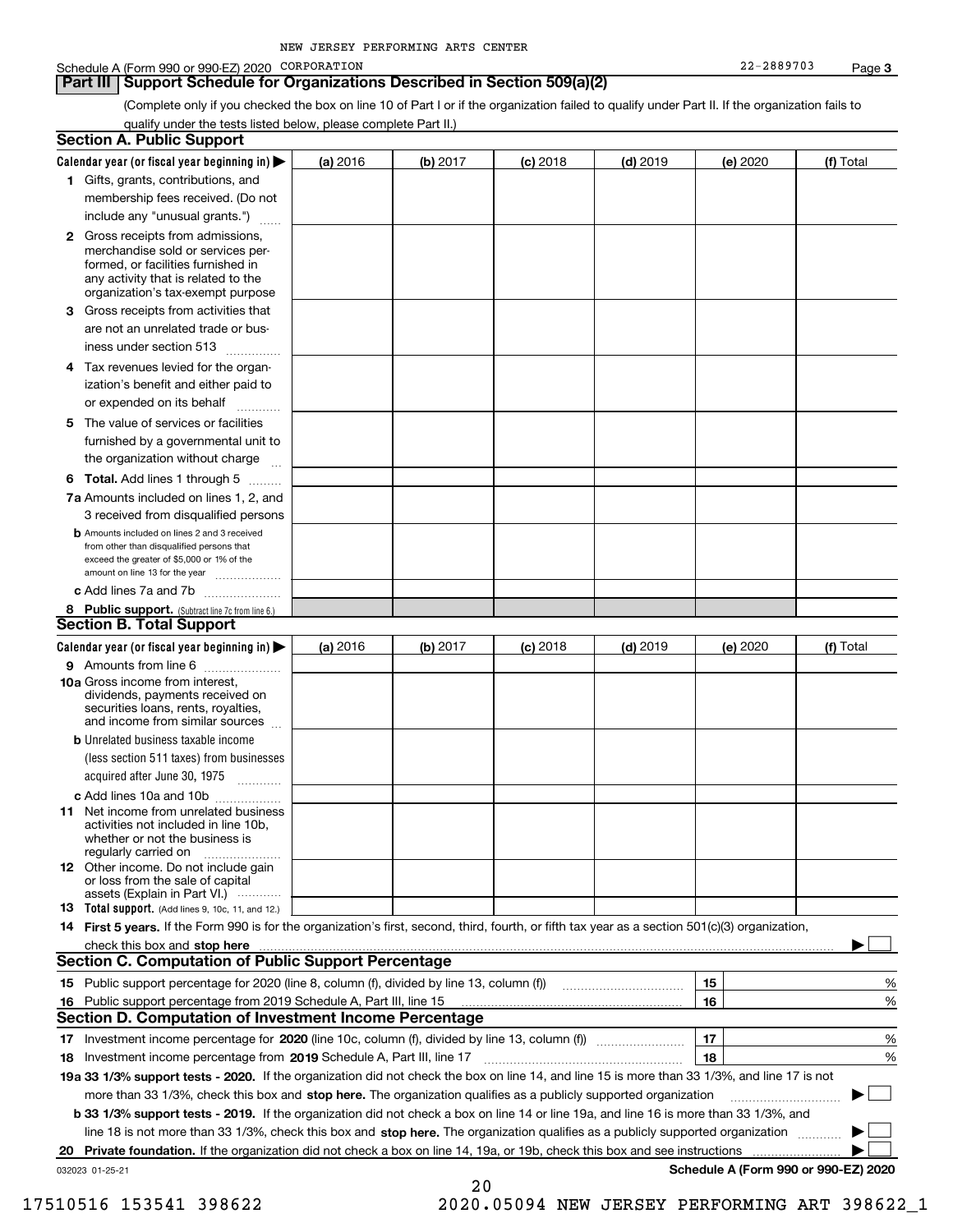#### Schedule A (Form 990 or 990-EZ) 2020 CORPORATION 22-2889703 Page

(Complete only if you checked a box in line 12 on Part I. If you checked box 12a, Part I, complete Sections A and B. If you checked box 12b, Part I, complete Sections A and C. If you checked box 12c, Part I, complete Sections A, D, and E. If you checked box 12d, Part I, complete Sections A and D, and complete Part V.)

### **Section A. All Supporting Organizations**

- **1** Are all of the organization's supported organizations listed by name in the organization's governing documents? If "No," describe in **Part VI** how the supported organizations are designated. If designated by *class or purpose, describe the designation. If historic and continuing relationship, explain.*
- **2** Did the organization have any supported organization that does not have an IRS determination of status under section 509(a)(1) or (2)? If "Yes," explain in Part VI how the organization determined that the supported *organization was described in section 509(a)(1) or (2).*
- **3a** Did the organization have a supported organization described in section 501(c)(4), (5), or (6)? If "Yes," answer *lines 3b and 3c below.*
- **b** Did the organization confirm that each supported organization qualified under section 501(c)(4), (5), or (6) and satisfied the public support tests under section 509(a)(2)? If "Yes," describe in **Part VI** when and how the *organization made the determination.*
- **c**Did the organization ensure that all support to such organizations was used exclusively for section 170(c)(2)(B) purposes? If "Yes," explain in **Part VI** what controls the organization put in place to ensure such use.
- **4a***If* Was any supported organization not organized in the United States ("foreign supported organization")? *"Yes," and if you checked box 12a or 12b in Part I, answer lines 4b and 4c below.*
- **b** Did the organization have ultimate control and discretion in deciding whether to make grants to the foreign supported organization? If "Yes," describe in **Part VI** how the organization had such control and discretion *despite being controlled or supervised by or in connection with its supported organizations.*
- **c** Did the organization support any foreign supported organization that does not have an IRS determination under sections 501(c)(3) and 509(a)(1) or (2)? If "Yes," explain in **Part VI** what controls the organization used *to ensure that all support to the foreign supported organization was used exclusively for section 170(c)(2)(B) purposes.*
- **5a** Did the organization add, substitute, or remove any supported organizations during the tax year? If "Yes," answer lines 5b and 5c below (if applicable). Also, provide detail in **Part VI,** including (i) the names and EIN *numbers of the supported organizations added, substituted, or removed; (ii) the reasons for each such action; (iii) the authority under the organization's organizing document authorizing such action; and (iv) how the action was accomplished (such as by amendment to the organizing document).*
- **b** Type I or Type II only. Was any added or substituted supported organization part of a class already designated in the organization's organizing document?
- **cSubstitutions only.**  Was the substitution the result of an event beyond the organization's control?
- **6** Did the organization provide support (whether in the form of grants or the provision of services or facilities) to **Part VI.** *If "Yes," provide detail in* support or benefit one or more of the filing organization's supported organizations? anyone other than (i) its supported organizations, (ii) individuals that are part of the charitable class benefited by one or more of its supported organizations, or (iii) other supporting organizations that also
- **7**Did the organization provide a grant, loan, compensation, or other similar payment to a substantial contributor *If "Yes," complete Part I of Schedule L (Form 990 or 990-EZ).* regard to a substantial contributor? (as defined in section 4958(c)(3)(C)), a family member of a substantial contributor, or a 35% controlled entity with
- **8** Did the organization make a loan to a disqualified person (as defined in section 4958) not described in line 7? *If "Yes," complete Part I of Schedule L (Form 990 or 990-EZ).*
- **9a** Was the organization controlled directly or indirectly at any time during the tax year by one or more in section 509(a)(1) or (2))? If "Yes," *provide detail in* <code>Part VI.</code> disqualified persons, as defined in section 4946 (other than foundation managers and organizations described
- **b**the supporting organization had an interest? If "Yes," provide detail in P**art VI**. Did one or more disqualified persons (as defined in line 9a) hold a controlling interest in any entity in which
- **c**Did a disqualified person (as defined in line 9a) have an ownership interest in, or derive any personal benefit from, assets in which the supporting organization also had an interest? If "Yes," provide detail in P**art VI.**
- **10a** Was the organization subject to the excess business holdings rules of section 4943 because of section supporting organizations)? If "Yes," answer line 10b below. 4943(f) (regarding certain Type II supporting organizations, and all Type III non-functionally integrated
- **b** Did the organization have any excess business holdings in the tax year? (Use Schedule C, Form 4720, to *determine whether the organization had excess business holdings.)*

21

032024 01-25-21

**5a 5b5c6789a 9b9c10a10b**

**4**

**YesNo**

**1**

22-2889703

**2**

**3a**

**3b**

**3c**

**4a**

**4b**

**4c**

**Schedule A (Form 990 or 990-EZ) 2020**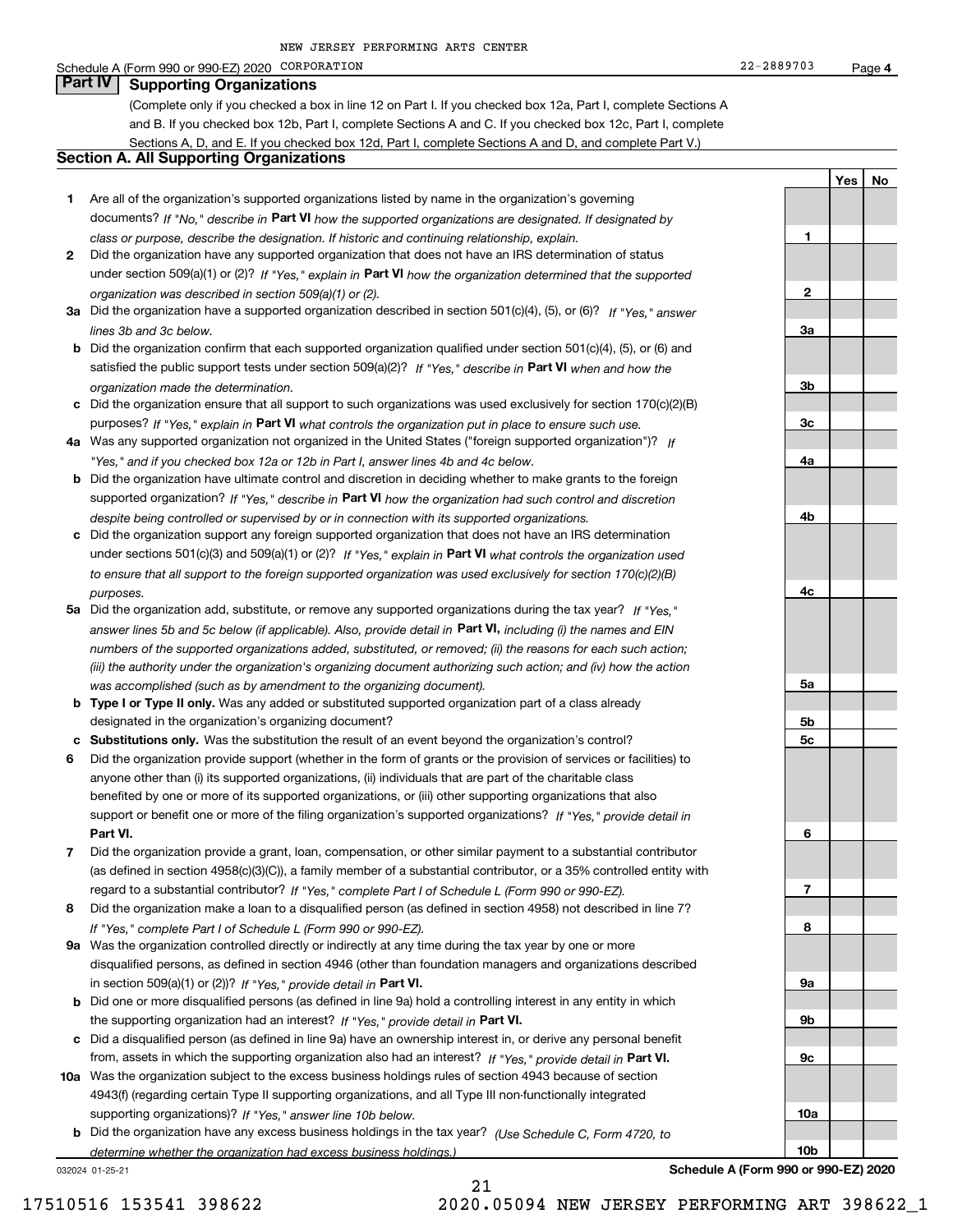|              | NEW JERSEY PERFORMING ARTS CENTER                                                                                                                                                                                                                           |                 |            |           |
|--------------|-------------------------------------------------------------------------------------------------------------------------------------------------------------------------------------------------------------------------------------------------------------|-----------------|------------|-----------|
|              | Schedule A (Form 990 or 990-EZ) 2020 CORPORATION                                                                                                                                                                                                            | 22-2889703      |            | Page 5    |
|              | <b>Part IV</b><br><b>Supporting Organizations (continued)</b>                                                                                                                                                                                               |                 |            |           |
|              |                                                                                                                                                                                                                                                             |                 | <b>Yes</b> | <b>No</b> |
| 11           | Has the organization accepted a gift or contribution from any of the following persons?                                                                                                                                                                     |                 |            |           |
|              | a A person who directly or indirectly controls, either alone or together with persons described in lines 11b and                                                                                                                                            |                 |            |           |
|              | 11c below, the governing body of a supported organization?                                                                                                                                                                                                  | 11a             |            |           |
|              | <b>b</b> A family member of a person described in line 11a above?                                                                                                                                                                                           | 11 <sub>b</sub> |            |           |
|              | c A 35% controlled entity of a person described in line 11a or 11b above? If "Yes" to line 11a, 11b, or 11c, provide                                                                                                                                        |                 |            |           |
|              | detail in Part VI.                                                                                                                                                                                                                                          | 11c             |            |           |
|              | <b>Section B. Type I Supporting Organizations</b>                                                                                                                                                                                                           |                 |            |           |
|              |                                                                                                                                                                                                                                                             |                 | Yes        | No        |
| 1            | Did the governing body, members of the governing body, officers acting in their official capacity, or membership of one or<br>more supported organizations have the power to regularly appoint or elect at least a majority of the organization's officers, |                 |            |           |
|              | directors, or trustees at all times during the tax year? If "No." describe in Part VI how the supported organization(s)                                                                                                                                     |                 |            |           |
|              | effectively operated, supervised, or controlled the organization's activities. If the organization had more than one supported                                                                                                                              |                 |            |           |
|              | organization, describe how the powers to appoint and/or remove officers, directors, or trustees were allocated among the                                                                                                                                    | 1               |            |           |
| $\mathbf{2}$ | supported organizations and what conditions or restrictions, if any, applied to such powers during the tax year.<br>Did the organization operate for the benefit of any supported organization other than the supported                                     |                 |            |           |
|              | organization(s) that operated, supervised, or controlled the supporting organization? If "Yes," explain in                                                                                                                                                  |                 |            |           |
|              |                                                                                                                                                                                                                                                             |                 |            |           |
|              | Part VI how providing such benefit carried out the purposes of the supported organization(s) that operated,                                                                                                                                                 | $\mathbf{2}$    |            |           |
|              | supervised, or controlled the supporting organization.<br><b>Section C. Type II Supporting Organizations</b>                                                                                                                                                |                 |            |           |
|              |                                                                                                                                                                                                                                                             |                 | Yes        | No        |
| 1            | Were a majority of the organization's directors or trustees during the tax year also a majority of the directors                                                                                                                                            |                 |            |           |
|              | or trustees of each of the organization's supported organization(s)? If "No." describe in Part VI how control                                                                                                                                               |                 |            |           |
|              | or management of the supporting organization was vested in the same persons that controlled or managed                                                                                                                                                      |                 |            |           |
|              | the supported organization(s).                                                                                                                                                                                                                              | 1.              |            |           |
|              | Section D. All Type III Supporting Organizations                                                                                                                                                                                                            |                 |            |           |
|              |                                                                                                                                                                                                                                                             |                 | Yes        | No        |
| 1            | Did the organization provide to each of its supported organizations, by the last day of the fifth month of the                                                                                                                                              |                 |            |           |
|              | organization's tax year, (i) a written notice describing the type and amount of support provided during the prior tax                                                                                                                                       |                 |            |           |
|              | year, (ii) a copy of the Form 990 that was most recently filed as of the date of notification, and (iii) copies of the                                                                                                                                      |                 |            |           |
|              | organization's governing documents in effect on the date of notification, to the extent not previously provided?                                                                                                                                            | 1               |            |           |
|              |                                                                                                                                                                                                                                                             |                 |            |           |

- **2** Were any of the organization's officers, directors, or trustees either (i) appointed or elected by the supported organization(s) or (ii) serving on the governing body of a supported organization? If "No," explain in **Part VI** how *the organization maintained a close and continuous working relationship with the supported organization(s).*
- **3**income or assets at all times during the tax year? If "Yes," describe in **Part VI** the role the organization's By reason of the relationship described in line 2, above, did the organization's supported organizations have a significant voice in the organization's investment policies and in directing the use of the organization's

*supported organizations played in this regard.* **Section E. Type III Functionally Integrated Supporting Organizations**

- **1**Check the box next to the method that the organization used to satisfy the Integral Part Test during the year (see instructions).
- **a**
	- **linupy** The organization satisfied the Activities Test. Complete line 2 below.
- **b**The organization is the parent of each of its supported organizations. *Complete* line 3 *below.*  $\mathcal{L}^{\text{max}}$

|  |  | The organization supported a governmental entity. Describe in Part VI how you supported a governmental entity (see instructions). |
|--|--|-----------------------------------------------------------------------------------------------------------------------------------|
|--|--|-----------------------------------------------------------------------------------------------------------------------------------|

22

- **2Answer lines 2a and 2b below. Yes No** Activities Test. **a** Did substantially all of the organization's activities during the tax year directly further the exempt purposes of **b** Did the activities described in line 2a, above, constitute activities that, but for the organization's involvement, the supported organization(s) to which the organization was responsive? If "Yes," then in **Part VI identify those supported organizations and explain**  *how these activities directly furthered their exempt purposes,* **Part VI**  *the reasons for the organization's position that its supported organization(s) would have engaged in how the organization was responsive to those supported organizations, and how the organization determined that these activities constituted substantially all of its activities.* one or more of the organization's supported organization(s) would have been engaged in? If "Yes," e*xplain in* 
	- *these activities but for the organization's involvement.*
- **3** Parent of Supported Organizations. Answer lines 3a and 3b below.

**a** Did the organization have the power to regularly appoint or elect a majority of the officers, directors, or trustees of each of the supported organizations? If "Yes" or "No" provide details in **Part VI.** 

**b** Did the organization exercise a substantial degree of direction over the policies, programs, and activities of each of its supported organizations? If "Yes," describe in Part VI the role played by the organization in this regard.

032025 01-25-21

**Schedule A (Form 990 or 990-EZ) 2020**

**2**

**3**

**2a**

**2b**

**3a**

**3b**

17510516 153541 398622 2020.05094 NEW JERSEY PERFORMING ART 398622\_1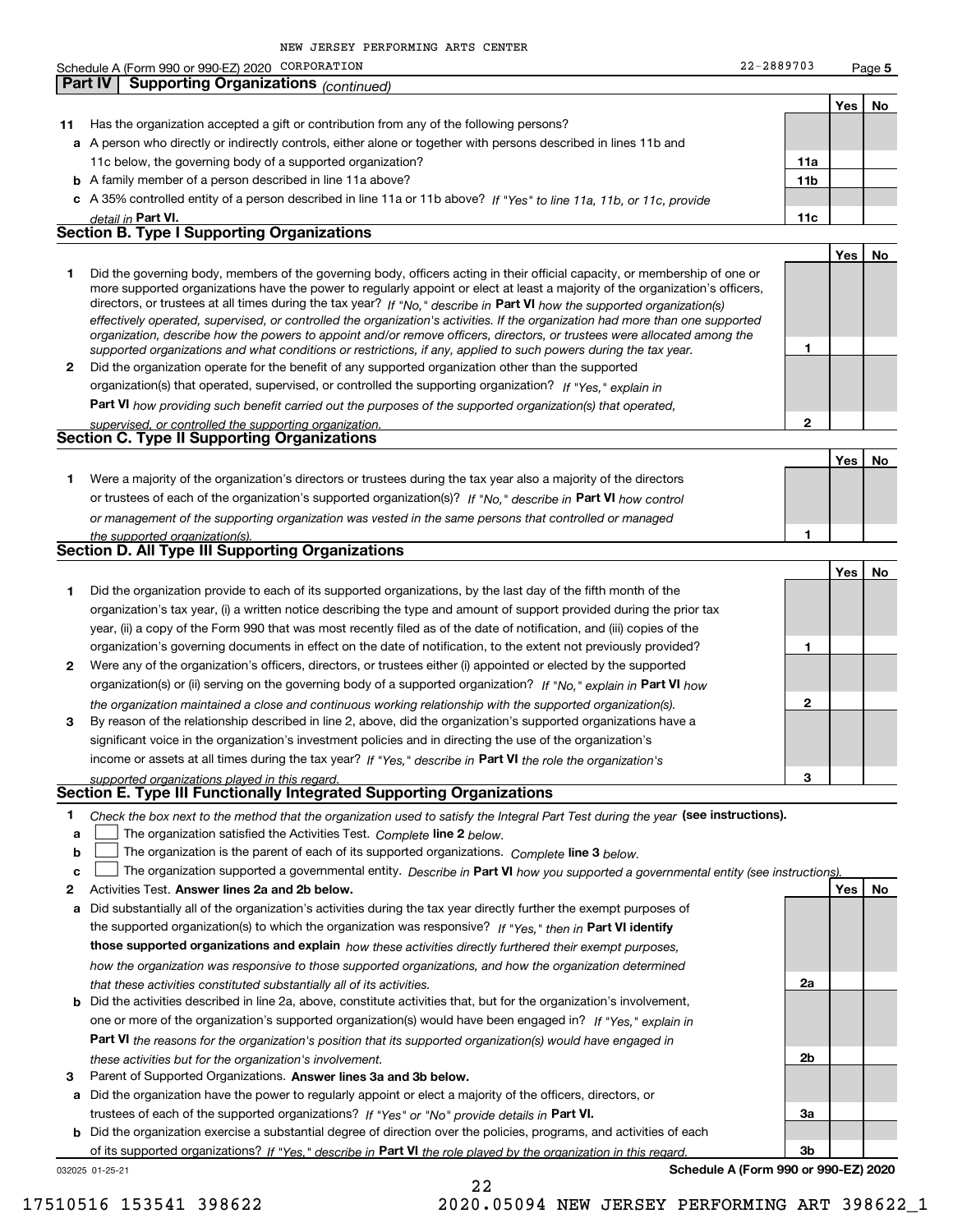|              | Schedule A (Form 990 or 990-EZ) 2020 CORPORATION                                                                                               |                |                | 22-2889703<br>Page 6           |  |
|--------------|------------------------------------------------------------------------------------------------------------------------------------------------|----------------|----------------|--------------------------------|--|
|              | <b>Part V</b><br>Type III Non-Functionally Integrated 509(a)(3) Supporting Organizations                                                       |                |                |                                |  |
| 1            | Check here if the organization satisfied the Integral Part Test as a qualifying trust on Nov. 20, 1970 (explain in Part VI). See instructions. |                |                |                                |  |
|              | All other Type III non-functionally integrated supporting organizations must complete Sections A through E.                                    |                |                |                                |  |
|              | Section A - Adjusted Net Income                                                                                                                |                | (A) Prior Year | (B) Current Year<br>(optional) |  |
| 1            | Net short-term capital gain                                                                                                                    | 1              |                |                                |  |
| $\mathbf{2}$ | Recoveries of prior-year distributions                                                                                                         | $\overline{2}$ |                |                                |  |
| 3            | Other gross income (see instructions)                                                                                                          | 3              |                |                                |  |
| 4            | Add lines 1 through 3.                                                                                                                         | 4              |                |                                |  |
| 5            | Depreciation and depletion                                                                                                                     | 5              |                |                                |  |
| 6            | Portion of operating expenses paid or incurred for production or                                                                               |                |                |                                |  |
|              | collection of gross income or for management, conservation, or                                                                                 |                |                |                                |  |
|              | maintenance of property held for production of income (see instructions)                                                                       | 6              |                |                                |  |
| 7            | Other expenses (see instructions)                                                                                                              | $\overline{7}$ |                |                                |  |
| 8            | <b>Adjusted Net Income</b> (subtract lines 5, 6, and 7 from line 4)                                                                            | 8              |                |                                |  |
|              | <b>Section B - Minimum Asset Amount</b>                                                                                                        |                | (A) Prior Year | (B) Current Year<br>(optional) |  |
| 1.           | Aggregate fair market value of all non-exempt-use assets (see                                                                                  |                |                |                                |  |
|              | instructions for short tax year or assets held for part of year):                                                                              |                |                |                                |  |
|              | <b>a</b> Average monthly value of securities                                                                                                   | 1a             |                |                                |  |
|              | <b>b</b> Average monthly cash balances                                                                                                         | 1b             |                |                                |  |
|              | <b>c</b> Fair market value of other non-exempt-use assets                                                                                      | 1c             |                |                                |  |
|              | d Total (add lines 1a, 1b, and 1c)                                                                                                             | 1d             |                |                                |  |
|              | <b>e</b> Discount claimed for blockage or other factors                                                                                        |                |                |                                |  |
|              | (explain in detail in Part VI):                                                                                                                |                |                |                                |  |
| 2            | Acquisition indebtedness applicable to non-exempt-use assets                                                                                   | $\mathbf{2}$   |                |                                |  |
| 3            | Subtract line 2 from line 1d.                                                                                                                  | 3              |                |                                |  |
| 4            | Cash deemed held for exempt use. Enter 0.015 of line 3 (for greater amount,                                                                    |                |                |                                |  |
|              | see instructions).                                                                                                                             | 4              |                |                                |  |
| 5            | Net value of non-exempt-use assets (subtract line 4 from line 3)                                                                               | 5              |                |                                |  |
| 6            | Multiply line 5 by 0.035.                                                                                                                      | 6              |                |                                |  |
| 7            | Recoveries of prior-year distributions                                                                                                         | $\overline{7}$ |                |                                |  |
| 8            | Minimum Asset Amount (add line 7 to line 6)                                                                                                    | 8              |                |                                |  |
|              | <b>Section C - Distributable Amount</b>                                                                                                        |                |                | <b>Current Year</b>            |  |
| 1            | Adjusted net income for prior year (from Section A, line 8, column A)                                                                          | 1              |                |                                |  |
| $\mathbf{2}$ | Enter 0.85 of line 1.                                                                                                                          | $\overline{2}$ |                |                                |  |
| 3            | Minimum asset amount for prior year (from Section B, line 8, column A)                                                                         | 3              |                |                                |  |
| 4            | Enter greater of line 2 or line 3.                                                                                                             | 4              |                |                                |  |
| 5            | Income tax imposed in prior year                                                                                                               | 5              |                |                                |  |
| 6            | <b>Distributable Amount.</b> Subtract line 5 from line 4, unless subject to                                                                    |                |                |                                |  |
|              | emergency temporary reduction (see instructions).                                                                                              | 6              |                |                                |  |

**7**Check here if the current year is the organization's first as a non-functionally integrated Type III supporting organization (see instructions).

**Schedule A (Form 990 or 990-EZ) 2020**

032026 01-25-21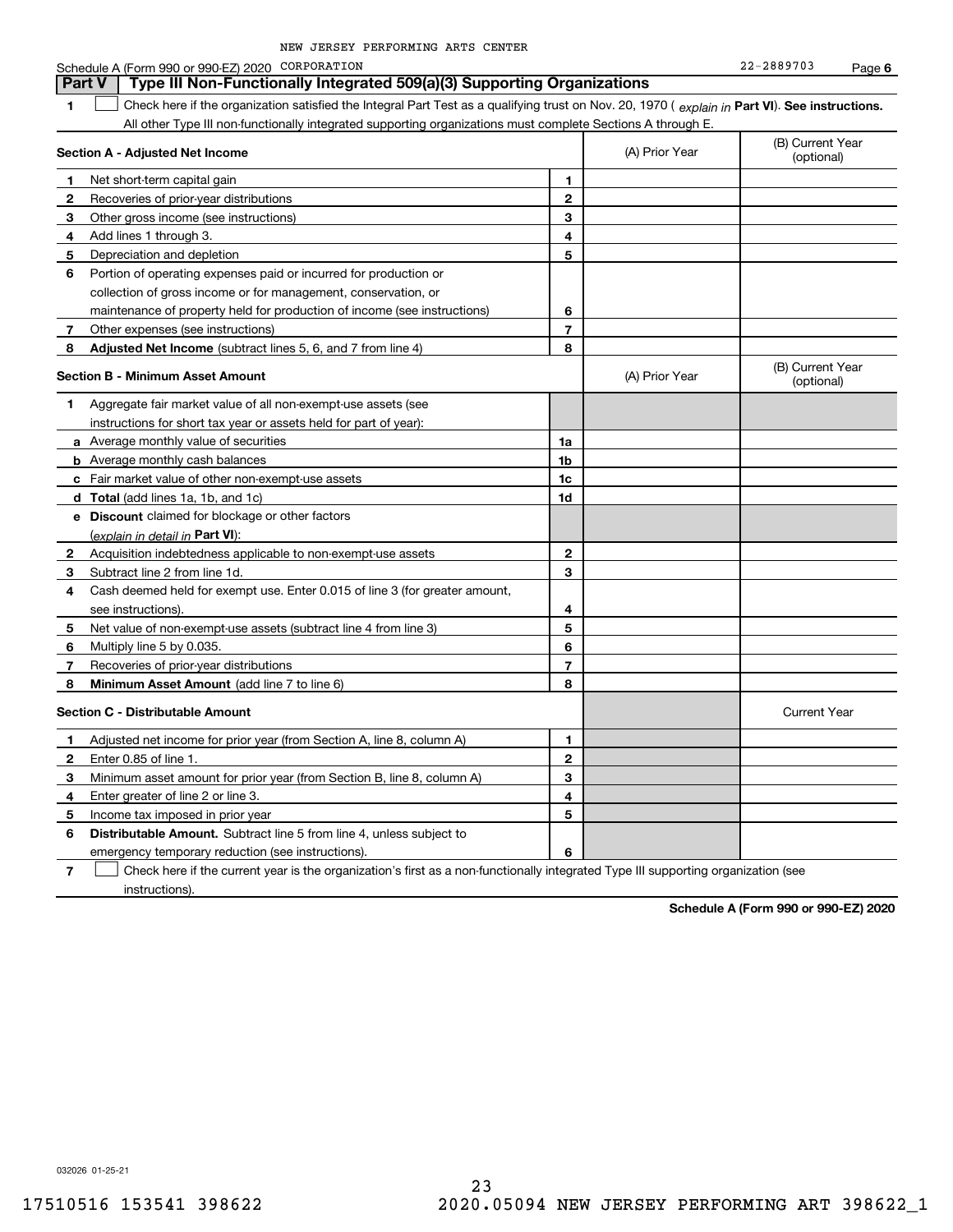|    | Schedule A (Form 990 or 990-EZ) 2020 CORPORATION                                                                                                      |  |             |              | 22-2889703                                       | Page 7 |
|----|-------------------------------------------------------------------------------------------------------------------------------------------------------|--|-------------|--------------|--------------------------------------------------|--------|
|    | Type III Non-Functionally Integrated 509(a)(3) Supporting Organizations<br><b>Part V</b>                                                              |  | (continued) |              |                                                  |        |
|    | <b>Section D - Distributions</b>                                                                                                                      |  |             |              | <b>Current Year</b>                              |        |
|    | Amounts paid to supported organizations to accomplish exempt purposes                                                                                 |  |             | 1            |                                                  |        |
| 2  | Amounts paid to perform activity that directly furthers exempt purposes of supported                                                                  |  |             |              |                                                  |        |
|    | organizations, in excess of income from activity                                                                                                      |  |             | $\mathbf{2}$ |                                                  |        |
| 3  | Administrative expenses paid to accomplish exempt purposes of supported organizations                                                                 |  |             | 3            |                                                  |        |
| 4  | Amounts paid to acquire exempt-use assets                                                                                                             |  |             | 4            |                                                  |        |
| 5  | Qualified set-aside amounts (prior IRS approval required - provide details in Part VI)                                                                |  |             | 5            |                                                  |        |
| 6  | Other distributions ( <i>describe in</i> Part VI). See instructions.                                                                                  |  |             | 6            |                                                  |        |
| 7  | <b>Total annual distributions.</b> Add lines 1 through 6.                                                                                             |  |             | 7            |                                                  |        |
| 8  | Distributions to attentive supported organizations to which the organization is responsive                                                            |  |             |              |                                                  |        |
|    | (provide details in Part VI). See instructions.                                                                                                       |  |             | 8            |                                                  |        |
| 9  | Distributable amount for 2020 from Section C, line 6                                                                                                  |  |             | 9            |                                                  |        |
| 10 | Line 8 amount divided by line 9 amount                                                                                                                |  |             | 10           |                                                  |        |
|    | (i)<br>(ii)<br><b>Underdistributions</b><br><b>Excess Distributions</b><br><b>Section E - Distribution Allocations</b> (see instructions)<br>Pre-2020 |  |             |              | (iii)<br><b>Distributable</b><br>Amount for 2020 |        |
| 1  | Distributable amount for 2020 from Section C, line 6                                                                                                  |  |             |              |                                                  |        |
| 2  | Underdistributions, if any, for years prior to 2020 (reason-                                                                                          |  |             |              |                                                  |        |
|    | able cause required - explain in Part VI). See instructions.                                                                                          |  |             |              |                                                  |        |
| 3  | Excess distributions carryover, if any, to 2020                                                                                                       |  |             |              |                                                  |        |
|    | a From 2015                                                                                                                                           |  |             |              |                                                  |        |
|    | <b>b</b> From 2016                                                                                                                                    |  |             |              |                                                  |        |
|    | c From 2017                                                                                                                                           |  |             |              |                                                  |        |
|    | d From 2018                                                                                                                                           |  |             |              |                                                  |        |
|    | e From 2019                                                                                                                                           |  |             |              |                                                  |        |
|    | <b>Total</b> of lines 3a through 3e                                                                                                                   |  |             |              |                                                  |        |
|    | g Applied to underdistributions of prior years                                                                                                        |  |             |              |                                                  |        |
|    | <b>h</b> Applied to 2020 distributable amount                                                                                                         |  |             |              |                                                  |        |
| ÷. | Carryover from 2015 not applied (see instructions)                                                                                                    |  |             |              |                                                  |        |
|    | Remainder. Subtract lines 3g, 3h, and 3i from line 3f.                                                                                                |  |             |              |                                                  |        |
| 4  | Distributions for 2020 from Section D,                                                                                                                |  |             |              |                                                  |        |
|    | line $7:$                                                                                                                                             |  |             |              |                                                  |        |
|    | a Applied to underdistributions of prior years                                                                                                        |  |             |              |                                                  |        |
|    | <b>b</b> Applied to 2020 distributable amount                                                                                                         |  |             |              |                                                  |        |
|    | <b>c</b> Remainder. Subtract lines 4a and 4b from line 4.                                                                                             |  |             |              |                                                  |        |
| 5  | Remaining underdistributions for years prior to 2020, if                                                                                              |  |             |              |                                                  |        |
|    | any. Subtract lines 3g and 4a from line 2. For result greater                                                                                         |  |             |              |                                                  |        |
|    | than zero, explain in Part VI. See instructions.                                                                                                      |  |             |              |                                                  |        |
| 6  | Remaining underdistributions for 2020. Subtract lines 3h                                                                                              |  |             |              |                                                  |        |
|    | and 4b from line 1. For result greater than zero, explain in                                                                                          |  |             |              |                                                  |        |
|    | Part VI. See instructions.                                                                                                                            |  |             |              |                                                  |        |
| 7  | Excess distributions carryover to 2021. Add lines 3j                                                                                                  |  |             |              |                                                  |        |
|    | and 4c.                                                                                                                                               |  |             |              |                                                  |        |
| 8  | Breakdown of line 7:                                                                                                                                  |  |             |              |                                                  |        |
|    | a Excess from 2016                                                                                                                                    |  |             |              |                                                  |        |
|    | <b>b</b> Excess from 2017                                                                                                                             |  |             |              |                                                  |        |
|    | c Excess from 2018                                                                                                                                    |  |             |              |                                                  |        |
|    | d Excess from 2019                                                                                                                                    |  |             |              |                                                  |        |
|    | e Excess from 2020                                                                                                                                    |  |             |              |                                                  |        |

**Schedule A (Form 990 or 990-EZ) 2020**

032027 01-25-21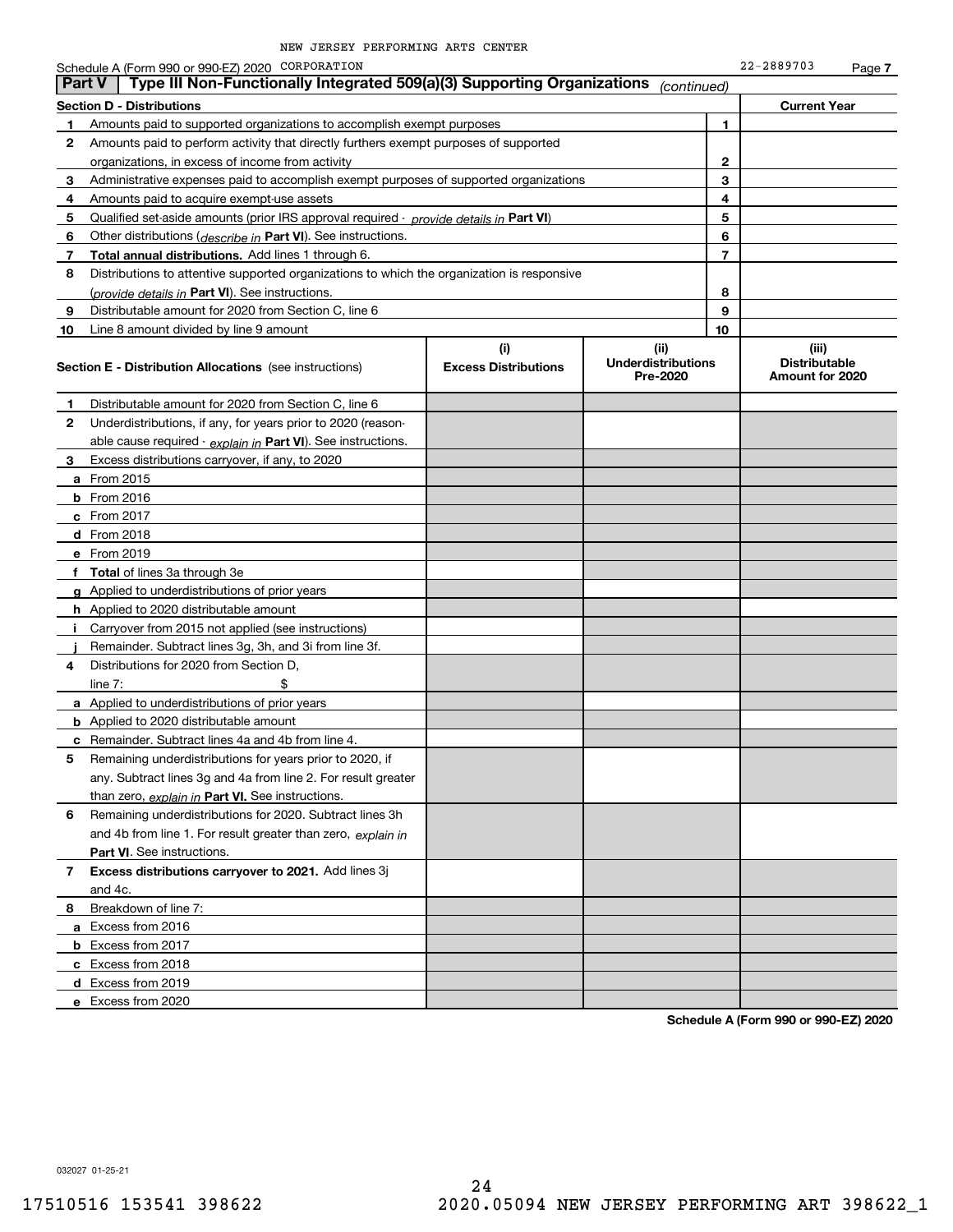| Schedule A (Form 990 or 990-EZ) 2020 CORPORATION                                                                                                                                                                                                                                                                                                                                                                                                                                                                                                                                | 22-2889703 | Page 8 |
|---------------------------------------------------------------------------------------------------------------------------------------------------------------------------------------------------------------------------------------------------------------------------------------------------------------------------------------------------------------------------------------------------------------------------------------------------------------------------------------------------------------------------------------------------------------------------------|------------|--------|
| Part VI<br>Supplemental Information. Provide the explanations required by Part II, line 10; Part II, line 17a or 17b; Part III, line 12;<br>Part IV, Section A, lines 1, 2, 3b, 3c, 4b, 4c, 5a, 6, 9a, 9b, 9c, 11a, 11b, and 11c; Part IV, Section B, lines 1 and 2; Part IV, Section C,<br>line 1; Part IV, Section D, lines 2 and 3; Part IV, Section E, lines 1c, 2a, 2b, 3a, and 3b; Part V, line 1; Part V, Section B, line 1e; Part V,<br>Section D, lines 5, 6, and 8; and Part V, Section E, lines 2, 5, and 6. Also complete this part for any additional information. |            |        |
| (See instructions.)                                                                                                                                                                                                                                                                                                                                                                                                                                                                                                                                                             |            |        |
| SCHEDULE A, PART II, LINE 10, EXPLANATION FOR OTHER INCOME:                                                                                                                                                                                                                                                                                                                                                                                                                                                                                                                     |            |        |
| PARKING SERVICES                                                                                                                                                                                                                                                                                                                                                                                                                                                                                                                                                                |            |        |
| 2016 AMOUNT: \$<br>2,300,069.                                                                                                                                                                                                                                                                                                                                                                                                                                                                                                                                                   |            |        |
| 2017 AMOUNT: \$<br>2,631,145.                                                                                                                                                                                                                                                                                                                                                                                                                                                                                                                                                   |            |        |
| 2018 AMOUNT: \$<br>2,718,948.                                                                                                                                                                                                                                                                                                                                                                                                                                                                                                                                                   |            |        |
| 2019 AMOUNT: \$                                                                                                                                                                                                                                                                                                                                                                                                                                                                                                                                                                 |            |        |
| $2020$ AMOUNT: $\sharp$<br>1,561,512.                                                                                                                                                                                                                                                                                                                                                                                                                                                                                                                                           |            |        |
|                                                                                                                                                                                                                                                                                                                                                                                                                                                                                                                                                                                 |            |        |
| FOOD SERVICES                                                                                                                                                                                                                                                                                                                                                                                                                                                                                                                                                                   |            |        |
| 459,496.<br>2016 AMOUNT: \$                                                                                                                                                                                                                                                                                                                                                                                                                                                                                                                                                     |            |        |
| 2017 AMOUNT: \$<br>567,781.                                                                                                                                                                                                                                                                                                                                                                                                                                                                                                                                                     |            |        |
| 2018 AMOUNT: \$                                                                                                                                                                                                                                                                                                                                                                                                                                                                                                                                                                 |            |        |
| 2019 AMOUNT: \$<br>356, 175.                                                                                                                                                                                                                                                                                                                                                                                                                                                                                                                                                    |            |        |
| $2020$ AMOUNT: $\sharp$<br>0.                                                                                                                                                                                                                                                                                                                                                                                                                                                                                                                                                   |            |        |
|                                                                                                                                                                                                                                                                                                                                                                                                                                                                                                                                                                                 |            |        |
| MISCELLANEOUS                                                                                                                                                                                                                                                                                                                                                                                                                                                                                                                                                                   |            |        |
| 2016 AMOUNT: \$<br>1,398,986.                                                                                                                                                                                                                                                                                                                                                                                                                                                                                                                                                   |            |        |
| 2017 AMOUNT: \$<br>2,744,402.                                                                                                                                                                                                                                                                                                                                                                                                                                                                                                                                                   |            |        |
| 2018 AMOUNT: \$<br>2,853,501.                                                                                                                                                                                                                                                                                                                                                                                                                                                                                                                                                   |            |        |
| 2019 AMOUNT: \$<br>2,100,959.                                                                                                                                                                                                                                                                                                                                                                                                                                                                                                                                                   |            |        |
| 2020 AMOUNT: \$<br>3, 110, 722.                                                                                                                                                                                                                                                                                                                                                                                                                                                                                                                                                 |            |        |
|                                                                                                                                                                                                                                                                                                                                                                                                                                                                                                                                                                                 |            |        |
|                                                                                                                                                                                                                                                                                                                                                                                                                                                                                                                                                                                 |            |        |
|                                                                                                                                                                                                                                                                                                                                                                                                                                                                                                                                                                                 |            |        |
|                                                                                                                                                                                                                                                                                                                                                                                                                                                                                                                                                                                 |            |        |
|                                                                                                                                                                                                                                                                                                                                                                                                                                                                                                                                                                                 |            |        |

032028 01-25-21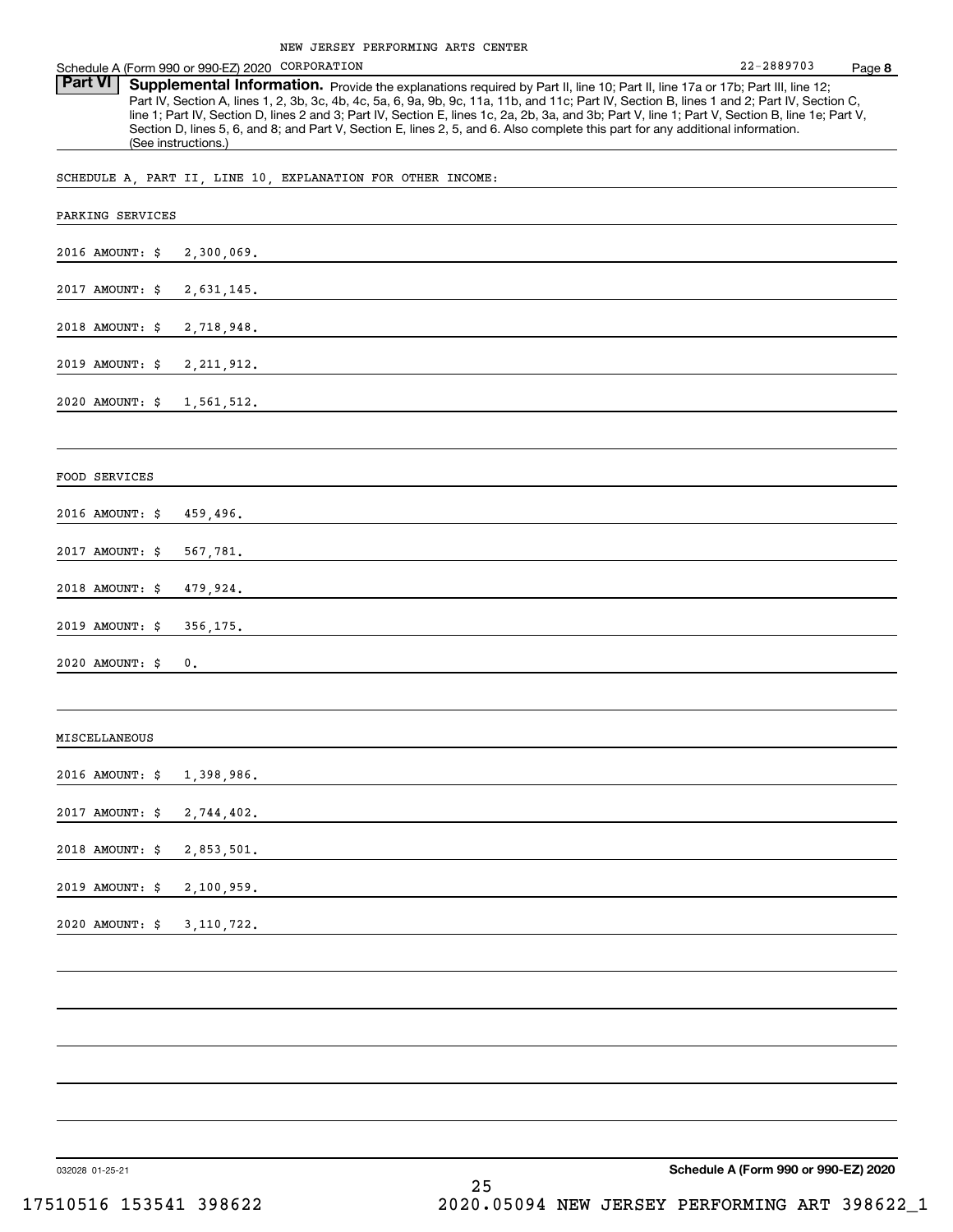Department of the Treasury **(Form 990, 990-EZ, or 990-PF)**

Internal Revenue Service Name of the organization \*\* PUBLIC DISCLOSURE COPY \*\*

# **Schedule B Schedule of Contributors**

**| Attach to Form 990, Form 990-EZ, or Form 990-PF. | Go to www.irs.gov/Form990 for the latest information.** OMB No. 1545-0047

**2020**

**Employer identification number**

| JERSEY PERFORMING ARTS CENTER<br>NEW |            |
|--------------------------------------|------------|
| CORPORATION                          | 22-2889703 |
| Organization type (check one):       |            |

| Filers of:         | Section:                                                                    |
|--------------------|-----------------------------------------------------------------------------|
| Form 990 or 990-EZ | X<br>$501(c)$ $3$ ) (enter number) organization                             |
|                    | $4947(a)(1)$ nonexempt charitable trust not treated as a private foundation |
|                    | 527 political organization                                                  |
| Form 990-PF        | 501(c)(3) exempt private foundation                                         |
|                    | 4947(a)(1) nonexempt charitable trust treated as a private foundation       |
|                    | 501(c)(3) taxable private foundation                                        |

Check if your organization is covered by the **General Rule** or a **Special Rule. Note:**  Only a section 501(c)(7), (8), or (10) organization can check boxes for both the General Rule and a Special Rule. See instructions.

### **General Rule**

 $\mathcal{L}^{\text{max}}$ 

For an organization filing Form 990, 990-EZ, or 990-PF that received, during the year, contributions totaling \$5,000 or more (in money or property) from any one contributor. Complete Parts I and II. See instructions for determining a contributor's total contributions.

### **Special Rules**

| X   For an organization described in section 501(c)(3) filing Form 990 or 990-EZ that met the 33 1/3% support test of the regulations under           |
|-------------------------------------------------------------------------------------------------------------------------------------------------------|
| sections 509(a)(1) and 170(b)(1)(A)(vi), that checked Schedule A (Form 990 or 990-EZ), Part II, line 13, 16a, or 16b, and that received from          |
| any one contributor, during the year, total contributions of the greater of (1) \$5,000; or (2) 2% of the amount on (i) Form 990, Part VIII, line 1h; |
| or (ii) Form 990-EZ, line 1. Complete Parts I and II.                                                                                                 |

For an organization described in section 501(c)(7), (8), or (10) filing Form 990 or 990-EZ that received from any one contributor, during the year, total contributions of more than \$1,000 exclusively for religious, charitable, scientific, literary, or educational purposes, or for the prevention of cruelty to children or animals. Complete Parts I (entering "N/A" in column (b) instead of the contributor name and address), II, and III.  $\mathcal{L}^{\text{max}}$ 

purpose. Don't complete any of the parts unless the **General Rule** applies to this organization because it received *nonexclusively* year, contributions <sub>exclusively</sub> for religious, charitable, etc., purposes, but no such contributions totaled more than \$1,000. If this box is checked, enter here the total contributions that were received during the year for an  $\;$ exclusively religious, charitable, etc., For an organization described in section 501(c)(7), (8), or (10) filing Form 990 or 990-EZ that received from any one contributor, during the religious, charitable, etc., contributions totaling \$5,000 or more during the year  $\Box$ — $\Box$   $\Box$  $\mathcal{L}^{\text{max}}$ 

**Caution:**  An organization that isn't covered by the General Rule and/or the Special Rules doesn't file Schedule B (Form 990, 990-EZ, or 990-PF),  **must** but it answer "No" on Part IV, line 2, of its Form 990; or check the box on line H of its Form 990-EZ or on its Form 990-PF, Part I, line 2, to certify that it doesn't meet the filing requirements of Schedule B (Form 990, 990-EZ, or 990-PF).

**For Paperwork Reduction Act Notice, see the instructions for Form 990, 990-EZ, or 990-PF. Schedule B (Form 990, 990-EZ, or 990-PF) (2020)** LHA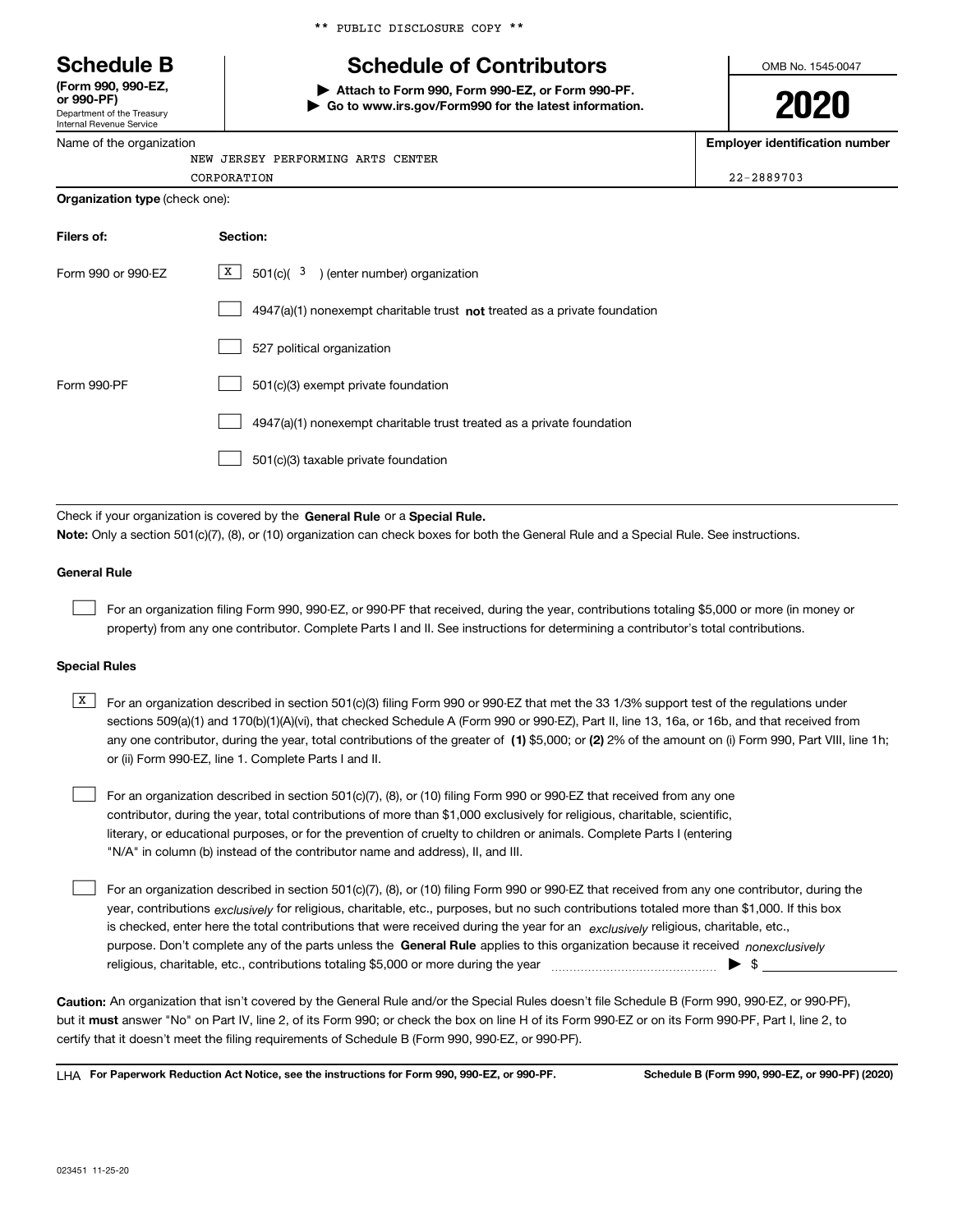|                 | Schedule B (Form 990, 990-EZ, or 990-PF) (2020)                                                |                                   | Page 2                                                                                                   |
|-----------------|------------------------------------------------------------------------------------------------|-----------------------------------|----------------------------------------------------------------------------------------------------------|
|                 | Name of organization<br>NEW JERSEY PERFORMING ARTS CENTER                                      |                                   | <b>Employer identification number</b>                                                                    |
| CORPORATION     |                                                                                                |                                   | 22-2889703                                                                                               |
| Part I          | Contributors (see instructions). Use duplicate copies of Part I if additional space is needed. |                                   |                                                                                                          |
| (a)<br>No.      | (b)<br>Name, address, and ZIP + 4                                                              | (c)<br><b>Total contributions</b> | (d)<br>Type of contribution                                                                              |
| 1               |                                                                                                | 10,000,000.<br>\$                 | х<br>Person<br>Payroll<br>Noncash<br>(Complete Part II for<br>noncash contributions.)                    |
| (a)<br>No.      | (b)<br>Name, address, and ZIP + 4                                                              | (c)<br><b>Total contributions</b> | (d)<br>Type of contribution                                                                              |
| 2               |                                                                                                | 3,000,000.<br>\$                  | x<br>Person<br>Payroll<br>Noncash<br>(Complete Part II for<br>noncash contributions.)                    |
| (a)             | (b)                                                                                            | (c)                               | (d)                                                                                                      |
| No.             | Name, address, and ZIP + 4                                                                     | <b>Total contributions</b>        | Type of contribution                                                                                     |
| 3               |                                                                                                | 2,515,848.<br>\$                  | х<br>Person<br>Payroll<br>Noncash<br>(Complete Part II for<br>noncash contributions.)                    |
| (a)<br>No.      | (b)<br>Name, address, and ZIP + 4                                                              | (c)<br><b>Total contributions</b> | (d)<br>Type of contribution                                                                              |
| 4               |                                                                                                | 1,204,255.<br>\$                  | X<br>Person<br>Payroll<br><b>Noncash</b><br>(Complete Part II for<br>noncash contributions.)             |
| (a)<br>No.      | (b)<br>Name, address, and ZIP + 4                                                              | (c)<br><b>Total contributions</b> | (d)<br>Type of contribution                                                                              |
| 5               |                                                                                                | 1,000,000.<br>\$                  | x<br>Person<br>Payroll<br><b>Noncash</b><br>(Complete Part II for<br>noncash contributions.)             |
| (a)<br>No.      | (b)<br>Name, address, and ZIP + 4                                                              | (c)<br><b>Total contributions</b> | (d)<br>Type of contribution                                                                              |
| 6               |                                                                                                | \$                                | x<br>Person<br>Payroll<br><b>Noncash</b><br>600,000.<br>(Complete Part II for<br>noncash contributions.) |
| 023452 11-25-20 |                                                                                                |                                   | Schedule B (Form 990, 990-EZ, or 990-PF) (2020)                                                          |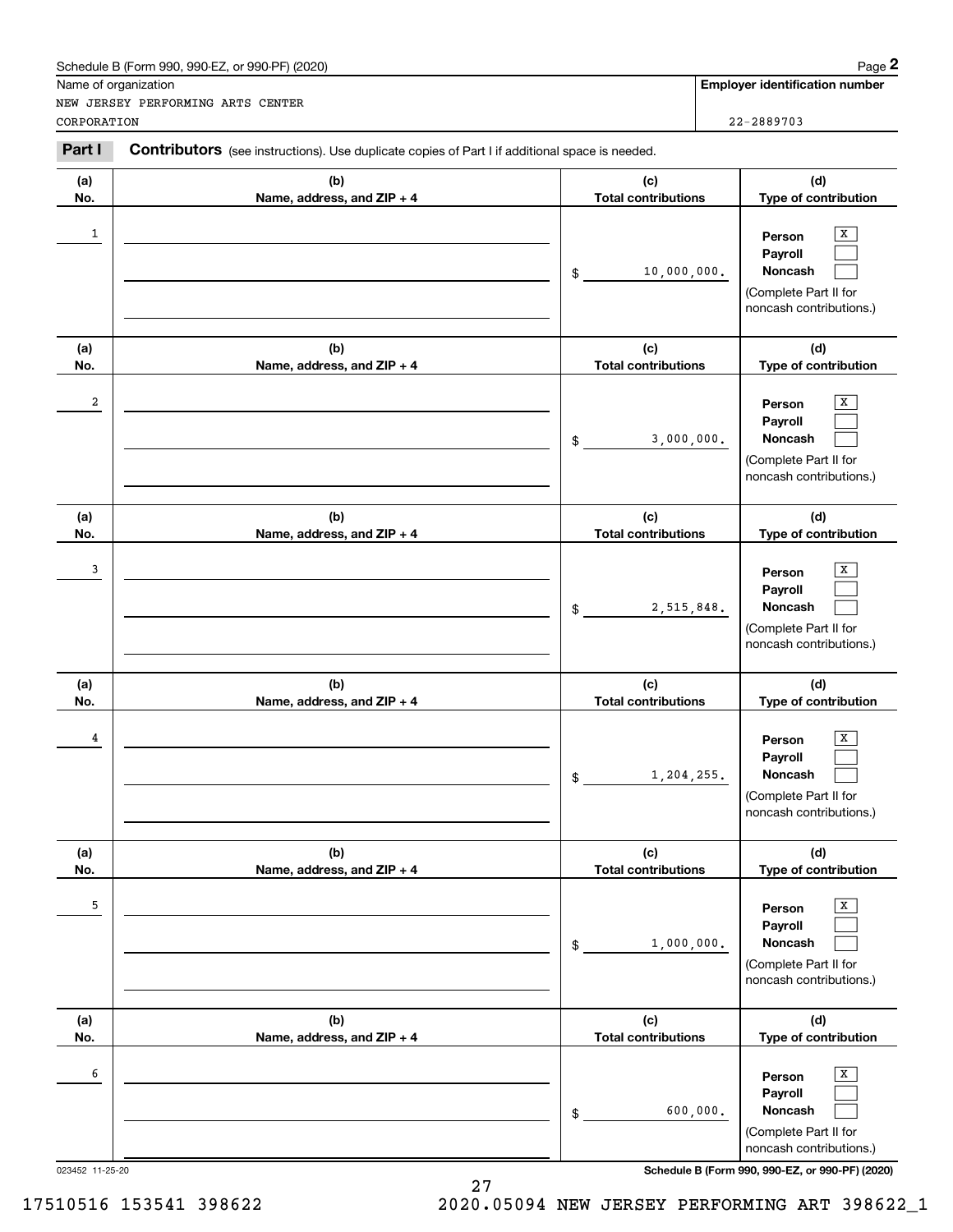|                              | Name of organization<br>NEW JERSEY PERFORMING ARTS CENTER                                           |                                                 | <b>Employer identification number</b> |
|------------------------------|-----------------------------------------------------------------------------------------------------|-------------------------------------------------|---------------------------------------|
| CORPORATION                  |                                                                                                     |                                                 | 22-2889703                            |
| Part II                      | Noncash Property (see instructions). Use duplicate copies of Part II if additional space is needed. |                                                 |                                       |
| (a)<br>No.<br>from<br>Part I | (b)<br>Description of noncash property given                                                        | (c)<br>FMV (or estimate)<br>(See instructions.) | (d)<br>Date received                  |
|                              |                                                                                                     | $\$$                                            |                                       |
| (a)<br>No.<br>from<br>Part I | (b)<br>Description of noncash property given                                                        | (c)<br>FMV (or estimate)<br>(See instructions.) | (d)<br>Date received                  |
|                              |                                                                                                     | \$                                              |                                       |
| (a)<br>No.<br>from<br>Part I | (b)<br>Description of noncash property given                                                        | (c)<br>FMV (or estimate)<br>(See instructions.) | (d)<br>Date received                  |
|                              |                                                                                                     | \$                                              |                                       |
| (a)<br>No.<br>from<br>Part I | (b)<br>Description of noncash property given                                                        | (c)<br>FMV (or estimate)<br>(See instructions.) | (d)<br>Date received                  |
|                              |                                                                                                     | $$\mathbb{S}$$                                  |                                       |
| (a)<br>No.<br>from<br>Part I | (b)<br>Description of noncash property given                                                        | (c)<br>FMV (or estimate)<br>(See instructions.) | (d)<br>Date received                  |
|                              |                                                                                                     | \$                                              |                                       |
| (a)<br>No.<br>from<br>Part I | (b)<br>Description of noncash property given                                                        | (c)<br>FMV (or estimate)<br>(See instructions.) | (d)<br>Date received                  |
|                              |                                                                                                     |                                                 |                                       |
|                              |                                                                                                     | \$                                              |                                       |

28

023453 11-25-20 **Schedule B (Form 990, 990-EZ, or 990-PF) (2020)**

## 17510516 153541 398622 2020.05094 NEW JERSEY PERFORMING ART 398622\_1

Schedule B (Form 990, 990-EZ, or 990-PF) (2020) Page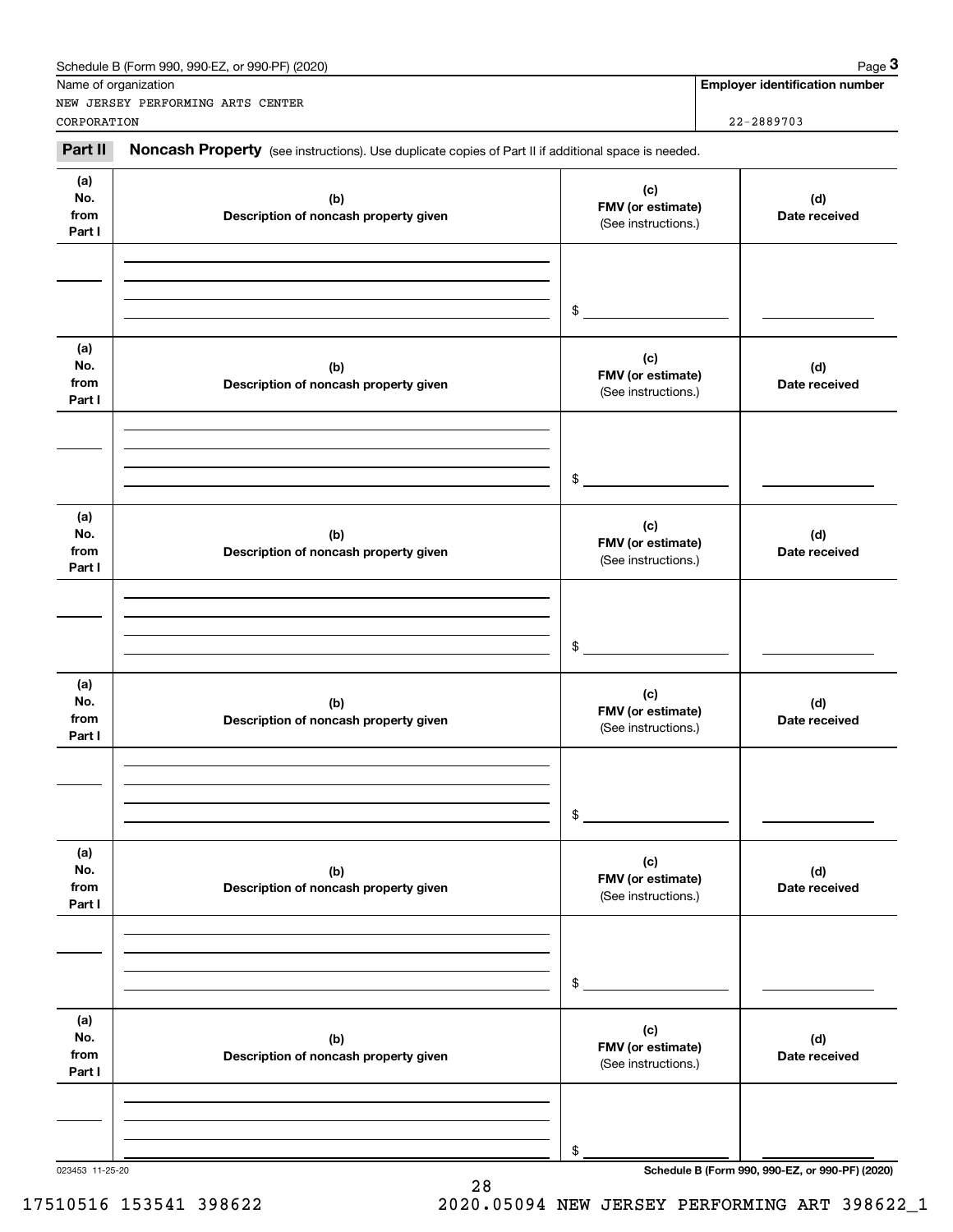|                           | Schedule B (Form 990, 990-EZ, or 990-PF) (2020)                                                                                                                                   |                      |                                          | Page 4                                                                                                                                                         |  |
|---------------------------|-----------------------------------------------------------------------------------------------------------------------------------------------------------------------------------|----------------------|------------------------------------------|----------------------------------------------------------------------------------------------------------------------------------------------------------------|--|
| Name of organization      |                                                                                                                                                                                   |                      |                                          | <b>Employer identification number</b>                                                                                                                          |  |
|                           | NEW JERSEY PERFORMING ARTS CENTER                                                                                                                                                 |                      |                                          |                                                                                                                                                                |  |
| CORPORATION               |                                                                                                                                                                                   |                      |                                          | 22-2889703                                                                                                                                                     |  |
| <b>Part III</b>           | from any one contributor. Complete columns (a) through (e) and the following line entry. For organizations                                                                        |                      |                                          | Exclusively religious, charitable, etc., contributions to organizations described in section 501(c)(7), (8), or (10) that total more than \$1,000 for the year |  |
|                           | completing Part III, enter the total of exclusively religious, charitable, etc., contributions of \$1,000 or less for the year. (Enter this info. once.) $\blacktriangleright$ \$ |                      |                                          |                                                                                                                                                                |  |
|                           | Use duplicate copies of Part III if additional space is needed.                                                                                                                   |                      |                                          |                                                                                                                                                                |  |
| (a) No.<br>from           | (b) Purpose of gift                                                                                                                                                               | (c) Use of gift      |                                          | (d) Description of how gift is held                                                                                                                            |  |
| Part I                    |                                                                                                                                                                                   |                      |                                          |                                                                                                                                                                |  |
|                           |                                                                                                                                                                                   |                      |                                          |                                                                                                                                                                |  |
|                           |                                                                                                                                                                                   |                      |                                          |                                                                                                                                                                |  |
|                           |                                                                                                                                                                                   |                      |                                          |                                                                                                                                                                |  |
|                           |                                                                                                                                                                                   | (e) Transfer of gift |                                          |                                                                                                                                                                |  |
|                           |                                                                                                                                                                                   |                      |                                          |                                                                                                                                                                |  |
|                           | Transferee's name, address, and $ZIP + 4$                                                                                                                                         |                      | Relationship of transferor to transferee |                                                                                                                                                                |  |
|                           |                                                                                                                                                                                   |                      |                                          |                                                                                                                                                                |  |
|                           |                                                                                                                                                                                   |                      |                                          |                                                                                                                                                                |  |
|                           |                                                                                                                                                                                   |                      |                                          |                                                                                                                                                                |  |
|                           |                                                                                                                                                                                   |                      |                                          |                                                                                                                                                                |  |
| (a) No.<br>from           | (b) Purpose of gift                                                                                                                                                               | (c) Use of gift      |                                          | (d) Description of how gift is held                                                                                                                            |  |
| Part I                    |                                                                                                                                                                                   |                      |                                          |                                                                                                                                                                |  |
|                           |                                                                                                                                                                                   |                      |                                          |                                                                                                                                                                |  |
|                           |                                                                                                                                                                                   |                      |                                          |                                                                                                                                                                |  |
|                           |                                                                                                                                                                                   |                      |                                          |                                                                                                                                                                |  |
|                           |                                                                                                                                                                                   | (e) Transfer of gift |                                          |                                                                                                                                                                |  |
|                           |                                                                                                                                                                                   |                      |                                          |                                                                                                                                                                |  |
|                           | Transferee's name, address, and $ZIP + 4$                                                                                                                                         |                      | Relationship of transferor to transferee |                                                                                                                                                                |  |
|                           |                                                                                                                                                                                   |                      |                                          |                                                                                                                                                                |  |
|                           |                                                                                                                                                                                   |                      |                                          |                                                                                                                                                                |  |
|                           |                                                                                                                                                                                   |                      |                                          |                                                                                                                                                                |  |
| (a) No.                   |                                                                                                                                                                                   |                      |                                          |                                                                                                                                                                |  |
| from                      | (b) Purpose of gift                                                                                                                                                               | (c) Use of gift      |                                          | (d) Description of how gift is held                                                                                                                            |  |
| Part I                    |                                                                                                                                                                                   |                      |                                          |                                                                                                                                                                |  |
|                           |                                                                                                                                                                                   |                      |                                          |                                                                                                                                                                |  |
|                           |                                                                                                                                                                                   |                      |                                          |                                                                                                                                                                |  |
|                           |                                                                                                                                                                                   |                      |                                          |                                                                                                                                                                |  |
|                           |                                                                                                                                                                                   | (e) Transfer of gift |                                          |                                                                                                                                                                |  |
|                           |                                                                                                                                                                                   |                      |                                          |                                                                                                                                                                |  |
|                           | Transferee's name, address, and ZIP + 4                                                                                                                                           |                      |                                          | Relationship of transferor to transferee                                                                                                                       |  |
|                           |                                                                                                                                                                                   |                      |                                          |                                                                                                                                                                |  |
|                           |                                                                                                                                                                                   |                      |                                          |                                                                                                                                                                |  |
|                           |                                                                                                                                                                                   |                      |                                          |                                                                                                                                                                |  |
|                           |                                                                                                                                                                                   |                      |                                          |                                                                                                                                                                |  |
| (a) No.<br>from<br>Part I | (b) Purpose of gift                                                                                                                                                               | (c) Use of gift      |                                          | (d) Description of how gift is held                                                                                                                            |  |
|                           |                                                                                                                                                                                   |                      |                                          |                                                                                                                                                                |  |
|                           |                                                                                                                                                                                   |                      |                                          |                                                                                                                                                                |  |
|                           |                                                                                                                                                                                   |                      |                                          |                                                                                                                                                                |  |
|                           |                                                                                                                                                                                   |                      |                                          |                                                                                                                                                                |  |
|                           |                                                                                                                                                                                   | (e) Transfer of gift |                                          |                                                                                                                                                                |  |
|                           |                                                                                                                                                                                   |                      |                                          |                                                                                                                                                                |  |
|                           | Transferee's name, address, and ZIP + 4                                                                                                                                           |                      |                                          | Relationship of transferor to transferee                                                                                                                       |  |
|                           |                                                                                                                                                                                   |                      |                                          |                                                                                                                                                                |  |
|                           |                                                                                                                                                                                   |                      |                                          |                                                                                                                                                                |  |
|                           |                                                                                                                                                                                   |                      |                                          |                                                                                                                                                                |  |
| 023454 11-25-20           |                                                                                                                                                                                   |                      |                                          | Schedule B (Form 990, 990-EZ, or 990-PF) (2020)                                                                                                                |  |
|                           |                                                                                                                                                                                   | 29                   |                                          |                                                                                                                                                                |  |

17510516 153541 398622 2020.05094 NEW JERSEY PERFORMING ART 398622\_1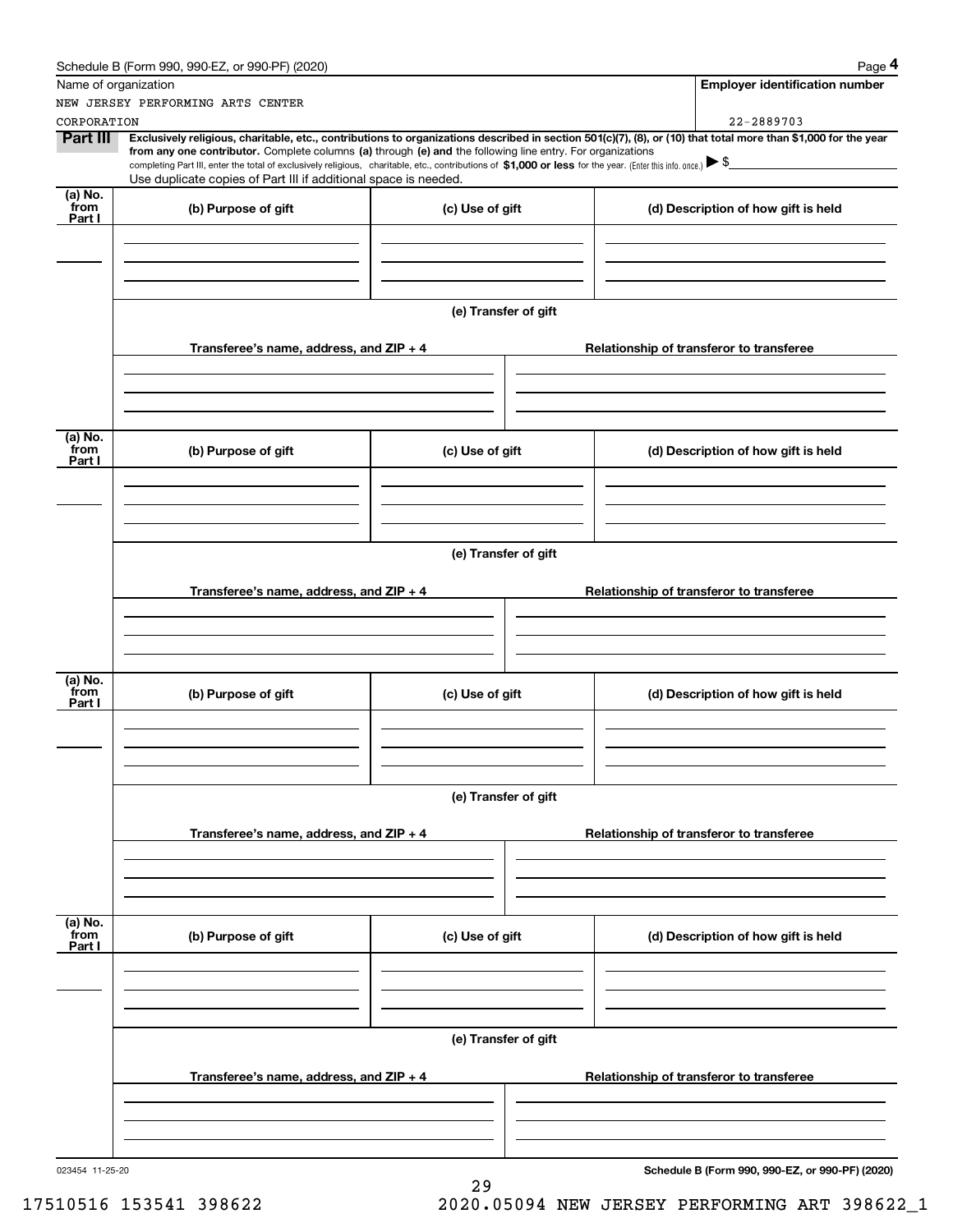| <b>Political Campaign and Lobbying Activities</b><br><b>SCHEDULE C</b>                                |             |                                                                                                                                                   |         |                                                                             | OMB No. 1545-0047        |                                                                                                                                                             |
|-------------------------------------------------------------------------------------------------------|-------------|---------------------------------------------------------------------------------------------------------------------------------------------------|---------|-----------------------------------------------------------------------------|--------------------------|-------------------------------------------------------------------------------------------------------------------------------------------------------------|
| (Form 990 or 990-EZ)<br>For Organizations Exempt From Income Tax Under section 501(c) and section 527 |             |                                                                                                                                                   |         |                                                                             |                          |                                                                                                                                                             |
| ▶ Complete if the organization is described below. ▶ Attach to Form 990 or Form 990-EZ.               |             |                                                                                                                                                   |         |                                                                             |                          |                                                                                                                                                             |
| Department of the Treasury<br>Internal Revenue Service                                                |             | Go to www.irs.gov/Form990 for instructions and the latest information.                                                                            |         |                                                                             |                          | <b>Open to Public</b><br>Inspection                                                                                                                         |
|                                                                                                       |             | If the organization answered "Yes," on Form 990, Part IV, line 3, or Form 990-EZ, Part V, line 46 (Political Campaign Activities), then           |         |                                                                             |                          |                                                                                                                                                             |
|                                                                                                       |             | • Section 501(c)(3) organizations: Complete Parts I-A and B. Do not complete Part I-C.                                                            |         |                                                                             |                          |                                                                                                                                                             |
|                                                                                                       |             | • Section 501(c) (other than section 501(c)(3)) organizations: Complete Parts I-A and C below. Do not complete Part I-B.                          |         |                                                                             |                          |                                                                                                                                                             |
| • Section 527 organizations: Complete Part I-A only.                                                  |             |                                                                                                                                                   |         |                                                                             |                          |                                                                                                                                                             |
|                                                                                                       |             | If the organization answered "Yes," on Form 990, Part IV, line 4, or Form 990-EZ, Part VI, line 47 (Lobbying Activities), then                    |         |                                                                             |                          |                                                                                                                                                             |
|                                                                                                       |             | • Section 501(c)(3) organizations that have filed Form 5768 (election under section 501(h)): Complete Part II-A. Do not complete Part II-B.       |         |                                                                             |                          |                                                                                                                                                             |
|                                                                                                       |             | • Section 501(c)(3) organizations that have NOT filed Form 5768 (election under section 501(h)): Complete Part II-B. Do not complete Part II-A.   |         |                                                                             |                          |                                                                                                                                                             |
| Tax) (See separate instructions), then                                                                |             | If the organization answered "Yes," on Form 990, Part IV, line 5 (Proxy Tax) (See separate instructions) or Form 990-EZ, Part V, line 35c (Proxy  |         |                                                                             |                          |                                                                                                                                                             |
|                                                                                                       |             | • Section 501(c)(4), (5), or (6) organizations: Complete Part III.                                                                                |         |                                                                             |                          |                                                                                                                                                             |
| Name of organization                                                                                  |             | NEW JERSEY PERFORMING ARTS CENTER                                                                                                                 |         |                                                                             |                          | <b>Employer identification number</b>                                                                                                                       |
|                                                                                                       | CORPORATION |                                                                                                                                                   |         |                                                                             |                          | 22-2889703                                                                                                                                                  |
| Part I-A                                                                                              |             | Complete if the organization is exempt under section 501(c) or is a section 527 organization.                                                     |         |                                                                             |                          |                                                                                                                                                             |
|                                                                                                       |             |                                                                                                                                                   |         |                                                                             |                          |                                                                                                                                                             |
|                                                                                                       |             | 1 Provide a description of the organization's direct and indirect political campaign activities in Part IV.                                       |         |                                                                             |                          |                                                                                                                                                             |
| <b>2</b> Political campaign activity expenditures                                                     |             |                                                                                                                                                   |         |                                                                             |                          | $\blacktriangleright$ \$                                                                                                                                    |
| <b>3</b> Volunteer hours for political campaign activities                                            |             |                                                                                                                                                   |         |                                                                             |                          |                                                                                                                                                             |
|                                                                                                       |             |                                                                                                                                                   |         |                                                                             |                          |                                                                                                                                                             |
| Part I-B                                                                                              |             | Complete if the organization is exempt under section 501(c)(3).                                                                                   |         |                                                                             |                          |                                                                                                                                                             |
|                                                                                                       |             | 1 Enter the amount of any excise tax incurred by the organization under section 4955                                                              |         |                                                                             |                          | $\bullet \mathsf{s} \_\_$                                                                                                                                   |
|                                                                                                       |             |                                                                                                                                                   |         |                                                                             |                          |                                                                                                                                                             |
|                                                                                                       |             |                                                                                                                                                   |         |                                                                             |                          | <b>Yes</b><br>No                                                                                                                                            |
|                                                                                                       |             |                                                                                                                                                   |         |                                                                             |                          | Yes<br>No                                                                                                                                                   |
| <b>b</b> If "Yes," describe in Part IV.                                                               |             | Part I-C Complete if the organization is exempt under section 501(c), except section 501(c)(3).                                                   |         |                                                                             |                          |                                                                                                                                                             |
|                                                                                                       |             |                                                                                                                                                   |         |                                                                             |                          |                                                                                                                                                             |
|                                                                                                       |             | 1 Enter the amount directly expended by the filing organization for section 527 exempt function activities                                        |         |                                                                             | $\blacktriangleright$ \$ |                                                                                                                                                             |
|                                                                                                       |             | 2 Enter the amount of the filing organization's funds contributed to other organizations for section 527                                          |         |                                                                             | $\blacktriangleright$ \$ |                                                                                                                                                             |
| exempt function activities                                                                            |             | 3 Total exempt function expenditures. Add lines 1 and 2. Enter here and on Form 1120-POL,                                                         |         |                                                                             |                          |                                                                                                                                                             |
|                                                                                                       |             |                                                                                                                                                   |         |                                                                             | $\triangleright$ \$      |                                                                                                                                                             |
|                                                                                                       |             | Did the filing organization file Form 1120-POL for this year?                                                                                     |         |                                                                             |                          | Yes<br><b>No</b>                                                                                                                                            |
|                                                                                                       |             | 5 Enter the names, addresses and employer identification number (EIN) of all section 527 political organizations to which the filing organization |         |                                                                             |                          |                                                                                                                                                             |
|                                                                                                       |             | made payments. For each organization listed, enter the amount paid from the filing organization's funds. Also enter the amount of political       |         |                                                                             |                          |                                                                                                                                                             |
|                                                                                                       |             | contributions received that were promptly and directly delivered to a separate political organization, such as a separate segregated fund or a    |         |                                                                             |                          |                                                                                                                                                             |
|                                                                                                       |             | political action committee (PAC). If additional space is needed, provide information in Part IV.                                                  |         |                                                                             |                          |                                                                                                                                                             |
| (a) Name                                                                                              |             | (b) Address                                                                                                                                       | (c) EIN | (d) Amount paid from<br>filing organization's<br>funds. If none, enter -0-. |                          | (e) Amount of political<br>contributions received and<br>promptly and directly<br>delivered to a separate<br>political organization.<br>If none, enter -0-. |
|                                                                                                       |             |                                                                                                                                                   |         |                                                                             |                          |                                                                                                                                                             |
|                                                                                                       |             |                                                                                                                                                   |         |                                                                             |                          |                                                                                                                                                             |
|                                                                                                       |             |                                                                                                                                                   |         |                                                                             |                          |                                                                                                                                                             |
|                                                                                                       |             |                                                                                                                                                   |         |                                                                             |                          |                                                                                                                                                             |
|                                                                                                       |             |                                                                                                                                                   |         |                                                                             |                          |                                                                                                                                                             |
|                                                                                                       |             |                                                                                                                                                   |         |                                                                             |                          |                                                                                                                                                             |
|                                                                                                       |             |                                                                                                                                                   |         |                                                                             |                          |                                                                                                                                                             |
|                                                                                                       |             |                                                                                                                                                   |         |                                                                             |                          |                                                                                                                                                             |
|                                                                                                       |             |                                                                                                                                                   |         |                                                                             |                          |                                                                                                                                                             |
|                                                                                                       |             |                                                                                                                                                   |         |                                                                             |                          |                                                                                                                                                             |
|                                                                                                       |             |                                                                                                                                                   |         |                                                                             |                          |                                                                                                                                                             |
|                                                                                                       |             |                                                                                                                                                   |         |                                                                             |                          |                                                                                                                                                             |

**For Paperwork Reduction Act Notice, see the Instructions for Form 990 or 990-EZ. Schedule C (Form 990 or 990-EZ) 2020** LHA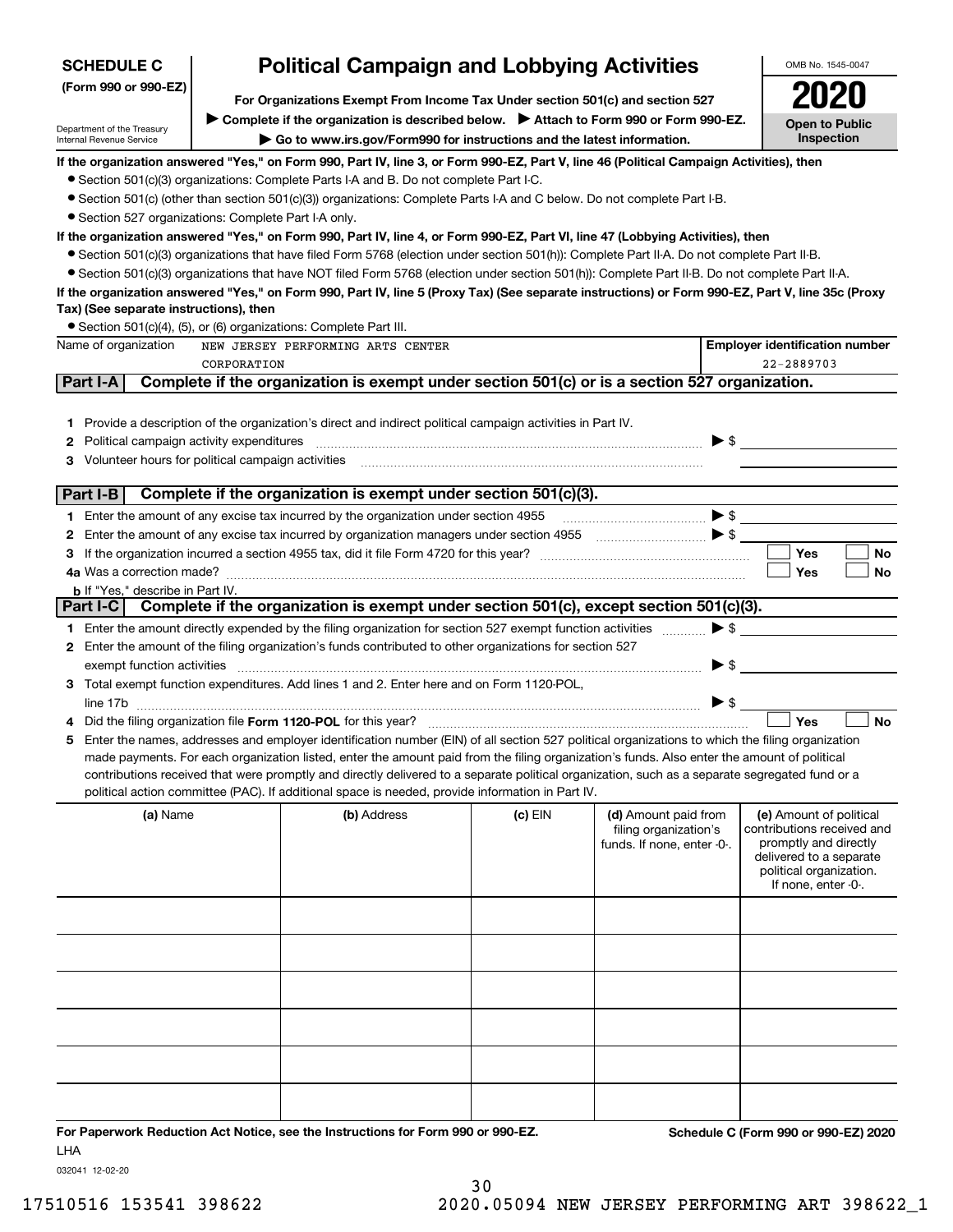| NEW JERSEY PERFORMING ARTS CENTER |  |  |  |  |  |  |
|-----------------------------------|--|--|--|--|--|--|
|-----------------------------------|--|--|--|--|--|--|

| Schedule C (Form 990 or 990-EZ) 2020 CORPORATION                                                                |                                        |                                                                                                                                   |            |                                        | 22-2889703<br>Page 2           |
|-----------------------------------------------------------------------------------------------------------------|----------------------------------------|-----------------------------------------------------------------------------------------------------------------------------------|------------|----------------------------------------|--------------------------------|
| Complete if the organization is exempt under section 501(c)(3) and filed Form 5768 (election under<br>Part II-A |                                        |                                                                                                                                   |            |                                        |                                |
| section 501(h)).                                                                                                |                                        |                                                                                                                                   |            |                                        |                                |
| A Check $\blacktriangleright$                                                                                   |                                        | if the filing organization belongs to an affiliated group (and list in Part IV each affiliated group member's name, address, EIN, |            |                                        |                                |
| expenses, and share of excess lobbying expenditures).                                                           |                                        |                                                                                                                                   |            |                                        |                                |
| <b>B</b> Check $\blacktriangleright$                                                                            |                                        | if the filing organization checked box A and "limited control" provisions apply.                                                  |            |                                        |                                |
|                                                                                                                 | <b>Limits on Lobbying Expenditures</b> | (The term "expenditures" means amounts paid or incurred.)                                                                         |            | (a) Filing<br>organization's<br>totals | (b) Affiliated group<br>totals |
| 1a Total lobbying expenditures to influence public opinion (grassroots lobbying)                                |                                        |                                                                                                                                   |            |                                        |                                |
| <b>b</b> Total lobbying expenditures to influence a legislative body (direct lobbying)                          |                                        |                                                                                                                                   |            |                                        |                                |
| с                                                                                                               |                                        |                                                                                                                                   |            |                                        |                                |
| <b>d</b> Other exempt purpose expenditures                                                                      |                                        |                                                                                                                                   |            |                                        |                                |
| e Total exempt purpose expenditures (add lines 1c and 1d)                                                       |                                        |                                                                                                                                   |            |                                        |                                |
| f Lobbying nontaxable amount. Enter the amount from the following table in both columns.                        |                                        |                                                                                                                                   |            |                                        |                                |
| If the amount on line 1e, column (a) or (b) is:                                                                 |                                        | The lobbying nontaxable amount is:                                                                                                |            |                                        |                                |
| Not over \$500,000                                                                                              |                                        | 20% of the amount on line 1e.                                                                                                     |            |                                        |                                |
| Over \$500,000 but not over \$1,000,000                                                                         |                                        | \$100,000 plus 15% of the excess over \$500,000.                                                                                  |            |                                        |                                |
| Over \$1,000,000 but not over \$1,500,000                                                                       |                                        | \$175,000 plus 10% of the excess over \$1,000,000.                                                                                |            |                                        |                                |
| Over \$1,500,000 but not over \$17,000,000                                                                      |                                        | \$225,000 plus 5% of the excess over \$1,500,000.                                                                                 |            |                                        |                                |
| Over \$17,000,000                                                                                               |                                        | \$1,000,000.                                                                                                                      |            |                                        |                                |
|                                                                                                                 |                                        |                                                                                                                                   |            |                                        |                                |
| g Grassroots nontaxable amount (enter 25% of line 1f)                                                           |                                        |                                                                                                                                   |            |                                        |                                |
| h Subtract line 1q from line 1a. If zero or less, enter -0-                                                     |                                        |                                                                                                                                   |            |                                        |                                |
| Subtract line 1f from line 1c. If zero or less, enter -0-                                                       |                                        |                                                                                                                                   |            |                                        |                                |
| If there is an amount other than zero on either line 1h or line 1i, did the organization file Form 4720         |                                        |                                                                                                                                   |            |                                        |                                |
| reporting section 4911 tax for this year?                                                                       |                                        |                                                                                                                                   |            |                                        | Yes<br>No                      |
|                                                                                                                 |                                        | 4-Year Averaging Period Under Section 501(h)                                                                                      |            |                                        |                                |
| (Some organizations that made a section 501(h) election do not have to complete all of the five columns below.  |                                        |                                                                                                                                   |            |                                        |                                |
|                                                                                                                 |                                        | See the separate instructions for lines 2a through 2f.)                                                                           |            |                                        |                                |
|                                                                                                                 |                                        | Lobbying Expenditures During 4-Year Averaging Period                                                                              |            |                                        |                                |
| Calendar year<br>(or fiscal year beginning in)                                                                  | (a) $2017$                             | (b) 2018                                                                                                                          | $(c)$ 2019 | $(d)$ 2020                             | (e) Total                      |
| 2a Lobbying nontaxable amount                                                                                   |                                        |                                                                                                                                   |            |                                        |                                |
| <b>b</b> Lobbying ceiling amount                                                                                |                                        |                                                                                                                                   |            |                                        |                                |
| (150% of line 2a, column(e))                                                                                    |                                        |                                                                                                                                   |            |                                        |                                |
|                                                                                                                 |                                        |                                                                                                                                   |            |                                        |                                |
| c Total lobbying expenditures                                                                                   |                                        |                                                                                                                                   |            |                                        |                                |
|                                                                                                                 |                                        |                                                                                                                                   |            |                                        |                                |
| d Grassroots nontaxable amount                                                                                  |                                        |                                                                                                                                   |            |                                        |                                |
| e Grassroots ceiling amount                                                                                     |                                        |                                                                                                                                   |            |                                        |                                |
| (150% of line 2d, column (e))                                                                                   |                                        |                                                                                                                                   |            |                                        |                                |
|                                                                                                                 |                                        |                                                                                                                                   |            |                                        |                                |
| f Grassroots lobbying expenditures                                                                              |                                        |                                                                                                                                   |            |                                        |                                |

**Schedule C (Form 990 or 990-EZ) 2020**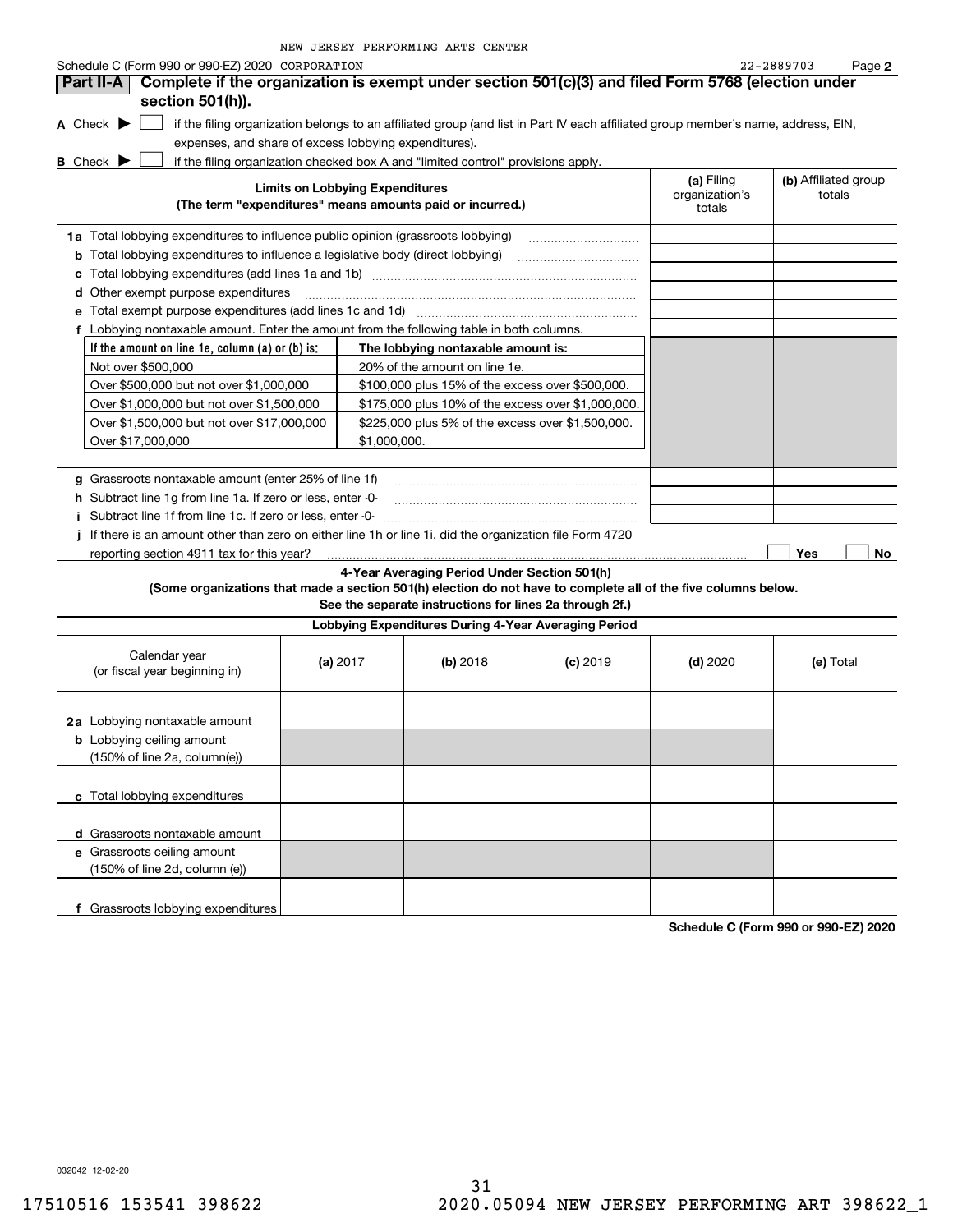### **Part II-B** Complete if the organization is exempt under section 501(c)(3) and has NOT filed Form 5768 **(election under section 501(h)).**

|                | For each "Yes" response on lines 1a through 1i below, provide in Part IV a detailed description                                                                                                                                           |     | (a) |                | (b) |         |
|----------------|-------------------------------------------------------------------------------------------------------------------------------------------------------------------------------------------------------------------------------------------|-----|-----|----------------|-----|---------|
|                | of the lobbying activity.                                                                                                                                                                                                                 | Yes |     | No             |     | Amount  |
| 1.             | During the year, did the filing organization attempt to influence foreign, national, state, or<br>local legislation, including any attempt to influence public opinion on a legislative matter                                            |     |     |                |     |         |
|                | or referendum, through the use of:                                                                                                                                                                                                        |     |     |                |     |         |
|                |                                                                                                                                                                                                                                           |     |     | х              |     |         |
|                | b Paid staff or management (include compensation in expenses reported on lines 1c through 1i)?                                                                                                                                            | х   |     | X              |     |         |
|                |                                                                                                                                                                                                                                           |     |     | x              |     |         |
|                | e Publications, or published or broadcast statements?                                                                                                                                                                                     |     |     | X              |     |         |
|                | f Grants to other organizations for lobbying purposes?                                                                                                                                                                                    |     |     | x              |     |         |
|                | g Direct contact with legislators, their staffs, government officials, or a legislative body?<br>.                                                                                                                                        | x   |     |                |     | 96,000. |
|                | h Rallies, demonstrations, seminars, conventions, speeches, lectures, or any similar means?                                                                                                                                               |     |     | x              |     |         |
|                | <i>i</i> Other activities?                                                                                                                                                                                                                | X   |     |                |     | 202.    |
|                |                                                                                                                                                                                                                                           |     |     |                |     | 96,202. |
|                | 2a Did the activities in line 1 cause the organization to be not described in section 501(c)(3)?                                                                                                                                          |     |     | x              |     |         |
|                |                                                                                                                                                                                                                                           |     |     |                |     |         |
|                | c If "Yes," enter the amount of any tax incurred by organization managers under section 4912                                                                                                                                              |     |     |                |     |         |
|                | d If the filing organization incurred a section 4912 tax, did it file Form 4720 for this year?                                                                                                                                            |     |     |                |     |         |
|                | Complete if the organization is exempt under section 501(c)(4), section 501(c)(5), or section<br>Part III-A                                                                                                                               |     |     |                |     |         |
|                | $501(c)(6)$ .                                                                                                                                                                                                                             |     |     |                |     |         |
|                | Were substantially all (90% or more) dues received nondeductible by members?                                                                                                                                                              |     |     | 1              | Yes | No      |
| 1              |                                                                                                                                                                                                                                           |     |     | $\overline{2}$ |     |         |
| 2<br>з         | Did the organization agree to carry over lobbying and political campaign activity expenditures from the prior year?                                                                                                                       |     |     | 3              |     |         |
|                | Part III-B Complete if the organization is exempt under section 501(c)(4), section 501(c)(5), or section<br>501(c)(6) and if either (a) BOTH Part III-A, lines 1 and 2, are answered "No" OR (b) Part III-A, line 3, is                   |     |     |                |     |         |
|                | answered "Yes."                                                                                                                                                                                                                           |     |     |                |     |         |
| 1              |                                                                                                                                                                                                                                           |     |     | 1              |     |         |
| 2              | Section 162(e) nondeductible lobbying and political expenditures (do not include amounts of political                                                                                                                                     |     |     |                |     |         |
|                | expenses for which the section 527(f) tax was paid).                                                                                                                                                                                      |     |     |                |     |         |
|                |                                                                                                                                                                                                                                           |     |     | 2a             |     |         |
|                | <b>b</b> Carryover from last year <i>maching machine content content in the content of the content of the content of the content of the content of the content of the content of the content of the content of the content of the con</i> |     |     | 2b             |     |         |
|                |                                                                                                                                                                                                                                           |     |     | 2c             |     |         |
| З              | Aggregate amount reported in section 6033(e)(1)(A) notices of nondeductible section 162(e) dues                                                                                                                                           |     |     | 3              |     |         |
| 4              | If notices were sent and the amount on line 2c exceeds the amount on line 3, what portion of the excess                                                                                                                                   |     |     |                |     |         |
|                | does the organization agree to carryover to the reasonable estimate of nondeductible lobbying and political                                                                                                                               |     |     |                |     |         |
|                | expenditure next year?                                                                                                                                                                                                                    |     |     | 4              |     |         |
| 5              | Taxable amount of lobbying and political expenditures (See instructions)                                                                                                                                                                  |     |     | 5              |     |         |
| <b>Part IV</b> | <b>Supplemental Information</b>                                                                                                                                                                                                           |     |     |                |     |         |
|                | Provide the descriptions required for Part I-A, line 1; Part I-B, line 4; Part I-C, line 5; Part II-A (affiliated group list); Part II-A, lines 1 and 2 (See                                                                              |     |     |                |     |         |
|                | instructions); and Part II-B, line 1. Also, complete this part for any additional information.                                                                                                                                            |     |     |                |     |         |
|                | PART II-B, LINE 1, LOBBYING ACTIVITIES:                                                                                                                                                                                                   |     |     |                |     |         |
|                | LOBBYING ACTIVITIES                                                                                                                                                                                                                       |     |     |                |     |         |
|                | LOBBYING ACTIVITIES CONSISTED OF NJPAC AUTHORIZED REPRESENTATIVES,                                                                                                                                                                        |     |     |                |     |         |
|                | INCLUDING BOTH NJPAC STAFF MEMBERS AND EXTERNAL LOBBYISTS, CONTACTING                                                                                                                                                                     |     |     |                |     |         |
|                | COUNTY AND FEDERAL LEGISLATORS AND THEIR STAFF TO PRESENT NJPAC'S                                                                                                                                                                         |     |     |                |     |         |
|                |                                                                                                                                                                                                                                           |     |     |                |     |         |

POSITION ON CERTAIN LEGISLATIVE MATTERS IMPACTING NJPAC.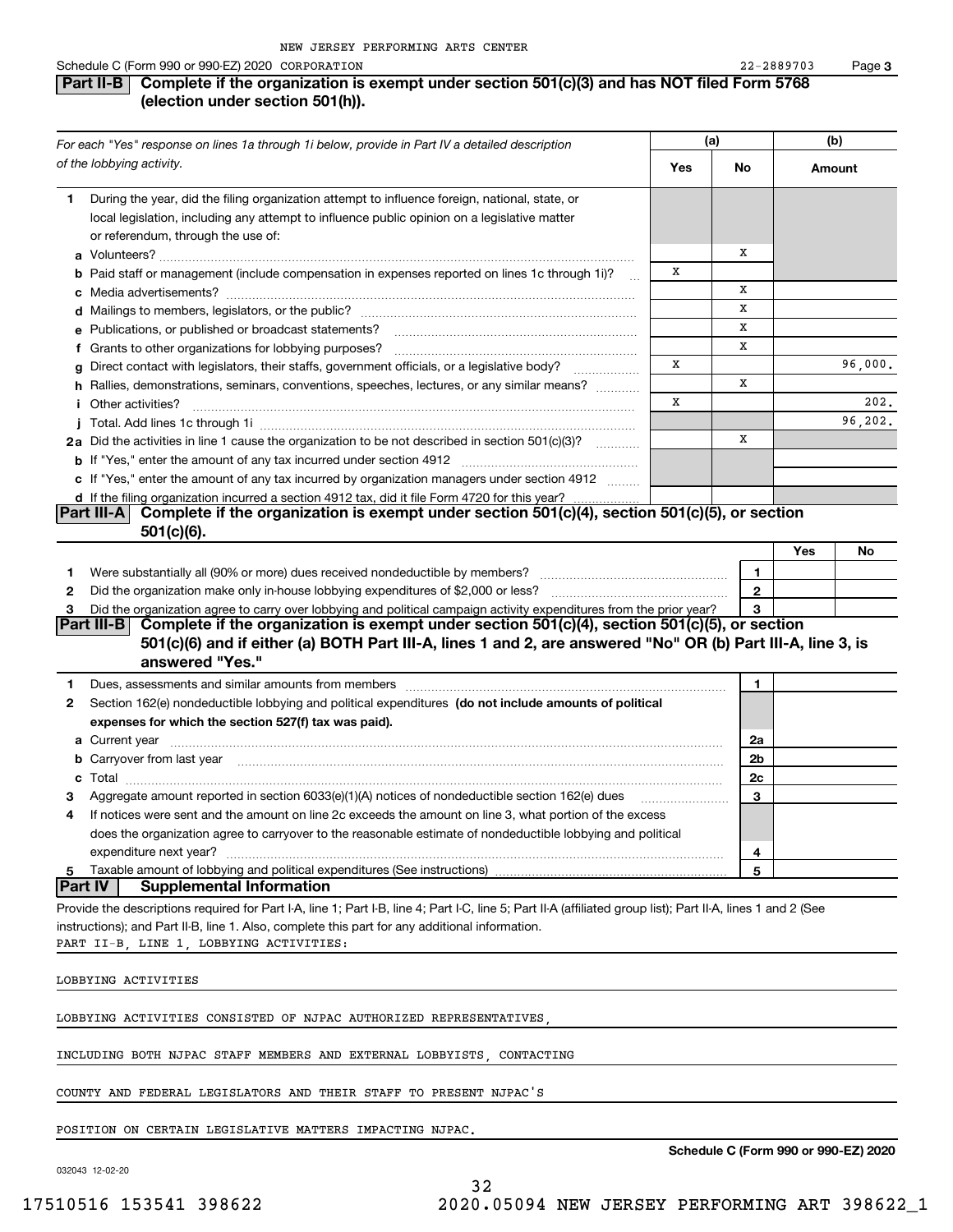Schedule C (Form 990 or 990-EZ) 2020 Page CORPORATION

### *(continued)* **Part IV Supplemental Information**

NJPAC INDIRECTLY INCURS LOBBYING EXPENSE THROUGH DUES PAID TO OTHER

ORGANIZATIONS.

**Schedule C (Form 990 or 990-EZ) 2020**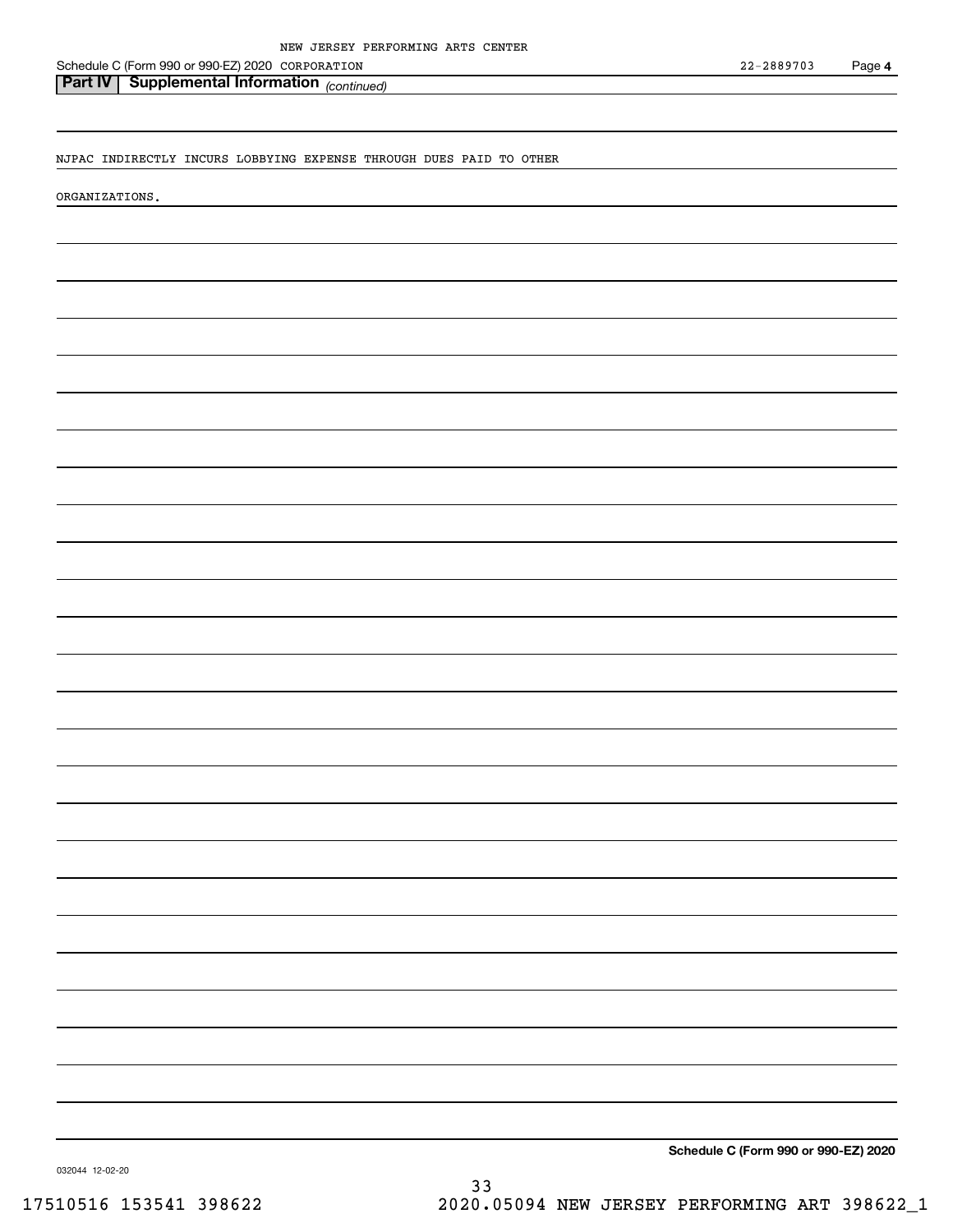|         |                                                               |                                                                                                   |                                                                                                                                                                                                                                      | OMB No. 1545-0047                                  |
|---------|---------------------------------------------------------------|---------------------------------------------------------------------------------------------------|--------------------------------------------------------------------------------------------------------------------------------------------------------------------------------------------------------------------------------------|----------------------------------------------------|
|         | <b>SCHEDULE D</b>                                             |                                                                                                   | <b>Supplemental Financial Statements</b>                                                                                                                                                                                             |                                                    |
|         | (Form 990)                                                    |                                                                                                   | Complete if the organization answered "Yes" on Form 990,<br>Part IV, line 6, 7, 8, 9, 10, 11a, 11b, 11c, 11d, 11e, 11f, 12a, or 12b.                                                                                                 |                                                    |
|         | Department of the Treasury<br><b>Internal Revenue Service</b> |                                                                                                   | Attach to Form 990.<br>Go to www.irs.gov/Form990 for instructions and the latest information.                                                                                                                                        | <b>Open to Public</b><br>Inspection                |
|         | Name of the organization                                      | NEW JERSEY PERFORMING ARTS CENTER                                                                 |                                                                                                                                                                                                                                      | <b>Employer identification number</b>              |
|         |                                                               | CORPORATION                                                                                       |                                                                                                                                                                                                                                      | 22-2889703                                         |
| Part I  |                                                               |                                                                                                   | Organizations Maintaining Donor Advised Funds or Other Similar Funds or Accounts. Complete if the                                                                                                                                    |                                                    |
|         |                                                               | organization answered "Yes" on Form 990, Part IV, line 6.                                         |                                                                                                                                                                                                                                      |                                                    |
|         |                                                               |                                                                                                   | (a) Donor advised funds                                                                                                                                                                                                              | (b) Funds and other accounts                       |
| 1       |                                                               |                                                                                                   |                                                                                                                                                                                                                                      |                                                    |
| 2       |                                                               | Aggregate value of contributions to (during year) <i>mimimizion</i>                               |                                                                                                                                                                                                                                      |                                                    |
| 3       |                                                               |                                                                                                   |                                                                                                                                                                                                                                      |                                                    |
| 4<br>5  |                                                               |                                                                                                   | Did the organization inform all donors and donor advisors in writing that the assets held in donor advised funds                                                                                                                     |                                                    |
|         |                                                               |                                                                                                   |                                                                                                                                                                                                                                      | Yes<br>No                                          |
| 6       |                                                               |                                                                                                   | Did the organization inform all grantees, donors, and donor advisors in writing that grant funds can be used only                                                                                                                    |                                                    |
|         |                                                               |                                                                                                   | for charitable purposes and not for the benefit of the donor or donor advisor, or for any other purpose conferring                                                                                                                   |                                                    |
|         |                                                               |                                                                                                   |                                                                                                                                                                                                                                      | Yes<br>No                                          |
| Part II |                                                               |                                                                                                   | Conservation Easements. Complete if the organization answered "Yes" on Form 990, Part IV, line 7.                                                                                                                                    |                                                    |
| 1       |                                                               | Purpose(s) of conservation easements held by the organization (check all that apply).             |                                                                                                                                                                                                                                      |                                                    |
|         |                                                               | Preservation of land for public use (for example, recreation or education)                        |                                                                                                                                                                                                                                      | Preservation of a historically important land area |
|         |                                                               | Protection of natural habitat                                                                     | Preservation of a certified historic structure                                                                                                                                                                                       |                                                    |
|         |                                                               | Preservation of open space                                                                        |                                                                                                                                                                                                                                      |                                                    |
| 2       |                                                               |                                                                                                   | Complete lines 2a through 2d if the organization held a qualified conservation contribution in the form of a conservation easement on the last                                                                                       |                                                    |
|         | day of the tax year.                                          |                                                                                                   |                                                                                                                                                                                                                                      | Held at the End of the Tax Year                    |
|         |                                                               | a Total number of conservation easements                                                          |                                                                                                                                                                                                                                      | 2a                                                 |
| b       |                                                               |                                                                                                   |                                                                                                                                                                                                                                      | 2 <sub>b</sub>                                     |
| c       |                                                               |                                                                                                   | Number of conservation easements on a certified historic structure included in (a) manufacture included in (a)                                                                                                                       | 2c                                                 |
|         |                                                               |                                                                                                   | d Number of conservation easements included in (c) acquired after 7/25/06, and not on a historic structure                                                                                                                           |                                                    |
|         |                                                               |                                                                                                   | listed in the National Register [[11][11][12] intervention contracts in the National Register [11] intervention                                                                                                                      | 2d                                                 |
| 3       |                                                               |                                                                                                   | Number of conservation easements modified, transferred, released, extinguished, or terminated by the organization during the tax                                                                                                     |                                                    |
|         | $year \blacktriangleright$                                    |                                                                                                   |                                                                                                                                                                                                                                      |                                                    |
| 4       |                                                               | Number of states where property subject to conservation easement is located $\blacktriangleright$ |                                                                                                                                                                                                                                      |                                                    |
| 5       |                                                               |                                                                                                   | Does the organization have a written policy regarding the periodic monitoring, inspection, handling of                                                                                                                               |                                                    |
|         |                                                               | violations, and enforcement of the conservation easements it holds?                               |                                                                                                                                                                                                                                      | Yes<br>No                                          |
|         |                                                               |                                                                                                   | Staff and volunteer hours devoted to monitoring, inspecting, handling of violations, and enforcing conservation easements during the year                                                                                            |                                                    |
|         |                                                               |                                                                                                   |                                                                                                                                                                                                                                      |                                                    |
| 7       | ▶ \$                                                          |                                                                                                   | Amount of expenses incurred in monitoring, inspecting, handling of violations, and enforcing conservation easements during the year                                                                                                  |                                                    |
| 8       |                                                               |                                                                                                   | Does each conservation easement reported on line 2(d) above satisfy the requirements of section 170(h)(4)(B)(i)                                                                                                                      |                                                    |
|         | and section 170(h)(4)(B)(ii)?                                 |                                                                                                   |                                                                                                                                                                                                                                      | Yes<br>No                                          |
| 9       |                                                               |                                                                                                   | In Part XIII, describe how the organization reports conservation easements in its revenue and expense statement and                                                                                                                  |                                                    |
|         |                                                               |                                                                                                   | balance sheet, and include, if applicable, the text of the footnote to the organization's financial statements that describes the                                                                                                    |                                                    |
|         |                                                               | organization's accounting for conservation easements.                                             |                                                                                                                                                                                                                                      |                                                    |
|         | Part III                                                      |                                                                                                   | Organizations Maintaining Collections of Art, Historical Treasures, or Other Similar Assets.                                                                                                                                         |                                                    |
|         |                                                               | Complete if the organization answered "Yes" on Form 990, Part IV, line 8.                         |                                                                                                                                                                                                                                      |                                                    |
|         |                                                               |                                                                                                   | 1a If the organization elected, as permitted under FASB ASC 958, not to report in its revenue statement and balance sheet works                                                                                                      |                                                    |
|         |                                                               |                                                                                                   | of art, historical treasures, or other similar assets held for public exhibition, education, or research in furtherance of public                                                                                                    |                                                    |
|         |                                                               |                                                                                                   | service, provide in Part XIII the text of the footnote to its financial statements that describes these items.                                                                                                                       |                                                    |
|         |                                                               |                                                                                                   | <b>b</b> If the organization elected, as permitted under FASB ASC 958, to report in its revenue statement and balance sheet works of                                                                                                 |                                                    |
|         |                                                               |                                                                                                   | art, historical treasures, or other similar assets held for public exhibition, education, or research in furtherance of public service,                                                                                              |                                                    |
|         |                                                               | provide the following amounts relating to these items:                                            |                                                                                                                                                                                                                                      |                                                    |
|         |                                                               |                                                                                                   | (i) Revenue included on Form 990, Part VIII, line 1 <i>manual content of the content of the sevenue content of the sevenue of the sevenue of the sevenue of the sevenue of the sevenue of the sevenue of the sevenue of the seve</i> | - \$                                               |
|         |                                                               | (ii) Assets included in Form 990, Part X                                                          |                                                                                                                                                                                                                                      | 129,221.<br>▶ \$                                   |
| 2       |                                                               |                                                                                                   | If the organization received or held works of art, historical treasures, or other similar assets for financial gain, provide                                                                                                         |                                                    |
|         |                                                               | the following amounts required to be reported under FASB ASC 958 relating to these items:         |                                                                                                                                                                                                                                      |                                                    |
|         |                                                               |                                                                                                   |                                                                                                                                                                                                                                      | \$                                                 |
|         |                                                               |                                                                                                   |                                                                                                                                                                                                                                      | - \$                                               |
|         |                                                               | LHA For Paperwork Reduction Act Notice, see the Instructions for Form 990.                        |                                                                                                                                                                                                                                      | Schedule D (Form 990) 2020                         |

032051 12-01-20

|   | . .<br>→ | Δ |  |  |  |
|---|----------|---|--|--|--|
| ٠ |          |   |  |  |  |

17510516 153541 398622 2020.05094 NEW JERSEY PERFORMING ART 398622\_1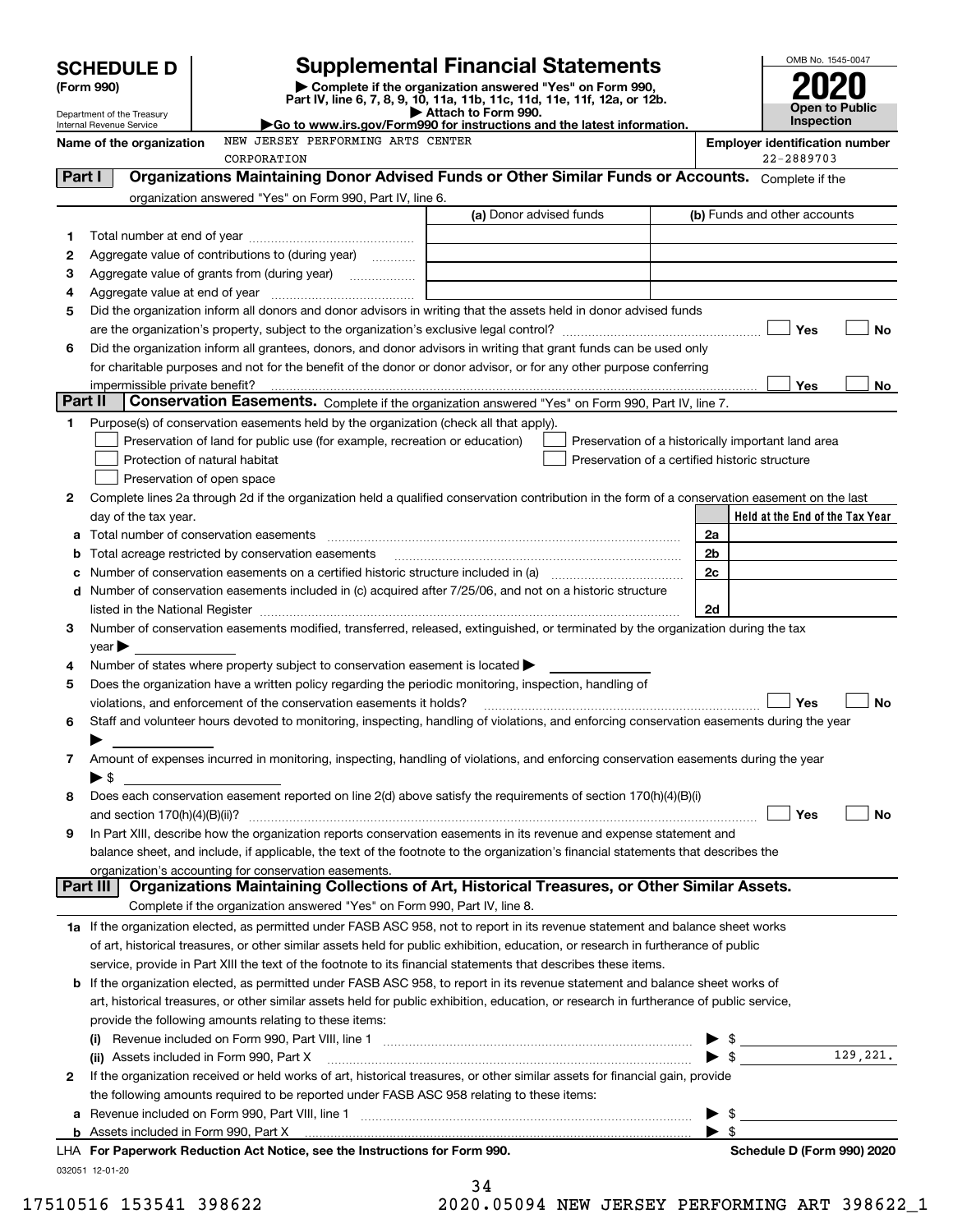|  |  | NEW JERSEY PERFORMING ARTS CENTER |  |  |  |
|--|--|-----------------------------------|--|--|--|
|--|--|-----------------------------------|--|--|--|

|               | CORPORATION<br>Schedule D (Form 990) 2020                                                                                                                                                                                     |                                         |                |                          |                                 | 22-2889703    |                | Page 2              |
|---------------|-------------------------------------------------------------------------------------------------------------------------------------------------------------------------------------------------------------------------------|-----------------------------------------|----------------|--------------------------|---------------------------------|---------------|----------------|---------------------|
|               | Part III  <br>Organizations Maintaining Collections of Art, Historical Treasures, or Other Similar Assets (continued)                                                                                                         |                                         |                |                          |                                 |               |                |                     |
| З.            | Using the organization's acquisition, accession, and other records, check any of the following that make significant use of its                                                                                               |                                         |                |                          |                                 |               |                |                     |
|               | collection items (check all that apply):                                                                                                                                                                                      |                                         |                |                          |                                 |               |                |                     |
| a             | $X$ Public exhibition                                                                                                                                                                                                         | d                                       |                | Loan or exchange program |                                 |               |                |                     |
| b             | Scholarly research                                                                                                                                                                                                            | e                                       | Other          |                          |                                 |               |                |                     |
| c             | Preservation for future generations                                                                                                                                                                                           |                                         |                |                          |                                 |               |                |                     |
| 4             | Provide a description of the organization's collections and explain how they further the organization's exempt purpose in Part XIII.                                                                                          |                                         |                |                          |                                 |               |                |                     |
| 5             | During the year, did the organization solicit or receive donations of art, historical treasures, or other similar assets                                                                                                      |                                         |                |                          |                                 |               |                |                     |
|               |                                                                                                                                                                                                                               |                                         |                |                          |                                 |               | Yes            | х<br>No             |
|               | <b>Part IV</b><br>Escrow and Custodial Arrangements. Complete if the organization answered "Yes" on Form 990, Part IV, line 9, or                                                                                             |                                         |                |                          |                                 |               |                |                     |
|               | reported an amount on Form 990, Part X, line 21.                                                                                                                                                                              |                                         |                |                          |                                 |               |                |                     |
|               | 1a Is the organization an agent, trustee, custodian or other intermediary for contributions or other assets not included                                                                                                      |                                         |                |                          |                                 |               |                |                     |
|               |                                                                                                                                                                                                                               |                                         |                |                          |                                 |               | Yes            | No                  |
|               | <b>b</b> If "Yes," explain the arrangement in Part XIII and complete the following table:                                                                                                                                     |                                         |                |                          |                                 |               |                |                     |
|               |                                                                                                                                                                                                                               |                                         |                |                          |                                 |               | Amount         |                     |
|               | c Beginning balance                                                                                                                                                                                                           |                                         |                |                          | 1c                              |               |                |                     |
|               |                                                                                                                                                                                                                               |                                         |                |                          | 1d                              |               |                |                     |
|               | e Distributions during the year manufactured and a control of the year manufactured and the year manufactured and the year manufactured and the year manufactured and the year manufactured and the year manufactured and the |                                         |                |                          | 1e                              |               |                |                     |
|               |                                                                                                                                                                                                                               |                                         |                |                          | 1f                              |               |                |                     |
|               | 2a Did the organization include an amount on Form 990, Part X, line 21, for escrow or custodial account liability?                                                                                                            |                                         |                |                          |                                 |               | Yes            | No                  |
| <b>Part V</b> | b If "Yes," explain the arrangement in Part XIII. Check here if the explanation has been provided on Part XIII<br>Endowment Funds. Complete if the organization answered "Yes" on Form 990, Part IV, line 10.                 |                                         |                |                          |                                 |               |                |                     |
|               |                                                                                                                                                                                                                               | (a) Current year                        | (b) Prior year | (c) Two years back       | (d) Three years back            |               |                | (e) Four years back |
|               | <b>1a</b> Beginning of year balance <i>manumum</i>                                                                                                                                                                            | 95, 564, 113.                           | 84,810,266.    | 85, 335, 412.            |                                 | 74,575,049.   |                | 68,606,590.         |
|               |                                                                                                                                                                                                                               | 13,866,826.                             | 14,565,383.    | 155,014.                 |                                 | 6,885,722.    |                | 42,179.             |
|               | c Net investment earnings, gains, and losses                                                                                                                                                                                  | 23, 168, 951.                           | $-48,092.$     | 2,937,994.               |                                 | 7, 354, 241.  |                | 9,484,998.          |
|               |                                                                                                                                                                                                                               |                                         |                |                          |                                 |               |                |                     |
|               | <b>e</b> Other expenditures for facilities                                                                                                                                                                                    |                                         |                |                          |                                 |               |                |                     |
|               | and programs                                                                                                                                                                                                                  | 3,576,461.                              | 3,586,271.     | 3,457,010.               |                                 | 3,323,930.    |                | 3,387,919.          |
|               | f Administrative expenses                                                                                                                                                                                                     | 234,921.                                | 177, 173.      | 161,144.                 |                                 | 155,670.      |                | 170,799.            |
|               | g End of year balance                                                                                                                                                                                                         | 128,788,508.                            | 95, 564, 113.  | 84,810,266.              |                                 | 85, 335, 412. |                | 74, 575, 049.       |
| 2             | Provide the estimated percentage of the current year end balance (line 1g, column (a)) held as:                                                                                                                               |                                         |                |                          |                                 |               |                |                     |
|               | a Board designated or quasi-endowment >                                                                                                                                                                                       |                                         | %              |                          |                                 |               |                |                     |
| b             | 77.1000<br>Permanent endowment >                                                                                                                                                                                              | %                                       |                |                          |                                 |               |                |                     |
| c             | Term endowment $\blacktriangleright$ 22.9000 %                                                                                                                                                                                |                                         |                |                          |                                 |               |                |                     |
|               | The percentages on lines 2a, 2b, and 2c should equal 100%.                                                                                                                                                                    |                                         |                |                          |                                 |               |                |                     |
|               | 3a Are there endowment funds not in the possession of the organization that are held and administered for the organization                                                                                                    |                                         |                |                          |                                 |               |                |                     |
|               | by:                                                                                                                                                                                                                           |                                         |                |                          |                                 |               |                | Yes<br>No           |
|               | (i)                                                                                                                                                                                                                           |                                         |                |                          |                                 |               | 3a(i)          | x                   |
|               |                                                                                                                                                                                                                               |                                         |                |                          |                                 |               | 3a(ii)         | х                   |
|               |                                                                                                                                                                                                                               |                                         |                |                          |                                 |               | 3b             |                     |
|               | Describe in Part XIII the intended uses of the organization's endowment funds.                                                                                                                                                |                                         |                |                          |                                 |               |                |                     |
|               | Land, Buildings, and Equipment.<br><b>Part VI</b>                                                                                                                                                                             |                                         |                |                          |                                 |               |                |                     |
|               | Complete if the organization answered "Yes" on Form 990, Part IV, line 11a. See Form 990, Part X, line 10.                                                                                                                    |                                         |                |                          |                                 |               |                |                     |
|               | Description of property                                                                                                                                                                                                       | (a) Cost or other<br>basis (investment) | basis (other)  | (b) Cost or other        | (c) Accumulated<br>depreciation |               | (d) Book value |                     |
|               |                                                                                                                                                                                                                               |                                         |                |                          |                                 |               |                |                     |
|               |                                                                                                                                                                                                                               |                                         |                | 176, 428, 362.           | 79, 313, 437.                   |               |                | 97, 114, 925.       |
|               |                                                                                                                                                                                                                               |                                         |                |                          |                                 |               |                |                     |
|               |                                                                                                                                                                                                                               |                                         |                | 24,459,805.              | 19, 243, 121.                   |               |                | 5,216,684.          |
|               |                                                                                                                                                                                                                               |                                         |                |                          |                                 |               |                |                     |
|               | Total. Add lines 1a through 1e. (Column (d) must equal Form 990. Part X, column (B), line 10c.)                                                                                                                               |                                         |                |                          |                                 | ▶             |                | 102,331,609.        |

**Schedule D (Form 990) 2020**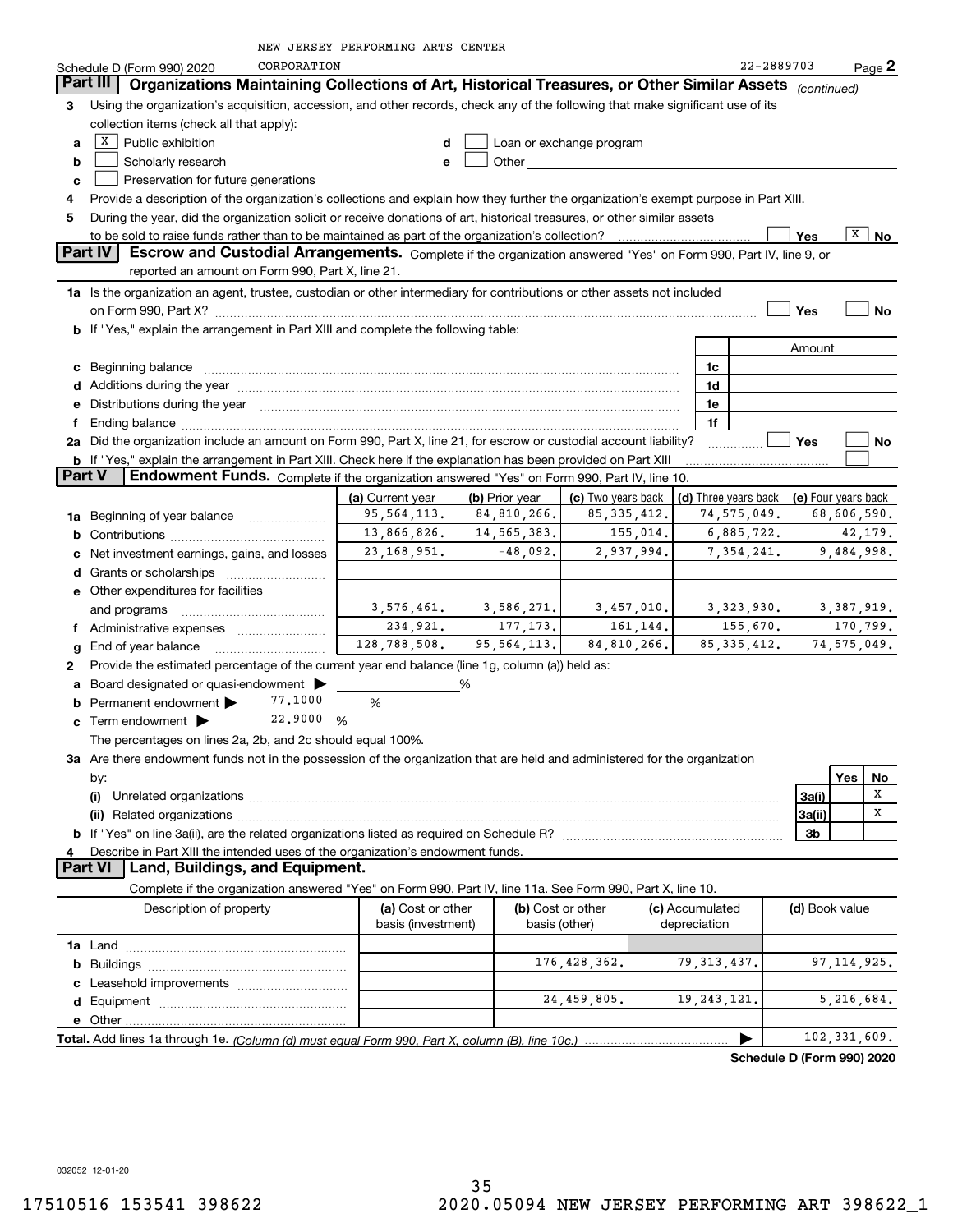CORPORATION

**Part VII Investments - Other Securities.** 

### Complete if the organization answered "Yes" on Form 990, Part IV, line 11b. See Form 990, Part X, line 12.

| OUTINIUS II GIU ORGANIZACIONI ANUNCIO UNI TUDI UNI TUDO CI I GILI VI, MIU I I IDI OUU I UNII UUU, I ANEZI, MIU |                |                                                           |
|----------------------------------------------------------------------------------------------------------------|----------------|-----------------------------------------------------------|
| (a) Description of security or category (including name of security)                                           | (b) Book value | (c) Method of valuation: Cost or end-of-year market value |
| (1) Financial derivatives                                                                                      |                |                                                           |
| (2) Closely held equity interests                                                                              |                |                                                           |
| $(3)$ Other                                                                                                    |                |                                                           |
| HEDGED STRATEGIES<br>(A)                                                                                       | 13, 265, 455.  | END-OF-YEAR MARKET VALUE                                  |
| PRIVATE EOUITY<br>(B)                                                                                          | 8,873,344.     | END-OF-YEAR MARKET VALUE                                  |
| COMMINGLED TRUST<br>(C)                                                                                        | 2,513,696.     | END-OF-YEAR MARKET VALUE                                  |
| (D)                                                                                                            |                |                                                           |
| (E)                                                                                                            |                |                                                           |
| (F)                                                                                                            |                |                                                           |
| (G)                                                                                                            |                |                                                           |
| (H)                                                                                                            |                |                                                           |
| <b>Total.</b> (Col. (b) must equal Form 990, Part X, col. (B) line $12$ .)                                     | 24,652,495.    |                                                           |

### **Part VIII Investments - Program Related.**

Complete if the organization answered "Yes" on Form 990, Part IV, line 11c. See Form 990, Part X, line 13.

| (a) Description of investment                                                                 | (b) Book value | (c) Method of valuation: Cost or end-of-year market value |
|-----------------------------------------------------------------------------------------------|----------------|-----------------------------------------------------------|
| (1)                                                                                           |                |                                                           |
| (2)                                                                                           |                |                                                           |
| (3)                                                                                           |                |                                                           |
| (4)                                                                                           |                |                                                           |
| $\left(5\right)$                                                                              |                |                                                           |
| (6)                                                                                           |                |                                                           |
| (7)                                                                                           |                |                                                           |
| (8)                                                                                           |                |                                                           |
| (9)                                                                                           |                |                                                           |
| <b>Total.</b> (Col. (b) must equal Form 990, Part X, col. (B) line 13.) $\blacktriangleright$ |                |                                                           |

### **Part IX Other Assets.**

Complete if the organization answered "Yes" on Form 990, Part IV, line 11d. See Form 990, Part X, line 15.

| (a) Description                                                                                                                       | (b) Book value |
|---------------------------------------------------------------------------------------------------------------------------------------|----------------|
| (1)                                                                                                                                   |                |
| (2)                                                                                                                                   |                |
| (3)                                                                                                                                   |                |
| (4)                                                                                                                                   |                |
| (5)                                                                                                                                   |                |
| (6)                                                                                                                                   |                |
|                                                                                                                                       |                |
| (8)                                                                                                                                   |                |
| (9)                                                                                                                                   |                |
|                                                                                                                                       |                |
| Total. (Column (b) must equal Form 990, Part X, col. (B) line 15.) ………………………………………………………………………………………<br>  Part X   Other Liabilities. |                |

Complete if the organization answered "Yes" on Form 990, Part IV, line 11e or 11f. See Form 990, Part X, line 25.

|     | (a) Description of liability  | (b) Book value |
|-----|-------------------------------|----------------|
| (1) | Federal income taxes          |                |
| (2) | ASSET RETIREMENT OBLIGATION   | 724,342.       |
| (3) | ADVANCE ON CONDITIONAL GRANT  | 7,528,392.     |
| (4) | CAPITAL EQUIP LEASE LIABILITY | 162,849.       |
| (5) | OTHER LIABILITIES             | 123, 146.      |
| (6) |                               |                |
| (7) |                               |                |
| (8) |                               |                |
| (9) |                               |                |
|     |                               | 8,538,729.     |

**2.**Liability for uncertain tax positions. In Part XIII, provide the text of the footnote to the organization's financial statements that reports the

organization's liability for uncertain tax positions under FASB ASC 740. Check here if the text of the footnote has been provided in Part XIII

**Schedule D (Form 990) 2020**

 $\boxed{\mathbf{X}}$ 

032053 12-01-20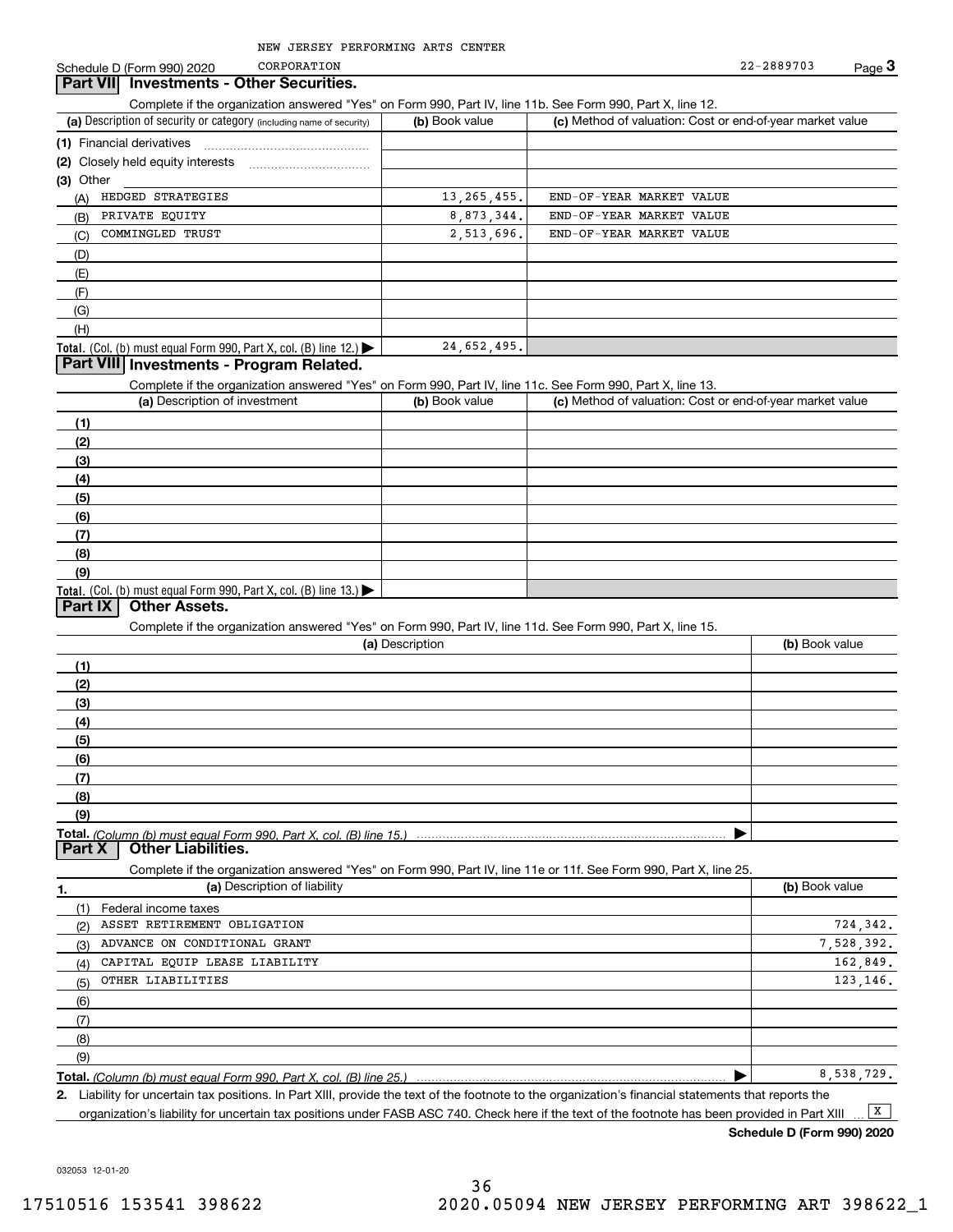|  |  | NEW JERSEY PERFORMING ARTS CENTER |  |  |
|--|--|-----------------------------------|--|--|
|--|--|-----------------------------------|--|--|

|   | NEW JERSEY PERFORMING ARTS CENTER                                                                                                                                                                                                   |                |              |                     |
|---|-------------------------------------------------------------------------------------------------------------------------------------------------------------------------------------------------------------------------------------|----------------|--------------|---------------------|
|   | CORPORATION<br>Schedule D (Form 990) 2020                                                                                                                                                                                           |                | 22-2889703   | $Page$ <sup>4</sup> |
|   | Reconciliation of Revenue per Audited Financial Statements With Revenue per Return.<br>Part XI                                                                                                                                      |                |              |                     |
|   | Complete if the organization answered "Yes" on Form 990, Part IV, line 12a.                                                                                                                                                         |                |              |                     |
| 1 | Total revenue, gains, and other support per audited financial statements                                                                                                                                                            |                | 1            |                     |
| 2 | Amounts included on line 1 but not on Form 990, Part VIII, line 12:                                                                                                                                                                 |                |              |                     |
| a |                                                                                                                                                                                                                                     | 2a             |              |                     |
| b |                                                                                                                                                                                                                                     | 2b             |              |                     |
|   |                                                                                                                                                                                                                                     | 2c             |              |                     |
|   | Other (Describe in Part XIII.) <b>COLOGIST:</b> (2010)                                                                                                                                                                              | 2d             |              |                     |
| e | Add lines 2a through 2d                                                                                                                                                                                                             |                | 2e           |                     |
| з | Subtract line 2e from line 1 <b>manufacture and contract line 2e</b> from line 1                                                                                                                                                    |                | 3            |                     |
| 4 | Amounts included on Form 990, Part VIII, line 12, but not on line 1:                                                                                                                                                                |                |              |                     |
| а |                                                                                                                                                                                                                                     | 4a             |              |                     |
| b | Other (Describe in Part XIII.)                                                                                                                                                                                                      | 4b.            |              |                     |
| C | Add lines 4a and 4b                                                                                                                                                                                                                 |                | 4c           |                     |
| 5 |                                                                                                                                                                                                                                     |                | 5            |                     |
|   | Part XII   Reconciliation of Expenses per Audited Financial Statements With Expenses per Return.                                                                                                                                    |                |              |                     |
|   | Complete if the organization answered "Yes" on Form 990, Part IV, line 12a.                                                                                                                                                         |                |              |                     |
| 1 | Total expenses and losses per audited financial statements                                                                                                                                                                          |                | $\mathbf{1}$ |                     |
| 2 | Amounts included on line 1 but not on Form 990, Part IX, line 25:                                                                                                                                                                   |                |              |                     |
| a |                                                                                                                                                                                                                                     | 2a             |              |                     |
| b |                                                                                                                                                                                                                                     | 2 <sub>b</sub> |              |                     |
|   | Other losses                                                                                                                                                                                                                        | 2c             |              |                     |
|   |                                                                                                                                                                                                                                     | 2d             |              |                     |
| е | Add lines 2a through 2d <b>contained a contained a contained a contained a</b> contained a contained a contained a contained a contained a contained a contained a contained a contained a contained a contained a contained a cont |                | 2e           |                     |
| з | Subtract line 2e from line 1                                                                                                                                                                                                        |                | 3            |                     |
| 4 | Amounts included on Form 990, Part IX, line 25, but not on line 1:                                                                                                                                                                  |                |              |                     |
| a |                                                                                                                                                                                                                                     | 4a             |              |                     |
|   | Other (Describe in Part XIII.) <b>COLOGIST:</b> (2001)                                                                                                                                                                              | 4b.            |              |                     |
|   | Add lines 4a and 4b                                                                                                                                                                                                                 |                | 4c           |                     |
|   |                                                                                                                                                                                                                                     |                | 5            |                     |
|   | Part XIII Supplemental Information.                                                                                                                                                                                                 |                |              |                     |

Provide the descriptions required for Part II, lines 3, 5, and 9; Part III, lines 1a and 4; Part IV, lines 1b and 2b; Part V, line 4; Part X, line 2; Part XI, lines 2d and 4b; and Part XII, lines 2d and 4b. Also complete this part to provide any additional information.

37

PART III, LINE 4:

COLLECTIONS AND RELATION TO EXEMPT PURPOSE

ART COLLECTIONS CONSIST PRIMARILY OF DONATED AFRICAN ARTIFACTS. THESE ARE

EXHIBITED AT NJPAC FOR THE ENJOYMENT OF THE PUBLIC FREE OF CHARGE.

PART V, LINE 4:

INTENDED USES FOR ENDOWMENT FUNDS

ENDOWMENT FUND REVENUE IS USED FOR GENERAL OPERATING SUPPORT UNLESS

RESTRICTED BY THE DONOR FOR A SPECIFIC PURPOSE.

PART X, LINE 2:

TAX STATUS & UNCERTAIN TAX POSITIONS

032054 12-01-20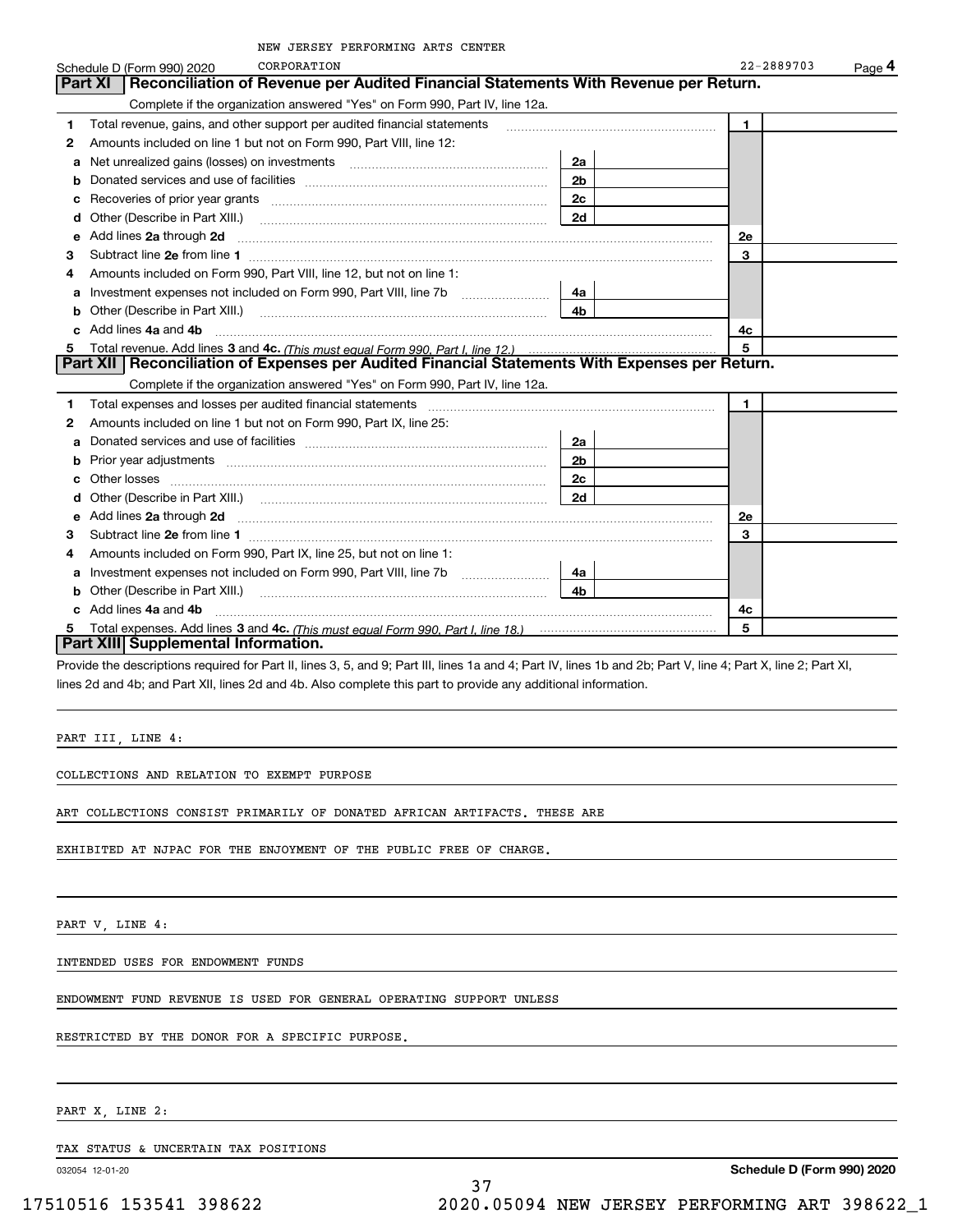### Schedule D (Form 990) 2020

# *(continued)* **Part XIII Supplemental Information**

THERE ARE CERTAIN TRANSACTIONS THAT COULD BE DEEMED UNRELATED BUSINESS

CORPORATION

INCOME AND WOULD RESULT IN A TAX LIABILITY. MANAGEMENT REVIEWS SUCH

TRANSACTIONS TO ESTIMATE POTENTIAL TAX LIABILITIES USING A THRESHOLD OF

MORE LIKELY THAN NOT. IT IS MANAGEMENT'S ESTIMATION THAT THERE ARE NO

MATERIAL TAX LIABILITIES THAT NEED TO BE RECORDED AT JUNE 30, 2021 OR

2020.

**Schedule D (Form 990) 2020**

032055 12-01-20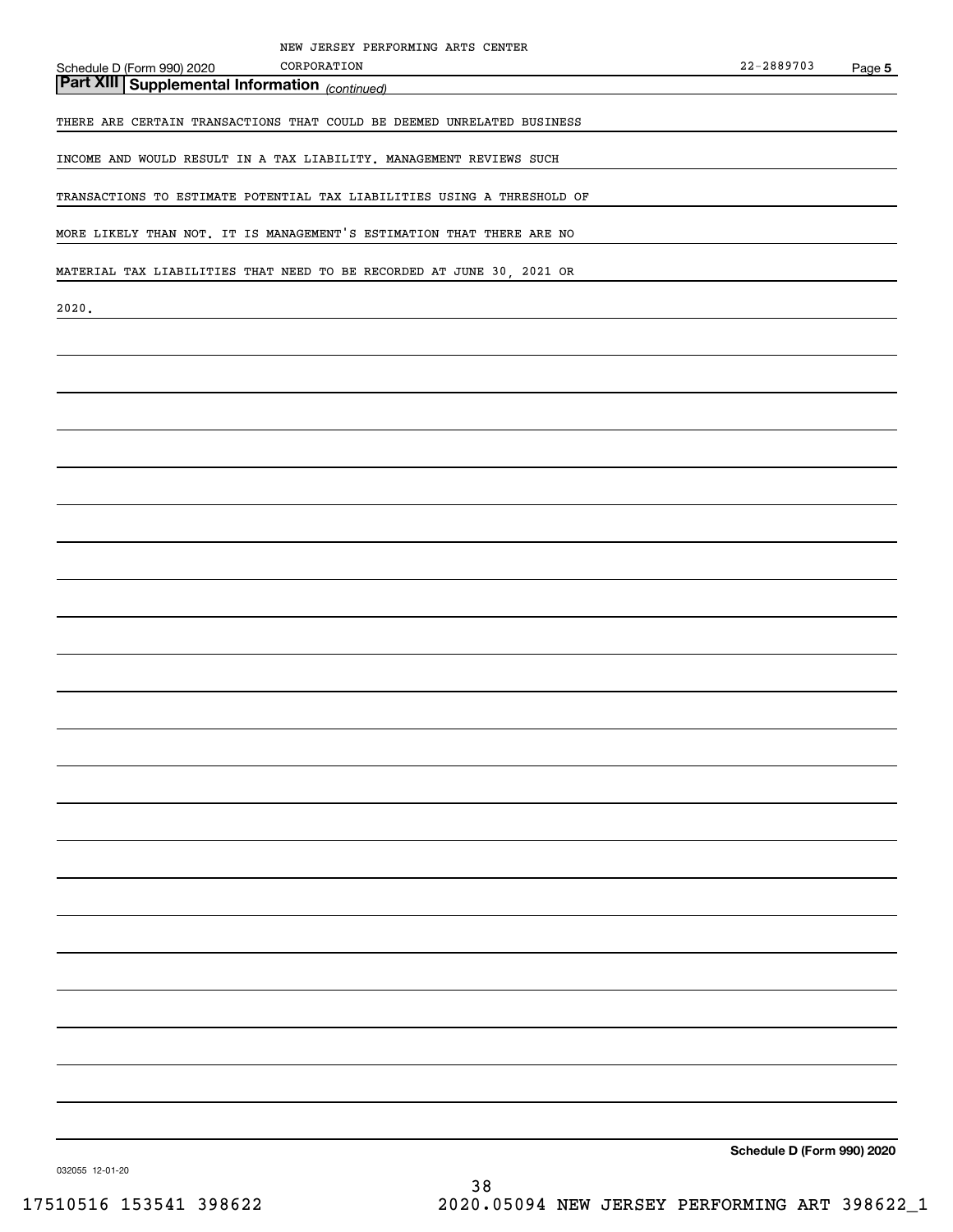| <b>SCHEDULE F</b>                                | <b>Statement of Activities Outside the United States</b>                               |                              | OMB No. 1545-0047                                                                                                                                      |                               |            |                                       |
|--------------------------------------------------|----------------------------------------------------------------------------------------|------------------------------|--------------------------------------------------------------------------------------------------------------------------------------------------------|-------------------------------|------------|---------------------------------------|
| (Form 990)                                       | Complete if the organization answered "Yes" on Form 990, Part IV, line 14b, 15, or 16. |                              |                                                                                                                                                        |                               |            |                                       |
| Department of the Treasury                       |                                                                                        |                              | <b>Open to Public</b>                                                                                                                                  |                               |            |                                       |
| Internal Revenue Service                         |                                                                                        |                              | Go to www.irs.gov/Form990 for instructions and the latest information.                                                                                 |                               | Inspection |                                       |
| Name of the organization                         |                                                                                        |                              |                                                                                                                                                        |                               |            | <b>Employer identification number</b> |
| NEW JERSEY PERFORMING ARTS CENTER<br>CORPORATION |                                                                                        |                              |                                                                                                                                                        | 22-2889703                    |            |                                       |
| Part I                                           |                                                                                        |                              | General Information on Activities Outside the United States. Complete if the organization answered "Yes" on                                            |                               |            |                                       |
| Form 990, Part IV, line 14b.                     |                                                                                        |                              |                                                                                                                                                        |                               |            |                                       |
| 1.                                               |                                                                                        |                              | For grantmakers. Does the organization maintain records to substantiate the amount of its grants and other assistance,                                 |                               |            |                                       |
|                                                  |                                                                                        |                              | the grantees' eligibility for the grants or assistance, and the selection criteria used to award the grants or assistance?                             |                               |            | Yes<br>No                             |
|                                                  |                                                                                        |                              |                                                                                                                                                        |                               |            |                                       |
| 2                                                |                                                                                        |                              | For grantmakers. Describe in Part V the organization's procedures for monitoring the use of its grants and other assistance outside the                |                               |            |                                       |
| United States.                                   |                                                                                        |                              |                                                                                                                                                        |                               |            |                                       |
| (a) Region                                       | (b) Number of                                                                          | (c) Number of                | Activities per Region. (The following Part I, line 3 table can be duplicated if additional space is needed.)<br>(d) Activities conducted in the region | (e) If activity listed in (d) |            | (f) Total                             |
|                                                  | offices                                                                                | employees,<br>agents, and    | (by type) (such as, fundraising, pro-                                                                                                                  | is a program service,         |            | expenditures                          |
|                                                  | in the region                                                                          | independent                  | gram services, investments, grants to                                                                                                                  | describe specific type        |            | for and<br>investments                |
|                                                  |                                                                                        | contractors<br>in the region | recipients located in the region)                                                                                                                      | of service(s) in the region   |            | in the region                         |
|                                                  |                                                                                        |                              |                                                                                                                                                        |                               |            |                                       |
|                                                  |                                                                                        |                              |                                                                                                                                                        |                               |            |                                       |
|                                                  |                                                                                        |                              |                                                                                                                                                        |                               |            |                                       |
| NORTH AMERICA                                    | 0                                                                                      | 0                            | <b>INVESTMENTS</b>                                                                                                                                     |                               |            | 5,292,658.                            |
|                                                  |                                                                                        |                              |                                                                                                                                                        |                               |            |                                       |
|                                                  |                                                                                        |                              |                                                                                                                                                        |                               |            |                                       |
| EUROPE                                           | 0                                                                                      | 0                            | <b>INVESTMENTS</b>                                                                                                                                     |                               |            | 5,131,089.                            |
|                                                  |                                                                                        |                              |                                                                                                                                                        |                               |            |                                       |
|                                                  |                                                                                        |                              |                                                                                                                                                        |                               |            |                                       |
| CENTRAL                                          |                                                                                        |                              |                                                                                                                                                        |                               |            |                                       |
| AMERICA/CARIBBEAN                                | 0                                                                                      | 0                            | <b>INVESTMENTS</b>                                                                                                                                     |                               |            | 10, 113, 869.                         |
|                                                  |                                                                                        |                              |                                                                                                                                                        |                               |            |                                       |
|                                                  |                                                                                        |                              |                                                                                                                                                        |                               |            |                                       |
|                                                  |                                                                                        |                              |                                                                                                                                                        |                               |            |                                       |
|                                                  |                                                                                        |                              |                                                                                                                                                        |                               |            |                                       |
|                                                  |                                                                                        |                              |                                                                                                                                                        |                               |            |                                       |
|                                                  |                                                                                        |                              |                                                                                                                                                        |                               |            |                                       |
|                                                  |                                                                                        |                              |                                                                                                                                                        |                               |            |                                       |
|                                                  |                                                                                        |                              |                                                                                                                                                        |                               |            |                                       |
|                                                  |                                                                                        |                              |                                                                                                                                                        |                               |            |                                       |
|                                                  |                                                                                        |                              |                                                                                                                                                        |                               |            |                                       |
|                                                  |                                                                                        |                              |                                                                                                                                                        |                               |            |                                       |
|                                                  |                                                                                        |                              |                                                                                                                                                        |                               |            |                                       |
|                                                  |                                                                                        |                              |                                                                                                                                                        |                               |            |                                       |
|                                                  |                                                                                        |                              |                                                                                                                                                        |                               |            |                                       |
|                                                  |                                                                                        |                              |                                                                                                                                                        |                               |            |                                       |
|                                                  |                                                                                        |                              |                                                                                                                                                        |                               |            |                                       |
|                                                  |                                                                                        |                              |                                                                                                                                                        |                               |            |                                       |
| <b>3 a</b> Subtotal                              | 0                                                                                      | $\mathbf 0$                  |                                                                                                                                                        |                               |            | 20,537,616.                           |
| <b>b</b> Total from continuation                 |                                                                                        |                              |                                                                                                                                                        |                               |            |                                       |
| sheets to Part I                                 | 0                                                                                      | 0                            |                                                                                                                                                        |                               |            | 0.                                    |
| c Totals (add lines 3a                           |                                                                                        |                              |                                                                                                                                                        |                               |            |                                       |
| and 3b)                                          | 0                                                                                      | 0                            |                                                                                                                                                        |                               |            | 20,537,616.                           |

**For Paperwork Reduction Act Notice, see the Instructions for Form 990. Schedule F (Form 990) 2020** LHA

032071 12-03-20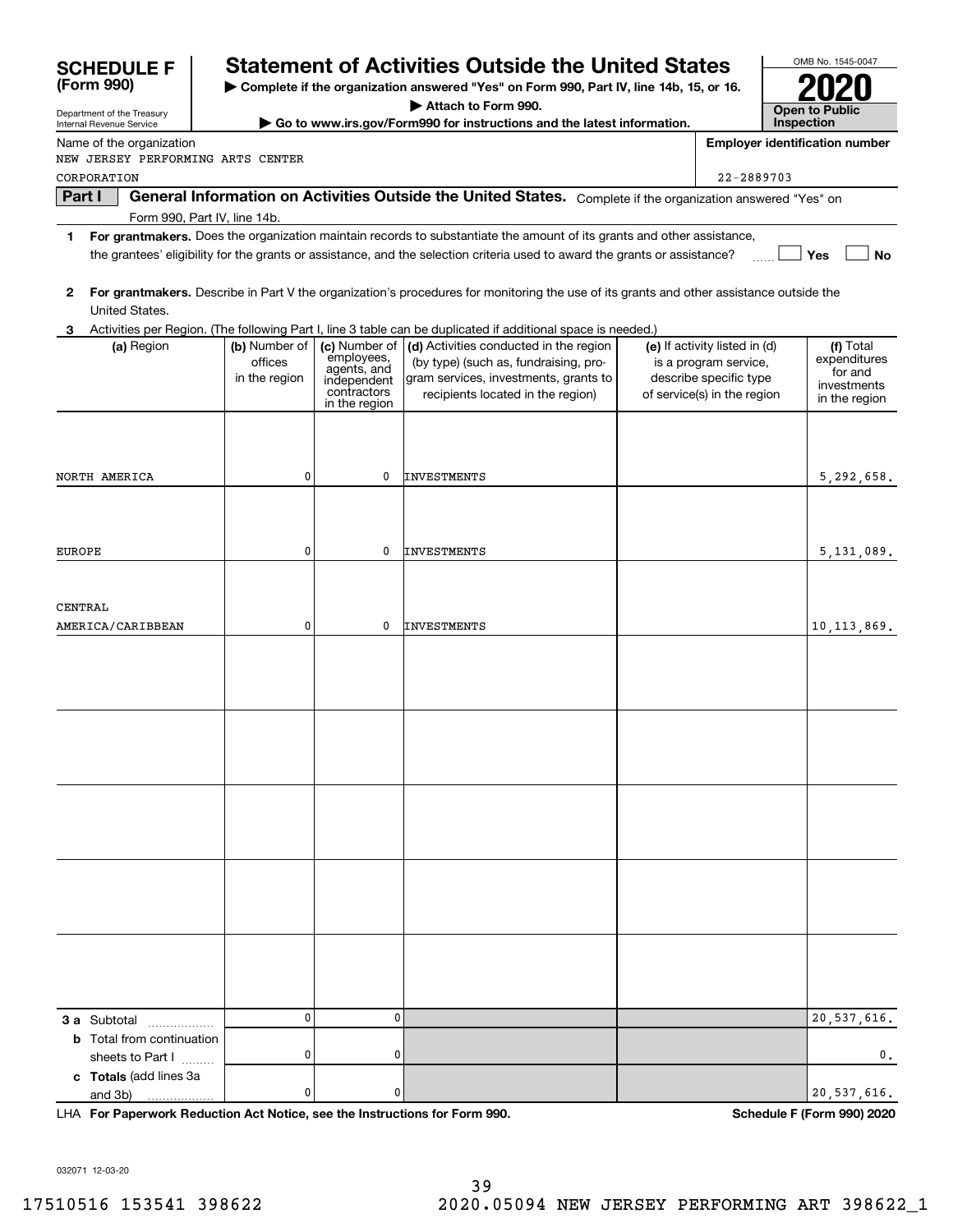|  |  | NEW JERSEY PERFORMING ARTS CENTER |  |  |  |
|--|--|-----------------------------------|--|--|--|
|--|--|-----------------------------------|--|--|--|

Schedule F (Form 990) 2020

CORPORATION

22-2889703

#### Part II | Grants and Other Assistance to Organizations or Entities Outside the United States. Complete if the organization answered "Yes" on Form 990, Part IV, line 15, for any recipient who received more than \$5,000. Part II can be duplicated if additional space is needed.

| 1.<br>(a) Name of organization                             | (b) IRS code section<br>and EIN (if applicable) | (c) Region | (d) Purpose of<br>grant                                                                                                                 | (e) Amount<br>of cash grant | (f) Manner of<br>cash disbursement | (g) Amount of<br>noncash<br>assistance | (h) Description<br>of noncash<br>assistance | (i) Method of<br>valuation (book, FMV,<br>appraisal, other) |
|------------------------------------------------------------|-------------------------------------------------|------------|-----------------------------------------------------------------------------------------------------------------------------------------|-----------------------------|------------------------------------|----------------------------------------|---------------------------------------------|-------------------------------------------------------------|
|                                                            |                                                 |            |                                                                                                                                         |                             |                                    |                                        |                                             |                                                             |
|                                                            |                                                 |            |                                                                                                                                         |                             |                                    |                                        |                                             |                                                             |
|                                                            |                                                 |            |                                                                                                                                         |                             |                                    |                                        |                                             |                                                             |
|                                                            |                                                 |            |                                                                                                                                         |                             |                                    |                                        |                                             |                                                             |
|                                                            |                                                 |            |                                                                                                                                         |                             |                                    |                                        |                                             |                                                             |
|                                                            |                                                 |            |                                                                                                                                         |                             |                                    |                                        |                                             |                                                             |
|                                                            |                                                 |            |                                                                                                                                         |                             |                                    |                                        |                                             |                                                             |
|                                                            |                                                 |            |                                                                                                                                         |                             |                                    |                                        |                                             |                                                             |
|                                                            |                                                 |            |                                                                                                                                         |                             |                                    |                                        |                                             |                                                             |
|                                                            |                                                 |            |                                                                                                                                         |                             |                                    |                                        |                                             |                                                             |
|                                                            |                                                 |            |                                                                                                                                         |                             |                                    |                                        |                                             |                                                             |
|                                                            |                                                 |            |                                                                                                                                         |                             |                                    |                                        |                                             |                                                             |
|                                                            |                                                 |            |                                                                                                                                         |                             |                                    |                                        |                                             |                                                             |
|                                                            |                                                 |            |                                                                                                                                         |                             |                                    |                                        |                                             |                                                             |
|                                                            |                                                 |            |                                                                                                                                         |                             |                                    |                                        |                                             |                                                             |
|                                                            |                                                 |            |                                                                                                                                         |                             |                                    |                                        |                                             |                                                             |
| $\mathbf{2}$                                               |                                                 |            | Enter total number of recipient organizations listed above that are recognized as charities by the foreign country, recognized as a tax |                             |                                    |                                        |                                             |                                                             |
|                                                            |                                                 |            | exempt 501(c)(3) organization by the IRS, or for which the grantee or counsel has provided a section 501(c)(3) equivalency letter       |                             |                                    |                                        |                                             |                                                             |
| Enter total number of other organizations or entities<br>3 |                                                 |            |                                                                                                                                         |                             |                                    |                                        |                                             |                                                             |

**2**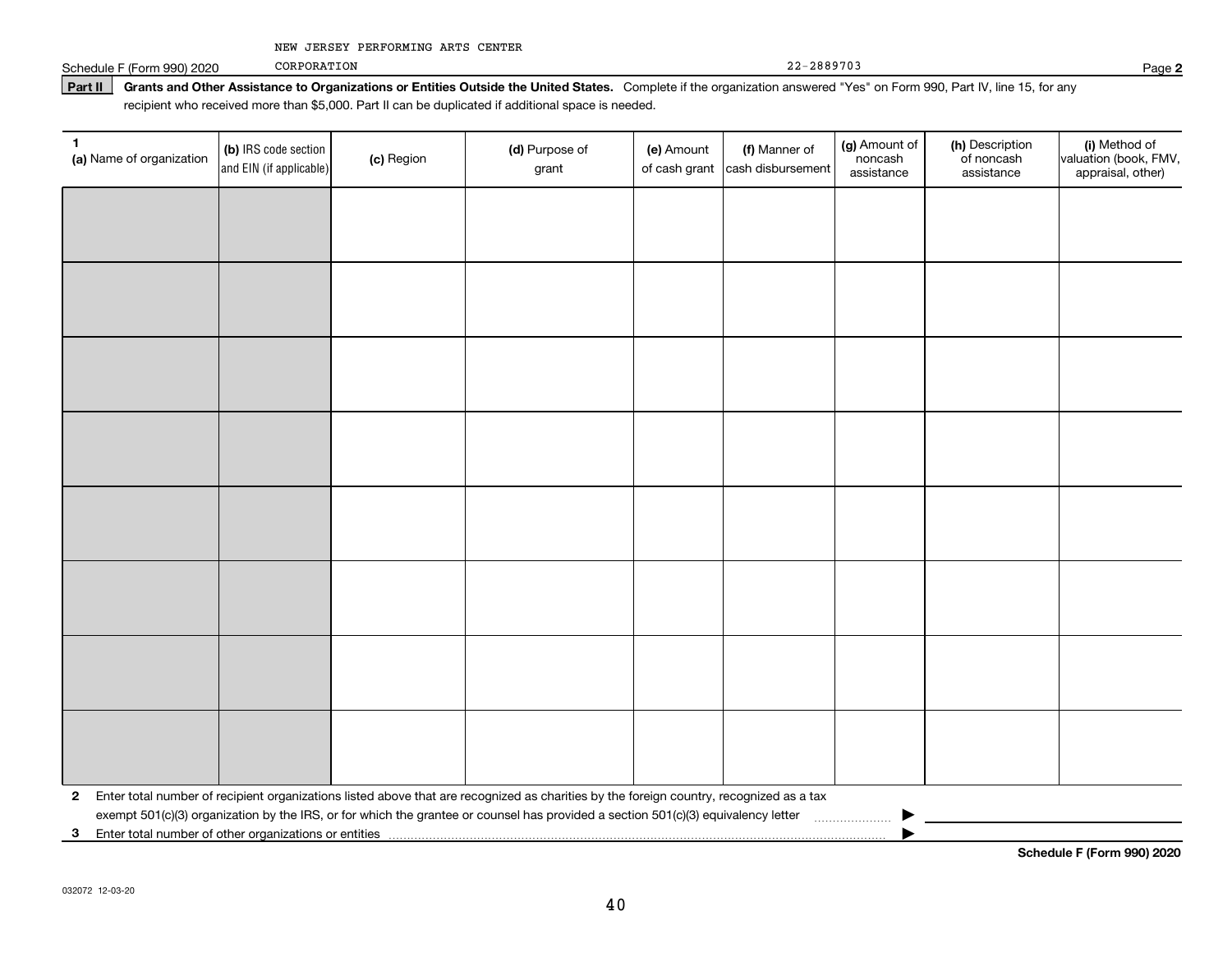|  |  | NEW JERSEY PERFORMING ARTS CENTER |  |  |  |
|--|--|-----------------------------------|--|--|--|
|--|--|-----------------------------------|--|--|--|

Schedule F (Form 990) 2020

CORPORATION

| ЮC | 22-2889703 |
|----|------------|
|----|------------|

Part III Grants and Other Assistance to Individuals Outside the United States. Complete if the organization answered "Yes" on Form 990, Part IV, line 16. Part III can be duplicated if additional space is needed.

| r art in car be daplicated in additional space is riceded<br>(a) Type of grant or assistance | (b) Region | (c) Number of<br>recipients | (d) Amount of<br>cash grant | (e) Manner of<br>cash disbursement | (f) Amount of<br>noncash<br>assistance | (g) Description of<br>noncash assistance | (h) Method of<br>valuation<br>(book, FMV,<br>appraisal, other) |
|----------------------------------------------------------------------------------------------|------------|-----------------------------|-----------------------------|------------------------------------|----------------------------------------|------------------------------------------|----------------------------------------------------------------|
|                                                                                              |            |                             |                             |                                    |                                        |                                          |                                                                |
|                                                                                              |            |                             |                             |                                    |                                        |                                          |                                                                |
|                                                                                              |            |                             |                             |                                    |                                        |                                          |                                                                |
|                                                                                              |            |                             |                             |                                    |                                        |                                          |                                                                |
|                                                                                              |            |                             |                             |                                    |                                        |                                          |                                                                |
|                                                                                              |            |                             |                             |                                    |                                        |                                          |                                                                |
|                                                                                              |            |                             |                             |                                    |                                        |                                          |                                                                |
|                                                                                              |            |                             |                             |                                    |                                        |                                          |                                                                |
|                                                                                              |            |                             |                             |                                    |                                        |                                          |                                                                |
|                                                                                              |            |                             |                             |                                    |                                        |                                          |                                                                |
|                                                                                              |            |                             |                             |                                    |                                        |                                          |                                                                |

**Schedule F (Form 990) 2020**

**3**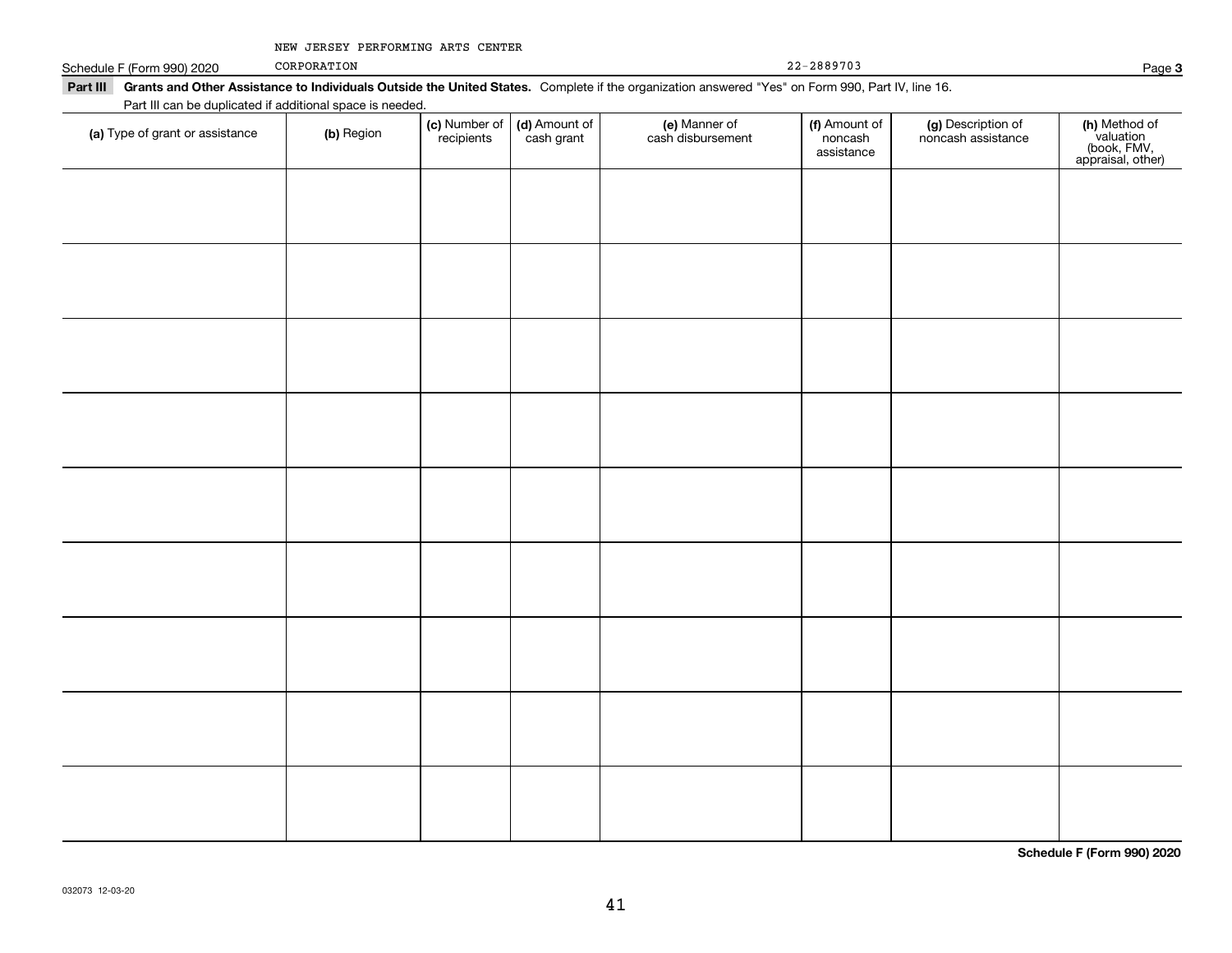|         | NEW JERSEY PERFORMING ARTS CENTER                                                                                                                                                                                              |                |         |
|---------|--------------------------------------------------------------------------------------------------------------------------------------------------------------------------------------------------------------------------------|----------------|---------|
|         | CORPORATION<br>Schedule F (Form 990) 2020                                                                                                                                                                                      | $22 - 2889703$ | Page 4  |
| Part IV | <b>Foreign Forms</b>                                                                                                                                                                                                           |                |         |
|         |                                                                                                                                                                                                                                |                |         |
| 1       | Was the organization a U.S. transferor of property to a foreign corporation during the tax year? If "Yes."                                                                                                                     |                |         |
|         | the organization may be required to file Form 926, Return by a U.S. Transferor of Property to a Foreign                                                                                                                        |                |         |
|         |                                                                                                                                                                                                                                | X<br>Yes       | Nο      |
|         |                                                                                                                                                                                                                                |                |         |
| 2       | Did the organization have an interest in a foreign trust during the tax year? If "Yes." the organization may                                                                                                                   |                |         |
|         | be required to separately file Form 3520, Annual Return To Report Transactions With Foreign Trusts and                                                                                                                         |                |         |
|         | Receipt of Certain Foreign Gifts, and/or Form 3520-A, Annual Information Return of Foreign Trust With a                                                                                                                        |                |         |
|         |                                                                                                                                                                                                                                | Yes            | x<br>No |
|         |                                                                                                                                                                                                                                |                |         |
| 3       | Did the organization have an ownership interest in a foreign corporation during the tax year? If "Yes."                                                                                                                        |                |         |
|         | the organization may be required to file Form 5471, Information Return of U.S. Persons With Respect to                                                                                                                         |                |         |
|         |                                                                                                                                                                                                                                | X  <br>Yes     | Nο      |
| 4       | Was the organization a direct or indirect shareholder of a passive foreign investment company or a                                                                                                                             |                |         |
|         | qualified electing fund during the tax year? If "Yes," the organization may be required to file Form 8621,                                                                                                                     |                |         |
|         | Information Return by a Shareholder of a Passive Foreign Investment Company or Qualified Electing                                                                                                                              |                |         |
|         | Fund (see Instructions for Form 8621) manufactured control to the form of the state of the control of the state of the state of the state of the state of the state of the state of the state of the state of the state of the | x  <br>Yes     | No      |
|         |                                                                                                                                                                                                                                |                |         |
| 5       | Did the organization have an ownership interest in a foreign partnership during the tax year? If "Yes."                                                                                                                        |                |         |
|         | the organization may be required to file Form 8865, Return of U.S. Persons With Respect to Certain                                                                                                                             |                |         |
|         |                                                                                                                                                                                                                                | X  <br>Yes     | No      |
| 6       | Did the organization have any operations in or related to any boycotting countries during the tax year? If                                                                                                                     |                |         |
|         | "Yes," the organization may be required to separately file Form 5713, International Boycott Report (see                                                                                                                        |                |         |
|         |                                                                                                                                                                                                                                | Yes            | No      |
|         |                                                                                                                                                                                                                                |                |         |

**Schedule F (Form 990) 2020**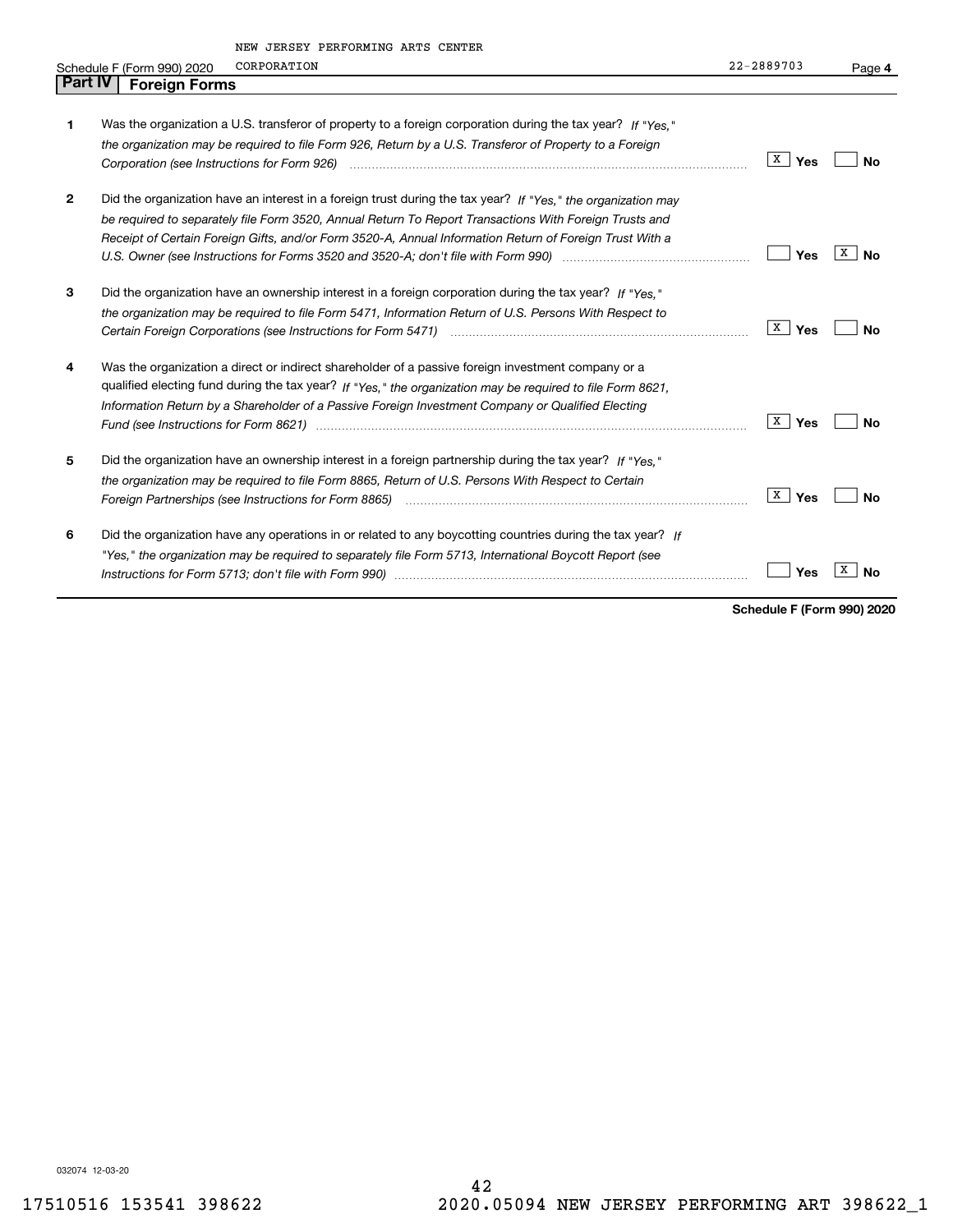#### Schedule F (Form 990) 2020 **Part V Supplemental Information** CORPORATION

Provide the information required by Part I, line 2 (monitoring of funds); Part I, line 3, column (f) (accounting method; amounts of investments vs. expenditures per region); Part II, line 1 (accounting method); Part III (accounting method); and Part III, column (c) (estimated number of recipients), as applicable. Also complete this part to provide any additional information. See instructions.

SCHEDULE F, PART I, LINE 3, COLUMN F

VALUATION

INVESTMENTS ARE VALUED AT FAIR MARKET VALUE.

**Schedule F (Form 990) 2020**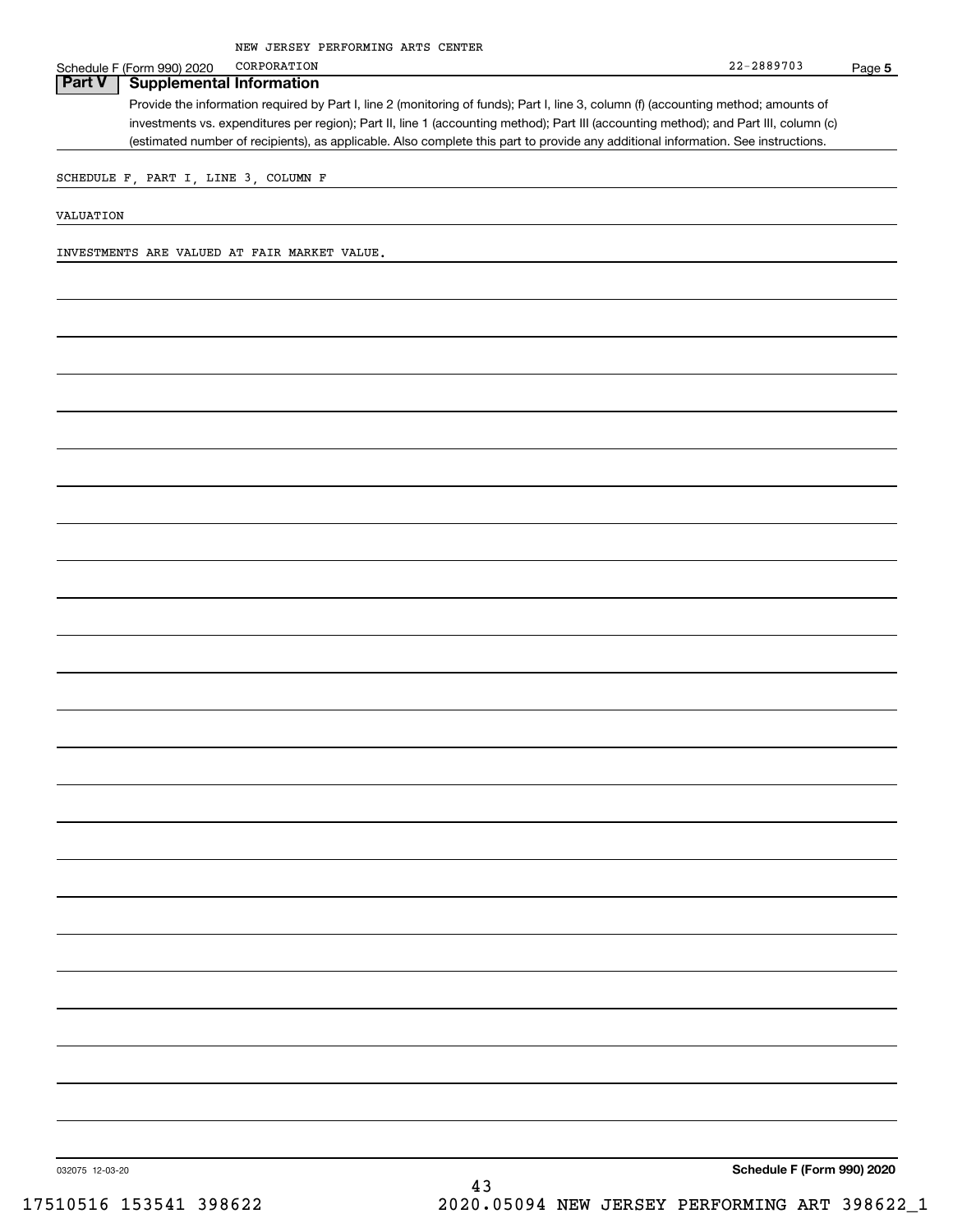| <b>SCHEDULE G</b>                                                                                                                                                        | <b>Supplemental Information Regarding Fundraising or Gaming Activities</b>                                                                                                                                                                                                                                                                                                                                                                                                                                                                                                                          |                                                                            |    |                                             |                                                                            |                    | OMB No. 1545-0047                                       |  |
|--------------------------------------------------------------------------------------------------------------------------------------------------------------------------|-----------------------------------------------------------------------------------------------------------------------------------------------------------------------------------------------------------------------------------------------------------------------------------------------------------------------------------------------------------------------------------------------------------------------------------------------------------------------------------------------------------------------------------------------------------------------------------------------------|----------------------------------------------------------------------------|----|---------------------------------------------|----------------------------------------------------------------------------|--------------------|---------------------------------------------------------|--|
| (Form 990 or 990-EZ)                                                                                                                                                     | Complete if the organization answered "Yes" on Form 990, Part IV, line 17, 18, or 19, or if the<br>organization entered more than \$15,000 on Form 990-EZ, line 6a.                                                                                                                                                                                                                                                                                                                                                                                                                                 |                                                                            |    |                                             |                                                                            |                    |                                                         |  |
| Department of the Treasury<br>Internal Revenue Service                                                                                                                   | Attach to Form 990 or Form 990-EZ.                                                                                                                                                                                                                                                                                                                                                                                                                                                                                                                                                                  |                                                                            |    |                                             |                                                                            |                    | <b>Open to Public</b><br>Inspection                     |  |
| Name of the organization                                                                                                                                                 | Go to www.irs.gov/Form990 for instructions and the latest information.<br>NEW JERSEY PERFORMING ARTS CENTER                                                                                                                                                                                                                                                                                                                                                                                                                                                                                         |                                                                            |    |                                             |                                                                            |                    | <b>Employer identification number</b>                   |  |
| CORPORATION                                                                                                                                                              |                                                                                                                                                                                                                                                                                                                                                                                                                                                                                                                                                                                                     |                                                                            |    |                                             | 22-2889703                                                                 |                    |                                                         |  |
| Part I<br>required to complete this part.                                                                                                                                | Fundraising Activities. Complete if the organization answered "Yes" on Form 990, Part IV, line 17. Form 990-EZ filers are not                                                                                                                                                                                                                                                                                                                                                                                                                                                                       |                                                                            |    |                                             |                                                                            |                    |                                                         |  |
| X<br>Mail solicitations<br>a<br>X<br>Internet and email solicitations<br>b<br>$\boxed{\text{X}}$ Phone solicitations<br>c<br>$\overline{X}$ In-person solicitations<br>d | 1 Indicate whether the organization raised funds through any of the following activities. Check all that apply.<br>$f[X]$ Solicitation of government grants<br>$g X$ Special fundraising events<br><b>2 a</b> Did the organization have a written or oral agreement with any individual (including officers, directors, trustees, or<br>key employees listed in Form 990, Part VII) or entity in connection with professional fundraising services?<br><b>b</b> If "Yes," list the 10 highest paid individuals or entities (fundraisers) pursuant to agreements under which the fundraiser is to be |                                                                            |    | $e X$ Solicitation of non-government grants |                                                                            | $\overline{X}$ Yes | No                                                      |  |
| compensated at least \$5,000 by the organization.                                                                                                                        |                                                                                                                                                                                                                                                                                                                                                                                                                                                                                                                                                                                                     |                                                                            |    |                                             |                                                                            |                    |                                                         |  |
| (i) Name and address of individual<br>or entity (fundraiser)                                                                                                             | (ii) Activity                                                                                                                                                                                                                                                                                                                                                                                                                                                                                                                                                                                       | (iii) Did<br>fundraiser<br>have custody<br>or control of<br>contributions? |    | (iv) Gross receipts<br>from activity        | (v) Amount paid<br>to (or retained by)<br>fundraiser<br>listed in col. (i) |                    | (vi) Amount paid<br>to (or retained by)<br>organization |  |
| GAIL P. STONE EVENTS, INC. -                                                                                                                                             |                                                                                                                                                                                                                                                                                                                                                                                                                                                                                                                                                                                                     | Yes                                                                        | No |                                             |                                                                            |                    |                                                         |  |
| 2932 VAUXHALL ROAD, VAUXHALL,                                                                                                                                            | SPECIAL EVENTS                                                                                                                                                                                                                                                                                                                                                                                                                                                                                                                                                                                      |                                                                            | x  | 2, 143, 430.                                | 51,460.                                                                    |                    | 2,091,970.                                              |  |
| IBIDMOBILE.NET - 268 BERKELEY                                                                                                                                            |                                                                                                                                                                                                                                                                                                                                                                                                                                                                                                                                                                                                     |                                                                            |    |                                             |                                                                            |                    |                                                         |  |
| PLACE #5, BROOKLYN, NY 11215                                                                                                                                             | FUNDRAISING PLATFORM                                                                                                                                                                                                                                                                                                                                                                                                                                                                                                                                                                                |                                                                            | X  | 305,902.                                    | 6,950.                                                                     |                    | 298,952.                                                |  |
| LKA FUNDRASISING &                                                                                                                                                       |                                                                                                                                                                                                                                                                                                                                                                                                                                                                                                                                                                                                     |                                                                            |    |                                             |                                                                            |                    |                                                         |  |
| COMMUNICATIONS - 4800 S                                                                                                                                                  | FUNDRAISING STRATEGY                                                                                                                                                                                                                                                                                                                                                                                                                                                                                                                                                                                |                                                                            | X  | 238,444.                                    | 49,535.                                                                    |                    | 188,909.                                                |  |
| T BELMEAR ENTERPRISES, LLC -                                                                                                                                             |                                                                                                                                                                                                                                                                                                                                                                                                                                                                                                                                                                                                     |                                                                            |    |                                             |                                                                            |                    |                                                         |  |
| 1070 MORRIS AVE, SUITE 1440,                                                                                                                                             | FUNDRAISING STRATEGY                                                                                                                                                                                                                                                                                                                                                                                                                                                                                                                                                                                |                                                                            | X  | 0.                                          | 26,000.                                                                    |                    | $-26,000.$                                              |  |
| WALNUT HILL ADVISORS -                                                                                                                                                   |                                                                                                                                                                                                                                                                                                                                                                                                                                                                                                                                                                                                     |                                                                            |    |                                             |                                                                            |                    |                                                         |  |
| JEFFREY STEWART, 667 MADISON                                                                                                                                             | FUNDRAISING STRATEGY                                                                                                                                                                                                                                                                                                                                                                                                                                                                                                                                                                                |                                                                            | X  | 0.                                          | 22,500.                                                                    |                    | $-22,500.$                                              |  |
| GRAND ARMY ADVISORS, LLC -                                                                                                                                               |                                                                                                                                                                                                                                                                                                                                                                                                                                                                                                                                                                                                     |                                                                            |    |                                             |                                                                            |                    |                                                         |  |
| 268 BERKELEY PLACE #5,                                                                                                                                                   | FUNDRAISING STRATEGY                                                                                                                                                                                                                                                                                                                                                                                                                                                                                                                                                                                |                                                                            | X  | 0.                                          | 8,000.                                                                     |                    | $-8$ ,000.                                              |  |
| KAREN BROOKS-HOPKINS - 216                                                                                                                                               |                                                                                                                                                                                                                                                                                                                                                                                                                                                                                                                                                                                                     |                                                                            |    |                                             |                                                                            |                    |                                                         |  |
| GARFIELD PLACE, BROOKLYN, NY                                                                                                                                             | FUNDRAISING STRATEGY                                                                                                                                                                                                                                                                                                                                                                                                                                                                                                                                                                                |                                                                            | х  | 0.                                          | 6,250.                                                                     |                    | $-6,250.$                                               |  |
|                                                                                                                                                                          |                                                                                                                                                                                                                                                                                                                                                                                                                                                                                                                                                                                                     |                                                                            |    |                                             |                                                                            |                    |                                                         |  |
|                                                                                                                                                                          |                                                                                                                                                                                                                                                                                                                                                                                                                                                                                                                                                                                                     |                                                                            |    |                                             |                                                                            |                    |                                                         |  |
| Total                                                                                                                                                                    |                                                                                                                                                                                                                                                                                                                                                                                                                                                                                                                                                                                                     |                                                                            |    | 2,687,776.                                  | 170,695.                                                                   |                    | 2,517,081.                                              |  |
| or licensing.                                                                                                                                                            | 3 List all states in which the organization is registered or licensed to solicit contributions or has been notified it is exempt from registration                                                                                                                                                                                                                                                                                                                                                                                                                                                  |                                                                            |    |                                             |                                                                            |                    |                                                         |  |
| FL, NJ, NY, PA                                                                                                                                                           |                                                                                                                                                                                                                                                                                                                                                                                                                                                                                                                                                                                                     |                                                                            |    |                                             |                                                                            |                    |                                                         |  |

LHA For Paperwork Reduction Act Notice, see the Instructions for Form 990 or 990-EZ. Schedule G (Form 990 or 990-EZ) 2020 SEE PART IV FOR CONTINUATIONS

032081 11-25-20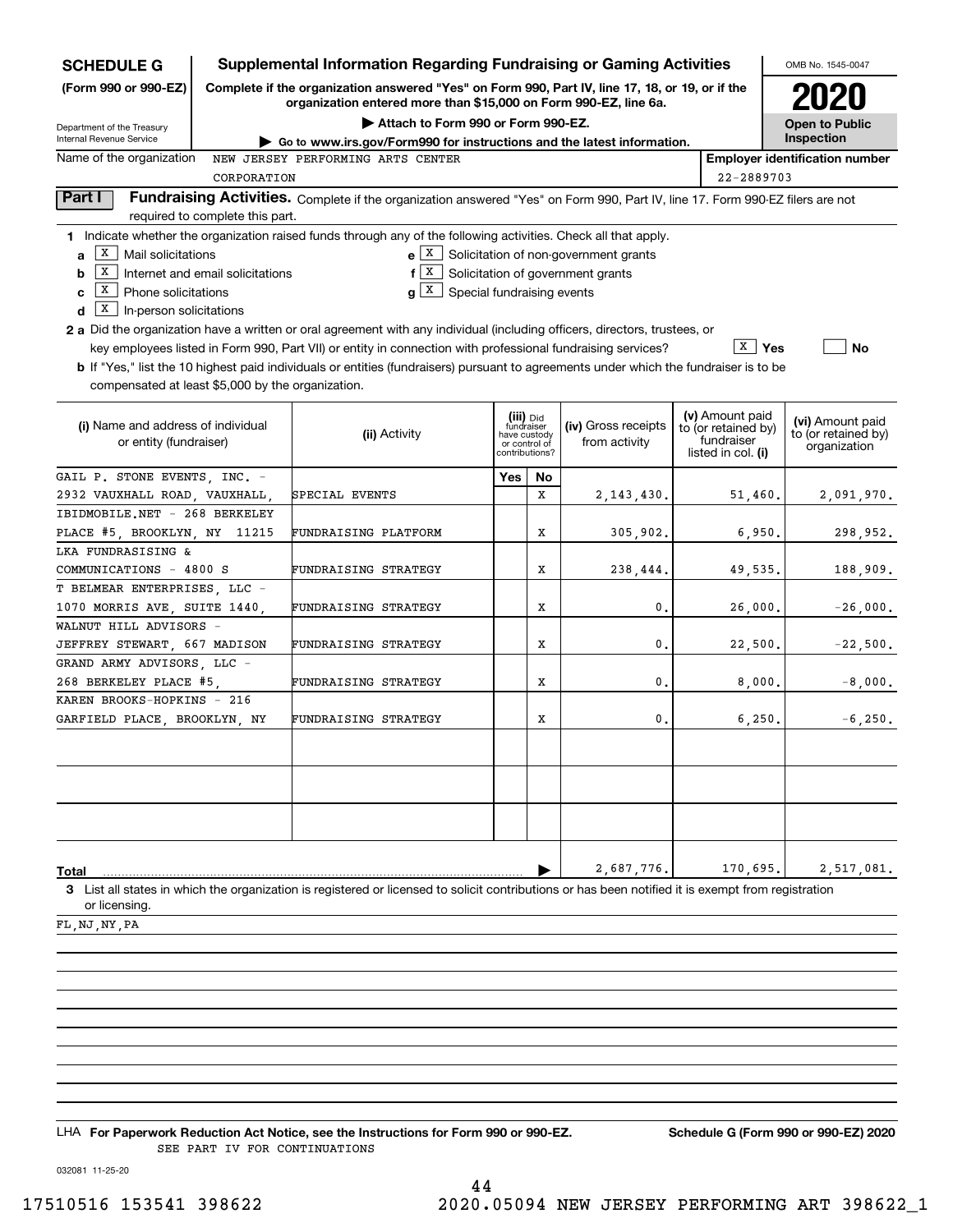NEW JERSEY PERFORMING ARTS CENTER 22-2889703 **2**Schedule G (Form 990 or 990-EZ) 2020 Page CORPORATION**Part II** | Fundraising Events. Complete if the organization answered "Yes" on Form 990, Part IV, line 18, or reported more than \$15,000 of fundraising event contributions and gross income on Form 990-EZ, lines 1 and 6b. List events with gross receipts greater than \$5,000. (c) Other events **(a)** Event #1  $\vert$  **(b)** Event #2 **(d)**  Total events NONE(add col. **(a)** through LUNCHEON GALAcol. **(c)**) (event type) (event type) (total number) Revenue Revenue 1,837,475. 305,955. 2,143,430. **1**Gross receipts ~~~~~~~~~~~~~~ 1,837,475. 295,555. 2,133,030. **2** Less: Contributions ................................ 10,400. 10,400. Gross income (line 1 minus line 2) **3**. . . . . . . . . . . . **4** Cash prizes <sub>………………………………………</sub> **5**Noncash prizes ~~~~~~~~~~~~~ Direct Expenses Direct Expenses Rent/facility costs ~~~~~~~~~~~~**6**14,859. 6,572. 21,431. **7**Food and beverages 31,446. 19,847. 51,293. **8**Entertainment ~~~~~~~~~~~~~~ 107,799. 68,905. 176,704. Other direct expenses ................... **9**

**Part III | Gaming.** Complete if the organization answered "Yes" on Form 990, Part IV, line 19, or reported more than

\$15,000 on Form 990-EZ, line 6a.

**10** Direct expense summary. Add lines 4 through 9 in column (d) **11** Net income summary. Subtract line 10 from line 3, column (d)

|                 |   | \$15,000 on Form 990-EZ, line 6a.                                                                                                            |                |                                                  |                       |                                                     |
|-----------------|---|----------------------------------------------------------------------------------------------------------------------------------------------|----------------|--------------------------------------------------|-----------------------|-----------------------------------------------------|
| Revenue         |   |                                                                                                                                              | (a) Bingo      | (b) Pull tabs/instant<br>bingo/progressive bingo | (c) Other gaming      | (d) Total gaming (add<br>col. (a) through col. (c)) |
|                 | 1 |                                                                                                                                              |                |                                                  |                       |                                                     |
|                 | 2 |                                                                                                                                              |                |                                                  |                       |                                                     |
|                 | 3 |                                                                                                                                              |                |                                                  |                       |                                                     |
| Direct Expenses | 4 |                                                                                                                                              |                |                                                  |                       |                                                     |
|                 | 5 |                                                                                                                                              |                |                                                  | 36.                   | 36.                                                 |
|                 | 6 |                                                                                                                                              | %<br><b>No</b> | % I<br>No                                        | %<br><b>No</b>        |                                                     |
|                 | 7 | Direct expense summary. Add lines 2 through 5 in column (d) [11] manuscription contract expense summary. Add lines 2 through 5 in column (d) |                |                                                  | $\blacktriangleright$ | 36.                                                 |
|                 | 8 |                                                                                                                                              |                |                                                  |                       | <36.>                                               |
| 9               |   | Enter the state(s) in which the organization conducts gaming activities: NJ                                                                  |                |                                                  |                       |                                                     |
|                 |   |                                                                                                                                              |                |                                                  |                       | $\boxed{\mathbf{x}}$<br>Yes<br><b>No</b>            |
|                 |   |                                                                                                                                              |                |                                                  |                       |                                                     |
|                 |   |                                                                                                                                              |                |                                                  |                       | $\mathbf{x}$<br>Yes<br><b>No</b>                    |
|                 |   |                                                                                                                                              |                |                                                  |                       |                                                     |

032082 11-25-20

**Schedule G (Form 990 or 990-EZ) 2020**

 $\blacktriangleright$ 

249,428.  $-239,028.$ 

…… ▶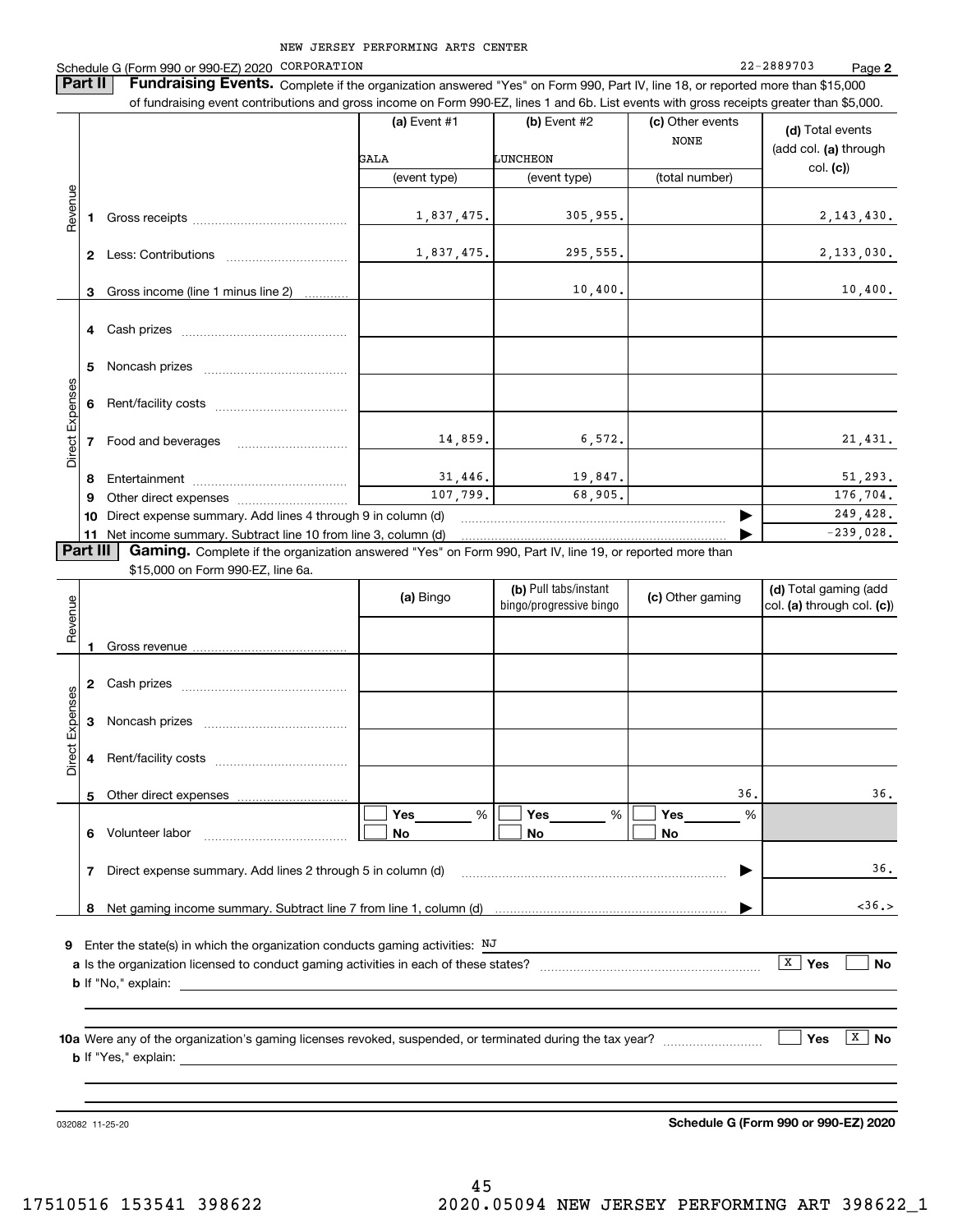| Schedule G (Form 990 or 990-EZ) 2020 CORPORATION                                                                                                                                                                                                      |                                      | 22-2889703 | Page 3                  |
|-------------------------------------------------------------------------------------------------------------------------------------------------------------------------------------------------------------------------------------------------------|--------------------------------------|------------|-------------------------|
|                                                                                                                                                                                                                                                       |                                      | Yes        | $\overline{X}$ No       |
| 12 Is the organization a grantor, beneficiary or trustee of a trust, or a member of a partnership or other entity formed                                                                                                                              |                                      |            |                         |
|                                                                                                                                                                                                                                                       |                                      | Yes        | $\sqrt{X}$ No           |
| 13 Indicate the percentage of gaming activity conducted in:                                                                                                                                                                                           |                                      |            |                         |
|                                                                                                                                                                                                                                                       |                                      | 13а        | 100.00 %                |
| <b>b</b> An outside facility <i>www.communicality www.communicality.communicality www.communicality www.communicality.com</i><br>14 Enter the name and address of the person who prepares the organization's gaming/special events books and records: |                                      | 13b        | %                       |
|                                                                                                                                                                                                                                                       |                                      |            |                         |
| Name > YOLANDA DOGANAY                                                                                                                                                                                                                                |                                      |            |                         |
| Address > ONE CENTER STREET - NEWARK, NJ 07102                                                                                                                                                                                                        |                                      |            |                         |
|                                                                                                                                                                                                                                                       |                                      | Yes        | $\sqrt{X}$ No           |
|                                                                                                                                                                                                                                                       |                                      |            |                         |
|                                                                                                                                                                                                                                                       |                                      |            |                         |
| c If "Yes," enter name and address of the third party:                                                                                                                                                                                                |                                      |            |                         |
| Name $\blacktriangleright$                                                                                                                                                                                                                            |                                      |            |                         |
|                                                                                                                                                                                                                                                       |                                      |            |                         |
| Address $\blacktriangleright$                                                                                                                                                                                                                         |                                      |            |                         |
|                                                                                                                                                                                                                                                       |                                      |            |                         |
| Gaming manager information:<br>16.                                                                                                                                                                                                                    |                                      |            |                         |
| Name LENNON REGISTER                                                                                                                                                                                                                                  |                                      |            |                         |
| Gaming manager compensation > \$                                                                                                                                                                                                                      |                                      |            |                         |
|                                                                                                                                                                                                                                                       |                                      |            |                         |
| Description of services provided > OVERALL MANAGEMENT                                                                                                                                                                                                 |                                      |            |                         |
|                                                                                                                                                                                                                                                       |                                      |            |                         |
|                                                                                                                                                                                                                                                       |                                      |            |                         |
| X<br>Director/officer<br>Employee<br>Independent contractor                                                                                                                                                                                           |                                      |            |                         |
|                                                                                                                                                                                                                                                       |                                      |            |                         |
| <b>17</b> Mandatory distributions:                                                                                                                                                                                                                    |                                      |            |                         |
| a Is the organization required under state law to make charitable distributions from the gaming proceeds to                                                                                                                                           |                                      | 」Yes       | $\boxed{\texttt{X}}$ No |
| retain the state gaming license?<br><b>b</b> Enter the amount of distributions required under state law to be distributed to other exempt organizations or spent in the                                                                               |                                      |            |                         |
| organization's own exempt activities during the tax year $\triangleright$ \$                                                                                                                                                                          |                                      |            |                         |
| Part IV<br>Supplemental Information. Provide the explanations required by Part I, line 2b, columns (iii) and (v); and Part III, lines 9, 9b, 10b,                                                                                                     |                                      |            |                         |
| 15b, 15c, 16, and 17b, as applicable. Also provide any additional information. See instructions.                                                                                                                                                      |                                      |            |                         |
| SCHEDULE G, PART I, LINE 2B, LIST OF TEN HIGHEST PAID FUNDRAISERS:                                                                                                                                                                                    |                                      |            |                         |
|                                                                                                                                                                                                                                                       |                                      |            |                         |
|                                                                                                                                                                                                                                                       |                                      |            |                         |
| (I) NAME OF FUNDRAISER: GAIL P. STONE EVENTS, INC.                                                                                                                                                                                                    |                                      |            |                         |
|                                                                                                                                                                                                                                                       |                                      |            |                         |
| (I) ADDRESS OF FUNDRAISER: 2932 VAUXHALL ROAD, VAUXHALL, NJ<br>07088                                                                                                                                                                                  |                                      |            |                         |
|                                                                                                                                                                                                                                                       |                                      |            |                         |
|                                                                                                                                                                                                                                                       |                                      |            |                         |
| (I) NAME OF FUNDRAISER: LKA FUNDRASISING & COMMUNICATIONS                                                                                                                                                                                             |                                      |            |                         |
| (I) ADDRESS OF FUNDRAISER:                                                                                                                                                                                                                            |                                      |            |                         |
| 4800 S MACADAM AVE SUITE 240, PORTLAND, OR<br>97239                                                                                                                                                                                                   |                                      |            |                         |
|                                                                                                                                                                                                                                                       |                                      |            |                         |
| 032083 11-25-20                                                                                                                                                                                                                                       | Schedule G (Form 990 or 990-EZ) 2020 |            |                         |

46 17510516 153541 398622 2020.05094 NEW JERSEY PERFORMING ART 398622\_1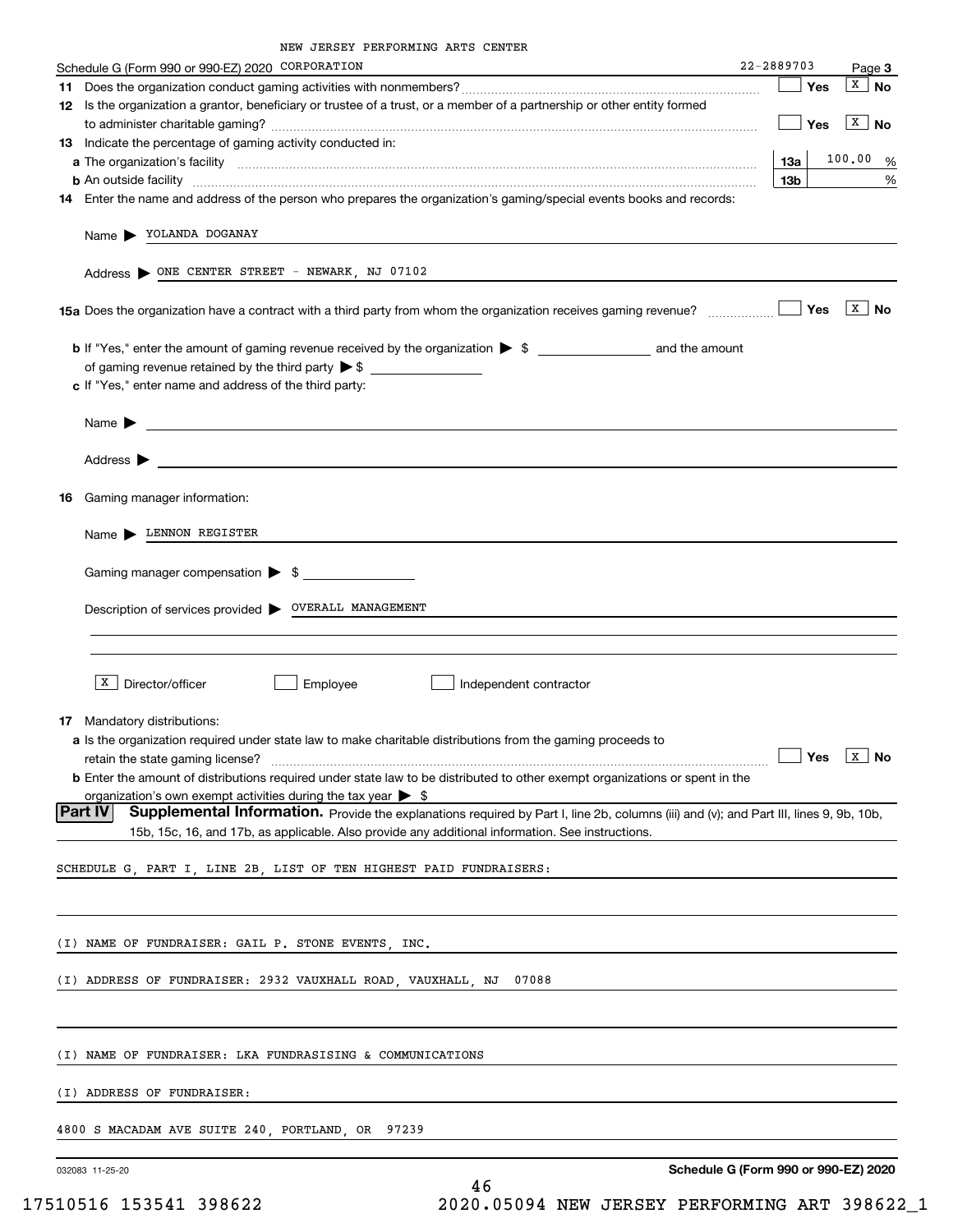# **Part IV** Supplemental Information (continued)

(I) NAME OF FUNDRAISER: T BELMEAR ENTERPRISES, LLC

(I) ADDRESS OF FUNDRAISER: 1070 MORRIS AVE, SUITE 1440, UNION, NJ 07083

(I) NAME OF FUNDRAISER: WALNUT HILL ADVISORS

(I) ADDRESS OF FUNDRAISER:

JEFFREY STEWART, 667 MADISON AVE, NEW YORK, NY 10065

(I) NAME OF FUNDRAISER: GRAND ARMY ADVISORS, LLC

(I) ADDRESS OF FUNDRAISER: 268 BERKELEY PLACE #5, BROOKLYN, NY 11217

(I) NAME OF FUNDRAISER: KAREN BROOKS-HOPKINS

(I) ADDRESS OF FUNDRAISER: 216 GARFIELD PLACE, BROOKLYN, NY 11215

SCHEDULE G, PART I, LINE 2B, COLUMNS (IV)-(VI)

FUNDRAISING ACTIVITIES

THE NEW JERSEY PERFORMING ARTS CENTER UTILIZES THE SERVICES OF SEVERAL

FUNDRAISING ADVISORS TO CONSULT ON THE FUNDRAISING STRATEGY OF THE

ORGANIZATION.

DUE TO THE NATURE OF THESE ARRANGEMENTS IT IS UNFEASIBLE TO DEVISE A

SYSTEM TO TRACK RECEIPTS RELATED TO CERTAIN FUNDRAISERS OR FUNDRAISING

PROJECTS. AS SUCH, THE NEW JERSEY PERFORMING ARTS CENTER IS UNABLE TO

REASONABLY DETERMINE THE GROSS RECEIPTS FROM THE FUNDRAISING ACTIVITIES

WHICH ARE SOLELY ATTRIBUTABLE TO CERTAIN OF THESE ADVISORS.

SCHEDULE G, PART I, LINE 2B, COL (V)

FUNDRAISING VS. REIMBURSEMENT EXPLANATION

GRAND ARMY ADVISORS, LLC

032084 04-01-20

**Schedule G (Form 990 or 990-EZ)**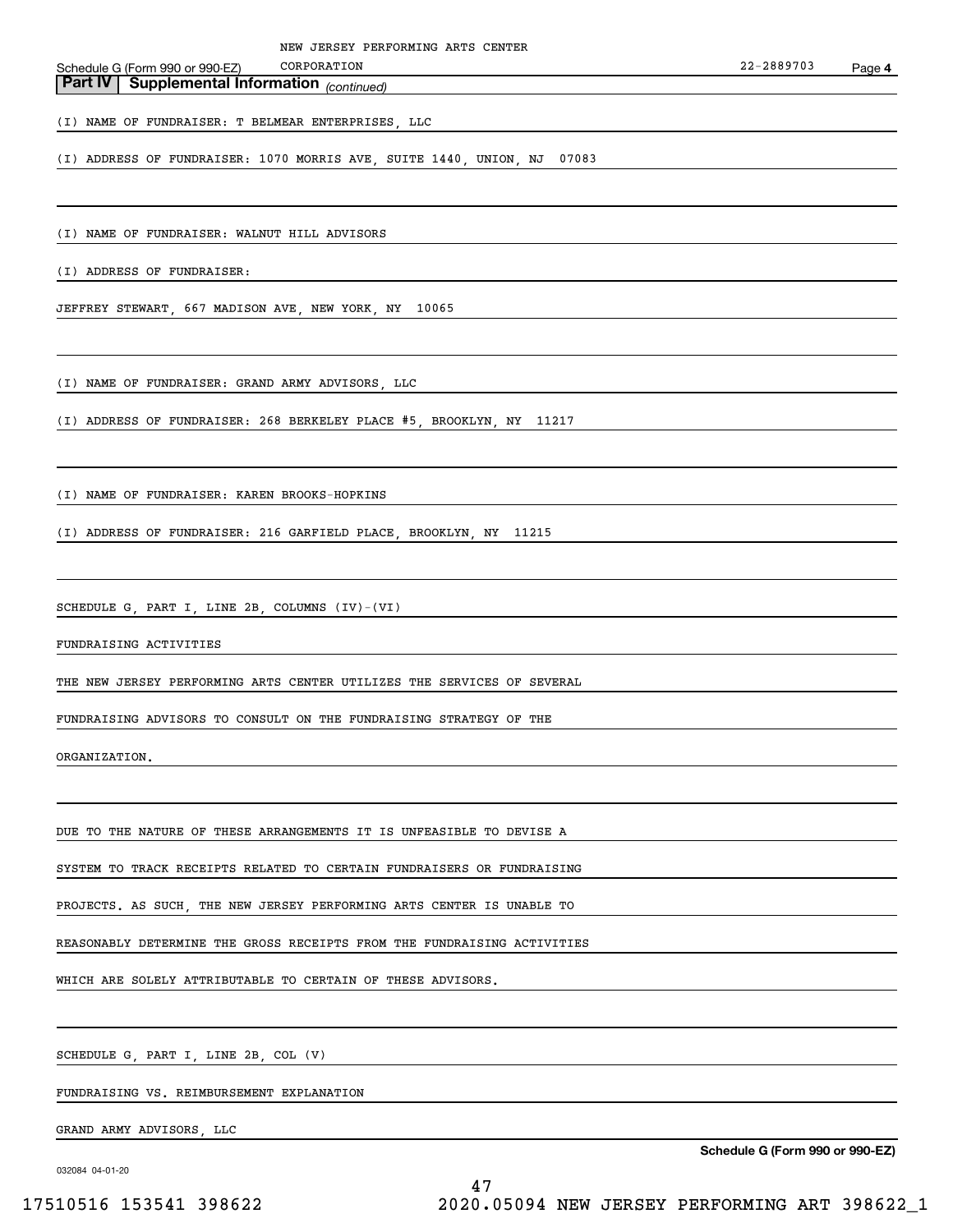### **Part IV** Supplemental Information (continued) Schedule G (Form 990 or 990-EZ)

FIXED FEE FOR FUNDRAISING STRATEGY

GAIL P. STONE EVENTS, INC.

FIXED RETAINER FEE PLUS ACTUAL REIMBURSABLE EXPENSES FOR TRAVEL,

PARKING, PRINTING AND MEETING MATERIALS.

IBIDMOBILE.NET

FIXED FEE FOR FUNDRAISING PLATFORM

LKA FUNDRASISING & COMMUNICATIONS

FIXED FEE FOR FUNDRAISING STRATEGY

T BELMEAR ENTERPRISES, LLC

FIXED FEE FOR FUNDRAISING STRATEGY

WALNUT HILL ADVISORS

FIXED FEE FOR FUNDRAISING STRATEGY

KAREN BROOKS-HOPKINS

FIXED FEE FOR FUNDRAISING STRATEGY

SCHEDULE G, PART II, LINES 2 AND 11

FUNDRAISING EVENTS

NJPAC RECEIVED \$1,837,475 OF CHARITABLE CONTRIBUTIONS CONNECTED TO THE

GALA FUNDRAISING EVENT. THE CALCULATION ON SCHEDULE G, PART II

SUBTRACTS THESE CHARITABLE CONTRIBUTIONS FROM GROSS RECEIPTS TO

CALCULATE NET INCOME OF (\$154,104). THIS IS NOT AN INDICATION THAT THE

EVENT SUSTAINED A LOSS.

032084 04-01-20

**Schedule G (Form 990 or 990-EZ)**

48 17510516 153541 398622 2020.05094 NEW JERSEY PERFORMING ART 398622\_1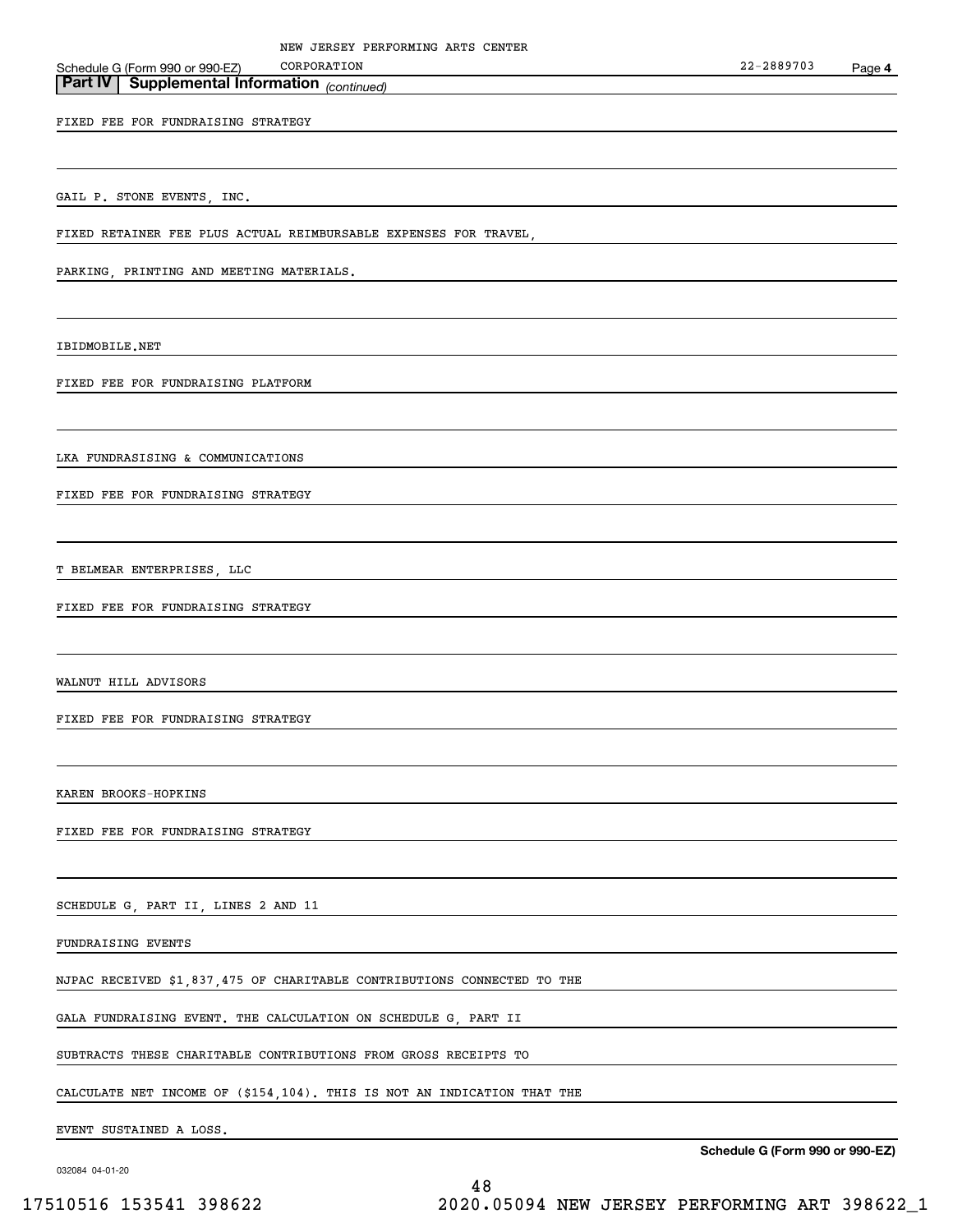| Schedule G (Form 990 or 990-EZ) CORPORATION<br><b>Part IV   Supplemental Information</b> (continued) | $22 - 2889703$                   | Page 4 |
|------------------------------------------------------------------------------------------------------|----------------------------------|--------|
|                                                                                                      |                                  |        |
|                                                                                                      |                                  |        |
|                                                                                                      |                                  |        |
|                                                                                                      |                                  |        |
|                                                                                                      |                                  |        |
|                                                                                                      |                                  |        |
|                                                                                                      |                                  |        |
|                                                                                                      |                                  |        |
|                                                                                                      |                                  |        |
|                                                                                                      |                                  |        |
|                                                                                                      |                                  |        |
|                                                                                                      |                                  |        |
|                                                                                                      |                                  |        |
|                                                                                                      |                                  |        |
|                                                                                                      |                                  |        |
|                                                                                                      |                                  |        |
|                                                                                                      |                                  |        |
|                                                                                                      |                                  |        |
|                                                                                                      |                                  |        |
|                                                                                                      |                                  |        |
|                                                                                                      |                                  |        |
|                                                                                                      |                                  |        |
|                                                                                                      |                                  |        |
|                                                                                                      |                                  |        |
|                                                                                                      |                                  |        |
|                                                                                                      |                                  |        |
|                                                                                                      |                                  |        |
|                                                                                                      |                                  |        |
|                                                                                                      |                                  |        |
|                                                                                                      |                                  |        |
|                                                                                                      |                                  |        |
|                                                                                                      |                                  |        |
|                                                                                                      |                                  |        |
|                                                                                                      | Cabadule O (Fause 000 au 000 F7) |        |

**Schedule G (Form 990 or 990-EZ)**

032084 04-01-20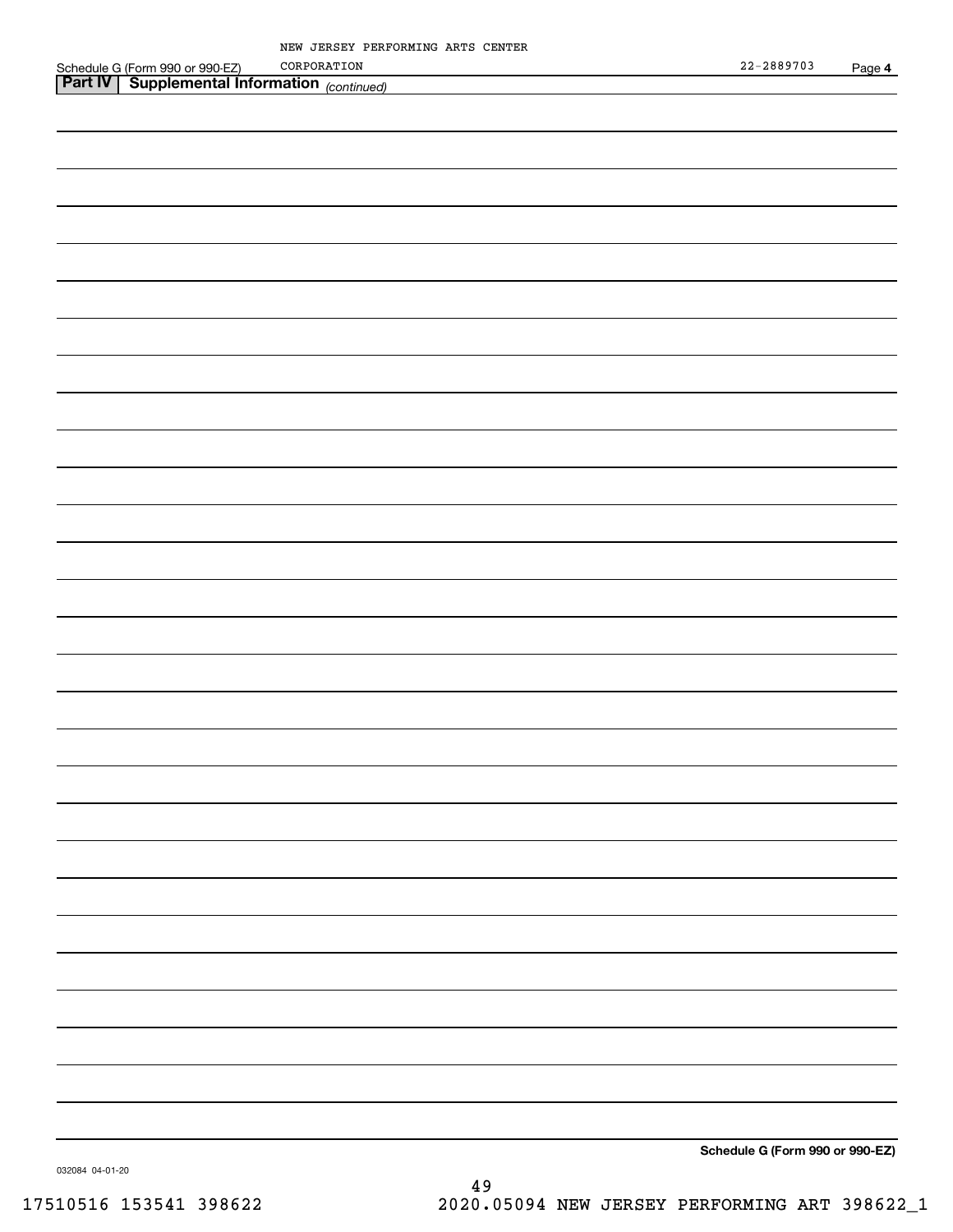| <b>SCHEDULE I</b>                                                                                                                                                                       |                                                                                                                                       | <b>Grants and Other Assistance to Organizations,</b> |                                                       |                                         |                                                                |                                          | OMB No. 1545-0047                     |  |  |
|-----------------------------------------------------------------------------------------------------------------------------------------------------------------------------------------|---------------------------------------------------------------------------------------------------------------------------------------|------------------------------------------------------|-------------------------------------------------------|-----------------------------------------|----------------------------------------------------------------|------------------------------------------|---------------------------------------|--|--|
| (Form 990)                                                                                                                                                                              | Governments, and Individuals in the United States<br>Complete if the organization answered "Yes" on Form 990, Part IV, line 21 or 22. |                                                      |                                                       |                                         |                                                                |                                          |                                       |  |  |
| Department of the Treasury                                                                                                                                                              |                                                                                                                                       |                                                      | Attach to Form 990.                                   |                                         |                                                                |                                          | <b>Open to Public</b>                 |  |  |
| Internal Revenue Service                                                                                                                                                                |                                                                                                                                       |                                                      | Go to www.irs.gov/Form990 for the latest information. |                                         |                                                                |                                          | Inspection                            |  |  |
| NEW JERSEY PERFORMING ARTS CENTER<br>Name of the organization<br>CORPORATION                                                                                                            |                                                                                                                                       | <b>Employer identification number</b><br>22-2889703  |                                                       |                                         |                                                                |                                          |                                       |  |  |
| Part I<br><b>General Information on Grants and Assistance</b>                                                                                                                           |                                                                                                                                       |                                                      |                                                       |                                         |                                                                |                                          |                                       |  |  |
| Does the organization maintain records to substantiate the amount of the grants or assistance, the grantees' eligibility for the grants or assistance, and the selection<br>$\mathbf 1$ |                                                                                                                                       |                                                      |                                                       |                                         |                                                                |                                          |                                       |  |  |
|                                                                                                                                                                                         |                                                                                                                                       |                                                      |                                                       |                                         |                                                                |                                          | $X \mid Y$ es<br>  No                 |  |  |
| Describe in Part IV the organization's procedures for monitoring the use of grant funds in the United States.<br>$\mathbf{2}$                                                           |                                                                                                                                       |                                                      |                                                       |                                         |                                                                |                                          |                                       |  |  |
| Part II<br>Grants and Other Assistance to Domestic Organizations and Domestic Governments. Complete if the organization answered "Yes" on Form 990, Part IV, line 21, for any           |                                                                                                                                       |                                                      |                                                       |                                         |                                                                |                                          |                                       |  |  |
| recipient that received more than \$5,000. Part II can be duplicated if additional space is needed.                                                                                     |                                                                                                                                       |                                                      |                                                       |                                         |                                                                |                                          |                                       |  |  |
| <b>1 (a)</b> Name and address of organization<br>or government                                                                                                                          | $(b)$ EIN                                                                                                                             | (c) IRC section<br>(if applicable)                   | (d) Amount of<br>cash grant                           | (e) Amount of<br>non-cash<br>assistance | (f) Method of<br>valuation (book,<br>FMV, appraisal,<br>other) | (g) Description of<br>noncash assistance | (h) Purpose of grant<br>or assistance |  |  |
|                                                                                                                                                                                         |                                                                                                                                       |                                                      |                                                       |                                         |                                                                |                                          |                                       |  |  |
|                                                                                                                                                                                         |                                                                                                                                       |                                                      |                                                       |                                         |                                                                |                                          |                                       |  |  |
|                                                                                                                                                                                         |                                                                                                                                       |                                                      |                                                       |                                         |                                                                |                                          |                                       |  |  |
|                                                                                                                                                                                         |                                                                                                                                       |                                                      |                                                       |                                         |                                                                |                                          |                                       |  |  |
|                                                                                                                                                                                         |                                                                                                                                       |                                                      |                                                       |                                         |                                                                |                                          |                                       |  |  |
|                                                                                                                                                                                         |                                                                                                                                       |                                                      |                                                       |                                         |                                                                |                                          |                                       |  |  |
|                                                                                                                                                                                         |                                                                                                                                       |                                                      |                                                       |                                         |                                                                |                                          |                                       |  |  |
|                                                                                                                                                                                         |                                                                                                                                       |                                                      |                                                       |                                         |                                                                |                                          |                                       |  |  |
|                                                                                                                                                                                         |                                                                                                                                       |                                                      |                                                       |                                         |                                                                |                                          |                                       |  |  |
|                                                                                                                                                                                         |                                                                                                                                       |                                                      |                                                       |                                         |                                                                |                                          |                                       |  |  |
|                                                                                                                                                                                         |                                                                                                                                       |                                                      |                                                       |                                         |                                                                |                                          |                                       |  |  |
|                                                                                                                                                                                         |                                                                                                                                       |                                                      |                                                       |                                         |                                                                |                                          |                                       |  |  |
| Enter total number of section 501(c)(3) and government organizations listed in the line 1 table<br>$\mathbf{2}$                                                                         |                                                                                                                                       |                                                      |                                                       |                                         |                                                                |                                          |                                       |  |  |
| Enter total number of other organizations listed in the line 1 table<br>- 3<br>LHA For Paperwork Reduction Act Notice, see the Instructions for Form 990.                               |                                                                                                                                       |                                                      |                                                       |                                         |                                                                |                                          | <b>Schedule I (Form 990) 2020</b>     |  |  |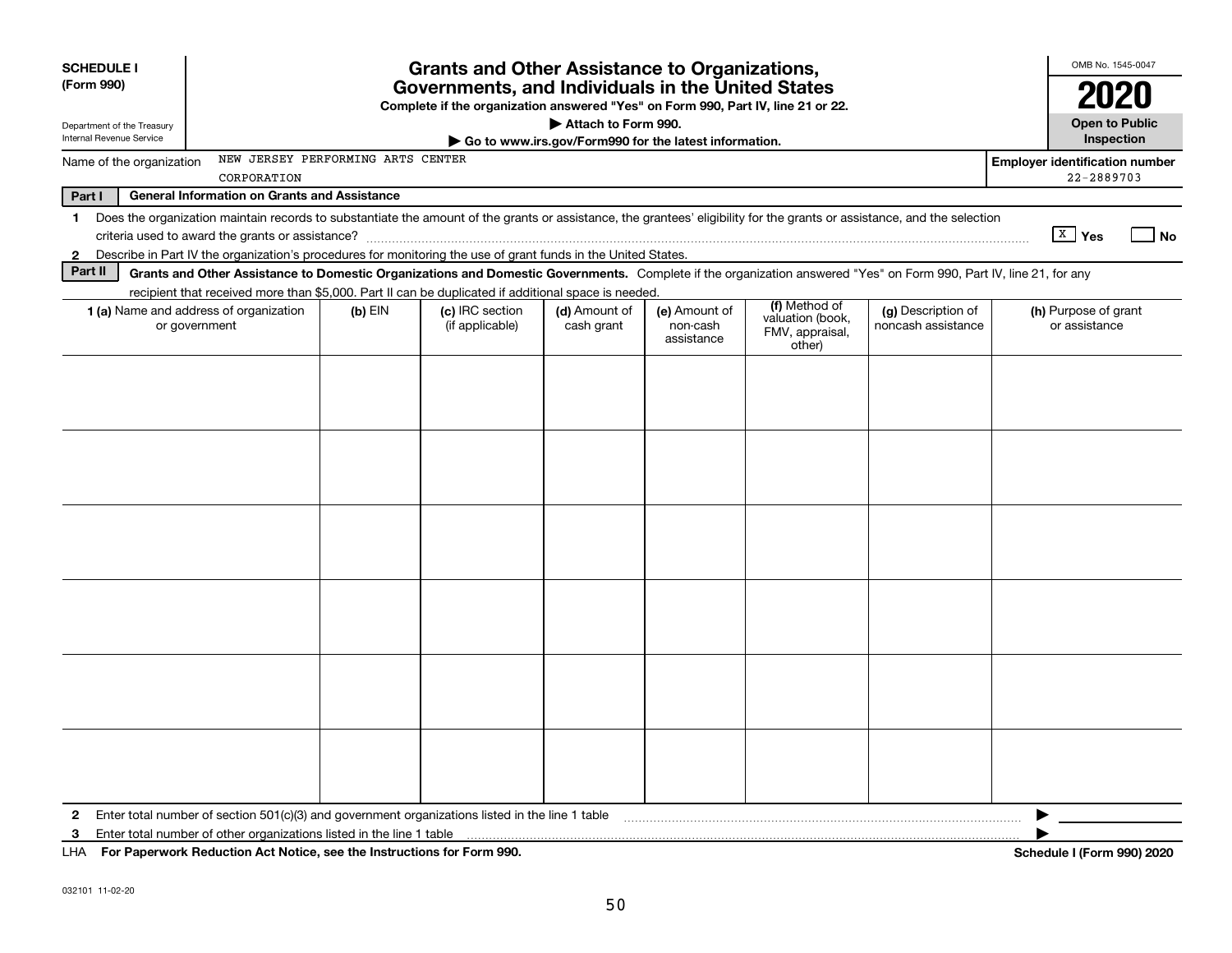Schedule I (Form 990) 2020 CORPORATION CORPORATION

CORPORATION

22-2889703

**2**

**Part III | Grants and Other Assistance to Domestic Individuals. Complete if the organization answered "Yes" on Form 990, Part IV, line 22.** Part III can be duplicated if additional space is needed.

| (a) Type of grant or assistance | (b) Number of<br>recipients | (c) Amount of<br>cash grant | (d) Amount of non-<br>cash assistance | (e) Method of valuation<br>(book, FMV, appraisal, other) | (f) Description of noncash assistance |
|---------------------------------|-----------------------------|-----------------------------|---------------------------------------|----------------------------------------------------------|---------------------------------------|
|                                 |                             |                             |                                       |                                                          |                                       |
| THE JEFFREY CAROLLO SCHOLARSHIP | 14                          | 20, 300.                    | 0.                                    |                                                          |                                       |
|                                 |                             |                             |                                       |                                                          |                                       |
|                                 |                             |                             |                                       |                                                          |                                       |
|                                 |                             |                             |                                       |                                                          |                                       |
|                                 |                             |                             |                                       |                                                          |                                       |
|                                 |                             |                             |                                       |                                                          |                                       |
|                                 |                             |                             |                                       |                                                          |                                       |
|                                 |                             |                             |                                       |                                                          |                                       |
|                                 |                             |                             |                                       |                                                          |                                       |

Part IV | Supplemental Information. Provide the information required in Part I, line 2; Part III, column (b); and any other additional information.

PART I, LINE 2:

PROCEDURES FOR MONITORING THE USE OF GRANT FUNDS

THE JEFFREY CAROLLO MUSIC SCHOLARSHIP PROGRAM PROVIDES PRIVATE LESSONS FOR

SELECTED STUDENTS THROUGH THE MUSIC PROGRAMS AT THE NEWARK SCHOOL OF THE

ARTS (NSA). NSA IS A COMMUNITY-BASED ORGANIZATION COMMITTED TO PROVIDING

ACCESS TO SEQUENTIAL, COMPREHENSIVE ARTS EDUCATION AND PERFORMANCE

ACTIVITIES. THE JEFFREY CAROLLO GRANTS ARE PAID DIRECTLY TO THE SCHOOL.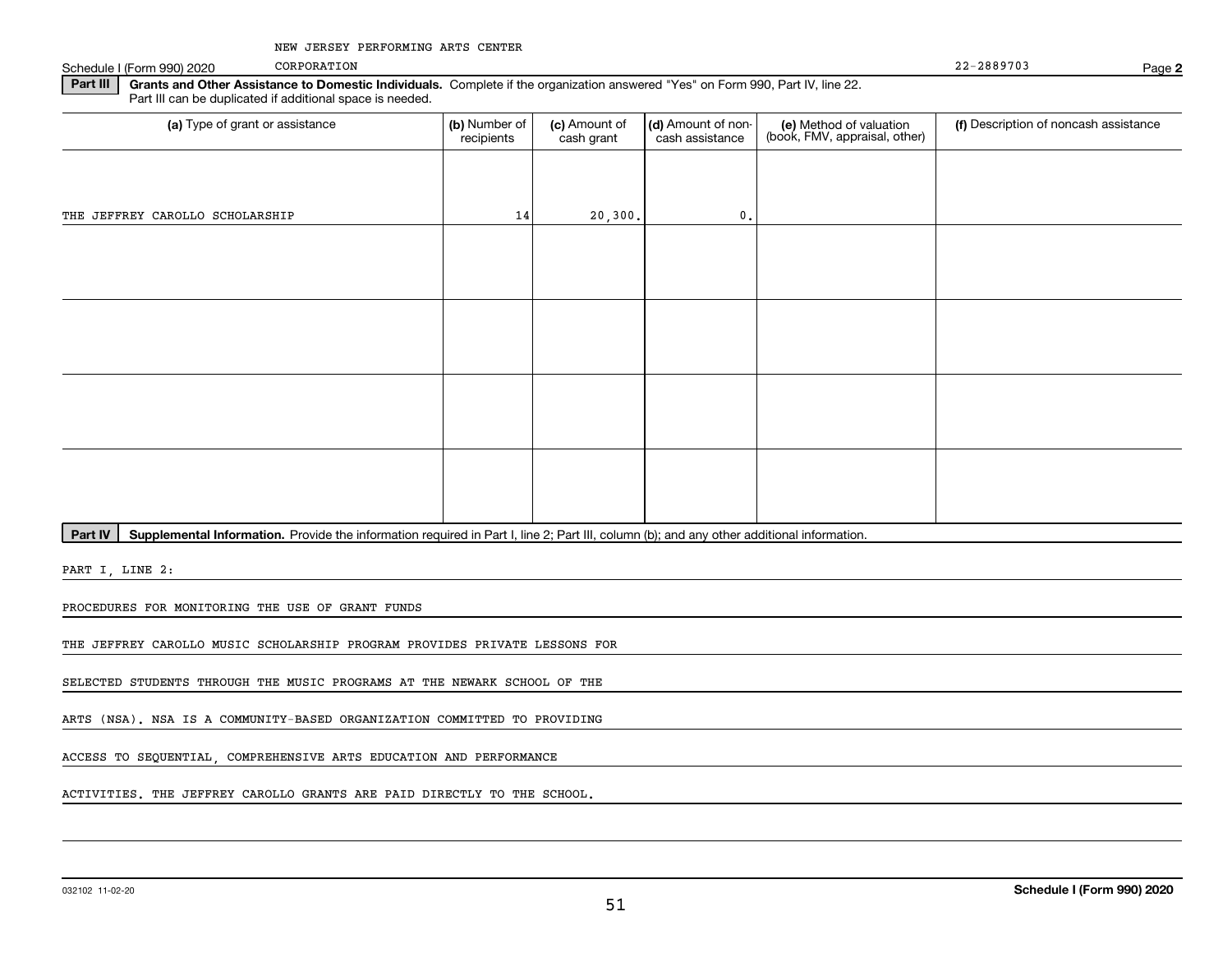|                                                                                                                                                                                                        | <b>Compensation Information</b><br><b>SCHEDULE J</b>                                                                                                    |                                       | OMB No. 1545-0047     |            |    |
|--------------------------------------------------------------------------------------------------------------------------------------------------------------------------------------------------------|---------------------------------------------------------------------------------------------------------------------------------------------------------|---------------------------------------|-----------------------|------------|----|
|                                                                                                                                                                                                        | (Form 990)<br>For certain Officers, Directors, Trustees, Key Employees, and Highest                                                                     |                                       |                       |            |    |
|                                                                                                                                                                                                        | <b>Compensated Employees</b>                                                                                                                            |                                       | 2020                  |            |    |
|                                                                                                                                                                                                        | Complete if the organization answered "Yes" on Form 990, Part IV, line 23.                                                                              |                                       | <b>Open to Public</b> |            |    |
|                                                                                                                                                                                                        | Attach to Form 990.<br>Department of the Treasury<br>Go to www.irs.gov/Form990 for instructions and the latest information.<br>Internal Revenue Service |                                       | <b>Inspection</b>     |            |    |
|                                                                                                                                                                                                        | Name of the organization<br>NEW JERSEY PERFORMING ARTS CENTER                                                                                           | <b>Employer identification number</b> |                       |            |    |
|                                                                                                                                                                                                        | CORPORATION                                                                                                                                             | 22-2889703                            |                       |            |    |
| Part I                                                                                                                                                                                                 | <b>Questions Regarding Compensation</b>                                                                                                                 |                                       |                       |            |    |
|                                                                                                                                                                                                        |                                                                                                                                                         |                                       |                       | <b>Yes</b> | No |
|                                                                                                                                                                                                        | <b>1a</b> Check the appropriate box(es) if the organization provided any of the following to or for a person listed on Form 990,                        |                                       |                       |            |    |
|                                                                                                                                                                                                        | Part VII, Section A, line 1a. Complete Part III to provide any relevant information regarding these items.                                              |                                       |                       |            |    |
|                                                                                                                                                                                                        | First-class or charter travel<br>Housing allowance or residence for personal use                                                                        |                                       |                       |            |    |
|                                                                                                                                                                                                        | Travel for companions<br>Payments for business use of personal residence                                                                                |                                       |                       |            |    |
|                                                                                                                                                                                                        | $X$ Tax indemnification and gross-up payments<br>Health or social club dues or initiation fees                                                          |                                       |                       |            |    |
|                                                                                                                                                                                                        | Discretionary spending account<br>Personal services (such as maid, chauffeur, chef)                                                                     |                                       |                       |            |    |
|                                                                                                                                                                                                        |                                                                                                                                                         |                                       |                       |            |    |
|                                                                                                                                                                                                        | <b>b</b> If any of the boxes on line 1a are checked, did the organization follow a written policy regarding payment or                                  |                                       |                       |            |    |
|                                                                                                                                                                                                        | reimbursement or provision of all of the expenses described above? If "No," complete Part III to explain                                                |                                       | 1b                    | х          |    |
| 2                                                                                                                                                                                                      | Did the organization require substantiation prior to reimbursing or allowing expenses incurred by all directors,                                        |                                       |                       |            |    |
|                                                                                                                                                                                                        | trustees, and officers, including the CEO/Executive Director, regarding the items checked on line 1a?                                                   |                                       | $\overline{2}$        | х          |    |
|                                                                                                                                                                                                        |                                                                                                                                                         |                                       |                       |            |    |
| з                                                                                                                                                                                                      | Indicate which, if any, of the following the organization used to establish the compensation of the organization's                                      |                                       |                       |            |    |
|                                                                                                                                                                                                        | CEO/Executive Director. Check all that apply. Do not check any boxes for methods used by a related organization to                                      |                                       |                       |            |    |
|                                                                                                                                                                                                        | establish compensation of the CEO/Executive Director, but explain in Part III.                                                                          |                                       |                       |            |    |
|                                                                                                                                                                                                        | $X$ Compensation committee<br>Written employment contract                                                                                               |                                       |                       |            |    |
|                                                                                                                                                                                                        | $\boxed{\text{x}}$ Independent compensation consultant<br>X<br>Compensation survey or study                                                             |                                       |                       |            |    |
|                                                                                                                                                                                                        | $X$ Form 990 of other organizations<br>X<br>Approval by the board or compensation committee                                                             |                                       |                       |            |    |
|                                                                                                                                                                                                        |                                                                                                                                                         |                                       |                       |            |    |
| 4                                                                                                                                                                                                      | During the year, did any person listed on Form 990, Part VII, Section A, line 1a, with respect to the filing                                            |                                       |                       |            |    |
|                                                                                                                                                                                                        | organization or a related organization:                                                                                                                 |                                       |                       |            |    |
|                                                                                                                                                                                                        | Receive a severance payment or change-of-control payment?                                                                                               |                                       | 4a                    |            | х  |
| b                                                                                                                                                                                                      | Participate in or receive payment from a supplemental nonqualified retirement plan?                                                                     |                                       | 4b                    |            | X  |
|                                                                                                                                                                                                        |                                                                                                                                                         |                                       | 4с                    |            | X  |
| Participate in or receive payment from an equity-based compensation arrangement?<br>с<br>If "Yes" to any of lines 4a-c, list the persons and provide the applicable amounts for each item in Part III. |                                                                                                                                                         |                                       |                       |            |    |
|                                                                                                                                                                                                        |                                                                                                                                                         |                                       |                       |            |    |
|                                                                                                                                                                                                        | Only section 501(c)(3), 501(c)(4), and 501(c)(29) organizations must complete lines 5-9.                                                                |                                       |                       |            |    |
|                                                                                                                                                                                                        | For persons listed on Form 990, Part VII, Section A, line 1a, did the organization pay or accrue any compensation                                       |                                       |                       |            |    |
|                                                                                                                                                                                                        | contingent on the revenues of:                                                                                                                          |                                       |                       |            |    |
| a                                                                                                                                                                                                      |                                                                                                                                                         |                                       | 5a                    |            | х  |
|                                                                                                                                                                                                        |                                                                                                                                                         |                                       | 5b                    |            | x  |
|                                                                                                                                                                                                        | If "Yes" on line 5a or 5b, describe in Part III.                                                                                                        |                                       |                       |            |    |
| 6                                                                                                                                                                                                      | For persons listed on Form 990, Part VII, Section A, line 1a, did the organization pay or accrue any compensation                                       |                                       |                       |            |    |
|                                                                                                                                                                                                        | contingent on the net earnings of:                                                                                                                      |                                       |                       |            |    |
| a                                                                                                                                                                                                      |                                                                                                                                                         |                                       | 6a                    |            | х  |
|                                                                                                                                                                                                        |                                                                                                                                                         |                                       | 6b                    |            | X  |
|                                                                                                                                                                                                        | If "Yes" on line 6a or 6b, describe in Part III.                                                                                                        |                                       |                       |            |    |
|                                                                                                                                                                                                        | 7 For persons listed on Form 990, Part VII, Section A, line 1a, did the organization provide any nonfixed payments                                      |                                       |                       |            |    |
|                                                                                                                                                                                                        |                                                                                                                                                         |                                       | 7                     |            | х  |
|                                                                                                                                                                                                        | Were any amounts reported on Form 990, Part VII, paid or accrued pursuant to a contract that was subject to the                                         |                                       |                       |            |    |
| 8                                                                                                                                                                                                      |                                                                                                                                                         |                                       | 8                     |            | х  |
|                                                                                                                                                                                                        | initial contract exception described in Regulations section 53.4958-4(a)(3)? If "Yes," describe in Part III                                             |                                       |                       |            |    |
| 9                                                                                                                                                                                                      | If "Yes" on line 8, did the organization also follow the rebuttable presumption procedure described in                                                  |                                       |                       |            |    |
|                                                                                                                                                                                                        | Regulations section 53.4958-6(c)?<br>LHA For Paperwork Reduction Act Notice, see the Instructions for Form 990.                                         |                                       | 9                     |            |    |
|                                                                                                                                                                                                        |                                                                                                                                                         | Schedule J (Form 990) 2020            |                       |            |    |

032111 12-07-20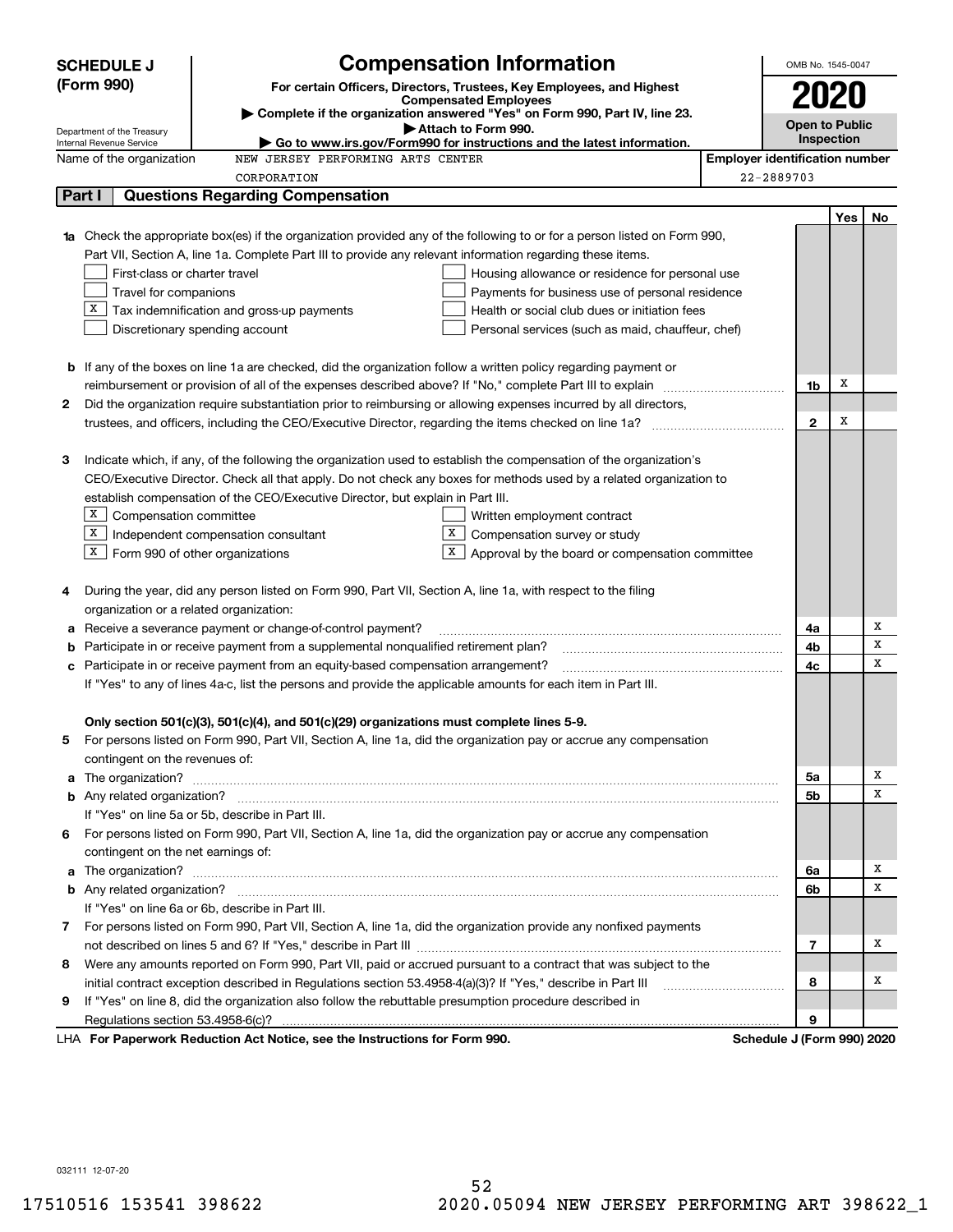CORPORATION

**Part II Officers, Directors, Trustees, Key Employees, and Highest Compensated Employees.**  Schedule J (Form 990) 2020 Page Use duplicate copies if additional space is needed.

For each individual whose compensation must be reported on Schedule J, report compensation from the organization on row (i) and from related organizations, described in the instructions, on row (ii). Do not list any individuals that aren't listed on Form 990, Part VII.

**Note:**  The sum of columns (B)(i)-(iii) for each listed individual must equal the total amount of Form 990, Part VII, Section A, line 1a, applicable column (D) and (E) amounts for that individual.

|                                        |       |                          | (B) Breakdown of W-2 and/or 1099-MISC compensation |                                           | (C) Retirement and<br>other deferred | (D) Nontaxable<br>benefits | (E) Total of columns | (F) Compensation                                           |  |
|----------------------------------------|-------|--------------------------|----------------------------------------------------|-------------------------------------------|--------------------------------------|----------------------------|----------------------|------------------------------------------------------------|--|
| (A) Name and Title                     |       | (i) Base<br>compensation | (ii) Bonus &<br>incentive<br>compensation          | (iii) Other<br>reportable<br>compensation | compensation                         |                            | $(B)(i)-(D)$         | in column (B)<br>reported as deferred<br>on prior Form 990 |  |
| <b>JOHN SCHREIBER</b><br>(1)           | (i)   | 681.449                  | $\mathbf{0}$ .                                     | 33,029                                    | 7,800                                | 41.627.                    | 763,905              | $\mathbf{0}$ .                                             |  |
| PRESIDENT & CEO                        | (ii)  | $\mathbf{0}$             | $\mathbf{0}$ .                                     | $\mathbf{0}$ .                            | 0                                    | 0                          | 0                    | $\mathbf 0$ .                                              |  |
| DAVID D. RODRIGUEZ<br>(2)              | (i)   | 377,530                  | 0.                                                 | 3,751                                     | 7,800                                | 12,614                     | 401,695              | $\mathbf 0$ .                                              |  |
| EVP & EXECUTIVE PRODUCER               | (i)   | $\mathbf 0$ .            | $\mathbf{0}$ .                                     | $\mathbf{0}$ .                            | 0                                    | 0                          | 0                    | $\mathbf 0$ .                                              |  |
| WARREN TRANOUADA<br>(3)                | (i)   | 324,322                  | $\mathbf{0}$ .                                     | 1,308                                     | 5,850                                | 2,492                      | 333.972              | $\mathbf{0}$ .                                             |  |
| EVP & COO                              | (ii)  | $\mathbf{0}$             | $\mathbf{0}$ .                                     | $\Omega$                                  | 0                                    | $\Omega$                   | 0                    | $\mathbf{0}$ .                                             |  |
| (4)<br>LISA MANTONE                    | (i)   | 280,331                  | $\mathbf{0}$ .                                     | 2,431                                     | 2,947                                | 25,798                     | 311,507              | $\mathbf 0$ .                                              |  |
| DEVELOPMENT (END 8/2020)<br>SVP.       | (ii)  | $\mathbf{0}$             | $\mathbf{0}$ .                                     | $\mathbf{0}$ .                            | 0                                    | 0                          | 0                    | $\mathbf{0}$ .                                             |  |
| TIMOTHY LIZURA<br>(5)                  | (i)   | 281,495                  | 0.                                                 | 2,007                                     | 7.374                                | 500                        | 291,376              | $\mathbf{0}$ .                                             |  |
| REAL ESTATE & CAPITAL PROJECTS<br>SVP. | (ii)  | $\mathbf{0}$             | $\mathbf{0}$ .                                     | $\mathbf{0}$ .                            | 0                                    | $\Omega$                   | 0                    | $\mathbf{0}$ .                                             |  |
| <b>LENNON REGISTER</b><br>(6)          | (i)   | 212,491                  | 0.                                                 | 5,437                                     | 4,046                                | 14,254                     | 236,228              | 0.                                                         |  |
| VP & CHIEF FINANCIAL OFFICER           | (ii)  | $\mathbf{0}$             | 0.                                                 | $\mathbf{0}$ .                            | 0                                    | 0                          | 0                    | 0.                                                         |  |
| <b>BETH SILVER</b><br>(7)              | (i)   | 170,519                  | 0.                                                 | 2,878                                     | 4,559                                | 32,761                     | 210,717              | 0.                                                         |  |
| VP HUMAN RESOURCES                     | (ii)  | $\mathbf{0}$             | $\mathbf{0}$ .                                     | $\mathbf{0}$ .                            | 0                                    | 0                          | <sup>0</sup>         | 0.                                                         |  |
| AUSTIN G. CLEARY<br>(8)                | (i)   | 170,903                  | 0.                                                 | 4,154                                     | 4,468                                | 15, 152                    | 194,677              | $\mathbf{0}$ .                                             |  |
| SALES & PLANNING NJPAC EVENTS<br>AVP.  | (ii)  | $\mathbf{0}$             | $\mathbf{0}$                                       | $\mathbf 0$ .                             | 0                                    | 0                          | 0                    | 0.                                                         |  |
| AMY FITZPATRICK<br>(9)                 | (i)   | 146,369                  | $\mathbf{0}$                                       | 525                                       | 2,489                                | 33,774                     | 183,157              | $0$ .                                                      |  |
| DEVELOPMENT<br>AVP.                    | (ii)  | $\mathbf{0}$             | $\mathbf 0$ .                                      | 0.                                        | 0                                    | 0                          | 0                    | $0$ .                                                      |  |
| CHAD D. SPIES<br>(10)                  | (i)   | 134,480                  | $\mathbf{0}$ .                                     | 2,256                                     | 861                                  | 38,606                     | 176,203              | $\mathbf{0}$ .                                             |  |
| VP OPERATIONS & REAL ESTATE            | (ii)  | $\mathbf{0}$             | $\mathbf{0}$                                       | $\mathbf 0$ .                             | 0                                    | 0                          | 0                    | $\mathbf{0}$ .                                             |  |
| JOHN EVAN WHITE<br>(11)                | (i)   | 129,993                  | $\mathbf{0}$                                       | 727                                       | 4,174                                | 38,763                     | 173,657              | $\mathbf{0}$ .                                             |  |
| AVP PROGRAMMING                        | (ii)  | $\mathbf 0$ .            | $\mathbf{0}$                                       | 0                                         | 0                                    | 0                          | <sup>0</sup>         | $\mathbf{0}$ .                                             |  |
| ERNEST DIROCCO<br>(12)                 | (i)   | 144,186                  | $\mathbf{0}$ .                                     | 3,454                                     | 393                                  | 23,519                     | 171,552              | $\mathbf{0}$ .                                             |  |
| CHIEF INFORMATION OFFICER              | (iii) | $\mathbf{0}$             | $\mathbf{0}$ .                                     | $\mathbf{0}$ .                            | 0                                    | 0                          | <sup>0</sup>         | $\mathbf 0$ .                                              |  |
| KATIE L. SWORD<br>(13)                 | (i)   | 160,559                  | $\mathbf{0}$ .                                     | 553                                       | 4,974                                | 3,256                      | 169,342              | $\mathbf 0$ .                                              |  |
| VP, MARKETING                          | (ii)  | 0.                       | $\mathsf{0}$ .                                     | $\mathbf{0}$ .                            | 0                                    | 0                          | 0                    | $\mathbf 0$ .                                              |  |
| (14) SARAH ROSEN                       | (i)   | 109,431                  | 0.                                                 | 1,779                                     | 3,639                                | 42,726                     | 157,575              | $\mathbf 0$ .                                              |  |
| MANAGING DIRECTOR, WA                  | (ii)  | 0.                       | $\mathbf{0}$ .                                     | $\mathbf{0}$ .                            | 0                                    | 0                          | 0                    | $\mathbf 0$ .                                              |  |
| LAURA MCGUINNESS<br>(15)               | (i)   | 132,648                  | $\mathbf{0}$ .                                     | 352.                                      | 1,661                                | 22,848                     | 157,509              | $\mathbf 0$ .                                              |  |
| AVP, INDIVIDUAL GIVING (END 8/2020)    | (ii)  | $\mathbf{0}$ .           | $\mathbf{0}$ .                                     | $\mathbf{0}$ .                            | 0                                    | $\mathbf{0}$               | $\mathbf{0}$         | $\mathbf 0$ .                                              |  |
| YOLANDA DOGANAY<br>(16)                | (i)   | 113,479                  | $\mathbf{0}$ .                                     | 1,807.                                    | 1,993                                | 39,461                     | 156,740              | 0.                                                         |  |
| AVP & CONTROLLER                       | (ii)  | 0.                       | 0.                                                 | $\mathbf{0}$ .                            | $\mathbf 0$ .                        | $\mathbf{0}$ .             | 0.                   | 0.                                                         |  |

**2**

22-2889703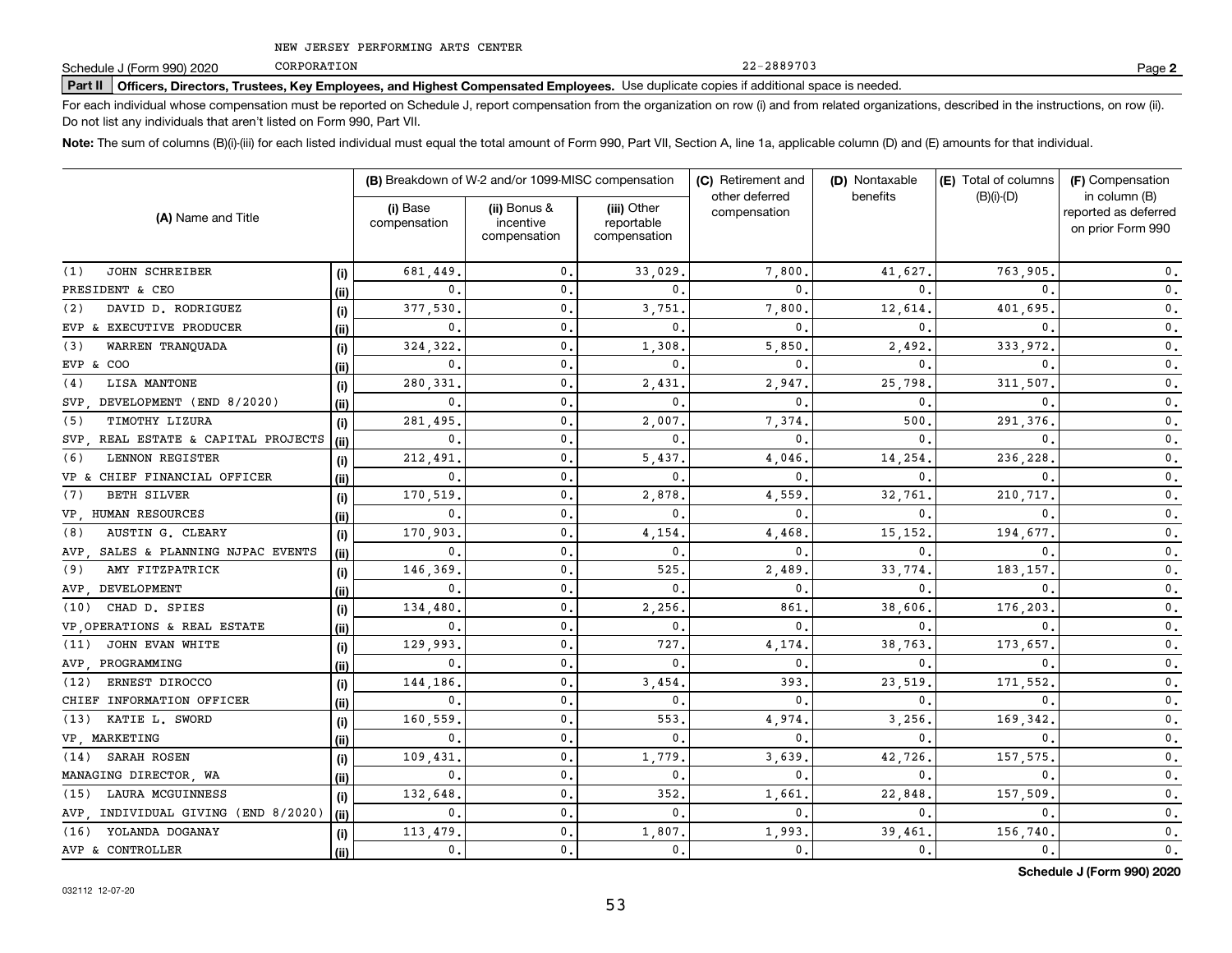Page 3

#### **Part III Supplemental Information**

Schedule J (Form 990) 2020 CORPORATION<br> **Part III** Supplemental Information<br>
Provide the information, explanation, or descriptions required for Part I, lines 1a, 1b, 3, 4a, 4b, 4c, 5a, 5b, 6a, 6b, 7, and 8, and for Part II

PART I, LINE 1A:

FRINGE OR EXPENSE EXPLANATION

TAX INDEMNIFICATION AND GROSS-UP PAYMENTS

AN OFFICER IS REIMBURSED FOR THE COST OF OBTAINING SUPPLEMENTAL INSURANCE

AS PROVIDED IN THE EMPLOYMENT CONTRACT. THE REIMBURSEMENT PAYMENT IS

GROSSED-UP TO ACCOUNT FOR THE ADDITIONAL TAX COST OF THE BENEFIT. THE

GROSSED-UP AMOUNT IS REPORTED AS TAXABLE INCOME IN THE OFFICER'S W-2.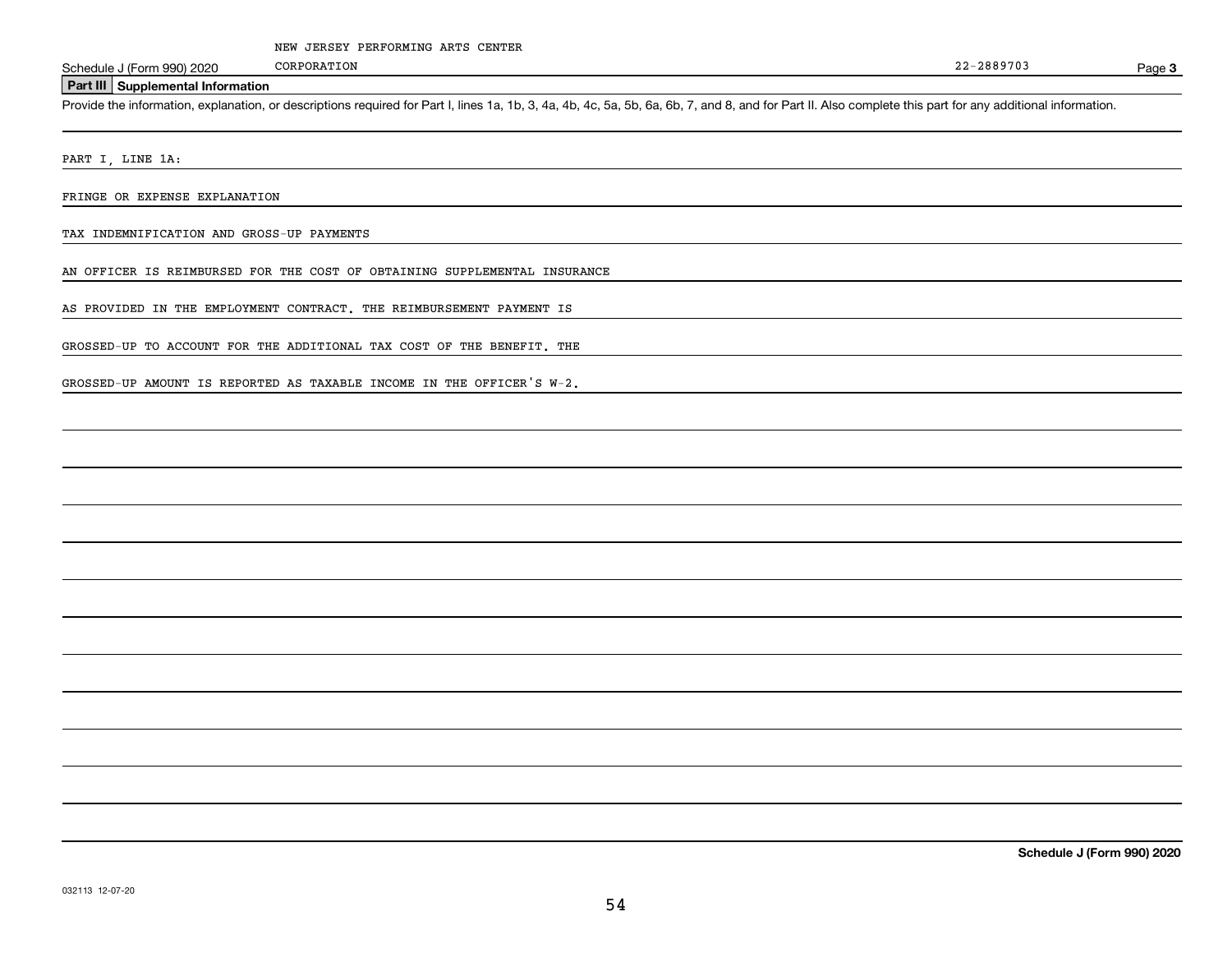| <b>SCHEDULE L</b>                                                                                             |                                                                            | <b>Transactions With Interested Persons</b>                                                                                                            |    |                           |                                    |                                |                 |                                                                                                                                    |     |                      |                                                                 | OMB No. 1545-0047                                      |     |     |
|---------------------------------------------------------------------------------------------------------------|----------------------------------------------------------------------------|--------------------------------------------------------------------------------------------------------------------------------------------------------|----|---------------------------|------------------------------------|--------------------------------|-----------------|------------------------------------------------------------------------------------------------------------------------------------|-----|----------------------|-----------------------------------------------------------------|--------------------------------------------------------|-----|-----|
| (Form 990 or 990-EZ)                                                                                          |                                                                            | Complete if the organization answered "Yes" on Form 990, Part IV, line 25a, 25b, 26, 27, 28a,<br>28b, or 28c, or Form 990-EZ, Part V, line 38a or 40b. |    |                           |                                    |                                |                 |                                                                                                                                    |     |                      |                                                                 |                                                        |     |     |
| Department of the Treasury                                                                                    |                                                                            |                                                                                                                                                        |    |                           | Attach to Form 990 or Form 990-EZ. |                                |                 |                                                                                                                                    |     |                      |                                                                 | <b>Open To Public</b>                                  |     |     |
| Internal Revenue Service<br>Name of the organization                                                          |                                                                            |                                                                                                                                                        |    |                           |                                    |                                |                 | Go to www.irs.gov/Form990 for instructions and the latest information.                                                             |     |                      | <b>Employer identification number</b>                           | Inspection                                             |     |     |
|                                                                                                               | CORPORATION                                                                | NEW JERSEY PERFORMING ARTS CENTER                                                                                                                      |    |                           |                                    |                                |                 |                                                                                                                                    |     | 22-2889703           |                                                                 |                                                        |     |     |
| Part I                                                                                                        |                                                                            |                                                                                                                                                        |    |                           |                                    |                                |                 | Excess Benefit Transactions (section 501(c)(3), section 501(c)(4), and section 501(c)(29) organizations only).                     |     |                      |                                                                 |                                                        |     |     |
|                                                                                                               |                                                                            |                                                                                                                                                        |    |                           |                                    |                                |                 | Complete if the organization answered "Yes" on Form 990, Part IV, line 25a or 25b, or Form 990-EZ, Part V, line 40b.               |     |                      |                                                                 |                                                        |     |     |
| 1<br>(a) Name of disqualified person                                                                          |                                                                            | (b) Relationship between disqualified                                                                                                                  |    |                           |                                    | (c) Description of transaction |                 |                                                                                                                                    |     |                      |                                                                 | (d) Corrected?                                         |     |     |
|                                                                                                               |                                                                            | person and organization                                                                                                                                |    |                           |                                    |                                |                 |                                                                                                                                    |     |                      |                                                                 | Yes                                                    | No  |     |
|                                                                                                               |                                                                            |                                                                                                                                                        |    |                           |                                    |                                |                 |                                                                                                                                    |     |                      |                                                                 |                                                        |     |     |
|                                                                                                               |                                                                            |                                                                                                                                                        |    |                           |                                    |                                |                 |                                                                                                                                    |     |                      |                                                                 |                                                        |     |     |
|                                                                                                               |                                                                            |                                                                                                                                                        |    |                           |                                    |                                |                 |                                                                                                                                    |     |                      |                                                                 |                                                        |     |     |
|                                                                                                               |                                                                            |                                                                                                                                                        |    |                           |                                    |                                |                 |                                                                                                                                    |     |                      |                                                                 |                                                        |     |     |
|                                                                                                               |                                                                            |                                                                                                                                                        |    |                           |                                    |                                |                 |                                                                                                                                    |     |                      |                                                                 |                                                        |     |     |
| 2 Enter the amount of tax incurred by the organization managers or disqualified persons during the year under |                                                                            |                                                                                                                                                        |    |                           |                                    |                                |                 |                                                                                                                                    |     |                      |                                                                 |                                                        |     |     |
| section 4958                                                                                                  |                                                                            |                                                                                                                                                        |    |                           |                                    |                                |                 |                                                                                                                                    |     |                      | $\begin{array}{c} \bullet \ \ast \\ \bullet \ \ast \end{array}$ |                                                        |     |     |
|                                                                                                               |                                                                            |                                                                                                                                                        |    |                           |                                    |                                |                 |                                                                                                                                    |     |                      |                                                                 |                                                        |     |     |
| Part II                                                                                                       | Loans to and/or From Interested Persons.                                   |                                                                                                                                                        |    |                           |                                    |                                |                 |                                                                                                                                    |     |                      |                                                                 |                                                        |     |     |
|                                                                                                               |                                                                            |                                                                                                                                                        |    |                           |                                    |                                |                 | Complete if the organization answered "Yes" on Form 990-EZ, Part V, line 38a or Form 990, Part IV, line 26; or if the organization |     |                      |                                                                 |                                                        |     |     |
|                                                                                                               | reported an amount on Form 990, Part X, line 5, 6, or 22.                  |                                                                                                                                                        |    | (d) Loan to or            |                                    |                                |                 |                                                                                                                                    |     |                      | (h) Approved                                                    |                                                        |     |     |
| (a) Name of<br>interested person                                                                              | (b) Relationship<br>with organization                                      | (c) Purpose<br>of loan                                                                                                                                 |    | from the<br>organization? | (e) Original<br>principal amount   |                                | (f) Balance due |                                                                                                                                    |     | $(g)$ In<br>default? |                                                                 | (i) Written<br>by board or<br>agreement?<br>committee? |     |     |
|                                                                                                               |                                                                            |                                                                                                                                                        | To | From                      |                                    |                                |                 |                                                                                                                                    | Yes | No                   | Yes                                                             | No.                                                    | Yes | No. |
|                                                                                                               |                                                                            |                                                                                                                                                        |    |                           |                                    |                                |                 |                                                                                                                                    |     |                      |                                                                 |                                                        |     |     |
|                                                                                                               |                                                                            |                                                                                                                                                        |    |                           |                                    |                                |                 |                                                                                                                                    |     |                      |                                                                 |                                                        |     |     |
|                                                                                                               |                                                                            |                                                                                                                                                        |    |                           |                                    |                                |                 |                                                                                                                                    |     |                      |                                                                 |                                                        |     |     |
|                                                                                                               |                                                                            |                                                                                                                                                        |    |                           |                                    |                                |                 |                                                                                                                                    |     |                      |                                                                 |                                                        |     |     |
|                                                                                                               |                                                                            |                                                                                                                                                        |    |                           |                                    |                                |                 |                                                                                                                                    |     |                      |                                                                 |                                                        |     |     |
|                                                                                                               |                                                                            |                                                                                                                                                        |    |                           |                                    |                                |                 |                                                                                                                                    |     |                      |                                                                 |                                                        |     |     |
|                                                                                                               |                                                                            |                                                                                                                                                        |    |                           |                                    |                                |                 |                                                                                                                                    |     |                      |                                                                 |                                                        |     |     |
|                                                                                                               |                                                                            |                                                                                                                                                        |    |                           |                                    |                                |                 |                                                                                                                                    |     |                      |                                                                 |                                                        |     |     |
|                                                                                                               |                                                                            |                                                                                                                                                        |    |                           |                                    |                                |                 |                                                                                                                                    |     |                      |                                                                 |                                                        |     |     |
| Total<br>Part III                                                                                             | <b>Grants or Assistance Benefiting Interested Persons.</b>                 |                                                                                                                                                        |    |                           |                                    | \$                             |                 |                                                                                                                                    |     |                      |                                                                 |                                                        |     |     |
|                                                                                                               | Complete if the organization answered "Yes" on Form 990, Part IV, line 27. |                                                                                                                                                        |    |                           |                                    |                                |                 |                                                                                                                                    |     |                      |                                                                 |                                                        |     |     |
| (a) Name of interested person                                                                                 |                                                                            | (b) Relationship between                                                                                                                               |    |                           |                                    | (c) Amount of                  |                 | (d) Type of                                                                                                                        |     |                      |                                                                 | (e) Purpose of                                         |     |     |
|                                                                                                               |                                                                            | interested person and                                                                                                                                  |    |                           |                                    | assistance                     |                 | assistance                                                                                                                         |     |                      |                                                                 | assistance                                             |     |     |
|                                                                                                               |                                                                            | the organization                                                                                                                                       |    |                           |                                    |                                |                 |                                                                                                                                    |     |                      |                                                                 |                                                        |     |     |
|                                                                                                               |                                                                            |                                                                                                                                                        |    |                           |                                    |                                |                 |                                                                                                                                    |     |                      |                                                                 |                                                        |     |     |
|                                                                                                               |                                                                            |                                                                                                                                                        |    |                           |                                    |                                |                 |                                                                                                                                    |     |                      |                                                                 |                                                        |     |     |
|                                                                                                               |                                                                            |                                                                                                                                                        |    |                           |                                    |                                |                 |                                                                                                                                    |     |                      |                                                                 |                                                        |     |     |
|                                                                                                               |                                                                            |                                                                                                                                                        |    |                           |                                    |                                |                 |                                                                                                                                    |     |                      |                                                                 |                                                        |     |     |
|                                                                                                               |                                                                            |                                                                                                                                                        |    |                           |                                    |                                |                 |                                                                                                                                    |     |                      |                                                                 |                                                        |     |     |
|                                                                                                               |                                                                            |                                                                                                                                                        |    |                           |                                    |                                |                 |                                                                                                                                    |     |                      |                                                                 |                                                        |     |     |
|                                                                                                               |                                                                            |                                                                                                                                                        |    |                           |                                    |                                |                 |                                                                                                                                    |     |                      |                                                                 |                                                        |     |     |
|                                                                                                               |                                                                            |                                                                                                                                                        |    |                           |                                    |                                |                 |                                                                                                                                    |     |                      |                                                                 |                                                        |     |     |
|                                                                                                               |                                                                            |                                                                                                                                                        |    |                           |                                    |                                |                 |                                                                                                                                    |     |                      |                                                                 |                                                        |     |     |

LHA For Paperwork Reduction Act Notice, see the Instructions for Form 990 or 990-EZ. Schedule L (Form 990 or 990-EZ) 2020

032131 12-09-20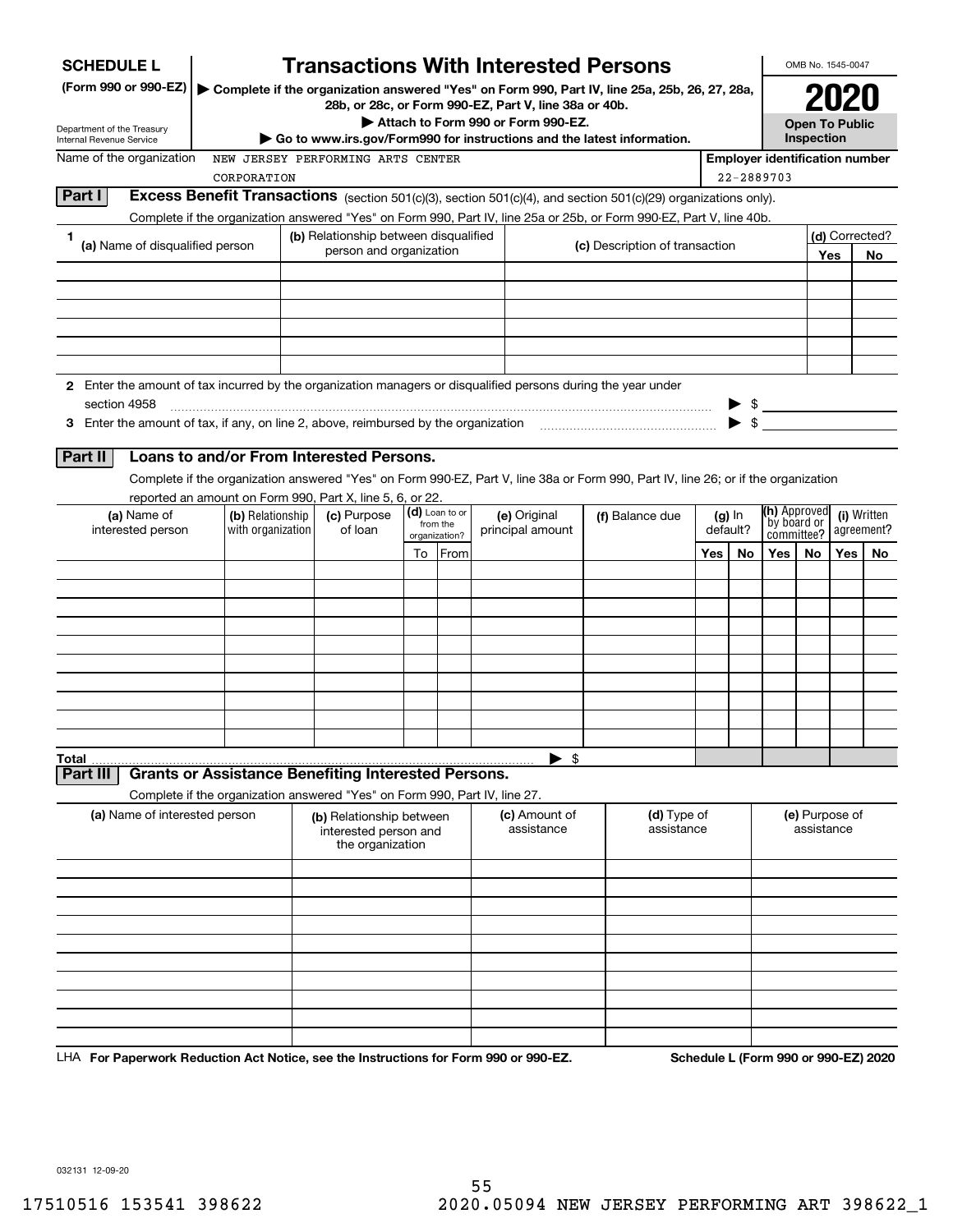Schedule L (Form 990 or 990-EZ) 2020 Page CORPORATION

### **Part IV Business Transactions Involving Interested Persons.**

Complete if the organization answered "Yes" on Form 990, Part IV, line 28a, 28b, or 28c.

| (a) Name of interested person | (b) Relationship between interested<br>person and the organization | (c) Amount of<br>transaction | (d) Description of<br>transaction |     | (e) Sharing of<br>organization's<br>revenues? |
|-------------------------------|--------------------------------------------------------------------|------------------------------|-----------------------------------|-----|-----------------------------------------------|
|                               |                                                                    |                              |                                   | Yes | No                                            |
| SUBSTANTIAL CONTRIBUTOR #2    | SUBSTANTIAL CONTRIB                                                | 1, 228, 501. INSURANCE       |                                   |     | х                                             |
|                               |                                                                    |                              |                                   |     |                                               |
|                               |                                                                    |                              |                                   |     |                                               |
|                               |                                                                    |                              |                                   |     |                                               |
|                               |                                                                    |                              |                                   |     |                                               |
|                               |                                                                    |                              |                                   |     |                                               |
|                               |                                                                    |                              |                                   |     |                                               |
|                               |                                                                    |                              |                                   |     |                                               |
|                               |                                                                    |                              |                                   |     |                                               |
|                               |                                                                    |                              |                                   |     |                                               |

### **Part V Supplemental Information.**

Provide additional information for responses to questions on Schedule L (see instructions).

#### SCH L, PART IV, BUSINESS TRANSACTIONS INVOLVING INTERESTED PERSONS:

(A) NAME OF PERSON: SUBSTANTIAL CONTRIBUTOR #2

#### (B) RELATIONSHIP BETWEEN INTERESTED PERSON AND ORGANIZATION:

#### SUBSTANTIAL CONTRIBUTOR

(D) DESCRIPTION OF TRANSACTION: INSURANCE PROVIDER

**Schedule L (Form 990 or 990-EZ) 2020**

032132 12-09-20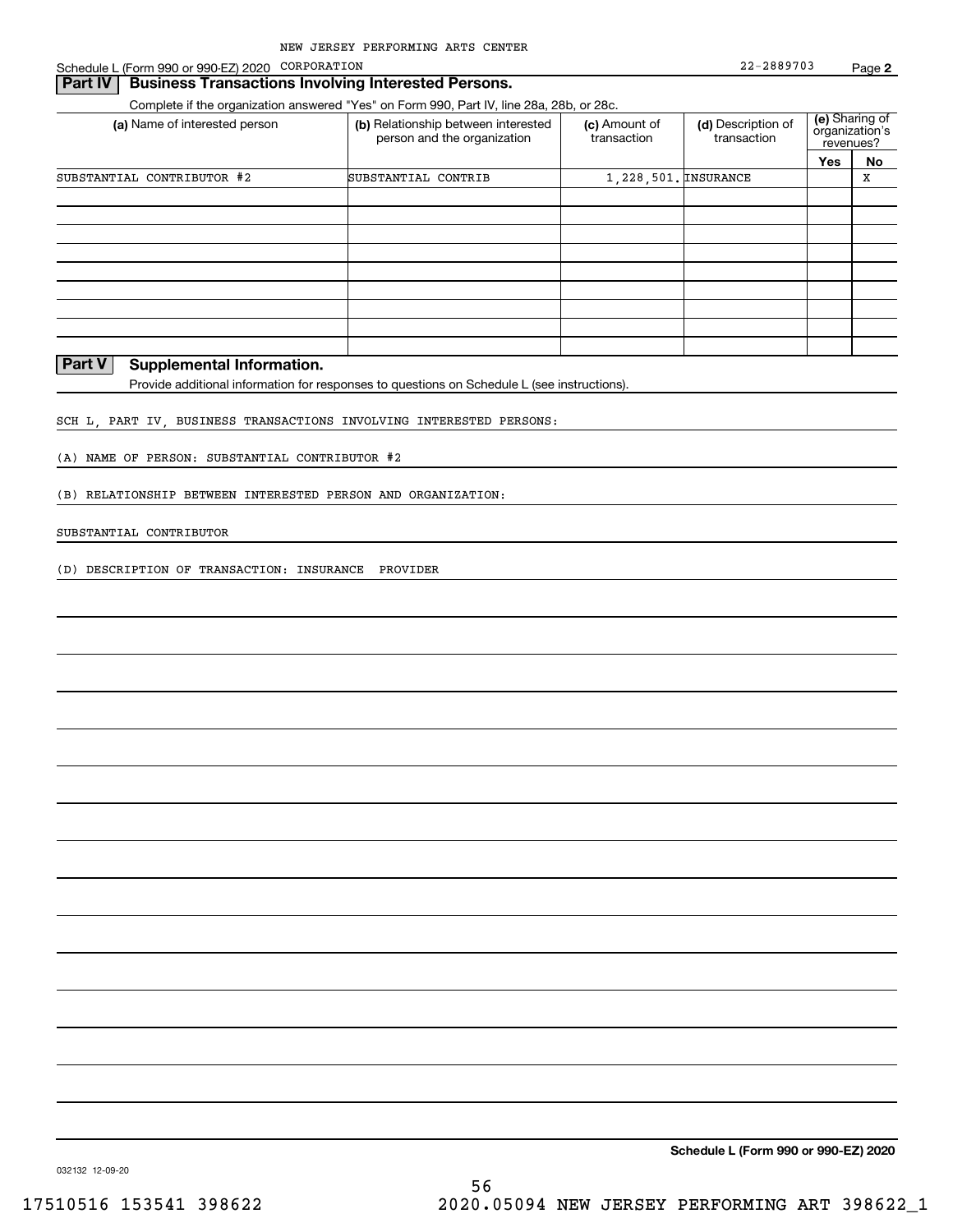**(Form 990 or 990-EZ)**

#### Department of the Treasury Internal Revenue Service Name of the organization

### **SCHEDULE O Supplemental Information to Form 990 or 990-EZ**

**Complete to provide information for responses to specific questions on Form 990 or 990-EZ or to provide any additional information. | Attach to Form 990 or 990-EZ. | Go to www.irs.gov/Form990 for the latest information.**



**Employer identification number** 22-2889703

#### FORM 990, PART I, LINE 1 & PART III, LINE 1

THE NEW JERSEY PERFORMING ARTS CENTER, BY CELEBRATING DIVERSITY, SHALL

NEW JERSEY PERFORMING ARTS CENTER

BE AMERICA'S FOREMOST PRESENTER OF ARTS AND ENTERTAINMENT, A CREATIVE

AND EFFECTIVE LEADER IN ARTS EDUCATION FOR CHILDREN, A CONVENER OF

CORPORATION

USEFUL AND ENLIGHTENING CIVIC ENGAGEMENT EVENTS, AND A CATALYST IN THE

ECONOMIC DEVELOPMENT IN ITS HOME CITY OF NEWARK.

FORM 990 PART I LINE 5

NUMBER OF EMPLOYEES

IN ACCORDANCE WITH IRS GUIDELINES, THE NUMBER OF EMPLOYEES WAS REPORTED

AT 498 BASED ON WAGE AND TAX STATEMENTS FOR 2020. THIS INCLUDED ANY AND

ALL EMPLOYEES OF NJPAC WHO WERE COMPENSATED DURING 2020. THE NUMBER OF

FULL-TIME AND PART-TIME EMPLOYEES OF NJPAC AS OF THE LAST PAYDATE IN

DECEMBER 2020 WAS 108.

FORM 990, PART III, LINE 4C

PROGRAM SERVICE ACCOMPLISHMENTS

ARTS EDUCATION PROGRAMS, CONTINUED FROM PART III:

SCHOOLTIME PERFORMANCES BRING MORE THAN 15,000 SCHOOL STUDENTS TO THE

NJPAC CAMPUS TO ATTEND CLASSICAL AND WORLD-MUSIC CONCERTS, DANCE

PERFORMANCES, AND MUSICALS. IN-SCHOOL ASSEMBLIES BRING THE THRILL OF

LIVE PERFORMANCE DIRECTLY TO SCHOOLS.

FOR SCHOOLS SEEKING A DEEPER COMMITMENT, NJPAC OFFERS EIGHT-WEEK LONG

IN-SCHOOL RESIDENCIES IN DANCE, THEATER, AND MUSIC.

032211 11-20-20 LHA For Paperwork Reduction Act Notice, see the Instructions for Form 990 or 990-EZ. Schedule O (Form 990 or 990-EZ) 2020

57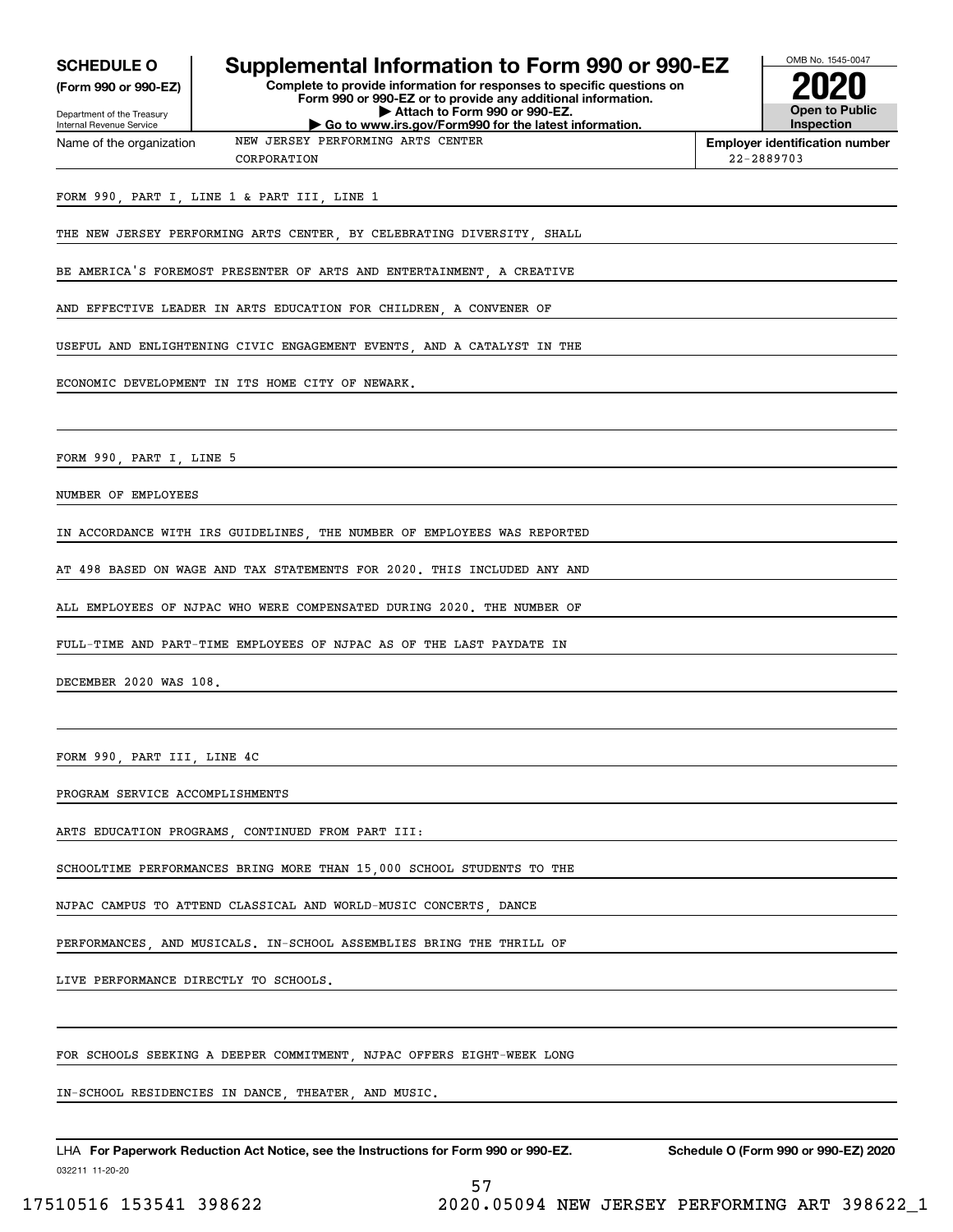| Schedule O (Form 990 or 990-EZ) 2020                                         | Page 2                                              |
|------------------------------------------------------------------------------|-----------------------------------------------------|
| NEW JERSEY PERFORMING ARTS CENTER<br>Name of the organization<br>CORPORATION | <b>Employer identification number</b><br>22-2889703 |
| ARTS TRAINING: WORKING DIRECTLY WITH NJPAC TRAINED TEACHING ARTISTS,         |                                                     |
| STUDENTS AGES 10-18 PARTICIPATE IN PROGRAMS IN JAZZ PERFORMANCE AND          |                                                     |
| COMPOSITION, DEVISED THEATER, MUSICAL THEATER, HIP HOP, FILM/VIDEO,          |                                                     |
| POETRY, AND MODERN TAP DANCE.                                                |                                                     |
|                                                                              |                                                     |
| PROFESSIONAL DEVELOPMENT: OPPORTUNITIES FOR TEACHING ARTISTS AND             |                                                     |
| CLASSROOM TEACHERS.                                                          |                                                     |
|                                                                              |                                                     |
| FORM 990, PART III, LINE 4D, OTHER PROGRAM SERVICES:                         |                                                     |
| PROGRAM SERVICE ACCOMPLISHMENTS - OTHER                                      |                                                     |
| MARKETING AND PUBLIC AFFAIRS                                                 |                                                     |
| NJPAC KEEPS THE PUBLIC AND THE MEDIA FULLY INFORMED ABOUT ITS PROGRAMS,      |                                                     |
| EVENTS AND EDUCATIONAL ACTIVITIES.                                           |                                                     |
|                                                                              |                                                     |
| REAL ESTATE DEVELOPMENT                                                      |                                                     |
| PLANNING, IMPROVEMENT AND DEVELOPMENT OF OWNED/LEASED REAL ESTATE IN         |                                                     |
| FURTHERANCE OF NJPAC'S MISSION OF BEING A CATALYST IN THE ECONOMIC           |                                                     |
| DEVELOPMENT OF ITS HOME CITY OF NEWARK.                                      |                                                     |
| EXPENSES \$ 4,282,358.<br>INCLUDING GRANTS OF \$ 0.<br>REVENUE \$ 0.         |                                                     |
|                                                                              |                                                     |
| FORM 990, PART VI, SECTION A, LINE 2:                                        |                                                     |
| BUSINESS AND FAMILY RELATIONSHIPS                                            |                                                     |
| DIRECTORS MARC E. BERSON AND ANNE E. ESTABROOK HAVE A BUSINESS               |                                                     |
| RELATIONSHIP.                                                                |                                                     |
|                                                                              |                                                     |
| DIRECTORS MARC E. BERSON AND HON. CLIFFORD M. SOBEL HAVE A BUSINESS          |                                                     |
| RELATIONSHIP.                                                                |                                                     |
|                                                                              |                                                     |
| 032212 11-20-20                                                              | Schedule O (Form 990 or 990-EZ) 2020                |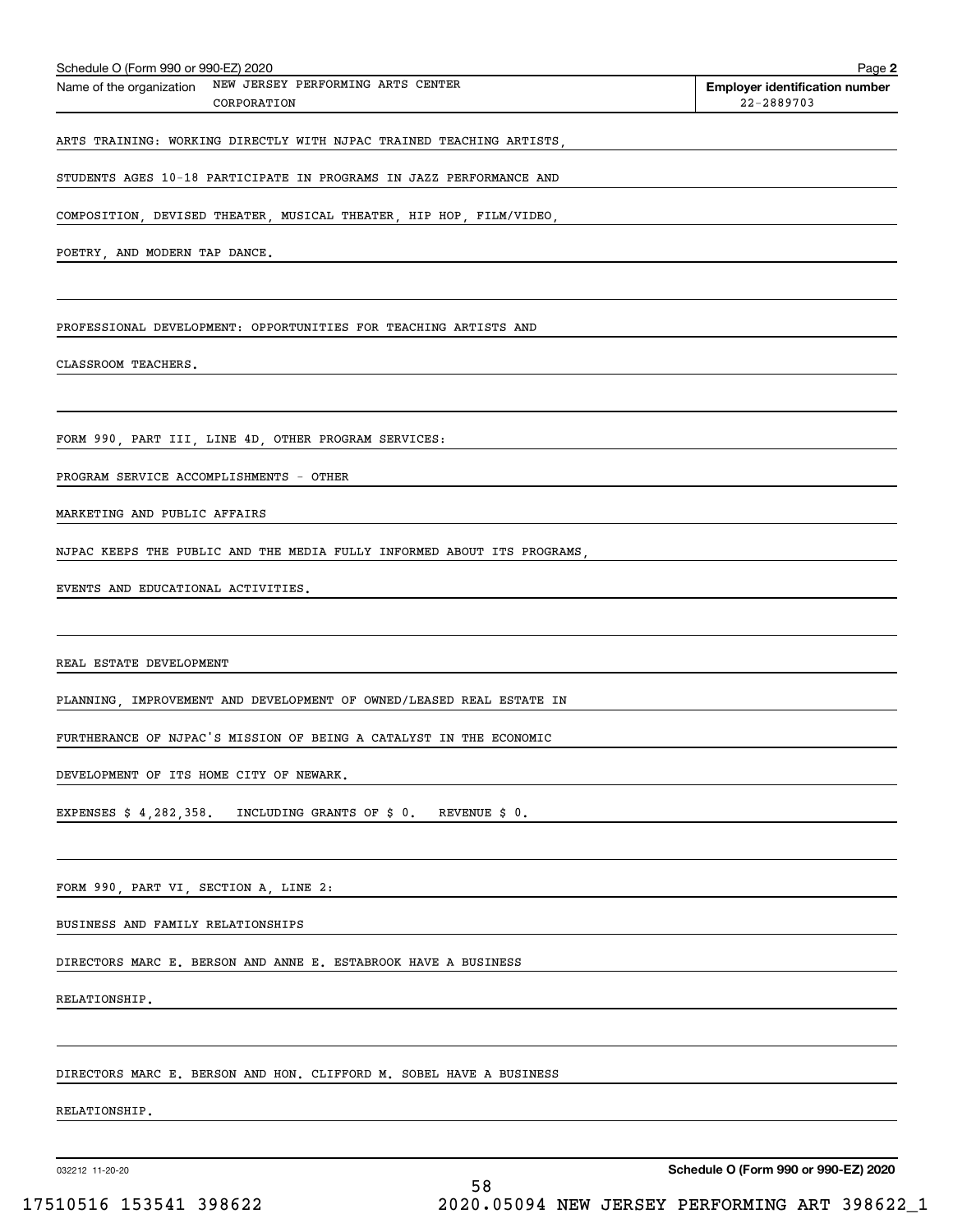| CORPORATION                                                                 | 22-2889703 |
|-----------------------------------------------------------------------------|------------|
| DIRECTORS NANCY CANTOR, MARC E. BERSON AND BARRY H. OSTROWSKY HAVE A        |            |
| BUSINESS RELATIONSHIP.                                                      |            |
|                                                                             |            |
| DIRECTORS RALPH IZZO AND BARRY H. OSTROWSKY HAVE A BUSINESS RELATIONSHIP.   |            |
|                                                                             |            |
| DIRECTORS KEVIN CONLON, ENRICO DELLA CORNA, MITCH LIVINGSTON, CHARLES       |            |
| LOWREY, BARRY H. OSTROWSKY AND GARY ST HILAIRE HAVE A BUSINESS              |            |
| RELATIONSHIP.                                                               |            |
|                                                                             |            |
| DIRECTORS KEVIN CONLON AND BARRY H. OSTROWSKY HAVE A BUSINESS RELATIONSHIP. |            |
|                                                                             |            |
| DIRECTORS GARY ST HILAIRE AND BARRY H. OSTROWSKY HAVE A BUSINESS            |            |
| RELATIONSHIP.                                                               |            |
|                                                                             |            |
| FORM 990, PART VI, SECTION B, LINE 11B:                                     |            |
| PROCESS TO REVIEW FORM 990                                                  |            |
| THE FORM 990 IS PREPARED AND REVIEWED BY KPMG, LLP, THE INDEPENDENT         |            |
| ACCOUNTING FIRM THAT ALSO PERFORMS THE ANNUAL AUDIT OF NJPAC. THE AUDIT     |            |
| COMMITTEE THEN REVIEWS AND APPROVES THE FINAL FORM 990 IN A MEETING         |            |
| ATTENDED BY COMMITTEE MEMBERS, NJPAC MANAGEMENT AND KPMG. AFTER APPROVAL, A |            |
| COMPLETE COPY OF THE FORM 990 IS PROVIDED TO THE ENTIRE BOARD OF DIRECTORS. |            |
| THE AUDIT COMMITTEE CHAIR, CHIEF FINANCIAL OFFICER AND KPMG MAKE THEMSELVES |            |
| AVAILABLE FOR QUESTIONS PRIOR TO THE FILING OF THE RETURN WITH THE IRS.     |            |
|                                                                             |            |
| FORM 990, PART VI, SECTION B, LINE 12C:                                     |            |
| ENFORCEMENT OF CONFLICT OF INTEREST POLICY                                  |            |
| ALL OFFICERS, DIRECTORS AND KEY EMPLOYEES COMPLETE AN ANNUAL QUESTIONNAIRE  |            |
|                                                                             |            |

59

Schedule O (Form 990 or 990-EZ) 2020 Page Name of the organization NEW JERSEY PERFORMING ARTS CENTER

TO DISCLOSE POTENTIAL CONFLICTS. THE QUESTIONNAIRE INCLUDES KEY DEFINITIONS

032212 11-20-20

**Schedule O (Form 990 or 990-EZ) 2020**

**2**

**Employer identification number**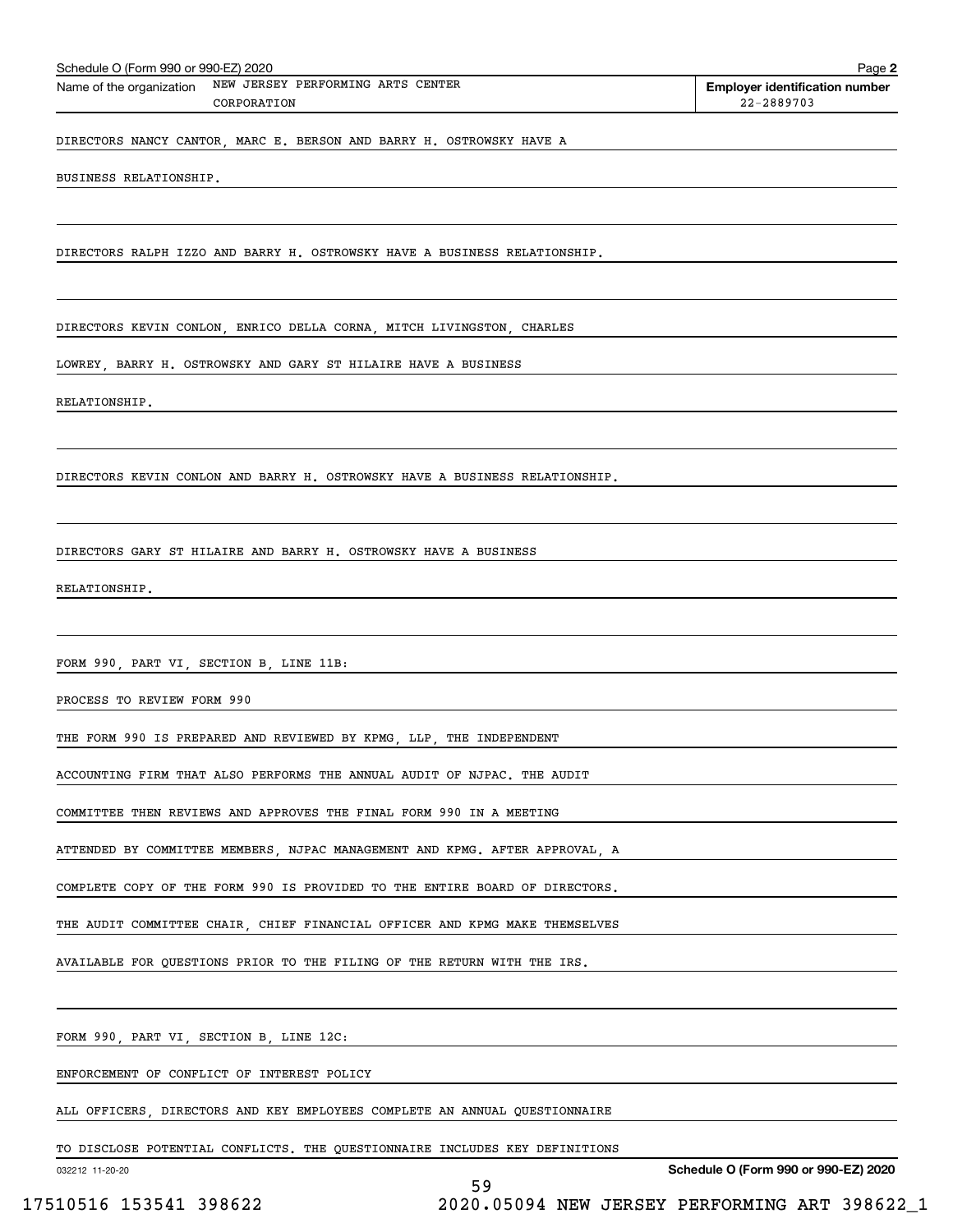| Schedule O (Form 990 or 990-EZ) 2020                                        | Page 2                                              |
|-----------------------------------------------------------------------------|-----------------------------------------------------|
| Name of the organization NEW JERSEY PERFORMING ARTS CENTER<br>CORPORATION   | <b>Employer identification number</b><br>22-2889703 |
| AND EXAMPLES. IN ADDITION, THE CONFLICT OF INTEREST POLICY IS REVIEWED      |                                                     |
|                                                                             |                                                     |
| ANNUALLY WITH OFFICERS, DIRECTORS, AND KEY EMPLOYEES AND THE SAME ARE       |                                                     |
| REGULARLY REMINDED TO DISCLOSE ANY CHANGES. FOR ALL ACTUAL AND POTENTIAL    |                                                     |
| CONFLICTS THAT ARE IDENTIFIED BY NJPAC MANAGEMENT, THE AFFECTED PERSON IS   |                                                     |
| REQUIRED TO RECUSE HIMSELF OR HERSELF FROM ALL TRANSACTIONS, DELIBERATIONS, |                                                     |
| NEGOTIATIONS AND OTHER MATTERS RELATING TO SUCH INTEREST. NEW OFFICERS,     |                                                     |
| DIRECTORS, AND KEY EMPLOYEES UNDERGO AN ORIENTATION THAT INCLUDES A REVIEW  |                                                     |
| OF THE CONFLICT OF INTEREST POLICY.                                         |                                                     |
|                                                                             |                                                     |
| FORM 990, PART VI, SECTION B, LINE 15:                                      |                                                     |
| COMPENSATION PROCESS FOR OFFICERS                                           |                                                     |
| THE EXECUTIVE COMPENSATION COMMITTEE OF THE BOARD OF DIRECTORS (ECC), WHICH |                                                     |
| SERVES AS THE COMPENSATION COMMITTEE, ANNUALLY ENGAGES AN INDEPENDENT       |                                                     |
| CONSULTANT TO PROVIDE COMPARABILITY DATA FOR ALL VICE PRESIDENT LEVEL AND   |                                                     |
| ABOVE OFFICERS. THE CONSULTANT ADVISES EEC ON THE REASONABLENESS OF THE     |                                                     |
| CURRENT COMPENSATION AND THE ECC REVIEWS THE CEO'S RECOMMENDATION ON SENIOR |                                                     |
| MANAGEMENT COMPENSATION FOR REASONABLENESS. THE REVIEW IS CONTEMPORANEOUSLY |                                                     |
| DOCUMENTED.                                                                 |                                                     |
|                                                                             |                                                     |
| COMPENSATION PROCESS FOR TOP OFFICERS                                       |                                                     |
| THE EXECUTIVE COMPENSATION COMMITTEE OF THE BOARD OF DIRECTORS (ECC), WHICH |                                                     |
| SERVES AS THE COMPENSATION COMMITTEE, ANNUALLY ENGAGES AN INDEPENDENT       |                                                     |
| CONSULTANT TO PROVIDE COMPARABILITY DATA FOR THE PRESIDENT & CHIEF          |                                                     |
| EXECUTIVE OFFICER (CEO). NJPAC'S EXECUTIVE COMMITTEE MAKES A RECOMMENDATION |                                                     |
| ON CEO ANNUAL INCREASES AND BONUSES, BASED ON BOTH INDIVIDUAL AND THE       |                                                     |
| ORGANIZATION'S PERFORMANCE. THE CONSULTANT ADVISES EEC ON THE               |                                                     |
| REASONABLENESS OF THE CEO'S CONTRACT, BASE, AND AT-RISK COMPENSATION. WITH  |                                                     |
| THIS INFORMATION, THE ECC REVIEWS THE EXECUTIVE COMMITTEE'S RECOMMENDATION  |                                                     |
| 032212 11-20-20<br>60                                                       | Schedule O (Form 990 or 990-EZ) 2020                |

 <sup>17510516 153541 398622 2020.05094</sup> NEW JERSEY PERFORMING ART 398622\_1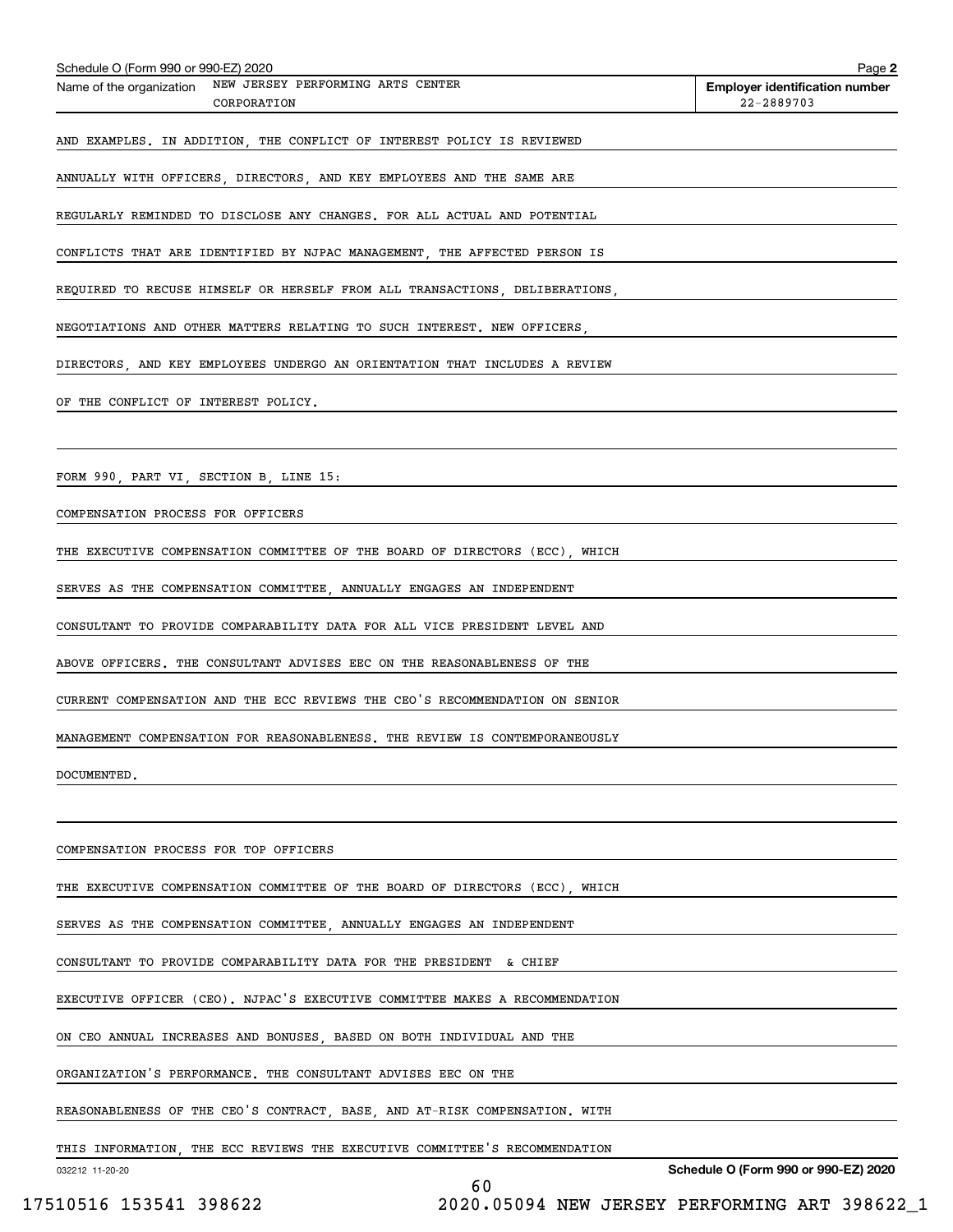| Schedule O (Form 990 or 990-EZ) 2020                                        | Page 2                                              |
|-----------------------------------------------------------------------------|-----------------------------------------------------|
| Name of the organization NEW JERSEY PERFORMING ARTS CENTER<br>CORPORATION   | <b>Employer identification number</b><br>22-2889703 |
| FOR REASONABLENESS. THE BOARD OF DIRECTORS IS INFORMED OF THE NATURE OF THE |                                                     |
| PROCESS AND MAY REQUEST ADDITIONAL INFORMATION FROM THE ECC CHAIR. THE      |                                                     |
| REVIEW IS CONTEMPORANEOUSLY DOCUMENTED.                                     |                                                     |
|                                                                             |                                                     |
| FORM 990, PART VI, SECTION C, LINE 19:                                      |                                                     |
| DOCUMENT DISCLOSURE                                                         |                                                     |
| NJPAC PUBLISHES AN ANNUAL REPORT TO THE COMMUNITY WHICH INCLUDES FINANCIAL  |                                                     |
| STATEMENT HIGHLIGHTS. THIS REPORT IS DISTRIBUTED TO KEY STAKEHOLDERS AND IS |                                                     |
| AVAILABLE ON NJPAC'S WEBSITE - WWW.NJPAC.ORG. NJPAC'S CONFLICT OF INTEREST  |                                                     |
| POLICY, FORM 990 AND AUDITED FINANCIAL STATEMENTS ARE DISTRIBUTED TO THE    |                                                     |
| BOARD OF DIRECTORS AND ARE AVAILABLE TO THE GENERAL PUBLIC UPON REQUEST.    |                                                     |
| ADDITIONALLY, THE FORM 990 AND AUDITED FINANCIAL STATEMENTS ARE AVAILABLE   |                                                     |
| ON NJPAC'S WEBSITE. THE FORM 990 IS ALSO AVAILABLE ON GUIDESTAR.            |                                                     |
|                                                                             |                                                     |
| FORM 990, PART XI, LINE 9, CHANGES IN NET ASSETS:                           |                                                     |
| CHANGE IN FAIR VALUE OF INTEREST RATE SWAP<br>126,498.                      |                                                     |
|                                                                             |                                                     |
|                                                                             |                                                     |
|                                                                             |                                                     |
|                                                                             |                                                     |
|                                                                             |                                                     |
|                                                                             |                                                     |
|                                                                             |                                                     |
|                                                                             |                                                     |
|                                                                             |                                                     |
|                                                                             |                                                     |
|                                                                             |                                                     |
|                                                                             |                                                     |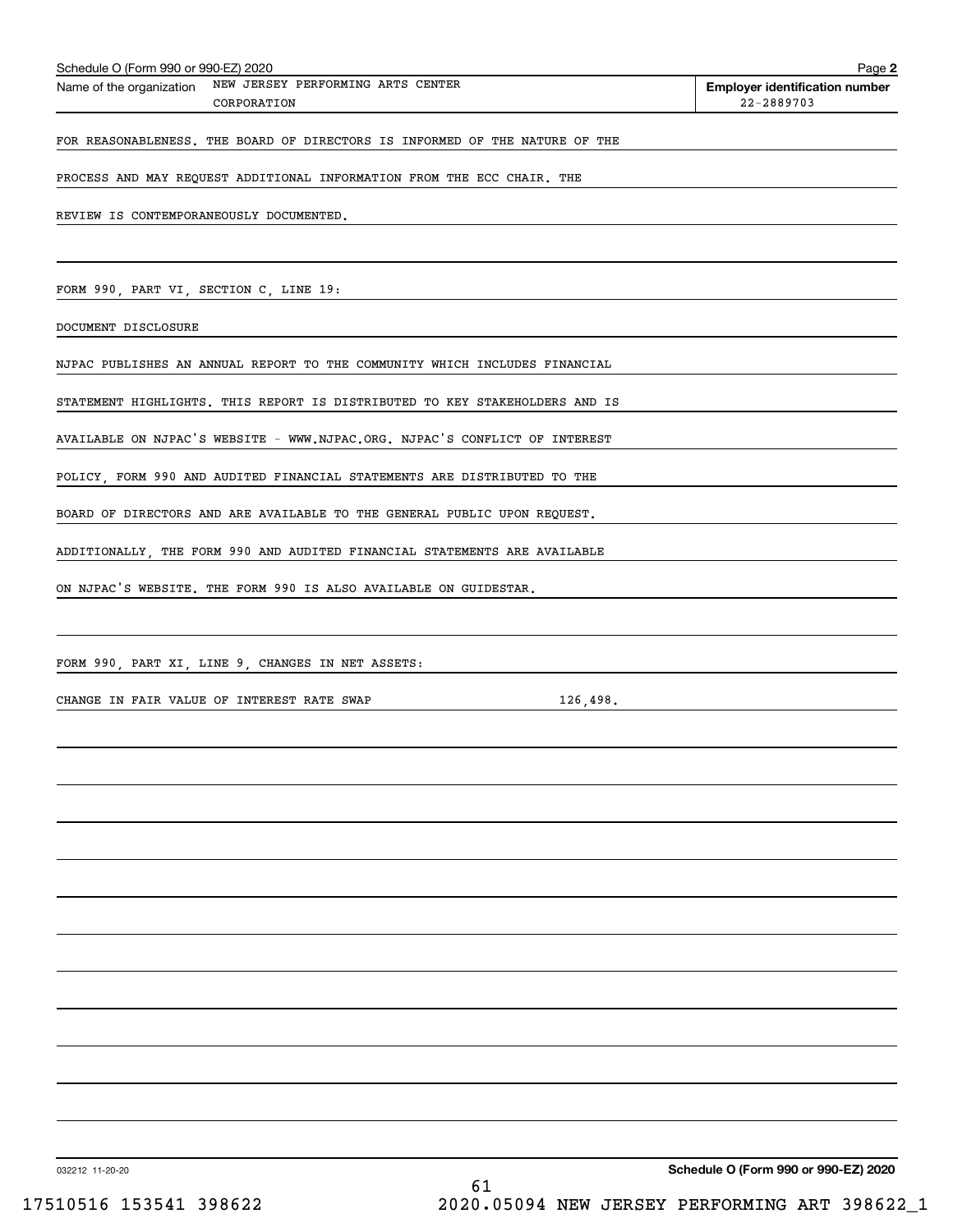**SCHEDULE R (Form 990)**

Name of the organization

## **Related Organizations and Unrelated Partnerships**

**Complete if the organization answered "Yes" on Form 990, Part IV, line 33, 34, 35b, 36, or 37.** |

# CORPORATION

**Part I Identification of Disregarded Entities.**  Complete if the organization answered "Yes" on Form 990, Part IV, line 33.

| (a)<br>Name, address, and EIN (if applicable) | (b)<br>Primary activity | (c)<br>Legal domicile (state or | (d)<br>Total income | (e)<br>End-of-year assets | (f)<br>Direct controlling |
|-----------------------------------------------|-------------------------|---------------------------------|---------------------|---------------------------|---------------------------|
| of disregarded entity                         |                         | foreign country)                |                     |                           | entity                    |
| THEATRE SQUARE DEVELOPMENT COMPANY -          |                         |                                 |                     |                           |                           |
| 61-1674276, ONE CENTER STREET, NEWARK, NJ     |                         |                                 |                     |                           |                           |
| 07102                                         | REAL ESTATE             | NEW JERSEY                      | 1,667,784.          |                           | 0.NJPAC                   |
| HIP HOP NUTCRACKER TOUR LLC - 44-4317845      |                         |                                 |                     |                           |                           |
| ONE CENTER STREET                             |                         |                                 |                     |                           |                           |
| NEWARK, NJ 07102                              | PERF ARTS               | NEW JERSEY                      | 653.201.            |                           | 0. NJPAC                  |
| NJ MEDIA PRODUCTION STAGES LLC - 81-2214790   |                         |                                 |                     |                           |                           |
| ONE CENTER STREET                             |                         |                                 |                     |                           |                           |
| NEWARK, NJ 07102                              | REAL ESTATE             | DELAWARE                        | 0.                  |                           | 0.NJPAC                   |
| NJ MEDIA PRODUCTION STUDIOS LLC - 84-2250306  |                         |                                 |                     |                           |                           |
| ONE CENTER STREET                             |                         |                                 |                     |                           |                           |
| NEWARK, NJ 07102                              | REAL ESTATE             | DELAWARE                        | 969.399.            |                           | 0.NJPAC                   |

**Identification of Related Tax-Exempt Organizations.** Complete if the organization answered "Yes" on Form 990, Part IV, line 34, because it had one or more related tax-exempt **Part II** organizations during the tax year.

| (a)<br>Name, address, and EIN<br>of related organization | (b)<br>Primary activity | (c)<br>Legal domicile (state or<br>foreign country) | (d)<br>Exempt Code<br>section | (e)<br>Public charity<br>status (if section | (f)<br>Direct controlling<br>entity | $(g)$<br>Section 512(b)(13) | controlled<br>entity? |
|----------------------------------------------------------|-------------------------|-----------------------------------------------------|-------------------------------|---------------------------------------------|-------------------------------------|-----------------------------|-----------------------|
|                                                          |                         |                                                     |                               | 501(c)(3)                                   |                                     | Yes                         | No                    |
| THE ARTS EDUCATION ENDOWMENT FUND -                      |                         |                                                     |                               |                                             |                                     |                             |                       |
| 22-3196074, ONE CENTER STREET, NEWARK, NJ                |                         |                                                     |                               |                                             |                                     |                             |                       |
| 07102                                                    | SUPPORT ORG             | NEW JERSEY                                          | 501(C)(3)                     | 12A                                         | NJPAC                               | х                           |                       |
|                                                          |                         |                                                     |                               |                                             |                                     |                             |                       |
|                                                          |                         |                                                     |                               |                                             |                                     |                             |                       |
|                                                          |                         |                                                     |                               |                                             |                                     |                             |                       |

**For Paperwork Reduction Act Notice, see the Instructions for Form 990. Schedule R (Form 990) 2020**



**Employer identification number**

22-2889703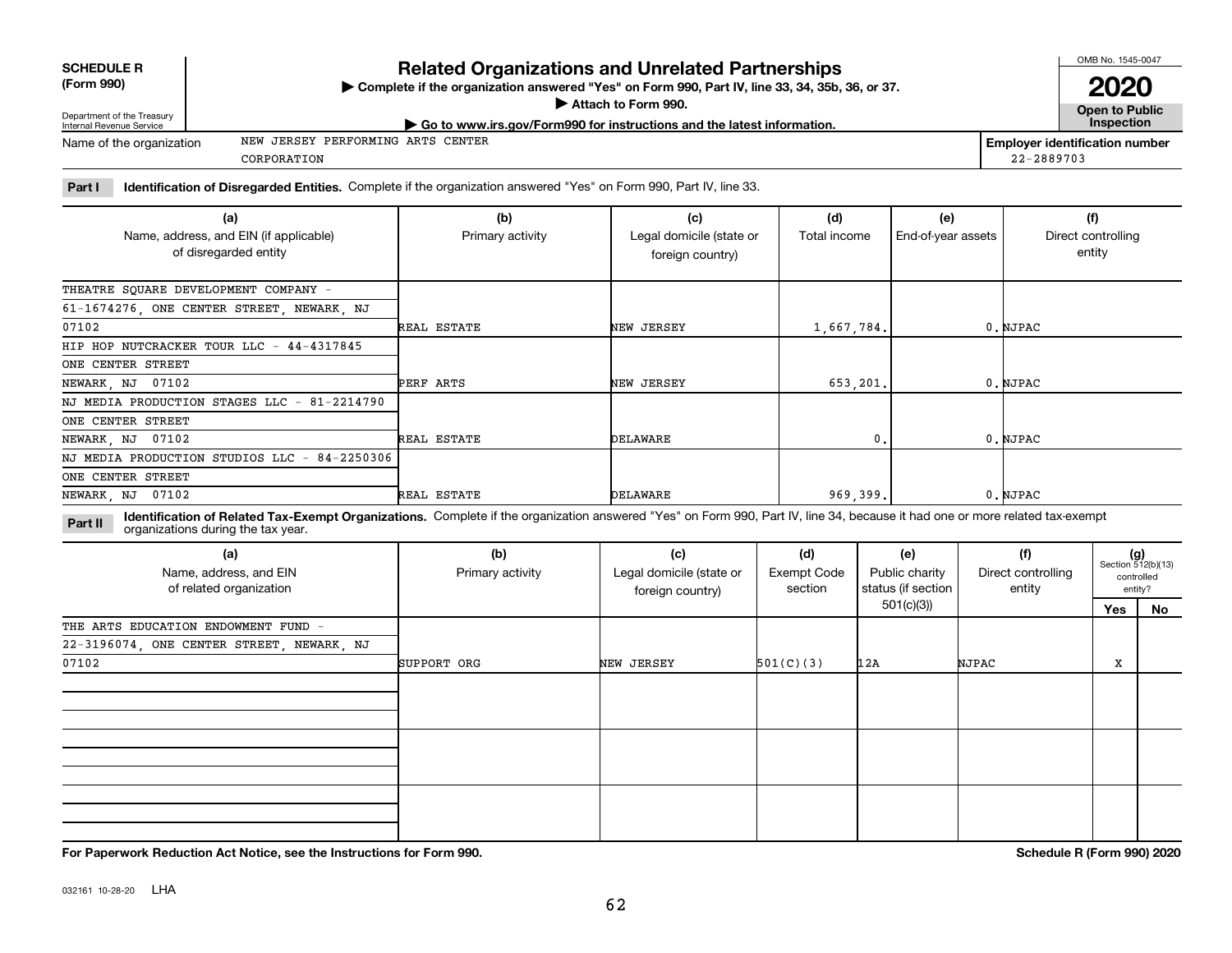Schedule R (Form 990)

CORPORATION

### **Part I Continuation of Identification of Disregarded Entities**

| (a)<br>Name, address, and EIN<br>of disregarded entity | (b)<br>Primary activity | (c)<br>Legal domicile (state or<br>foreign country) | (d)<br>Total income | (e)<br>End-of-year assets | (f)<br>Direct controlling<br>entity |
|--------------------------------------------------------|-------------------------|-----------------------------------------------------|---------------------|---------------------------|-------------------------------------|
| NJ MEDIA PRODUCTION HOLDINGS LLC -                     |                         |                                                     |                     |                           |                                     |
| 84-2257353, ONE CENTER STREET, NEWARK, NJ<br>07102     |                         |                                                     |                     |                           |                                     |
| NJ MEDIA PRODUCTION MANAGEMENT LLC                     | REAL ESTATE             | DELAWARE                                            | $\mathbf 0$ .       |                           | $0.$ NJPAC                          |
| ONE CENTER STREET                                      |                         |                                                     |                     |                           |                                     |
| NEWARK, NJ 07102                                       | REAL ESTATE             | <b>DELAWARE</b>                                     | $\mathbf 0$ .       |                           | $0.$ NJPAC                          |
|                                                        |                         |                                                     |                     |                           |                                     |
|                                                        |                         |                                                     |                     |                           |                                     |
|                                                        |                         |                                                     |                     |                           |                                     |
|                                                        |                         |                                                     |                     |                           |                                     |
|                                                        |                         |                                                     |                     |                           |                                     |
|                                                        |                         |                                                     |                     |                           |                                     |
|                                                        |                         |                                                     |                     |                           |                                     |
|                                                        |                         |                                                     |                     |                           |                                     |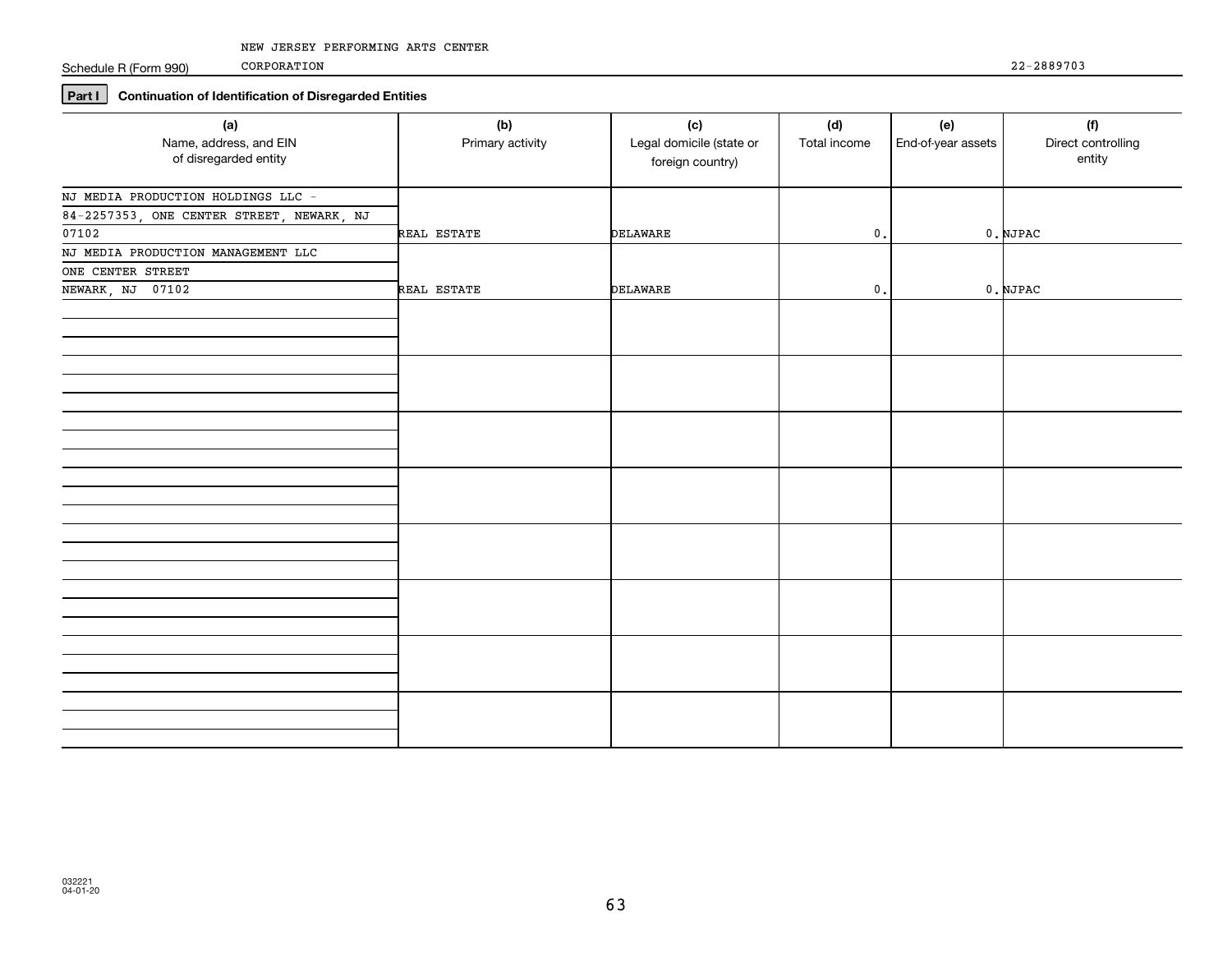Schedule R (Form 990) 2020 PORPORATION 22-2889703 CORPORATION

| 1.91111<br>organizations treated as a partnership during the tax year. |                  |                                           |                                                                                                                                                                                            |     |                                  |     |                                                                         |          |                                             |     |     |
|------------------------------------------------------------------------|------------------|-------------------------------------------|--------------------------------------------------------------------------------------------------------------------------------------------------------------------------------------------|-----|----------------------------------|-----|-------------------------------------------------------------------------|----------|---------------------------------------------|-----|-----|
| (a)                                                                    | (b)              | (c)                                       | (d)                                                                                                                                                                                        | (e) | (1)                              | (g) | (h)                                                                     |          | (i)                                         | (j) | (k) |
| Name, address, and EIN<br>of related organization                      | Primary activity | Legal<br>domicile<br>(state or<br>foreign | Predominant income<br>Direct controlling<br>Share of total<br>Share of<br>related, unrelated,<br>excluded from tax under<br>sections 512-514)<br>entity<br>end-of-year<br>income<br>assets |     | Disproportionate<br>allocations? |     | Code V-UBI<br>amount in box<br>20 of Schedule<br>K-1 (Form 1065) Yes No |          | General or Percentage<br>managing ownership |     |     |
|                                                                        |                  | country)                                  |                                                                                                                                                                                            |     |                                  |     |                                                                         | Yes   No |                                             |     |     |
|                                                                        |                  |                                           |                                                                                                                                                                                            |     |                                  |     |                                                                         |          |                                             |     |     |
|                                                                        |                  |                                           |                                                                                                                                                                                            |     |                                  |     |                                                                         |          |                                             |     |     |
|                                                                        |                  |                                           |                                                                                                                                                                                            |     |                                  |     |                                                                         |          |                                             |     |     |
|                                                                        |                  |                                           |                                                                                                                                                                                            |     |                                  |     |                                                                         |          |                                             |     |     |
|                                                                        |                  |                                           |                                                                                                                                                                                            |     |                                  |     |                                                                         |          |                                             |     |     |
|                                                                        |                  |                                           |                                                                                                                                                                                            |     |                                  |     |                                                                         |          |                                             |     |     |
|                                                                        |                  |                                           |                                                                                                                                                                                            |     |                                  |     |                                                                         |          |                                             |     |     |
|                                                                        |                  |                                           |                                                                                                                                                                                            |     |                                  |     |                                                                         |          |                                             |     |     |
|                                                                        |                  |                                           |                                                                                                                                                                                            |     |                                  |     |                                                                         |          |                                             |     |     |
|                                                                        |                  |                                           |                                                                                                                                                                                            |     |                                  |     |                                                                         |          |                                             |     |     |
|                                                                        |                  |                                           |                                                                                                                                                                                            |     |                                  |     |                                                                         |          |                                             |     |     |
|                                                                        |                  |                                           |                                                                                                                                                                                            |     |                                  |     |                                                                         |          |                                             |     |     |
|                                                                        |                  |                                           |                                                                                                                                                                                            |     |                                  |     |                                                                         |          |                                             |     |     |
|                                                                        |                  |                                           |                                                                                                                                                                                            |     |                                  |     |                                                                         |          |                                             |     |     |
|                                                                        |                  |                                           |                                                                                                                                                                                            |     |                                  |     |                                                                         |          |                                             |     |     |
|                                                                        |                  |                                           |                                                                                                                                                                                            |     |                                  |     |                                                                         |          |                                             |     |     |
|                                                                        |                  |                                           |                                                                                                                                                                                            |     |                                  |     |                                                                         |          |                                             |     |     |

**Identification of Related Organizations Taxable as a Partnership.** Complete if the organization answered "Yes" on Form 990, Part IV, line 34, because it had one or more related

#### **Identification of Related Organizations Taxable as a Corporation or Trust.** Complete if the organization answered "Yes" on Form 990, Part IV, line 34, because it had one or more related **Part IV** organizations treated as a corporation or trust during the tax year.

| (a)<br>Name, address, and EIN<br>of related organization | (b)<br>Primary activity | (c)<br>Legal domicile<br>(state or<br>foreign | (d)<br>Direct controlling<br>entity | (e)<br>Type of entity<br>(C corp, S corp,<br>or trust) | (f)<br>Share of total<br>income | (g)<br>Share of<br>end-of-year<br>assets | (h)<br>Percentage<br>ownership |   | (i)<br>Section<br>512(b)(13)<br>controlled<br>entity? |
|----------------------------------------------------------|-------------------------|-----------------------------------------------|-------------------------------------|--------------------------------------------------------|---------------------------------|------------------------------------------|--------------------------------|---|-------------------------------------------------------|
|                                                          |                         | country)                                      |                                     |                                                        |                                 |                                          |                                |   | Yes No                                                |
| NJ CTR FOR PERFORMING ARTS DEV CORP -                    |                         |                                               |                                     |                                                        |                                 |                                          |                                |   |                                                       |
| 22-2049475, ONE CENTER STREET, NEWARK, NJ                |                         |                                               |                                     |                                                        |                                 |                                          |                                |   |                                                       |
| 07102                                                    | REAL ESTATE             | NJ                                            | NJPAC                               | CORP                                                   | 0.                              | 0.                                       | 100%                           | X |                                                       |
|                                                          |                         |                                               |                                     |                                                        |                                 |                                          |                                |   |                                                       |
|                                                          |                         |                                               |                                     |                                                        |                                 |                                          |                                |   |                                                       |
|                                                          |                         |                                               |                                     |                                                        |                                 |                                          |                                |   |                                                       |

**Part III**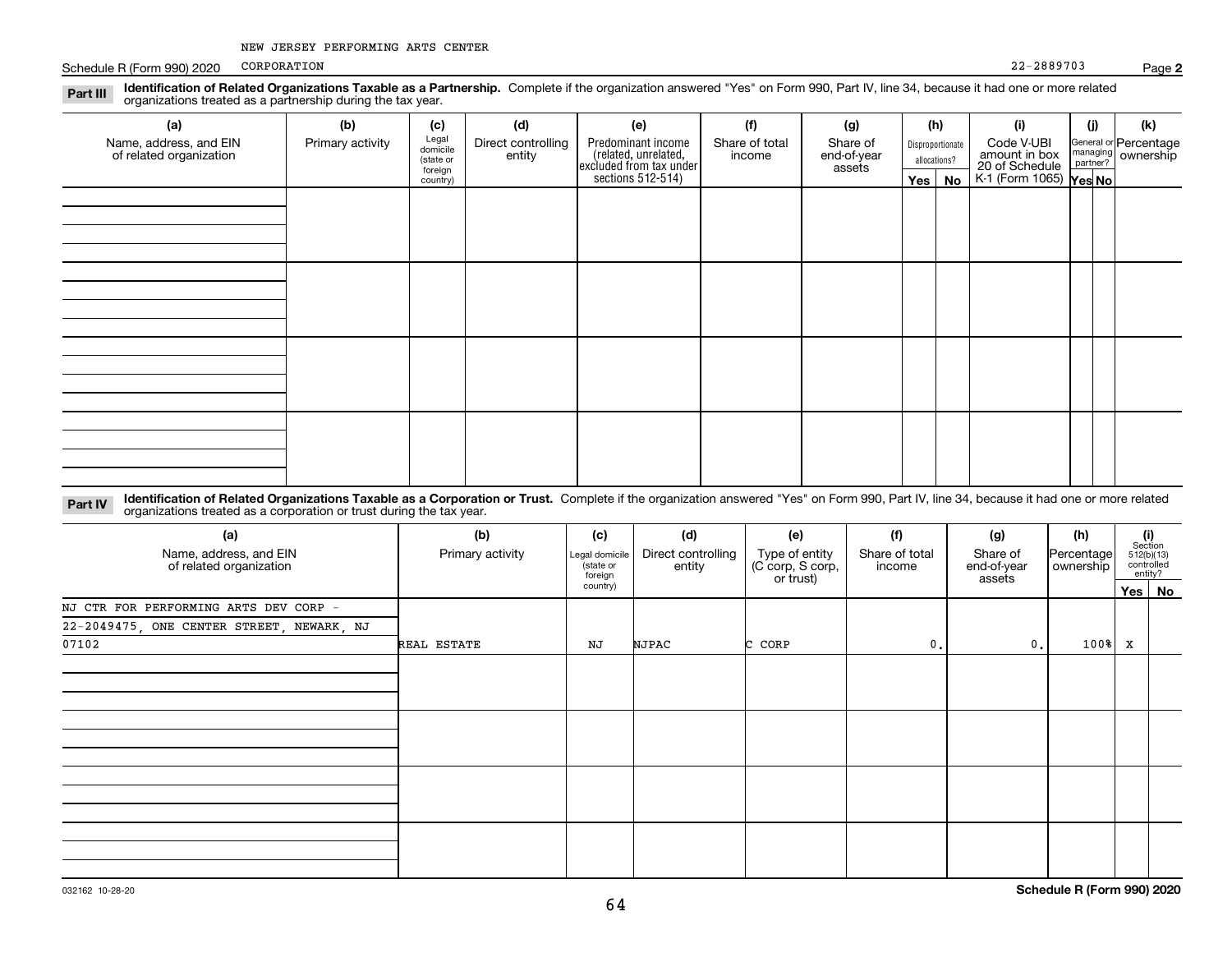Schedule R (Form 990) 2020 PORPORATION 22-2889703 CORPORATION

 $\overline{\phantom{0}}$ 

| Part V | Transactions With Related Organizations. Complete if the organization answered "Yes" on Form 990, Part IV, line 34, 35b, or 36.                                                                                                |                |     |    |
|--------|--------------------------------------------------------------------------------------------------------------------------------------------------------------------------------------------------------------------------------|----------------|-----|----|
|        | Note: Complete line 1 if any entity is listed in Parts II, III, or IV of this schedule.                                                                                                                                        |                | Yes | No |
|        | During the tax year, did the organization engage in any of the following transactions with one or more related organizations listed in Parts II-IV?                                                                            |                |     |    |
|        |                                                                                                                                                                                                                                | 1a             |     | x  |
|        | <b>b</b> Gift, grant, or capital contribution to related organization(s)                                                                                                                                                       | 1b             |     | x  |
|        |                                                                                                                                                                                                                                | 1c             | X   |    |
|        |                                                                                                                                                                                                                                | 1d             |     | X  |
|        | e Loans or loan guarantees by related organization(s) enconversements and construction of the construction of the constraint of the constraint of the constraint of the constraint of the constraint of the constraint of the  | 1e             |     | x  |
|        |                                                                                                                                                                                                                                |                |     |    |
|        |                                                                                                                                                                                                                                | 1f             |     | х  |
|        | g Sale of assets to related organization(s) www.assettion.com/www.assettion.com/www.assettion.com/www.assettion.com/www.assettion.com/www.assettion.com/www.assettion.com/www.assettion.com/www.assettion.com/www.assettion.co | 1g             |     | X  |
|        | h Purchase of assets from related organization(s) manufactured manufactured manufactured manufactured manufactured manufactured manufactured manufactured manufactured manufactured manufactured manufactured manufactured man | 1h             |     | x  |
|        |                                                                                                                                                                                                                                | 1i             |     | x  |
|        | Lease of facilities, equipment, or other assets to related organization(s) [11] manufaction(s) [11] manufaction(s) and the manufaction of the manufacture of facilities, equipment, or other assets to related organization(s) | 1i             |     | X  |
|        |                                                                                                                                                                                                                                |                |     |    |
|        |                                                                                                                                                                                                                                | 1k             |     | х  |
|        | Performance of services or membership or fundraising solicitations for related organization(s)                                                                                                                                 | 11             |     | x  |
|        |                                                                                                                                                                                                                                | 1 <sub>m</sub> |     | X  |
|        |                                                                                                                                                                                                                                | 1n             | X   |    |
|        | <b>o</b> Sharing of paid employees with related organization(s)                                                                                                                                                                | 1o             | x   |    |
|        |                                                                                                                                                                                                                                |                |     |    |
|        |                                                                                                                                                                                                                                | 1 <sub>p</sub> | х   |    |
|        |                                                                                                                                                                                                                                | 1q             | X   |    |
|        |                                                                                                                                                                                                                                |                |     |    |
|        | r Other transfer of cash or property to related organization(s)                                                                                                                                                                | 1r             |     | x  |
|        |                                                                                                                                                                                                                                | 1s             |     | X  |

**2**If the answer to any of the above is "Yes," see the instructions for information on who must complete this line, including covered relationships and transaction thresholds.

| (a)<br>Name of related organization   | (b)<br>Transaction<br>type (a-s) | (c)<br>Amount involved | (d)<br>Method of determining amount involved |
|---------------------------------------|----------------------------------|------------------------|----------------------------------------------|
| (1) THE ARTS EDUCATION ENDOWMENT FUND | $\mathsf{C}$                     |                        | 53,539.5% ENDOW VALUE                        |
| (2)                                   |                                  |                        |                                              |
| (3)                                   |                                  |                        |                                              |
| (4)                                   |                                  |                        |                                              |
| (5)                                   |                                  |                        |                                              |
| (6)                                   |                                  |                        |                                              |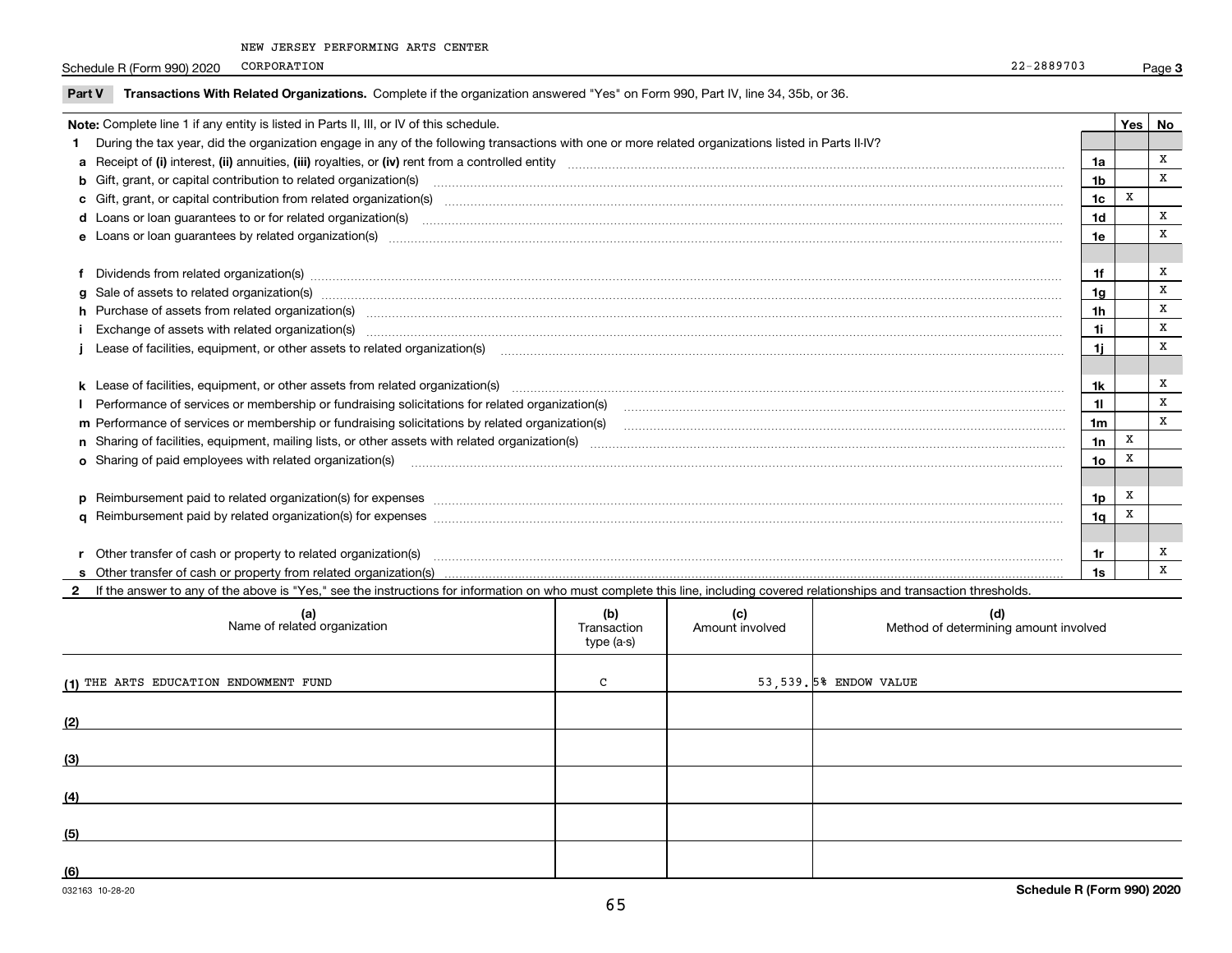Schedule R (Form 990) 2020 PORPORATION 22-2889703 CORPORATION

#### **Part VI Unrelated Organizations Taxable as a Partnership. Complete if the organization answered "Yes" on Form 990, Part IV, line 37.**

Provide the following information for each entity taxed as a partnership through which the organization conducted more than five percent of its activities (measured by total assets or gross revenue) that was not a related organization. See instructions regarding exclusion for certain investment partnerships.

| (a)                    | .<br>(b)         | (c)               | <br><br>(d)                                                                                |                                                                                                                  | (f)      | (g)         | (h)                   | (i)                                                                                          | (i)    | $(\mathsf{k})$ |  |  |  |  |  |  |  |  |  |  |  |  |  |  |  |
|------------------------|------------------|-------------------|--------------------------------------------------------------------------------------------|------------------------------------------------------------------------------------------------------------------|----------|-------------|-----------------------|----------------------------------------------------------------------------------------------|--------|----------------|--|--|--|--|--|--|--|--|--|--|--|--|--|--|--|
| Name, address, and EIN | Primary activity | Legal domicile    |                                                                                            | $\begin{array}{c} \textbf{(e)}\\ \text{Are all} \\ \text{partners sec.}\\ 501(c)(3)\\ \text{orgs.?} \end{array}$ | Share of | Share of    | Dispropor-<br>tionate |                                                                                              |        |                |  |  |  |  |  |  |  |  |  |  |  |  |  |  |  |
| of entity              |                  | (state or foreign | Predominant income<br>(related, unrelated,<br>excluded from tax under<br>sections 512-514) |                                                                                                                  | total    | end-of-year | allocations?          | Code V-UBI<br>amount in box 20 managing<br>of Schedule K-1 partner?<br>(Form 1065)<br>ves No |        |                |  |  |  |  |  |  |  |  |  |  |  |  |  |  |  |
|                        |                  | country)          |                                                                                            | Yes No                                                                                                           | income   | assets      | Yes No                |                                                                                              | Yes No |                |  |  |  |  |  |  |  |  |  |  |  |  |  |  |  |
|                        |                  |                   |                                                                                            |                                                                                                                  |          |             |                       |                                                                                              |        |                |  |  |  |  |  |  |  |  |  |  |  |  |  |  |  |
|                        |                  |                   |                                                                                            |                                                                                                                  |          |             |                       |                                                                                              |        |                |  |  |  |  |  |  |  |  |  |  |  |  |  |  |  |
|                        |                  |                   |                                                                                            |                                                                                                                  |          |             |                       |                                                                                              |        |                |  |  |  |  |  |  |  |  |  |  |  |  |  |  |  |
|                        |                  |                   |                                                                                            |                                                                                                                  |          |             |                       |                                                                                              |        |                |  |  |  |  |  |  |  |  |  |  |  |  |  |  |  |
|                        |                  |                   |                                                                                            |                                                                                                                  |          |             |                       |                                                                                              |        |                |  |  |  |  |  |  |  |  |  |  |  |  |  |  |  |
|                        |                  |                   |                                                                                            |                                                                                                                  |          |             |                       |                                                                                              |        |                |  |  |  |  |  |  |  |  |  |  |  |  |  |  |  |
|                        |                  |                   |                                                                                            |                                                                                                                  |          |             |                       |                                                                                              |        |                |  |  |  |  |  |  |  |  |  |  |  |  |  |  |  |
|                        |                  |                   |                                                                                            |                                                                                                                  |          |             |                       |                                                                                              |        |                |  |  |  |  |  |  |  |  |  |  |  |  |  |  |  |
|                        |                  |                   |                                                                                            |                                                                                                                  |          |             |                       |                                                                                              |        |                |  |  |  |  |  |  |  |  |  |  |  |  |  |  |  |
|                        |                  |                   |                                                                                            |                                                                                                                  |          |             |                       |                                                                                              |        |                |  |  |  |  |  |  |  |  |  |  |  |  |  |  |  |
|                        |                  |                   |                                                                                            |                                                                                                                  |          |             |                       |                                                                                              |        |                |  |  |  |  |  |  |  |  |  |  |  |  |  |  |  |
|                        |                  |                   |                                                                                            |                                                                                                                  |          |             |                       |                                                                                              |        |                |  |  |  |  |  |  |  |  |  |  |  |  |  |  |  |
|                        |                  |                   |                                                                                            |                                                                                                                  |          |             |                       |                                                                                              |        |                |  |  |  |  |  |  |  |  |  |  |  |  |  |  |  |
|                        |                  |                   |                                                                                            |                                                                                                                  |          |             |                       |                                                                                              |        |                |  |  |  |  |  |  |  |  |  |  |  |  |  |  |  |
|                        |                  |                   |                                                                                            |                                                                                                                  |          |             |                       |                                                                                              |        |                |  |  |  |  |  |  |  |  |  |  |  |  |  |  |  |
|                        |                  |                   |                                                                                            |                                                                                                                  |          |             |                       |                                                                                              |        |                |  |  |  |  |  |  |  |  |  |  |  |  |  |  |  |
|                        |                  |                   |                                                                                            |                                                                                                                  |          |             |                       |                                                                                              |        |                |  |  |  |  |  |  |  |  |  |  |  |  |  |  |  |
|                        |                  |                   |                                                                                            |                                                                                                                  |          |             |                       |                                                                                              |        |                |  |  |  |  |  |  |  |  |  |  |  |  |  |  |  |
|                        |                  |                   |                                                                                            |                                                                                                                  |          |             |                       |                                                                                              |        |                |  |  |  |  |  |  |  |  |  |  |  |  |  |  |  |
|                        |                  |                   |                                                                                            |                                                                                                                  |          |             |                       |                                                                                              |        |                |  |  |  |  |  |  |  |  |  |  |  |  |  |  |  |
|                        |                  |                   |                                                                                            |                                                                                                                  |          |             |                       |                                                                                              |        |                |  |  |  |  |  |  |  |  |  |  |  |  |  |  |  |
|                        |                  |                   |                                                                                            |                                                                                                                  |          |             |                       |                                                                                              |        |                |  |  |  |  |  |  |  |  |  |  |  |  |  |  |  |
|                        |                  |                   |                                                                                            |                                                                                                                  |          |             |                       |                                                                                              |        |                |  |  |  |  |  |  |  |  |  |  |  |  |  |  |  |
|                        |                  |                   |                                                                                            |                                                                                                                  |          |             |                       |                                                                                              |        |                |  |  |  |  |  |  |  |  |  |  |  |  |  |  |  |
|                        |                  |                   |                                                                                            |                                                                                                                  |          |             |                       |                                                                                              |        |                |  |  |  |  |  |  |  |  |  |  |  |  |  |  |  |
|                        |                  |                   |                                                                                            |                                                                                                                  |          |             |                       |                                                                                              |        |                |  |  |  |  |  |  |  |  |  |  |  |  |  |  |  |
|                        |                  |                   |                                                                                            |                                                                                                                  |          |             |                       |                                                                                              |        |                |  |  |  |  |  |  |  |  |  |  |  |  |  |  |  |
|                        |                  |                   |                                                                                            |                                                                                                                  |          |             |                       |                                                                                              |        |                |  |  |  |  |  |  |  |  |  |  |  |  |  |  |  |
|                        |                  |                   |                                                                                            |                                                                                                                  |          |             |                       |                                                                                              |        |                |  |  |  |  |  |  |  |  |  |  |  |  |  |  |  |
|                        |                  |                   |                                                                                            |                                                                                                                  |          |             |                       |                                                                                              |        |                |  |  |  |  |  |  |  |  |  |  |  |  |  |  |  |
|                        |                  |                   |                                                                                            |                                                                                                                  |          |             |                       |                                                                                              |        |                |  |  |  |  |  |  |  |  |  |  |  |  |  |  |  |
|                        |                  |                   |                                                                                            |                                                                                                                  |          |             |                       |                                                                                              |        |                |  |  |  |  |  |  |  |  |  |  |  |  |  |  |  |

**Schedule R (Form 990) 2020**